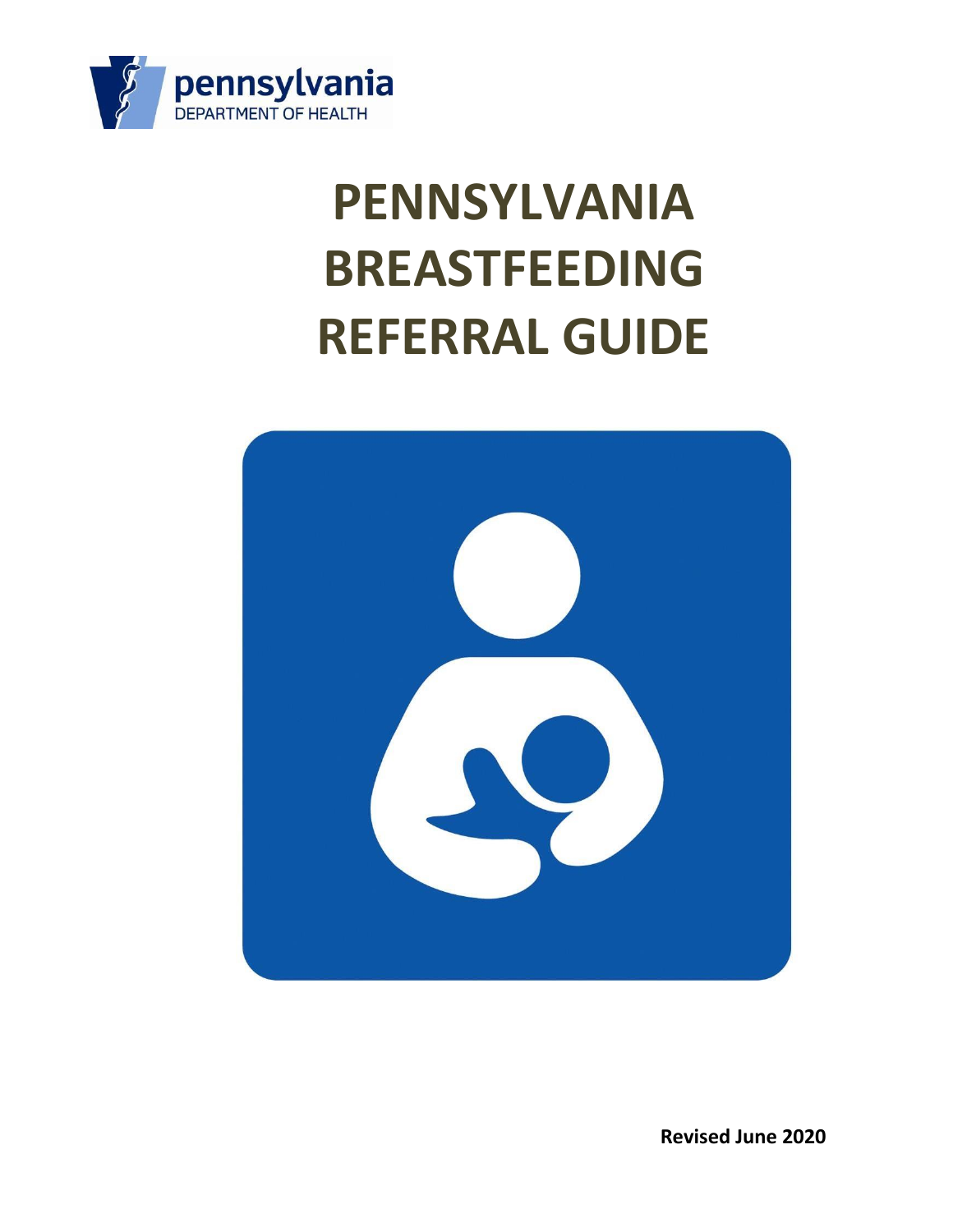| <b>Table of Contents</b> |  |
|--------------------------|--|
|--------------------------|--|

Joint project of Pennsylvania WIC and Bureau of Family Health, Pennsylvania Department of Health **June 2020**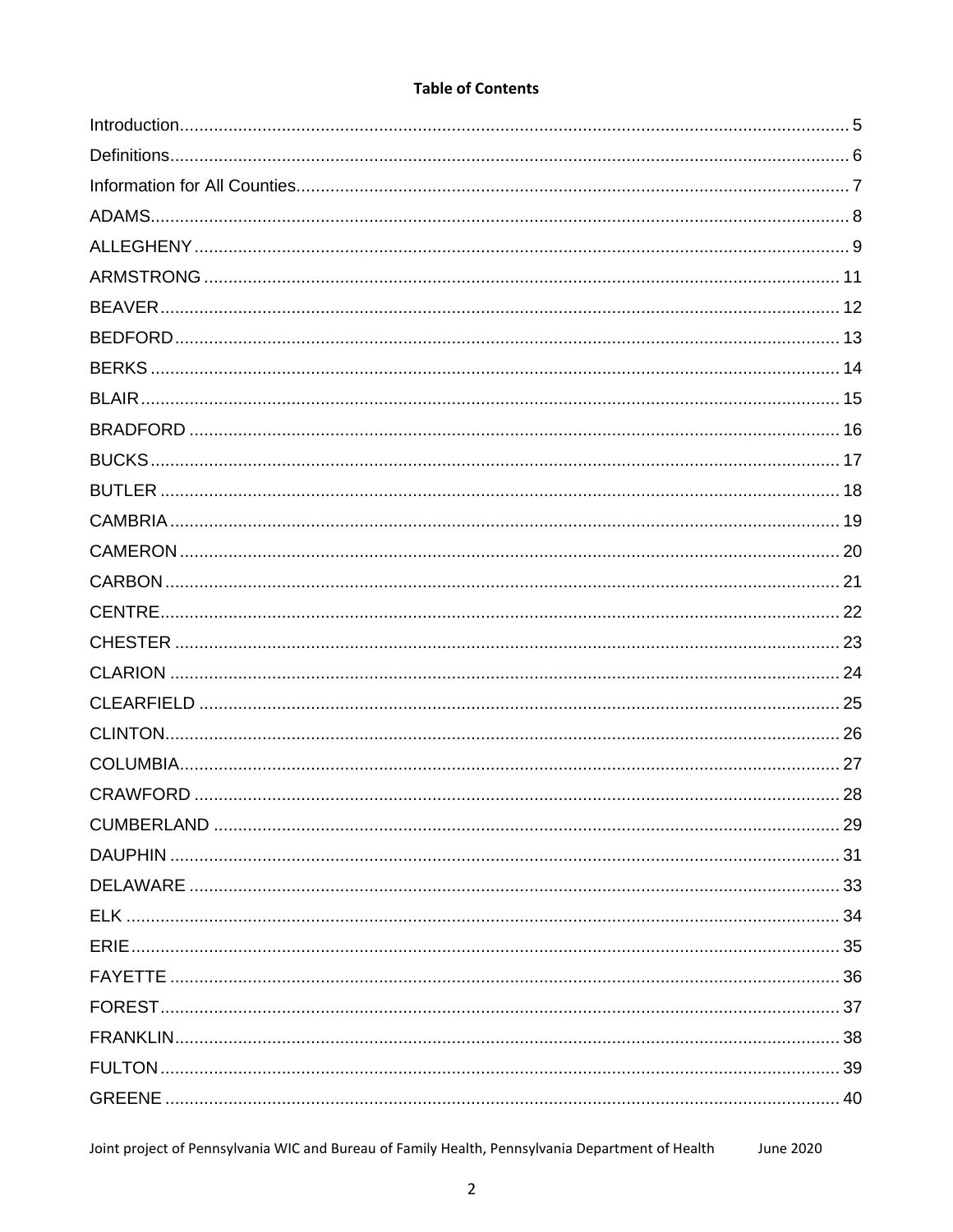| Joint project of Pennsylvania WIC and Bureau of Family Health, Pennsylvania Department of Health | June 2020 |
|--------------------------------------------------------------------------------------------------|-----------|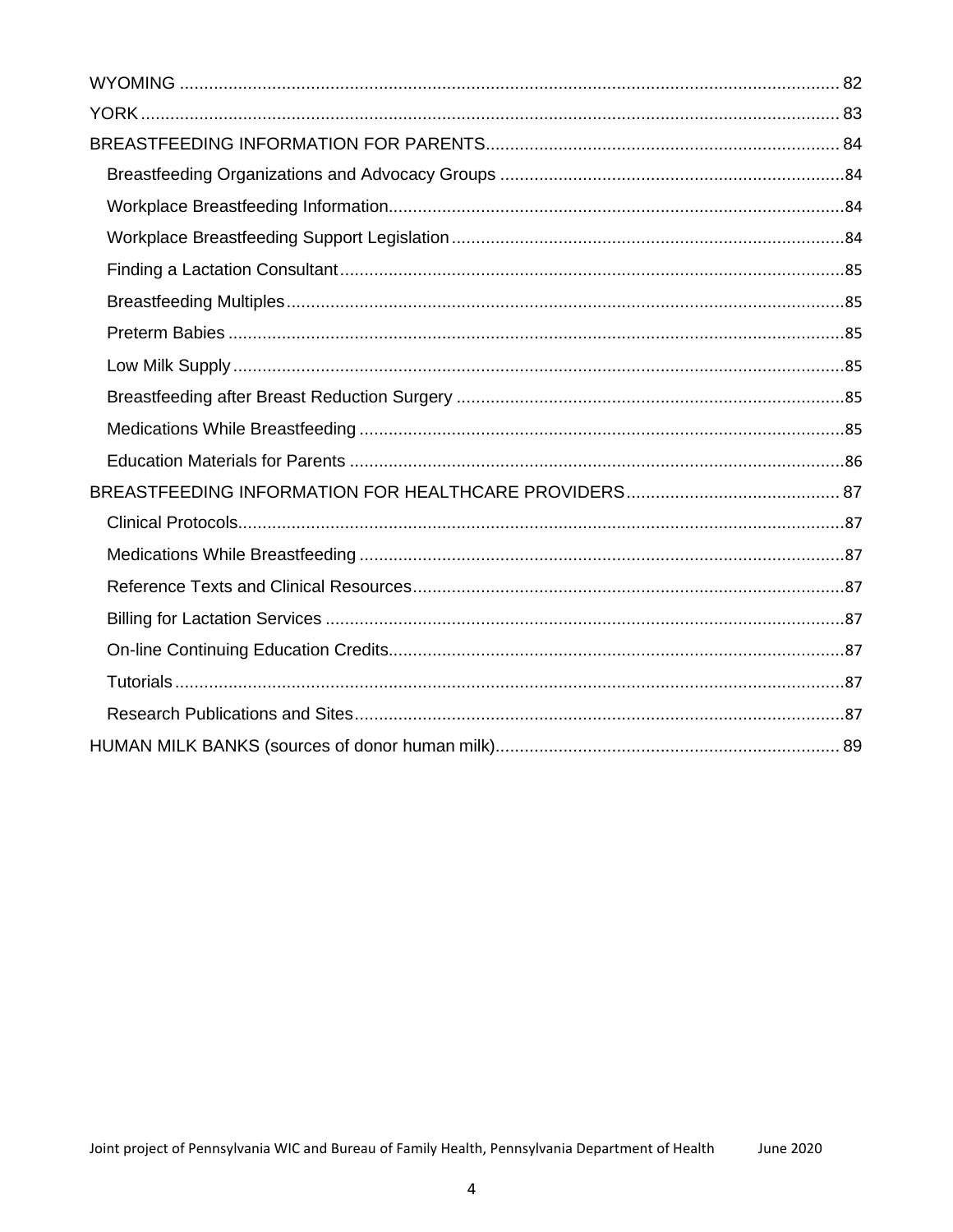#### **Introduction**

<span id="page-4-0"></span>The Pennsylvania Breastfeeding Referral Guide contains county-specific individuals and organizations that can provide breastfeeding awareness, support and assistance. It includes information on lactation specialists, community programs, support/mother groups, community coalitions, breast pump rentals and local, state and national help lines.

Definitions of the terms used in the guide are presented after the Table of Contents. County pages can be printed individually by county for handy reference. Additionally, a listing of websites and other materials is included for your review and use. The Ctrl (control key) + Click (mouse click) function is enabled in this document; just mouse over any of the entries in the Table of Contents and use Ctrl + Click to navigate directly to the selected page.

This document is only available electronically. You can print copies from it. If you are unable to print a copy, you may contact the Pennsylvania (PA) Department of Health at the phone number or email below to receive a hard copy via mail.

The Referral Guide is based on information submitted to the PA Department of Health. Updates or corrections can be sent to:

> Pennsylvania Department of Health Health and Welfare Building, 7<sup>th</sup> Floor, East Wing 625 Forster Street Harrisburg, PA 17120-0701 [RA-DHKEYSTONE10@pa.gov](mailto:RA-DHKEYSTONE10@pa.gov) (717)783-8143

Please Note: The Department of Health is providing information in this document as a means of supporting breastfeeding women but does not endorse any individual or organization presented in this guide, nor does it endorse any commercial products or producers that are presented.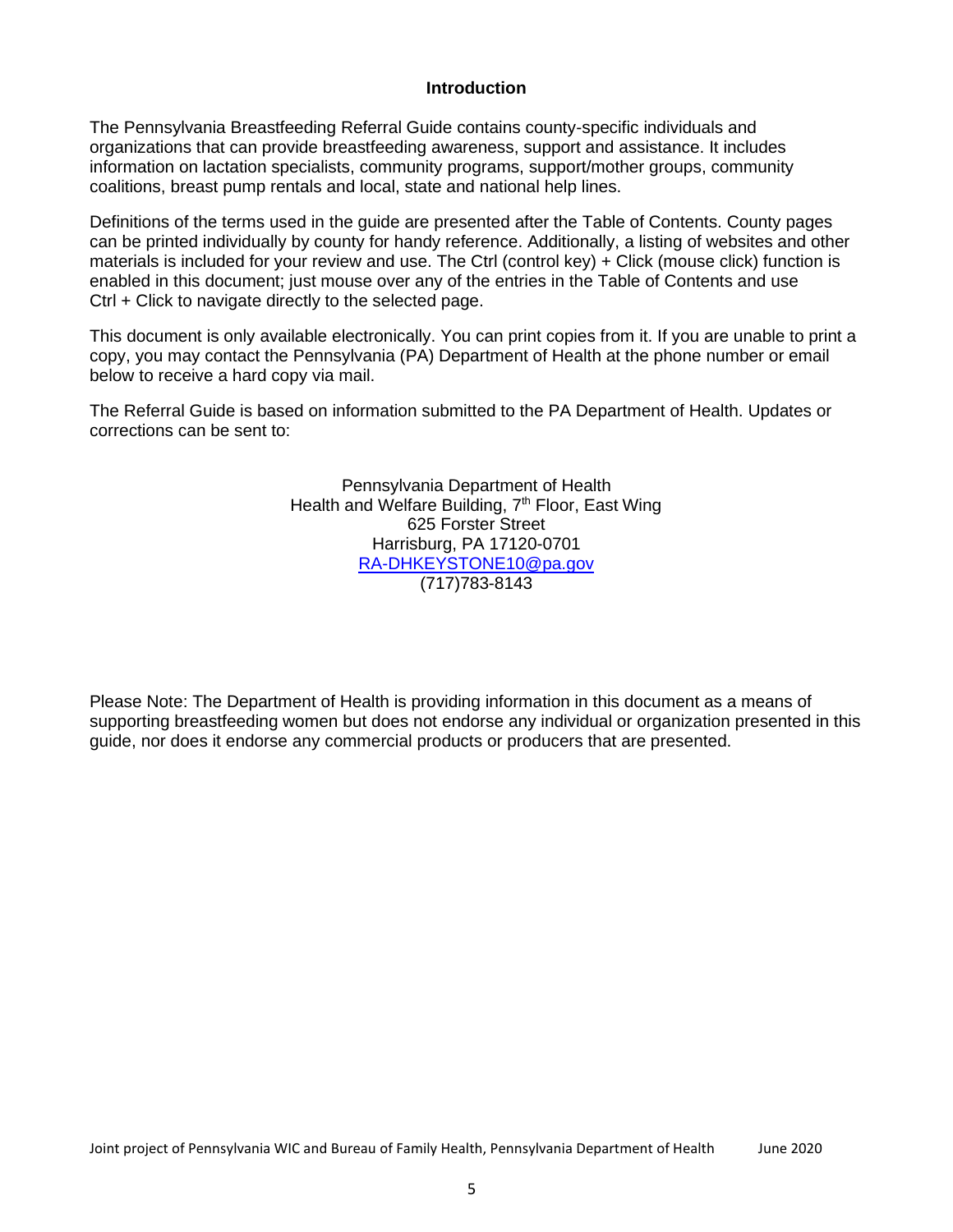# **Definitions**

<span id="page-5-0"></span>**International Board-Certified Lactation Consultants (IBCLCs)** are breastfeeding specialists who have completed a minimum of 90 hours of education, 1,000 hours of clinical experience and have passed the certifying examination given by the International Board of Lactation Consultant Examiners. These specialists offer assistance with concerns such as: low milk supply, a baby who is having difficulty latching onto the breast or is sucking incorrectly, sore nipples or breasts, a baby with down syndrome, twins, a premature baby with a feeding problem, a cleft palate baby, illness of mother or baby, breastfeeding an adopted baby, etc. Some hospital-based IBCLCs provide consults after discharge. There may or may not be a fee for this out-patient service. Private practice IBCLCs may provide home visits and/or see clients at their offices. There is a fee for the service that is covered by some insurance companies. Some practitioners have a sliding scale of fees. To find an IBCLC go to **<http://www.ilca.org/why-ibclc/falc>**.

**Lactation Nurses (RN, CNM)** are nurses or nurse midwives who have additional breastfeeding training and experience but have not taken the certifying exam given by the International Board of Lactation Consultant Examiners. Breastfeeding concerns beyond their level of skill are referred to an IBCLC.

**Certified Lactation Educators/Counselors (CLE, CLC, CBC)** are breastfeeding counselors/educators who have completed a 12- to 40-hour course in breastfeeding and have passed a certifying exam. Breastfeeding concerns beyond their level of skill are referred to an IBCLC.

**La Leche League Leaders** are experienced breastfeeding mothers who are accredited by La Leche League International (LLLI) to help mothers and mothers-to-be with breastfeeding. Leaders are ready to offer encouragement, support, information, and practical help to both mothers and medical professionals. All shared information of a medical nature has been approved by the LLLI Health Advisory Council.

# **Other Volunteer Breastfeeding Mothers' Groups**

Some counties have additional breastfeeding groups, either through hospital-based mother groups or volunteer organizations. Women who have breastfed may decide to volunteer their time to help other mothers succeed at breastfeeding. Some group members attend training courses to learn about breastfeeding beyond their own personal experience. They are available by telephone or group meetings to answer questions about breastfeeding and parenting.

#### **Women Infants and Children (WIC) Program**

The Pennsylvania WIC Program, funded by the United States Department of Agriculture (USDA), provides supplemental foods and nutrition and breastfeeding education to eligible women, infants and children. WIC staff members receive training from IBCLCs on how to manage simple breastfeeding concerns. Breastfeeding concerns beyond their level of skill are referred to physicians or IBCLCs. WIC staff members also provide quality breast pumps and instruct mothers on their use. WIC can only provide these services to WIC participants.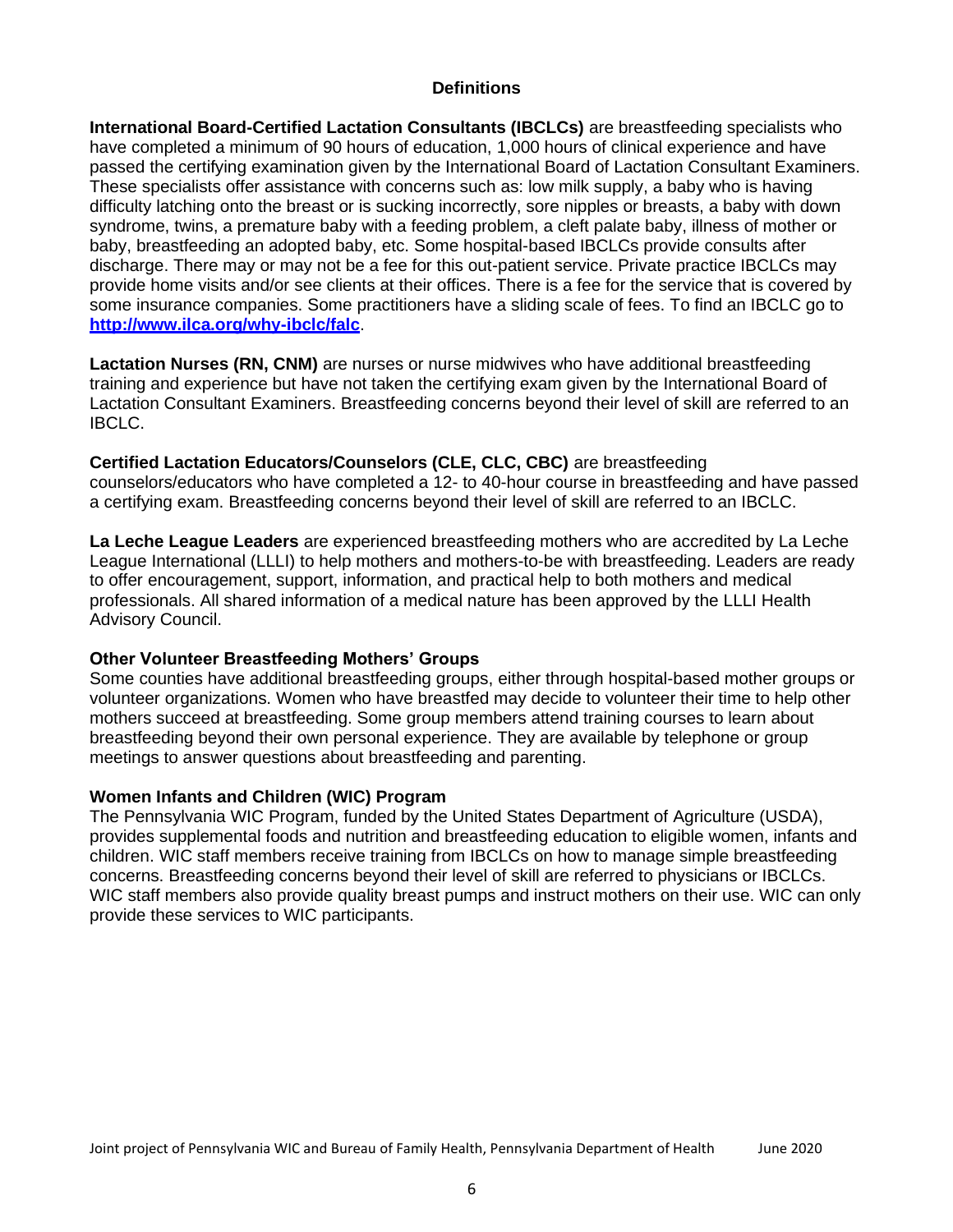# **Information for All Counties**

# <span id="page-6-0"></span>**Breastfeeding Help Lines**

PA WIC Breastfeeding Peer Counselor Hotline: 855-427-5666; Monday through Friday from 8 a.m. to 9 p.m., Saturday and Sunday from 9 a.m. to 1 p.m.

PA Department of Health Healthy Baby Line: 800-986-BABY or 800-986-2229; Monday through Friday from 8:30 a.m. to 5 p.m.

National Women's Health Information Center: 800-994-9662 (peer counselors, Monday through Friday from 9 a.m. - 6 p.m.), [www.womenshealth.gov/breastfeeding](http://www.womenshealth.gov/breastfeeding)

National LLL Breastfeeding Hotline: 1-800-525-3243

Infant Risk Center Helpline: 1-806-352-2519, [www.infantrisk.org](http://www.infantrisk.org/)

#### **Nurse Family Partnership**

First-time moms who are pregnant 28 weeks or less, meet income requirements and live in a service area are eligible for free help from a personal nurse who will come to your home to offer advice and support through your pregnancy and until your baby is 2 years old.

Call or Text: 844-637-6667, https:/[/www.nursefamilypartnership.org/first-time-moms/](http://www.nursefamilypartnership.org/first-time-moms/)

# **La Leche League of Pennsylvania**

For up-to-date information on La Leche League groups in Pennsylvania, including links to individual group webpages throughout the entire state:

Eastern PA:<http://www.lllofeasternpa.org/Pennsylvania.html> Western PA: 412-256-8840, <http://lllofwpa.org/>

# **Purchasing Retail Breast Pumps**

The baby section of local department stores and pharmacies may carry various brands of pumps. Choose wisely! Pump brands vary in quality and effectiveness. Call a local breastfeeding specialist for more information. NOTE: The Food and Drug Administration (FDA) considers breast pumps single use devices, with the exception of FDA cleared, hospital-grade pumps, and recommends that pumps should only be used by one woman, because there is no way to guarantee the pump can be cleaned and disinfected between uses by different women.

#### **Breast pump customer service numbers and websites**

Ameda: 866-992-6332, [www.ameda.com](http://www.ameda.com/) Avent: 800-542-8368, [www.avent.com](http://www.avent.com/) Bailey: 800-413-3216, [www.baileymed.com](http://www.baileymed.com/) Baird Breast Pump Catalog: 215-884-2990, https:/[/www.bairdmedical.com/](http://www.bairdmedical.com/) Heron Medical Supplies Coatsville: 610-384-7500, [www.heronhomehealthcare.com](http://www.heronhomehealthcare.com/) Drexel Hill: 610-259-9700, [www.heronhomehealthcare.com](http://www.heronhomehealthcare.com/) Hygeia: 888-786-7466, [www.hygeiababy.com](http://www.hygeiababy.com/) Limerick: 877-546-3742, [www.limerickinc.com](http://www.limerickinc.com/) Medela: 800-435-8316, [www.medela.us](http://www.medela.us/) Levana Bratique: 724-934-8795,<http://levanabratique.com/> Storkpump: 1-844-993-3740, [www.storkpump.com](http://www.storkpump.com/)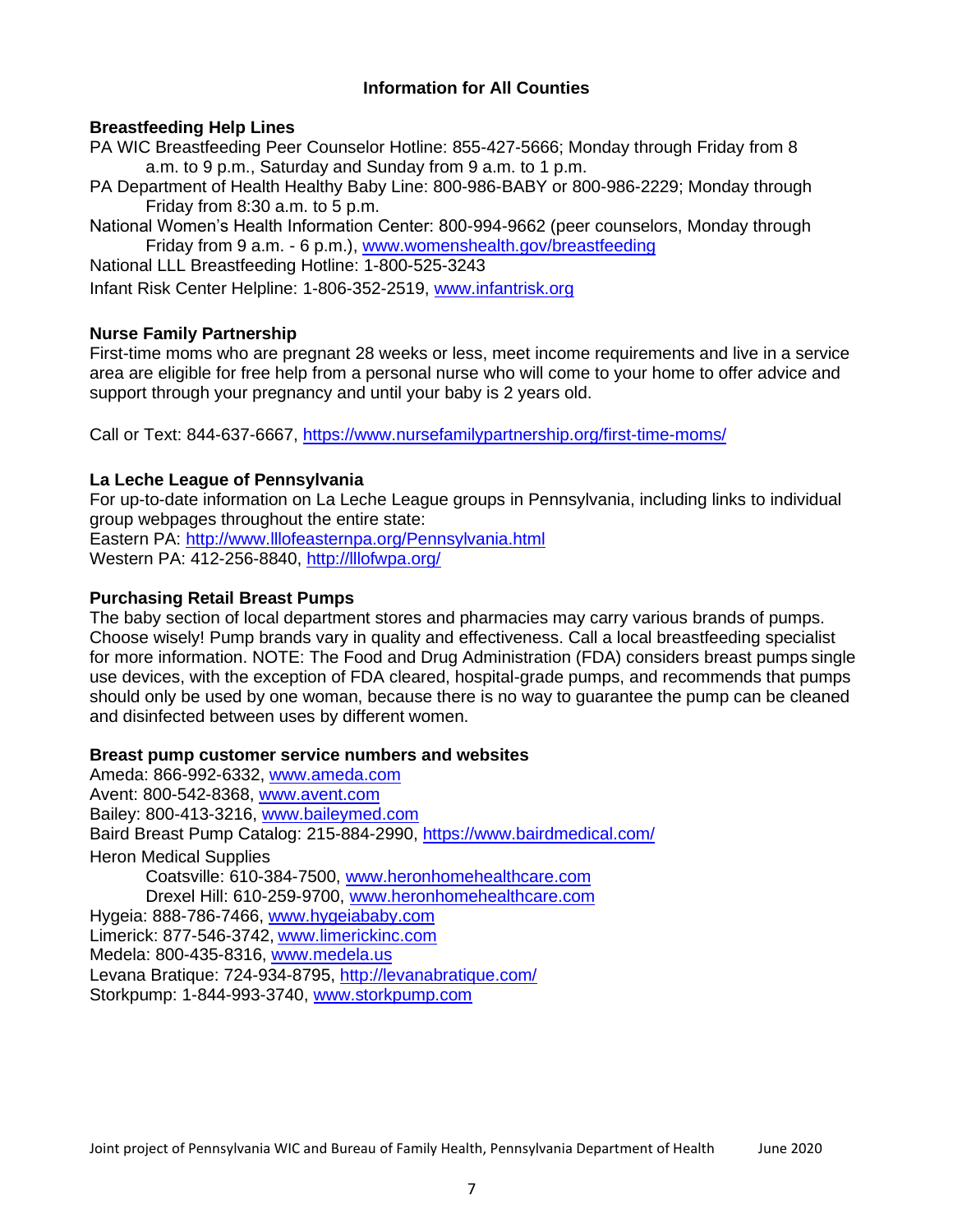# **ADAMS**

# <span id="page-7-0"></span>**Lactation Consultants/Counselors (hospital and birth centers)**

\*Gettysburg Hospital: 717-337-4184

## *\*Breastfeeding classes available*

#### **Lactation Consultants/Counselors in the Community** Blue Ridge Breastfeeding (Md., Pa., W.V. Tri-State area): 301-744-9566 [www.blueridgebreastfeeding.org](http://www.blueridgebreastfeeding.org/) Suzy Wilkinson, RN, IBCLC (home visit, Chambersburg): 717-264-2520 or 717-860-0177 Gettysburg Hospital: 717-337-4184 Melanie Myers (home visits, virtual consults): 717-292-8656, [hello@melaniemyersibclc.com](mailto:hello@melaniemyersibclc.com) [www.melaniemyersibclc.com](http://www.melaniemyersibclc.com/)

# **WIC Breastfeeding Support/Breast Pumps (for WIC participants only)**

Susan Davis, DTR, IBCLC, Breastfeeding Coordinator (Chambersburg): 717-263-0802, ext. 329

# **La Leche League**

Lorraine (Waynesboro): 717-762-9094 Marah Sollenberger (Shippensburg/Chambersburg/Waynesboro): 717-658-0779, [mrs.solly4@gmail.com](mailto:mrs.solly4@gmail.com)

**Breastfeeding Mothers' Groups** Adams County Breastfeeding Peer Counselor Mother's Lounge: 717-334-7634, ext. 189

# **Adams County Breastfeeding Task Force**

Jayne Sorber, RN, IBCLC: 717-337-4184, [jsorber@wellspan.org](mailto:jsorber@wellspan.org) Chairperson: 717-337-4184

# **Area Breast Pump Vendors\***

Breast Expressions (Chambersburg): 717-264-2520 Gettysburg Hospital (Gettysburg): 717-337-4184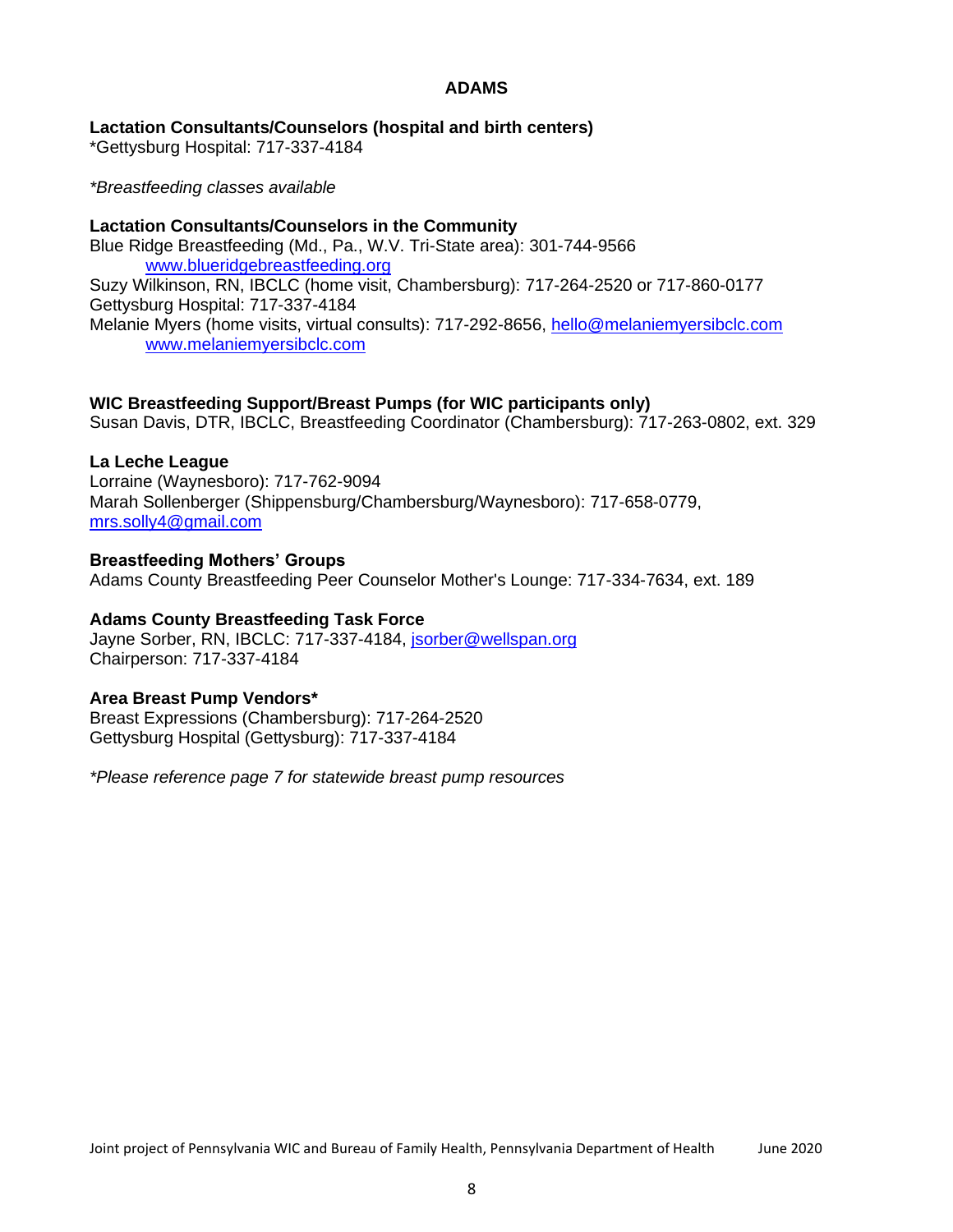# **ALLEGHENY**

<span id="page-8-0"></span>**Lactation Consultants/Counselors (hospital and birth centers)** \*AHN Jefferson Hospital: 412-469-5475

\*Heritage Valley Sewickley: 412-749-7494

<http://www.heritagevalley.org/pages/events-and-classes>

\*Magee Women's Hospital: 412-641-1121 [http://www.upmc.com/locations/hospitals/magee/patients-and-visitors/classes-and](http://www.upmc.com/locations/hospitals/magee/patients-and-visitors/classes-and-)events/Pages/default.aspx

Mercy Hospital: 412-232-7135

St Clair Hospital: 412-942-5875 (7 days/week, 10:00 am - 4:00 pm) [https://www.stclair.org/calendar/view\\_dates/event:107](https://www.stclair.org/calendar/view_dates/event:107)

UPMC Children's Hospital of Pittsburgh: 412-692-7285 \*Western Pennsylvania Hospital: 412-578-7030

https:/[/www.ahn.org/events](http://www.ahn.org/events)

\*Breastfeeding classes available

# **Lactation Consultants/Counselors in the Community**

Ashley M. Lauria, MA, RD, LDN, IBCLC (VA Medical Center, VISN 4): 814-860-2146, [Ashley.lauria@va.gov](mailto:Ashley.lauria@va.gov)

Breastfeeding Center of Pittsburgh: 412-246-4726, [www.breastfeedingcenterofpittsburgh.com](http://www.breastfeedingcenterofpittsburgh.com/)

- Children's Community Pediatrics: 412-422-3590 (Squirrel Hill), 724-327-5210/ 412-373-1717 (Monroeville), 412-363-2200 (Pittsburgh), 724-449-9300 (Allison Park), 412-681-1050 (Shadyside), 412-882-7747 (Brentwood), 724-933-9110 (Wexford), 412-384-9030 (Jefferson Hills), 412-673-2200
- Children's Hospital of Pittsburgh Primary Care Center: 412-692-6000 [www.childrenspeds.com/specialities-and-services/lactation-consulting](http://www.childrenspeds.com/specialities-and-services/lactation-consulting)
- Healthy Start Center for Urban Breastfeeding : 412-545-2022, latch@hsipgh.org, <https://healthystartpittsburgh.org/center-for-urban-breastfeeding/>
- International Lactation Consultants Association: 919-861-5577 or 888-452-2478 <http://www.ilca.org/why-ibclc/falc>

Lactation Consultant Services, LLC: 412-212-0377, [www.breastfeedinghelps.com](http://www.breastfeedinghelps.com/)

Midwife Center: 412-321-6880 (Breastfeeding class for those between 33 to 37 weeks pregnant) Onsite lactation appointments available; https://midwifecenter.org/pages/class-descriptions

Nellie R. Wiancko, MS, IBCLC, RLC: 724-493-7880 Home visits for consultation are available. Follow up consultations after discharge from the hospital are available upon request.

# **WIC Breastfeeding Support/Breast Pumps (for WIC participants only)**

Diane Eberle, RD, LDN, CLC: 412-350-4637; [diane.eberle@alleghenycounty.us](mailto:diane.eberle@alleghenycounty.us)

# **La Leche League**

Allegheny County Mother Groups: 412-276-5630

# **Allegheny County Department of Health**

Allegheny County Breastfeeding Help Line: 412-687-2243; Monday through Friday, 8:30 a.m. to 4:00 p.m. Maternal Child Health Programs: 412-247-7950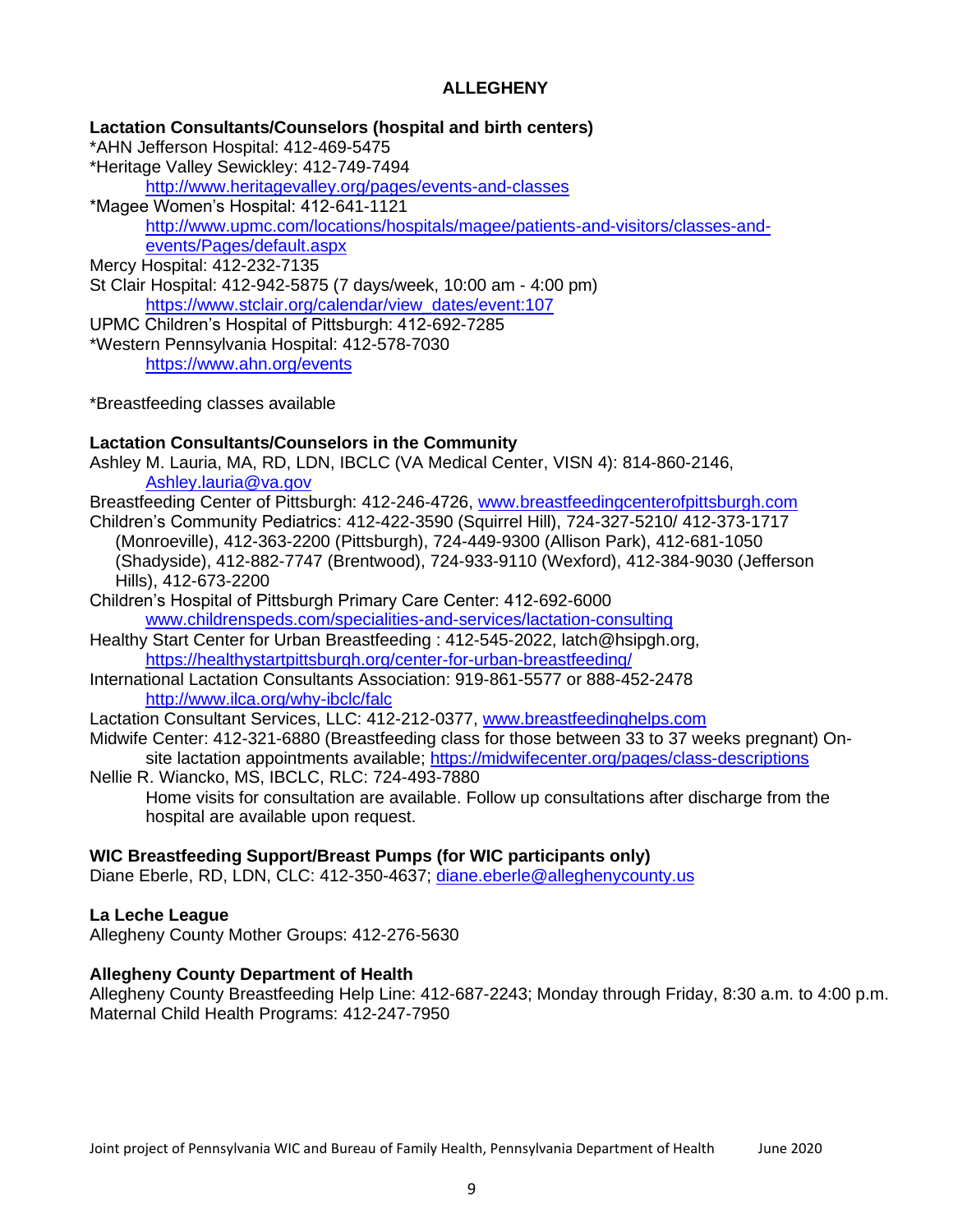# **ALLEGHENY (continued)**

# **Breastfeeding Mothers' Groups**

AHN Jefferson Hospital's Nursing Cafe: 412-469-5475 Breastfeeding Moms' Network-Heritage Valley Sewickley: 412-749- 7494 Kids Plus Pediatrics:<http://kidspluspgh.com/classes/new-moms-coffee/> Cranberry: 724-761-2020 Pleasant Hills: 412-466-5004 Squirrel Hill: 412-521-6511 Pittsburgh Black Breastfeeding Circle:<http://www.pghblackbreastfeedingcircle.org/> St Clair Hospital: 412-942-5875 West Penn Hospital's Nursing Cafe: 412-578-7030

# **Doula Services Providing Postpartum Lactation Services**

Every Child, Inc.: 412-665-0600 (must enroll during 2nd trimester), [www.everychildinc.org](http://www.everychildinc.org/) Oli's Angels: 412-616-9579 The Birth Circle: 412-441-3701 (must enroll prenatally) [http://www.upmc.com/Services/family-medicine/treatments/womens-health/Pages/clinical](http://www.upmc.com/Services/family-medicine/treatments/womens-health/Pages/clinical-)doula-service.aspx

# **Milk Bank**

Mid-Atlantic Mothers' Milk Bank: 412-973-3521 https:/[/www.midatlanticmilkbank.org/support/classes-programs/](http://www.midatlanticmilkbank.org/support/classes-programs/)

# **Area Breast Pump Vendors\***

Breastfeeding Center of Pittsburgh (Squirrel Hill and Pleasant Hills): 412-246-4726 Lactation Consultant Services, LLC: 412-212-0377, [www.breastfeedinghelps.com](http://www.breastfeedinghelps.com/) Mommy Gear Pittsburgh SW (Pittsburgh): 888-624-4327 Magee Women's Hospital of UPMC Lactation Center (Oakland): 412-641-1121 Mercy Hospital: 412-232-7135 St Clair Memorial Hospital (Upper Saint Clair): 412-942-5875 West Penn Hospital: 412-578-7030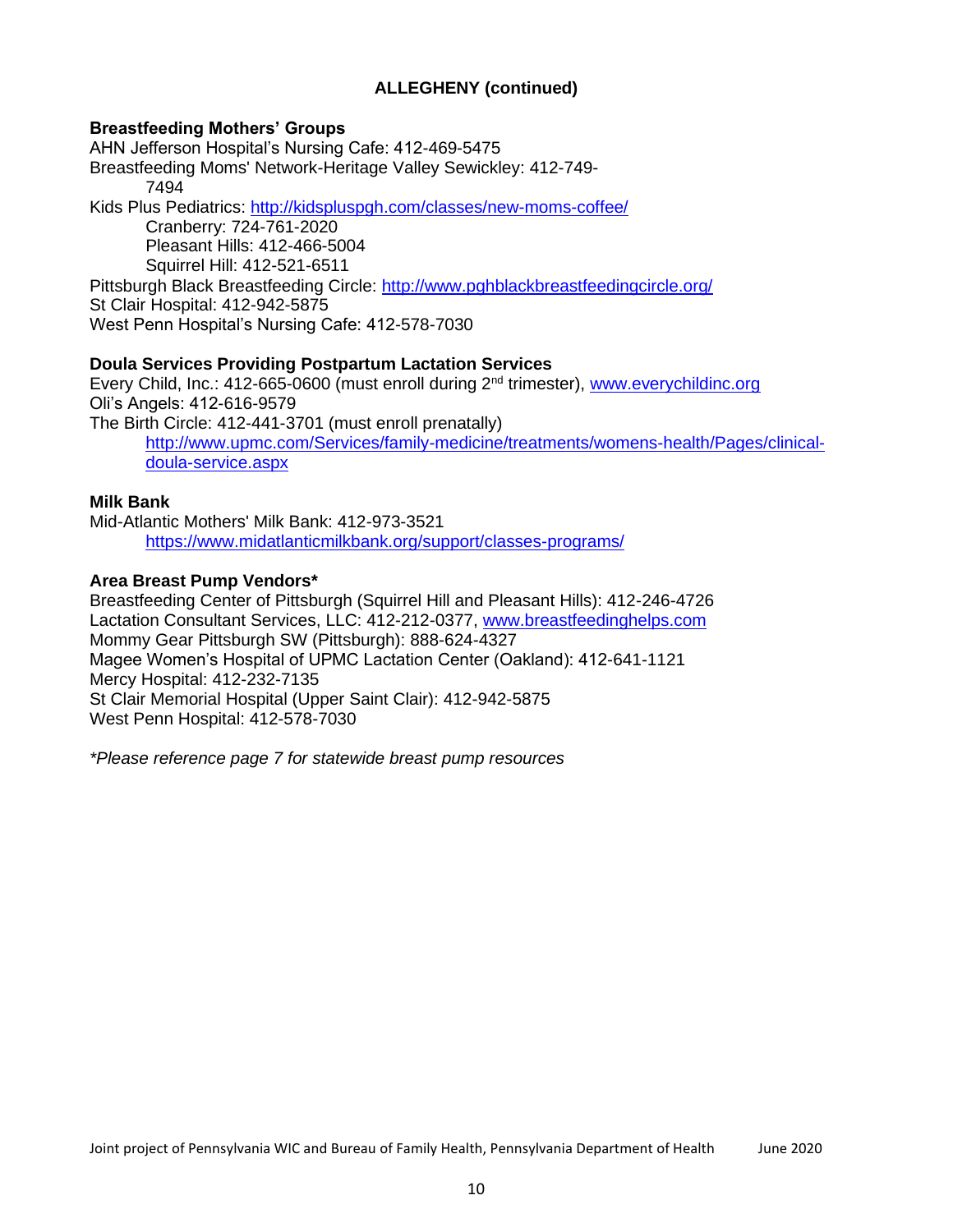# **ARMSTRONG**

# <span id="page-10-0"></span>**Lactation Consultants/Counselors (hospital and birth centers)**

\*Armstrong County Memorial Hospital: 724-545-3586, [woodca@acmh.org](mailto:woodca@acmh.org)

\**Breastfeeding classes available*

# **Lactation Consultants/Counselors in the Community**

Children's Community Pediatrics Armstrong: 724-548-2283 Michelle Roth, BA, IBCLC, [michelle.roth2@chp.edu](mailto:michelle.roth2@chp.edu) <http://www.childrenspeds.com/specialties-and-services/lactation-consulting>

# **WIC Breastfeeding Support/Breast Pumps (for WIC participants only)**

Samantha Elms, RD, LDN, CLC, Breastfeeding Coordinator: 412-253-8181, [selms@adagiohealth.org,](mailto:selms@adagiohealth.org) Marilyn Crowley, Breastfeeding Peer Counselor: 866-942-2778, or 724-954-5637

# **Area Breast Pump Vendors\***

Baird Medical Equipment: 215-884-2990, [Klamont@bairdrespiratory.com](mailto:Klamont@bairdrespiratory.com) Dara Medical Equipment and Supplies: 419-878-8518, https:/[/www.darahmedical.com/](http://www.darahmedical.com/) Adapt Health (formerly McKesson): 844-727-6667,

<https://mpcs.mckesson.com/web/mpcs/products/breast-pumps>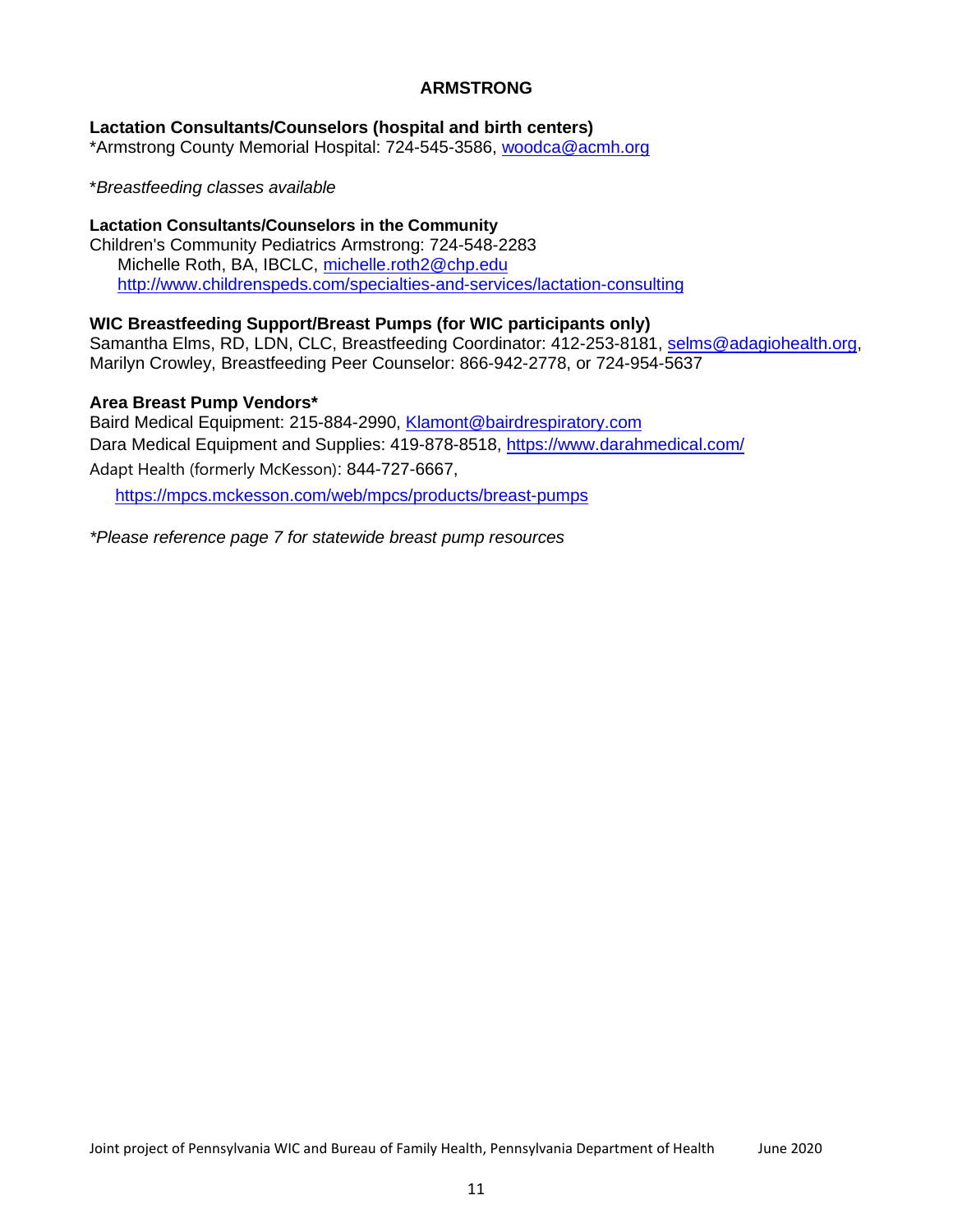# **BEAVER**

(Includes Butler and Lawrence)

# <span id="page-11-0"></span>**Lactation Consultants/Counselors (hospital and birth centers)**

\*Butler Health System: 724-284-4696 Heritage Valley Sewickley Lactation Office: 412-749-7494 Heritage Valley Beaver Lactation Office: 724-773-4797 or 724-773-5911 (for breastfeeding classes) Heritage Valley Pediatrics: 724-774-4070

*\*Breastfeeding classes available*

#### **WIC Breastfeeding Support/Breast Pumps (for WIC participants only)**

Samantha Elms, RD, LDN, CLC, Breastfeeding Coordinator: 412-253-8181, [selms@adagiohealth.org](mailto:selms@adagiohealth.org) Christie Gregg, CLC: 866-942-2778 or 724-601-8730

#### **La Leche League**

Breastfeeding Warm Line: 412-256-8840 Butler County: Annette: 267-625-1723 Jeannie: 724-287-8660 Mollie: 724-256-8569 Beaver County: Chrissy: 412-716-6542 Jess: 602-616-5312 Laura: 412-716-3978 Tiffany: 412-209-5209 Toni: 724-630-6348

#### **Breastfeeding Mothers' Groups**

Breastfeeding Moms' Group Heritage Valley Beaver: 724-773-4797 Butler Health System: 724-284-4696

#### **Area Breast Pump Vendors\***

Baird Medical Equipment: 215-884-2990 Adapt Health (formerly McKesson): 844-727-6667, <https://mpcs.mckesson.com/web/mpcs/products/breast-pumps>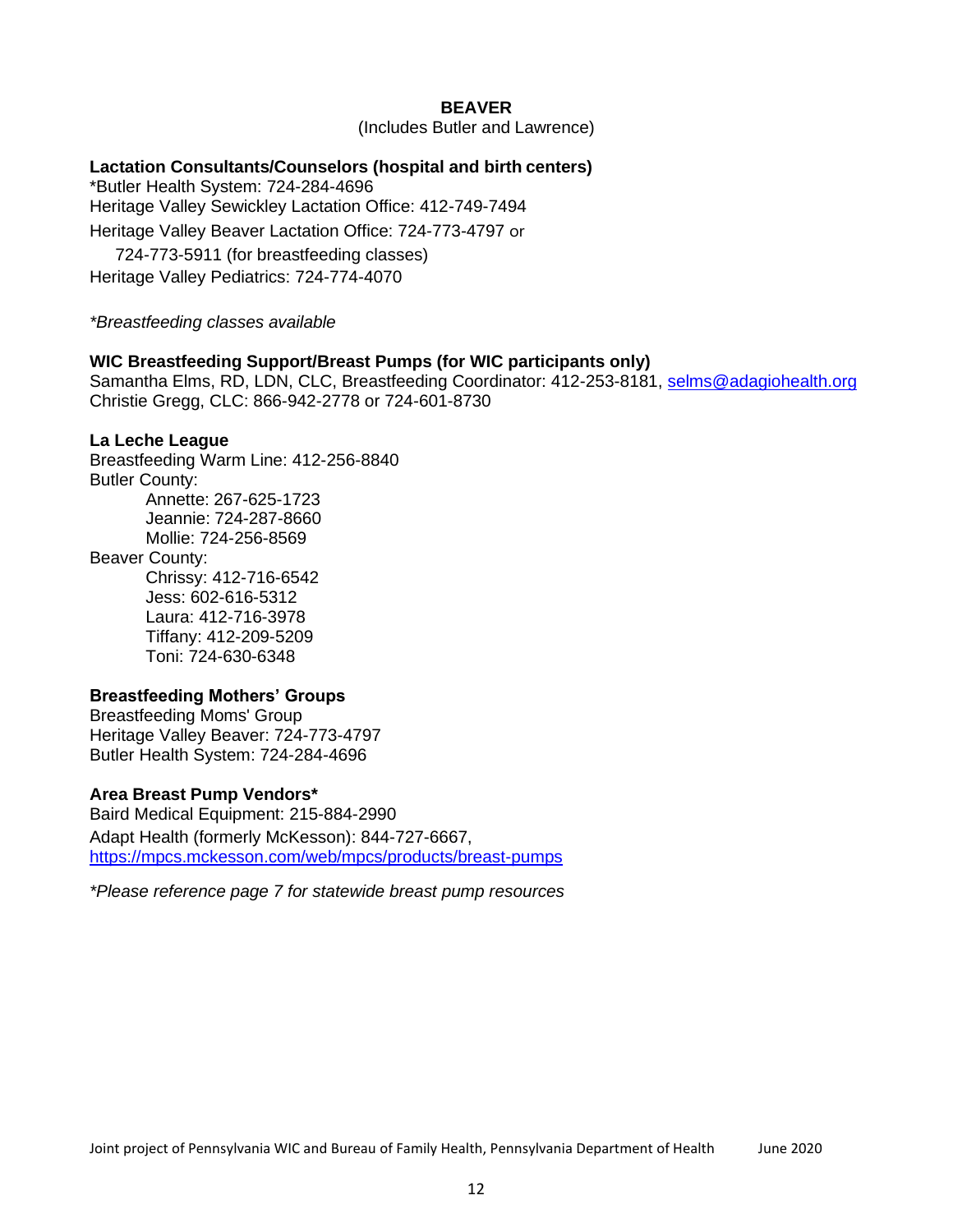# **BEDFORD**

(Includes Fulton)

# <span id="page-12-0"></span>**Lactation Consultants/Counselors (hospital and birth centers)**

\*UPMC Bedford Memorial: 814-623-3516

*\*Breastfeeding classes available*

# **Lactation Consultants/Counselors in the Community**

Children's Community Pediatrics: 814-623-9039 UPMC Bedford Memorial: 814-623-3516

# **WIC Breastfeeding Support/Breast Pumps (for WIC participants only)**

Melissa Cruz, IBCLC, Breastfeeding Coordinator: 814-643-4491; [mcruz@broadtopmedical.com](mailto:mcruz@broadtopmedical.com) Julie Kuhne, CLC; Sarah Lingenfelter, CLC; Tiffany Isenberg, CLC: 814-623-6571

#### **Area Breast Pump Vendors\***

Suzy Wilkinson, RN, IBCLC: 717-264-2520 or 717-860-0177 (Chambersburg)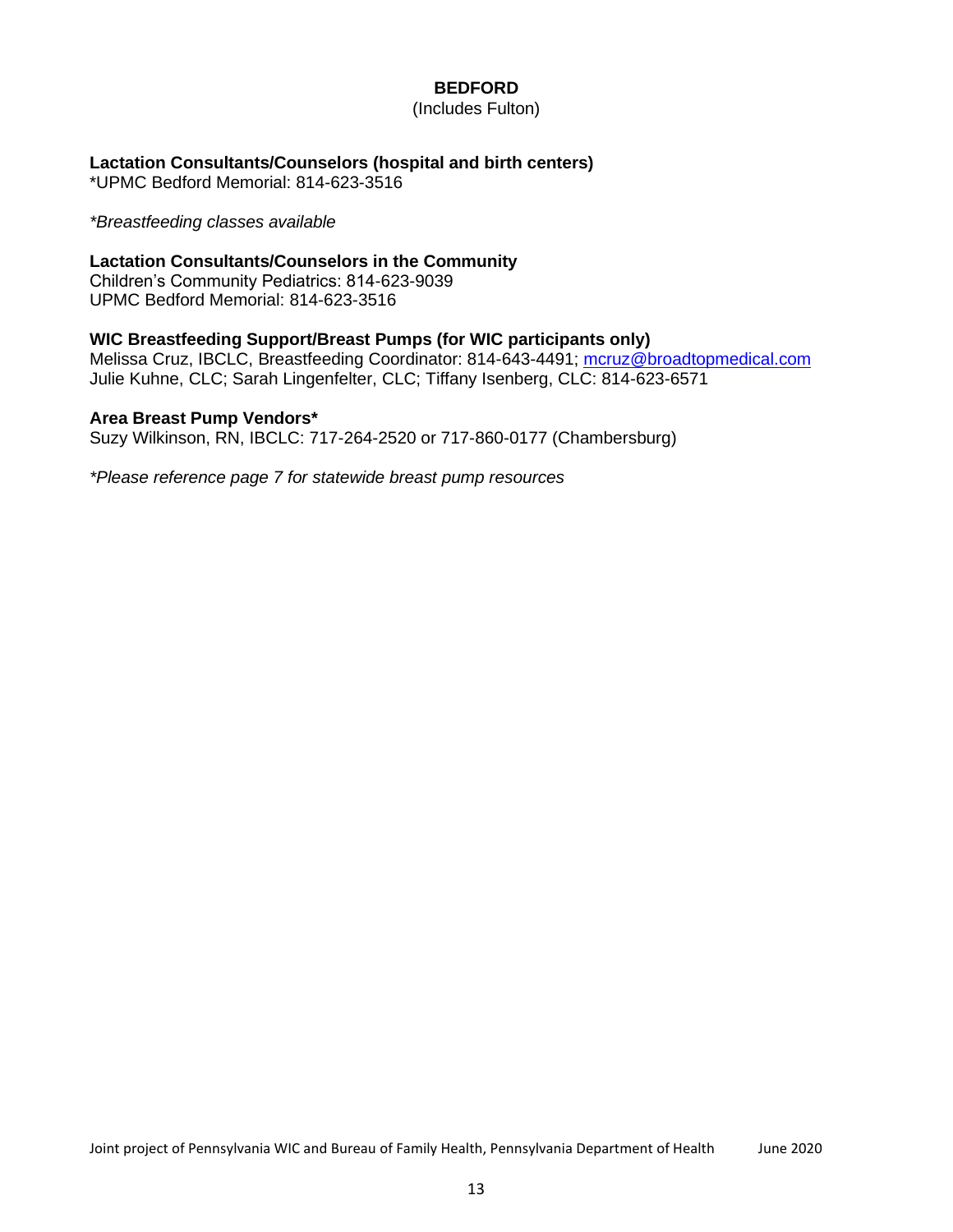# **BERKS**

<span id="page-13-0"></span>**Lactation Consultants/Counselors (hospital and birth centers)** \*Penn State Health St. Joseph's Medical Center: 610-378-2068

\*Reading Hospital: 484-628-9299 \*Reading Birth Center: 484-628-2030

*\*Breastfeeding classes available*

#### **Lactation Consultants/Counselors in the Community**

Angela Quinn, IBCLC: 484-857-BABY (2922) Amy Nansteel, IBCLC: 610-737-9851 Christy Hume, BA, IBCLC: 484-602-5420 Cindy Griffis, RN, IBCLC: 610-378-2068 Holly Michelson, IBCLC: 610-678-7998 Janet Graczyk, IBCLC: 610-804-7998 Jenny Reichenbach, RN, IBCLC: 601-451-4386 Jillian Nemeth, BA, IBCLC: 215 528-8759 Kristin Polston, BSN, RN, IBCLC: 610-202-0139 Phyllis Young, RN, IBCLC: 215-453-4594 Vicky Sullivan, IBCLC: 917-742-2659

#### **WIC Breastfeeding Support/Breast Pumps (for WIC participants only)**

Sandy Kalish, CLC, WIC Breastfeeding Coordinator: 800-367-6347, [skalish@mfhs.org](mailto:skalish@mfhs.org) Jillian Meyer, CLC: 610-377-6097

#### **La Leche League**

<http://www.lllofeasternpa.org/web/BerksCountyPA.html>

#### **Breastfeeding Mothers' Groups**

The Baby Bistro at Penn State Health St Joseph Medical Center: 610-378-2068

#### **Berks County Breastfeeding Coalition:**

Jeanine Dorman, [Jeanine.Dorman@towerhealth.org,](mailto:Jeanine.Dorman@towerhealth.org) https:/[/www.facebook.com/berksbreastfeeding/](http://www.facebook.com/berksbreastfeeding/)

#### **Area Breast Pump Vendors\***

Berks Medical Equipment: 610-916-1871 In Home Oxygen: 610-929-2004 Lab Medical: 215-855-1885 Superior Oxygen: 610-371-0202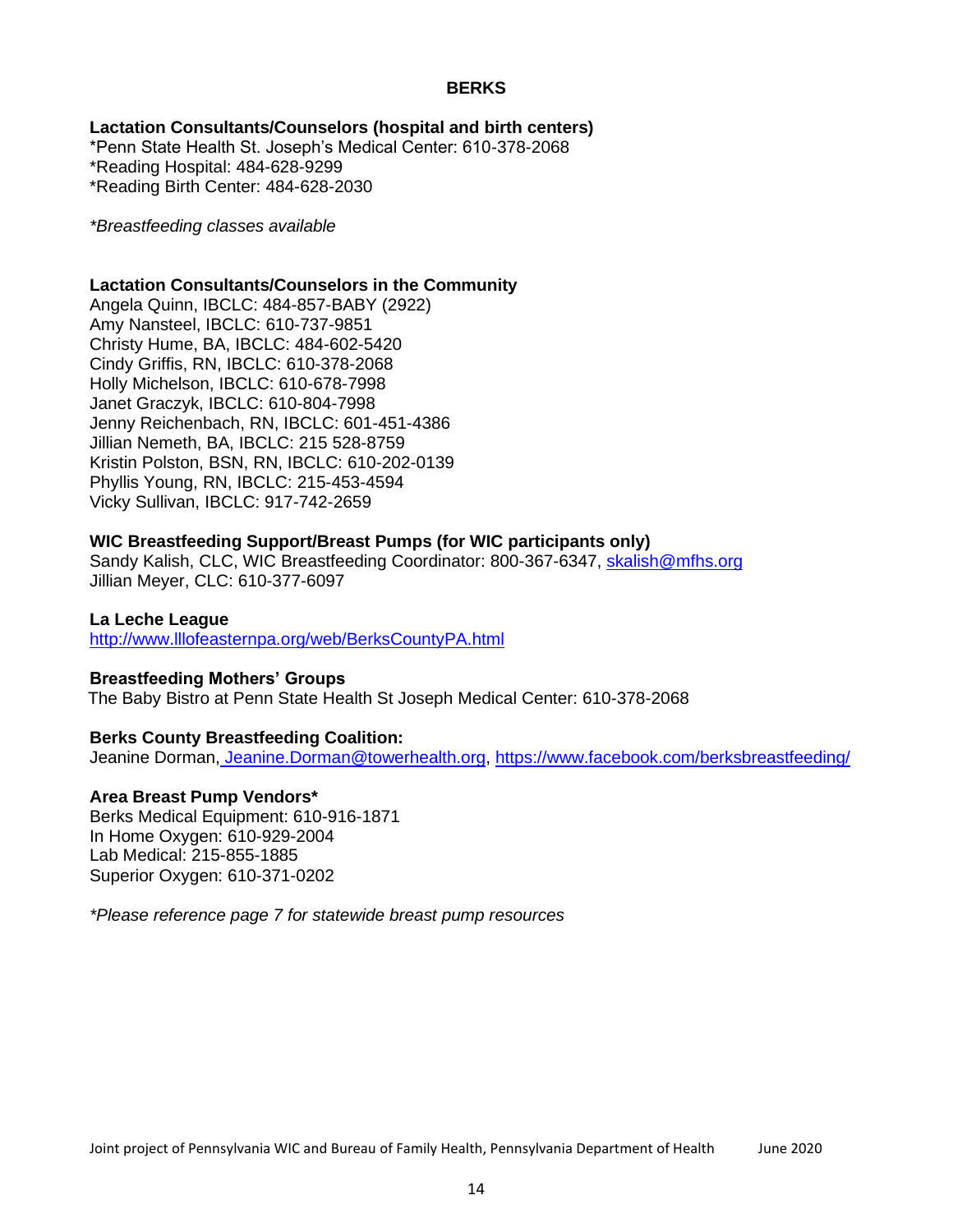#### **BLAIR**

(Includes Huntingdon)

# <span id="page-14-0"></span>**Lactation Consultants/Counselors (hospital and birth centers)**

\*J. C. Blair Hospital: 814-643-8534 \*Nason Hospital: 814-224-6237 \*UPMC Altoona: 814-889-2557

\**Breastfeeding classes available*

# **Lactation Consultants/Counselors in the Community**

Ashley M. Lauria, MA, RD, LDN, IBCLC (VA Medical Center, VISN 4): 814-860-2146, [Ashley.lauria@va.gov](mailto:Ashley.lauria@va.gov)

# **WIC Breastfeeding Support/Breast Pumps (for WIC participants only)**

Blair:

Marjorie Mearkle, IBCLC, Breastfeeding Coordinator: 814-943-0481; mearklem@upmc.edu Amy Gorsuch, CLC: 814-943-0481 Amy Lowe, CLC: 814-943-0481 Kathy Hart, CLC: 814-943-0481 Rachael Bonsell, CLC: 814-943-0481 Susan Lamertina, CLC: 814-943-0481 Tracy Kelley, CLC: 814-943-0481

#### Huntingdon:

Melissa Cruz, IBCLC, Breastfeeding Coordinator: 814-643-4491; mcruz@broadtopmedical.com Stephanie Shuey, IBCLC; Melissa Mobley, CLC: 814-643-4491

# **La Leche League**

Alison: 814-934-0466, [alisonk2299@gmail.com](mailto:alisonk2299@gmail.com) Jenn: 814-515-9404, [llleaderjenn@gmail.com](mailto:llleaderjenn@gmail.com)

# **Breastfeeding Mothers' Groups**

Nason Hospital: 814-224-6221 UPMC Altoona: 814-889-2557

#### **Breastfeeding Help Lines**

24-Hour Breastfeeding Support Line at Altoona Regional Health System: 814-889-2557 (daytime), 814-889-2310 (nights). If no answer, listen to the machine for other numbers.

# **Area Breast Pump Vendors\***

UPMC Altoona Lactation Services: 814-889-2557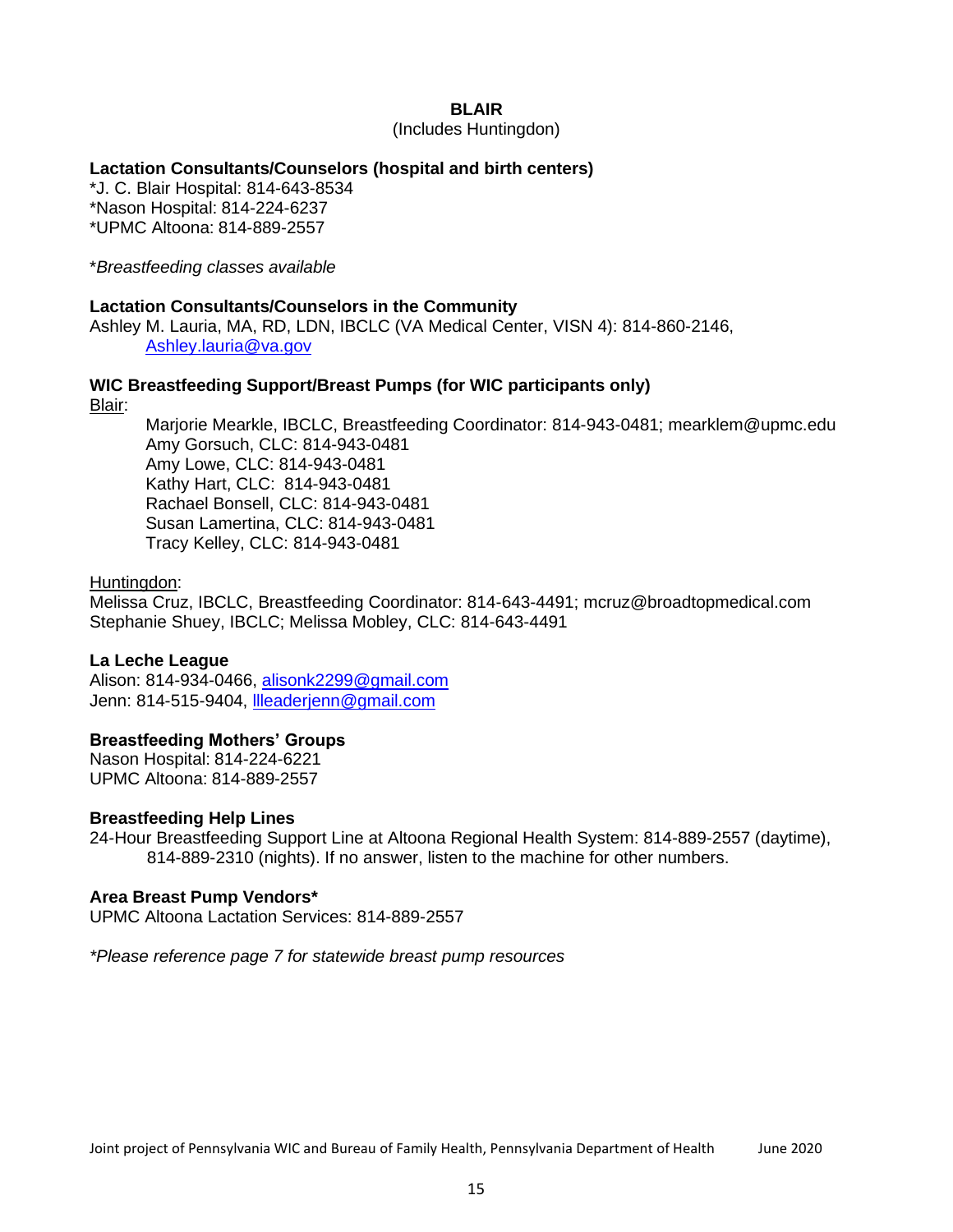# **BRADFORD**

(Includes Tioga)

# <span id="page-15-0"></span>**Lactation Consultants/Counselors (hospital and birth centers)**

\*Memorial Hospital, Inc: 570-268-2252 \*Robert Packer Hospital: 570-882-5034 Soldiers and Sailors Memorial Hospital: Lactation Team 570-321-2092 Jodi Richter, RD, LDN, IBCLC: 570-723-0436, [jrichter@laurelhs.org](mailto:jrichter@laurelhs.org)

\**Breastfeeding classes available*

# **WIC Breastfeeding Support/Breast Pumps (for WIC participants only)**

Sandy Kalish, CLC, WIC Breastfeeding Coordinator: 800-367-6347, [skalish@mfhs.org](mailto:skalish@mfhs.org) Jillian Meyer, CLC: 610-377-6097

# **Area Breast Pump Vendors\***

Towanda Memorial Hospital: 570-268-2252 (one-month pump rental only)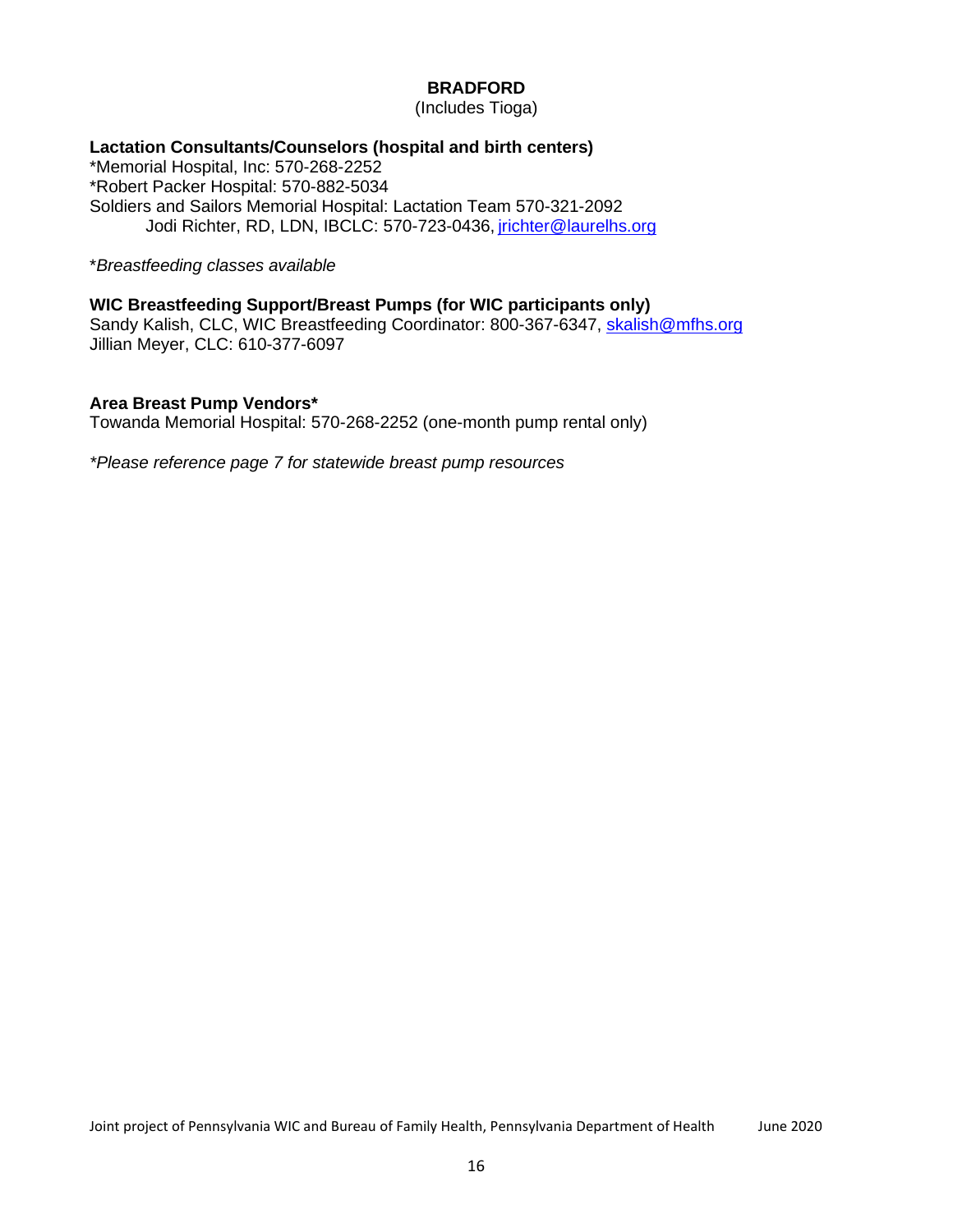# **BUCKS**

# <span id="page-16-0"></span>**Lactation Consultants/Counselors (hospital and birth centers)**

\*Doylestown Hospital: 215-345-2864 \*Grand View Hospital (Women's Center): 215-453-4594 \*St Mary Medical Center: 215-710-5988 (lactation counselor's line, calls returned within 48 hours)

*\*Breastfeeding classes available*

# **Lactation Consultants/Counselors in the Community**

Amazing Newborn: 610-584-6111; [www.amazingnewborn.com](http://www.amazingnewborn.com/) Blossom Baby Lactation Services: 484-602-5420 Breastfeeding Helper: 267-879-5000, [www.BreastfeedingHelper.com](http://www.breastfeedinghelper.com/) Breastfeeding Resource Center: 215-886-2433, [www.breastfeedingresourcecenter.org](http://www.breastfeedingresourcecenter.org/) Cathy La Torre, IBCLC (Bedminster/Perkasie): 267-509-7656 Freedom to Feed: 267-225-2383 Geri Remy, IBCLC: 267-342-1354 Grand View Hospital (Women's Center): 215-453-4594 Ileana Berrios, BHS, IBCLC: 267-800-8090, [ileana@BreastfeedingLatinas.com,](mailto:ileana@BreastfeedingLatinas.com) [www.BreastfeedingLatinas.com](http://www.breastfeedinglatinas.com/) Jillian Nemeth, IBCLC: 215-528-8759 Karen Peterson, BSED, CPD CAPPA, CLC: (610) 809-1487, [kpeterson@theppf.org](mailto:kpeterson@theppf.org) Linda Doherty, IBCLC (Perkasie): 267-664-0759 Lisa Petrino, RN, BSN, IBCLC (Morrisville): 267-994-4513 Liz Chang, BSc, CLC (908) 938-5320, [Liz@prettymb.org](mailto:Liz@prettymb.org) Pettaway Pursuit Foundation Onsite Certified Lactation Counselors: (610) 553-5481, [www.pettawaypursuitfoundation.org/on-site-services](http://www.pettawaypursuitfoundation.org/on-site-services) Pretty Mama Breastfeeding LLC: [www.prettymb.org](http://www.prettymb.org/) (Prenatal and Postnatal Multicultural Bilingual Spanish Lactation Counseling) Margiotti & Kroll Pediatrics, PC: 215-968-5800 MK Plus: 215-346-6177 Nikki Lee, RN, BSN, MS, IBCLC: nleeguitar@aol.com; www.nikkileehealth.com;

[www.facebook.com/nikkileehealth](http://www.facebook.com/nikkileehealth)

# **WIC Breastfeeding Support (for WIC participants only)**

Jacqueline Lawson, CLC, Breastfeeding Coordinator: 267-580-3574; [jklawson@buckscounty.org](mailto:jklawson@buckscounty.org) Doylestown: 215-345-3494 Levittown: 267-580-3570 Quakertown: 215-529-7482

# **Breastfeeding Mothers' Groups**

Doylestown Hospital Breastfeeding Moms' Group: 215-345-2864 Breastfeeding Resource Center (Abington), BRC Community Counselors: 215-886-2433 Pettaway Pursuit Foundation Lactation Station: (610) 553-5481, [www.pettawaypursuitfoundation.org](http://www.pettawaypursuitfoundation.org/) Pretty Mama Breastfeeding LLC Multicultural FREE Facebook Spanish Private Support Text: (908) 938-5320, email: [Liz@prettymb.org,](mailto:Liz@prettymb.org) [www.prettymb.org](http://www.prettymb.org/)

Tri-County Pediatrics (Chalfont): 908-938-7788, [Stephanie@tricountypeds.com](mailto:Stephanie@tricountypeds.com)

# **La Leche League**

Greater Philadelphia Area La Leche League Helpline: 610-666-0359 Marlene (Bucks): 215-222-6332

Joint project of Pennsylvania WIC and Bureau of Family Health, Pennsylvania Department of Health June 2020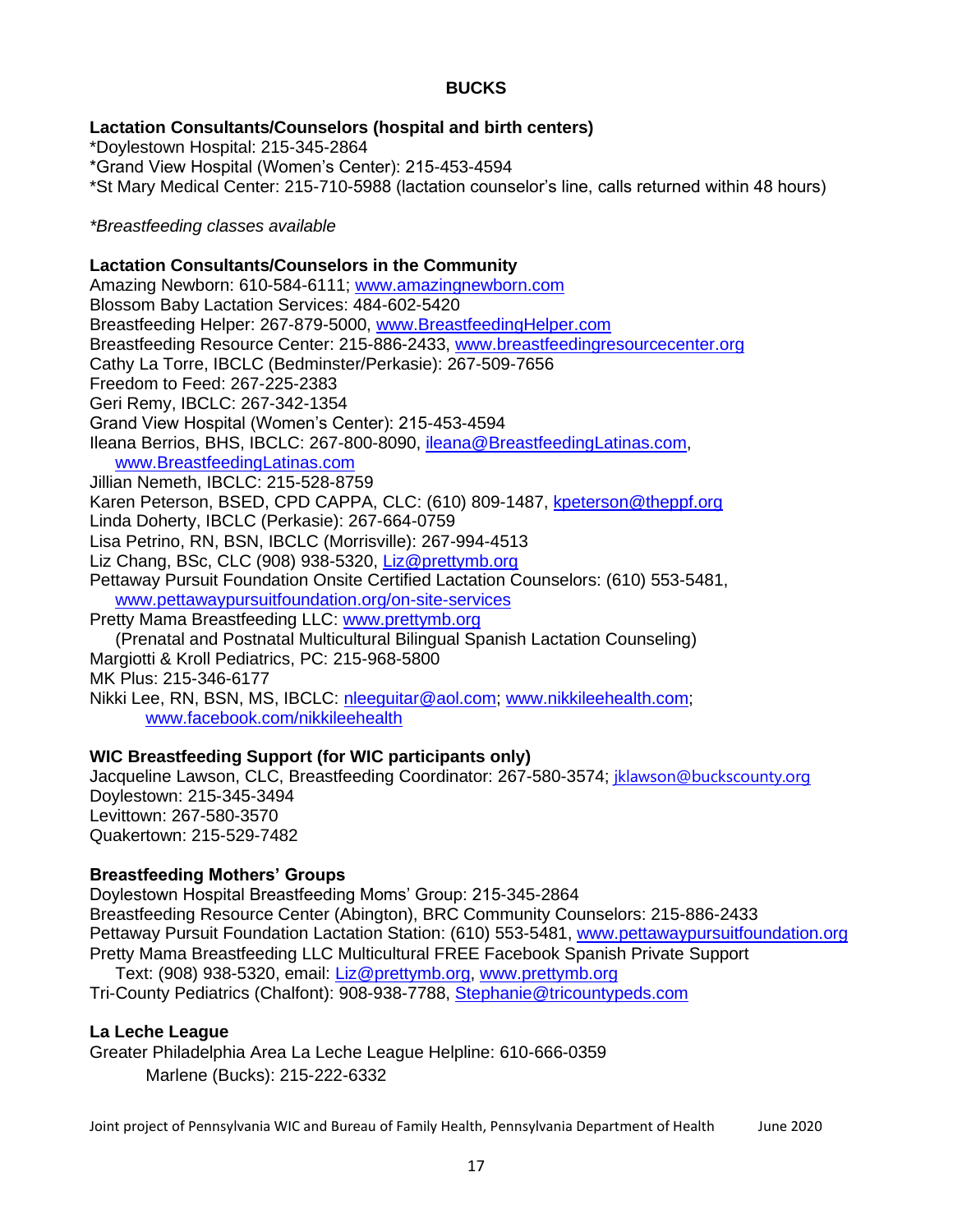# **BUCKS (continued)**

**Area Breast Pump Vendors\***

Best Beginnings: 215-915-8210 Doylestown Hospital: 215-345-2200, ext 4637

*\*Please reference page 7 for statewide breast pump resources*

Joint project of Pennsylvania WIC and Bureau of Family Health, Pennsylvania Department of Health June 2020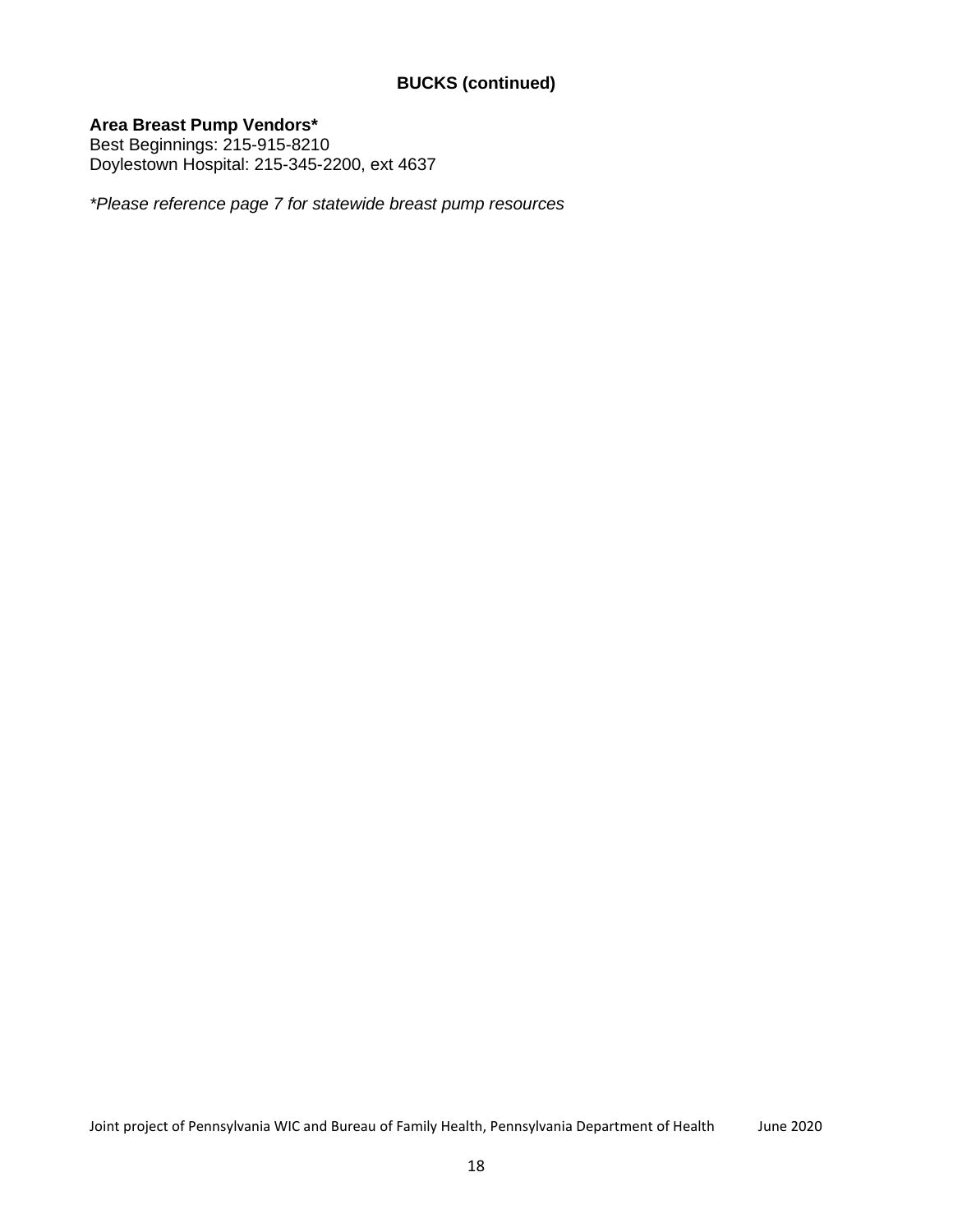# **BUTLER**

<span id="page-18-0"></span>**Lactation Consultants/Counselors (hospital and birth centers)**

\*Butler Health System: 724-284-4696 Breastfeeding Classes: 724-284-4843 or 724-284-4232

#### *\*Breastfeeding classes available*

# **Lactation Consultants/Counselors in the Community**

Breastfeeding Center of Pittsburgh: 412-246-4726 Ashley M. Lauria, MA, RD, LDN, IBCLC (VA Medical Center, VISN 4): 814-860-2146, [Ashley.lauria@va.gov](mailto:Ashley.lauria@va.gov) Children's Community Pediatrics: 724-776-4433 Next Generation Pediatrics: 724-482-2220

# **WIC Breastfeeding Support/Breast Pumps (for WIC participants only)**

Samantha Elms, RD, LDN, CLC, Breastfeeding Coordinator: 412-253-8181, [selms@adagiohealth.org,](mailto:selms@adagiohealth.org) Jennifer Hundertmark, Breastfeeding Peer Counselor, CLC: 866-942-2778 or 724-841-6556

# **La Leche League**

Annette: 267-625-1723 Mollie: 724-256-8569

#### **Area Breast Pump Vendors\***

Baird Medical Equipment: 215-884-2990 Dara Medical Equipment and Supplies: 419-878-8518, https:/[/www.darahmedical.com/](http://www.darahmedical.com/) McKesson: 844-727-6667,<https://mpcs.mckesson.com/web/mpcs/products/breast-pumps>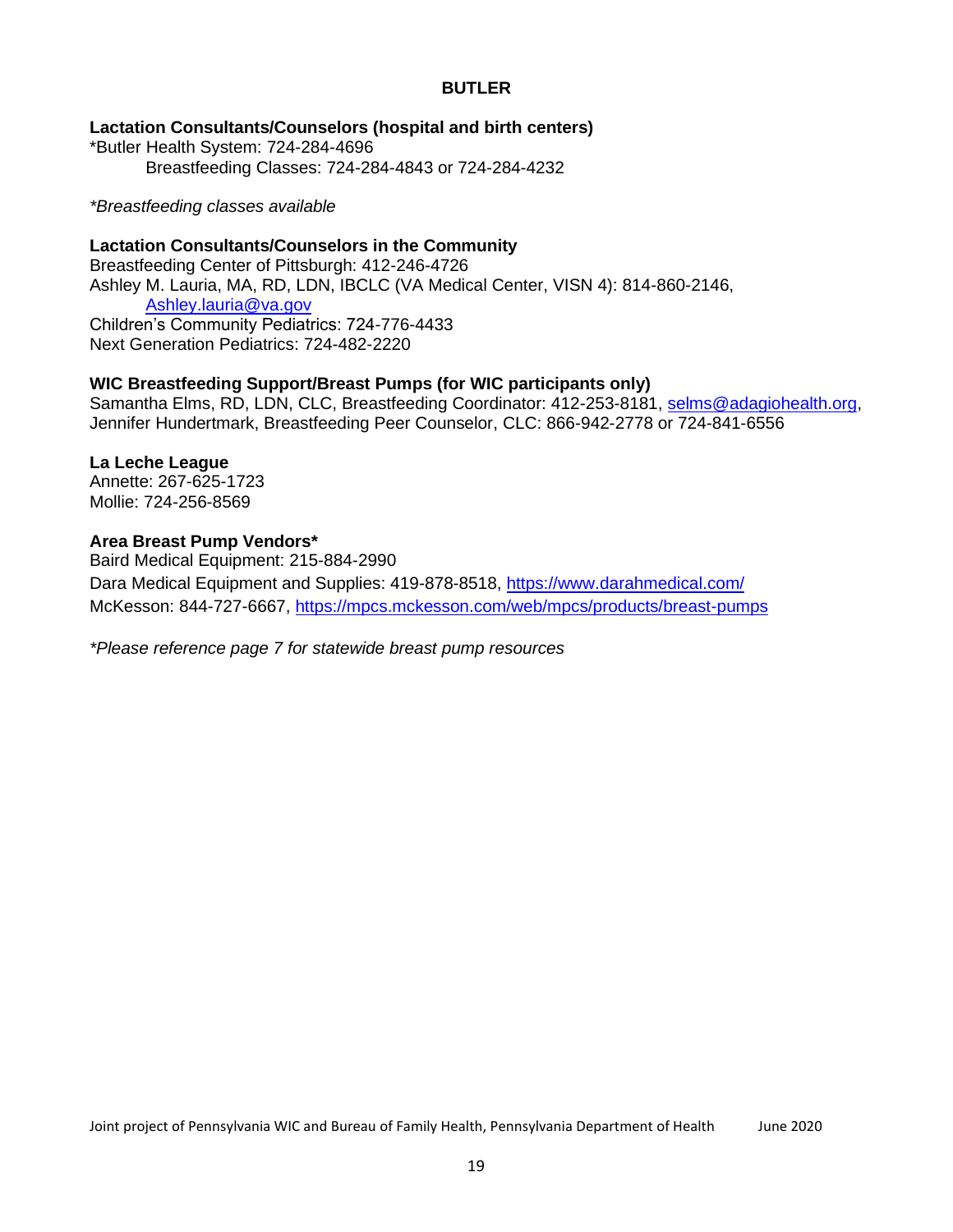## **CAMBRIA**

(Includes Somerset)

#### <span id="page-19-0"></span>**Lactation Consultants/Counselors (hospital and birth centers)**

\*Conemaugh Memorial Medical Center: 814-534-3144 \*Somerset Hospital: 814-443-5000

*\*Breastfeeding classes available*

# **Lactation Consultants/Counselors in the Community**

Conemaugh Memorial Medical Center: 814-534-3144 Somerset Hospital: 814-443-5000 Somerset OB/GYN Associates: 814-445-3535 Whitney Orlandi, Community Breastfeeding Counselor: 223-800-8703

# **WIC Breastfeeding Support/Breast Pumps (for WIC participants only)**

Cambria WIC Program: Sadie Unger, Breastfeeding Coordinator: 814-361-6370; [sunger@capcc.us](mailto:sunger@capcc.us) Breastfeeding Peer Counselor: 814-361-6335, 814-471-9798, or 814-322-6088 (cell)

Somerset WIC Program: Heidi Koppenhofer, LPN, IBCLC: 814-443-1901 or 800-352-3532, ext. 1103 Marcia Ball, Breastfeeding Peer Counselor: 570-336-9941, [marcia.ball@fhccp.org](mailto:marcia.ball@fhccp.org)

# **Area Breast Pump Vendors\***

Mommy Gear: 888-624-GEAR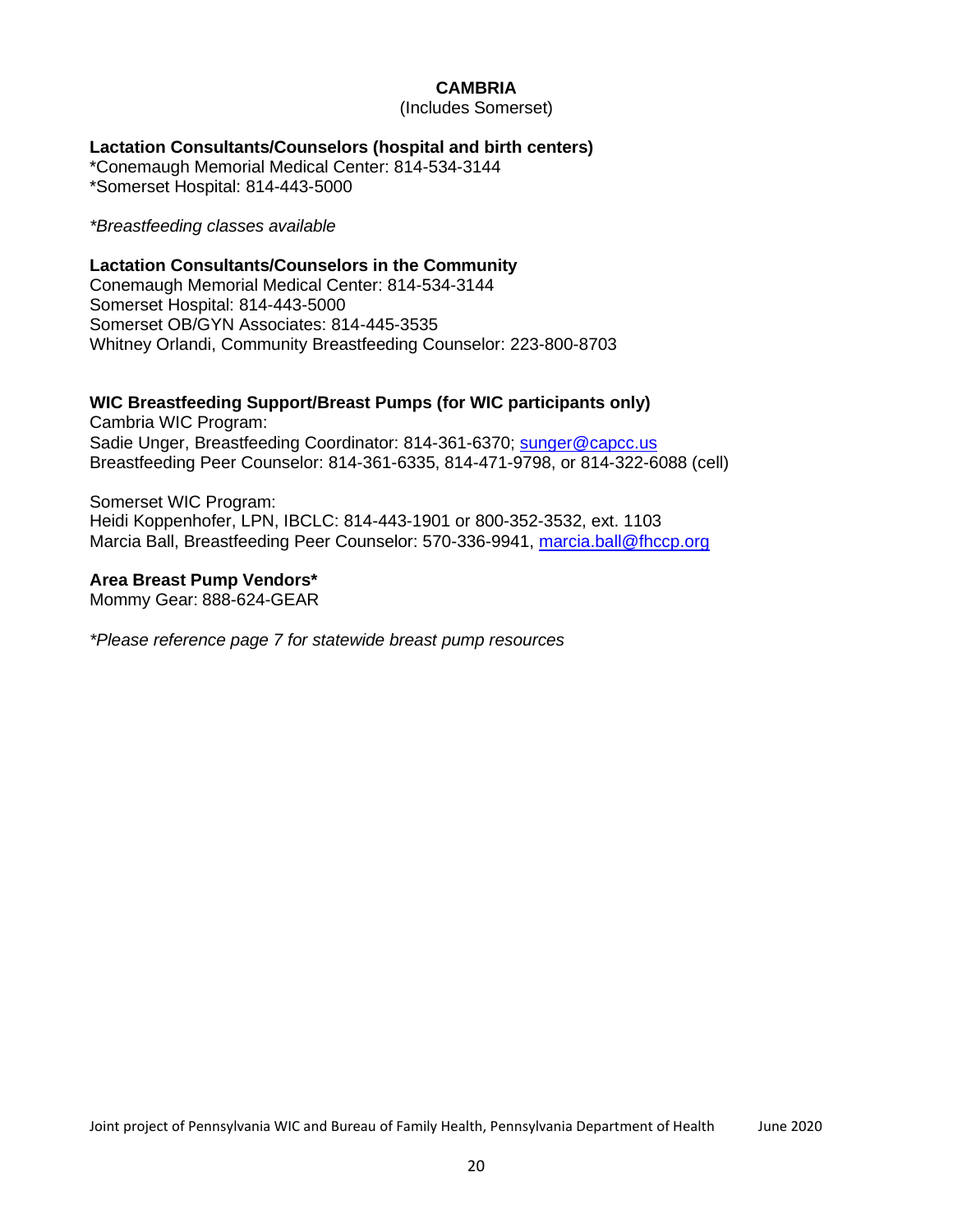# **CAMERON**

(Includes Elk and Potter)

# <span id="page-20-0"></span>**Lactation Consultants/Counselors (hospital and birth centers)**

\*Charles Cole Memorial Hospital: 814-274-9300 ext. 1243 \*Penn Highlands Elk: 814-788-8558

*\*Breastfeeding classes available*

#### **WIC Breastfeeding Support/Breast Pumps (for WIC participants only)**

North Central PA Regional Planning and Development Com., Ridgway: 814-776-1106 Julie Kasmierski, RN, BSN, CLC, Breastfeeding Coordinator: 814-773-3162 ext. 3029; [jkasmierski@ncentral.com](mailto:jkasmierski@ncentral.com)

WIC Breastfeeding Peer Counselors: Angela Martin: 814-594-2951 Christina Dilts: 814-594-3855

# **Area Breast Pump Vendors\***

St. Mary's Pharmacy Home Medical (St. Mary's, DuBois Mall, Clearfield, Kane): 800-876-3442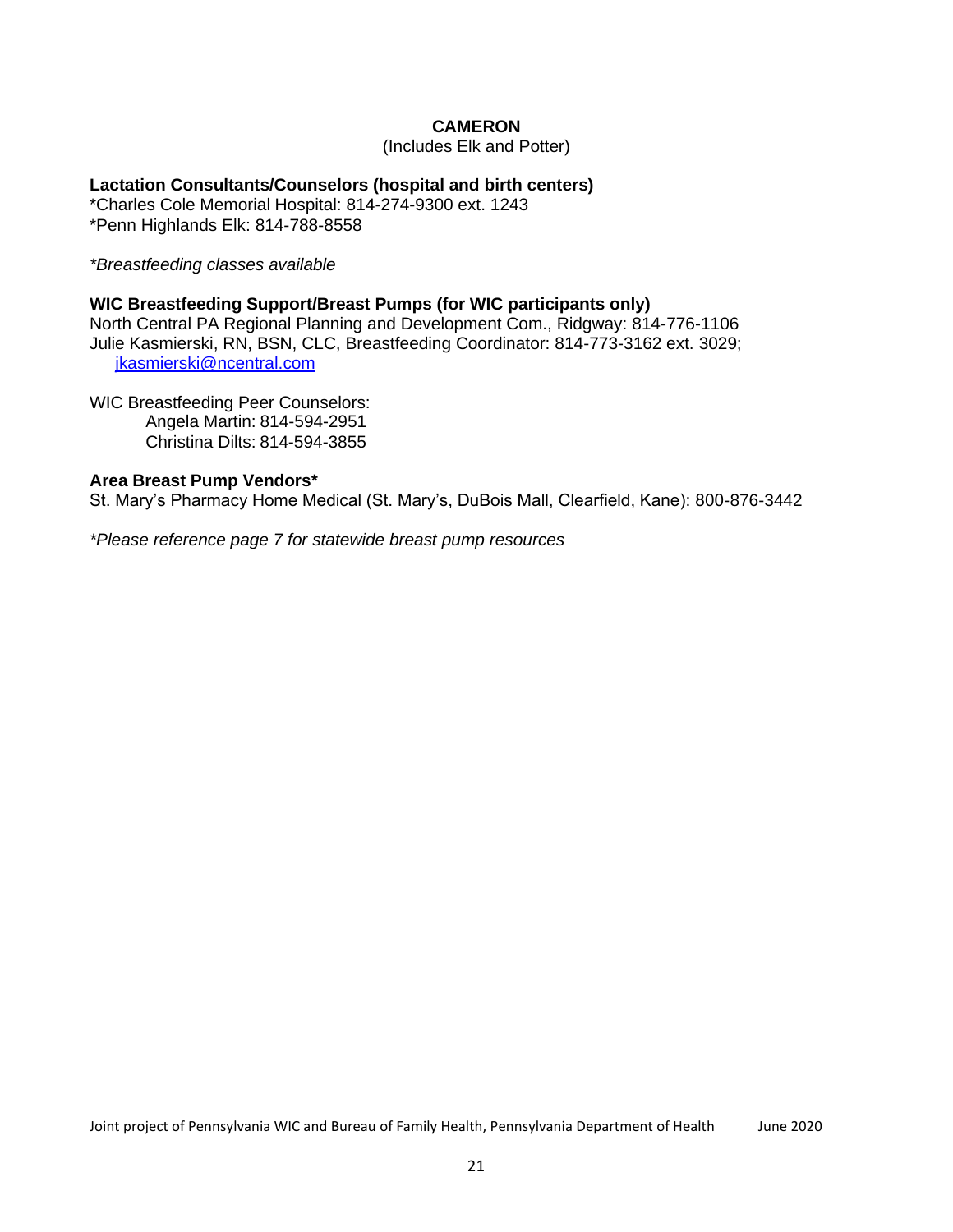# **CARBON**

#### <span id="page-21-0"></span>**Lactation Consultants/Counselors (hospital and birth centers)**

\*Lehigh Valley Hospital: 610-402-7264 \*Sacred Heart Hospital: 610-776-4756 \*St. Luke's Hospital, Allentown: 610-628-1876 NICU, 610-954-2248 \*St. Luke's Hospital, Bethlehem: 484-526-1355 NICU, 610-954-2248

*\*Breastfeeding classes available*

#### **Lactation Consultants/Counselors in the Community**

Sacred Heart Hospital: 610-776-4756 St. Luke's Hospital, Allentown: 610-628-1876 St. Luke's Hospital, Bethlehem: 484-526-1355

#### **WIC Breastfeeding Support/Breast Pumps (for WIC participants only)**

Sandy Kalish, CLC, WIC Breastfeeding Coordinator: 800-367-6347, [skalish@mfhs.org](mailto:skalish@mfhs.org) Jillian Meyer, CLC: 610-377-6097

#### **La Leche League**

Liz (Allentown): 610-437-3096 Samina: 610-295-5218

#### **Lehigh/Northampton/Carbon Breastfeeding Coalition:**

Sue Madeja: [smadeja@bethlehem-pa.gov](mailto:smadeja@bethlehem-pa.gov)

#### **Area Breast Pump Vendors\***

Hartzells Pharmacy (Catasauqua): 484-240-6440, [www.hartzells.com](http://www.hartzells.com/)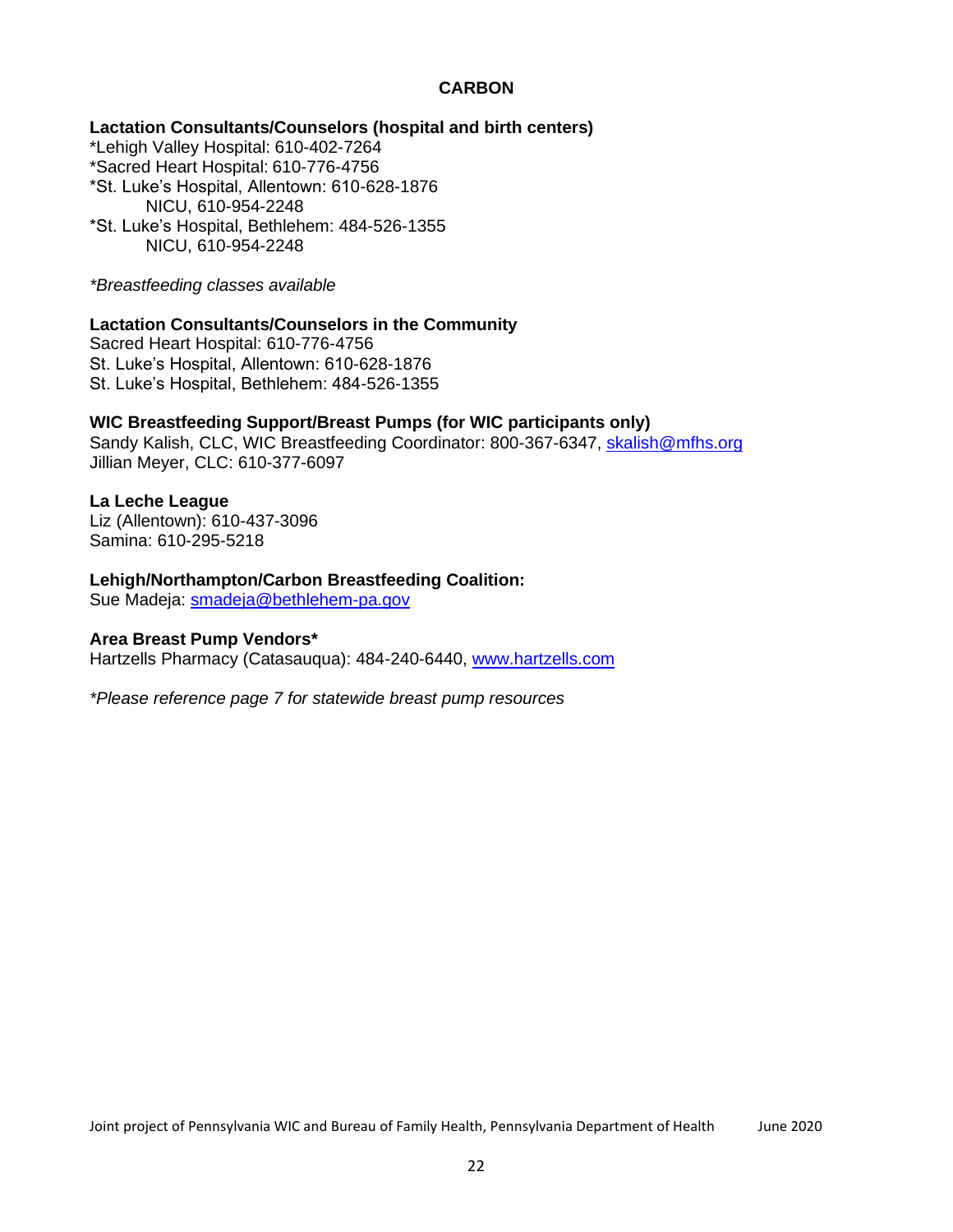# **CENTRE**

# <span id="page-22-0"></span>**Lactation Consultants/Counselors (hospital and birth centers)**

Mount Nittany Medical Center

## **Lactation Consultants/Counselors in the Community**

Geisinger Pediatrics: 814-272-7710 Karen Foard, BA, IBCLC (State College): 814-237-1506, [www.karenfoard.com](http://www.karenfoard.com/) Megan Mignot, RD, LDN, IBCLC, CLC: 814-876-0217, [NaturetoNurtureIBCLC@gmail.com](mailto:NaturetoNurtureIBCLC@gmail.com) Mount Nittany Physician Group: 814-466-7921

# **WIC Breastfeeding Support/Breast Pumps (for WIC participants only)**

Marjorie Mearkle, IBCLC, Breastfeeding Coordinator: 814-234-8621; [mearklem@upmc.edu](mailto:mearklem@upmc.edu) Megan Mignot, RD, LDN, IBCLC: 814-234-8621

# **La Leche League**

Email: [LLLStateCollege@gmail.com](mailto:LLLStateCollege@gmail.com) Amy: 570-460-5542 Celeste: 814-404-7501 Rebecca: 814-574-4169 Sharon: 512-751-3697

# **PA Mid-State Lactation Coalition**

Patricia Doty: [Pdoty@homenursingagency.com,](mailto:Pdoty@homenursingagency.com) [www.facebook.com/PAMILC,](http://www.facebook.com/PAMILC) [pamilc.lactation@gmail.com](mailto:pamilc.lactation@gmail.com)

# **Breastfeeding USA, Central PA Chapter**

Christy Sharer, BC: [Christy.s@breastfeedingusa.org,](mailto:Christy.s@breastfeedingusa.org) [www.facebook.com/breastfeedingusacentralpa/](http://www.facebook.com/breastfeedingusacentralpa/)

#### **Area Breast Pump Vendors\***

Karen Foard, IBCLC: 814-237-1506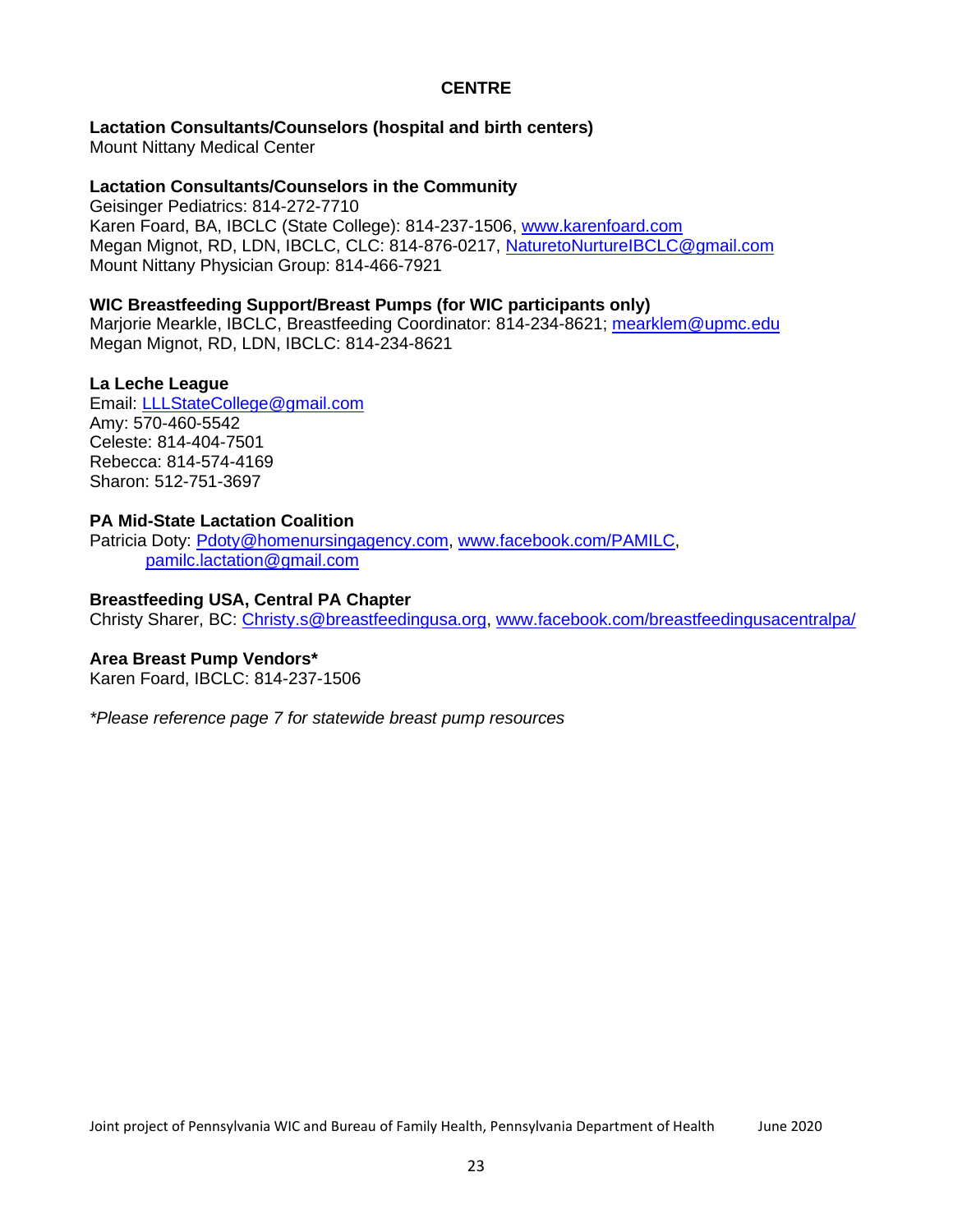# **CHESTER**

# <span id="page-23-0"></span>**Lactation Consultants/Counselors (hospital and birth centers)**

Chester County Hospital Lactation Warm Line: 610-738-2582 Paoli Hospital (Mainline Health System) Lactation Support Warm Line: 484–565–8075 Phoenixville Hospital Breastfeeding Warm Line: 610-983-1266

# **Lactation Consultants/Counselors in the Community**

Alison Neuhaus, MA, IBCLC (Media): 610-761-4974, [asneuhaus@verizon.net](mailto:asneuhaus@verizon.net) Amy Hnetinka, BSN, RN, IBCLC: 484-999-7729, [www.amyhbreastfeedinghelp.com](http://www.amyhbreastfeedinghelp.com/) Amy Siegrist, BS, IBCLC: 484-919-1027, [amyibclc@gmail.com,](mailto:amyibclc@gmail.com) [www.breastfeedingbond.com](http://www.breastfeedingbond.com/) Angela Leonard, IBCLC (West Chester, Wilmington): 610-299-8290, [angelaibclc@comcast.net](mailto:angelaibclc@comcast.net) Ashley M. Lauria, MA, RD, LDN, IBCLC (VA Medical Center, VISN 4): 814-860-2146, [Ashley.lauria@va.gov](mailto:Ashley.lauria@va.gov)

Breastfeeding Resource Center: 484-582-6682

Dana Ehman, BA, IBCLC (West Chester): 610-299-1038, [dana@motherborn.com,](mailto:dana@motherborn.com) [www.MotherBorn.com](http://www.motherborn.com/)

Ileana Berrios, BHS, IBCLC: 267-800-8090, [ileana@BreastfeedingLatinas.com,](mailto:ileana@BreastfeedingLatinas.com) [www.BreastfeedingLatinas.com](http://www.breastfeedinglatinas.com/)

Janet Graczyk, BS, IBCLC: 484-808-7694, [janetibclc@gmail.com,](mailto:janetibclc@gmail.com) [www.janetgraczyk.com](http://www.janetgraczyk.com/) Karen Peterson, BSED, CPD CAPPA, CLC: (610) 809-1487, [kpeterson@theppf.org](mailto:kpeterson@theppf.org)

Liz Chang, BSc, CLC: (908) 938-5320, Liz@prettymb.org

Pettaway Pursuit Foundation Onsite Certified Lactation Counselors: (610) 553-5481, [www.pettawaypursuitfoundation.org/on-site-services](http://www.pettawaypursuitfoundation.org/on-site-services)

Pretty Mama Breastfeeding LLC: [www.prettymb.org](http://www.prettymb.org/) (Prenatal and Postnatal Multicultural Bilingual Spanish Lactation Counseling)

# **WIC Breastfeeding Support/Breast Pumps (for WIC participants only)**

Amy Armstrong BS, CLC, Breastfeeding Coordinator/Nutritionist: 610-344-6187, [aarmstrong@chesco.org](mailto:aarmstrong@chesco.org)

# **La Leche League**

Chester County: 610-666-0359, [www.beanmom.com/laleche](http://www.beanmom.com/laleche) Downingtown: Judy: 610-363-6206, [japolley@verizon.net](mailto:japolley@verizon.net) Exton-Lionville: Judy: 610-363-6206, [japolley@verizon.net](mailto:japolley@verizon.net) Kimberton: Jill: 484-999-4841, [jillmowry@gmail.com](mailto:jillmowry@gmail.com) Kristina: 610-321-0319, [kristina@pasqualefamily.com](mailto:kristina@pasqualefamily.com) Heather: 281-419-4747, [HLSimon98@gmail.com](mailto:HLSimon98@gmail.com) West Chester:

> Shelly: 484-883-0572, [kierkar@alumni.psu.edu](mailto:kierkar@alumni.psu.edu) Kara: 484-402-6204, [karaLLLWC@yahoo.com](mailto:karaLLLWC@yahoo.com)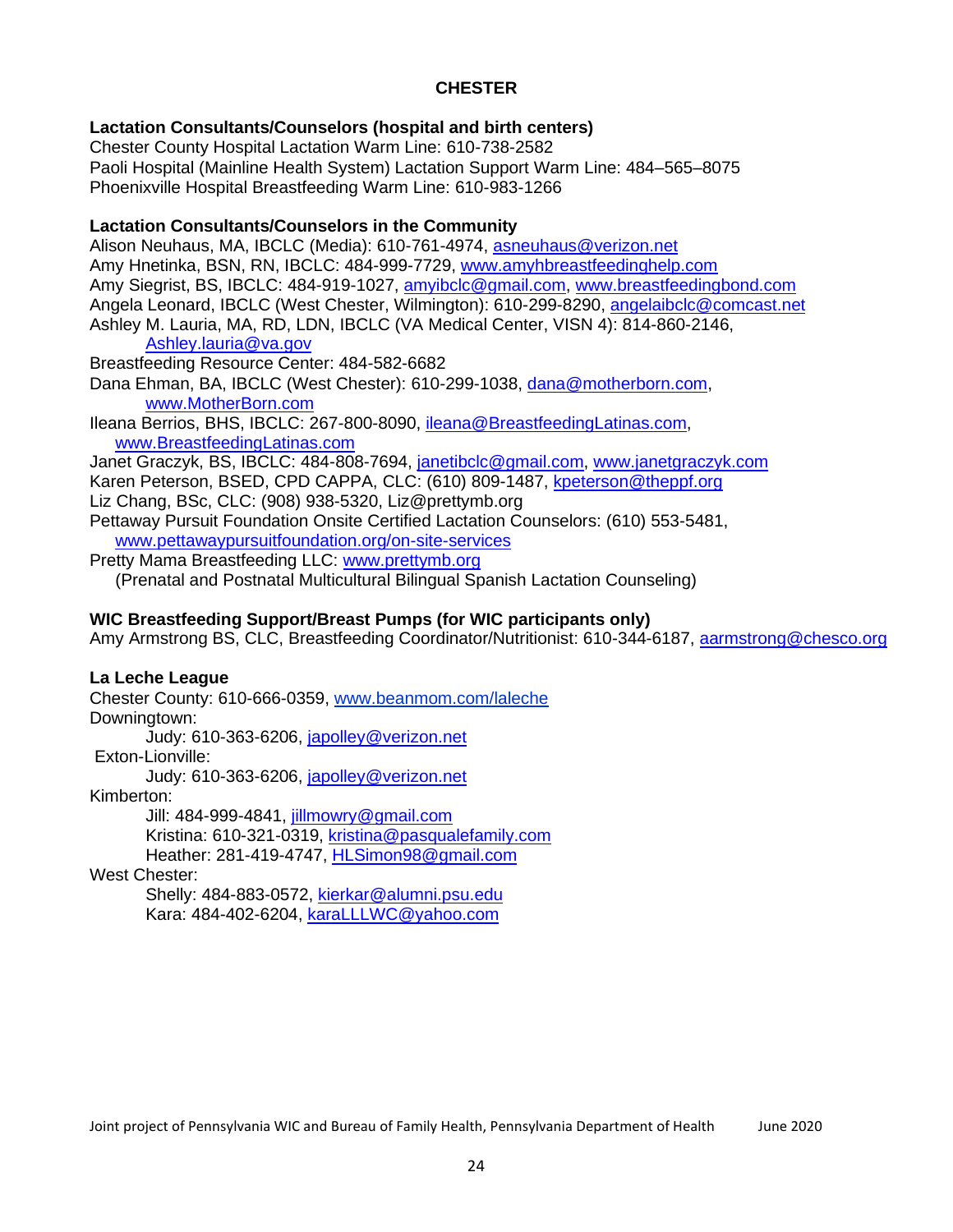# **CHESTER (continued)**

# **Breastfeeding Mothers' Groups**

Breastfeeding Resource Center Group: 484-582-6682, [www.BRC4babies.com](http://www.brc4babies.com/) Chester County Hospital Breastfeeding Support Group: 610-732-2300 Nursing Mothers Alliance: 610-251-9405, [www.nursingmothersalliance.org](http://www.nursingmothersalliance.org/) Paoli Hospital co-sponsored Breastfeeding Mothers' Groups: 866-CALL-MLH Pettaway Pursuit Foundation Lactation Station: (610) 553-5481, [www.pettawaypursuitfoundation.org](http://www.pettawaypursuitfoundation.org/) Phoenixville Hospital Breastfeeding Support Group: 610-983-1288 Pretty Mama Breastfeeding LLC Multicultural FREE Facebook Spanish Private Support Text: (908) 938-5320, email: [Liz@prettymb.org,](mailto:Liz@prettymb.org) [www.prettymb.org](http://www.prettymb.org/)

# **Area Breast Pump Vendors\***

Gateway Home Health: 610-933-0584 (Phoenixville) Medical Home Care: 610-687-6585 (Wayne) Paoli Hospital Apothecary: 484-324-6464 Phoenixville Hospital: 610-983-1266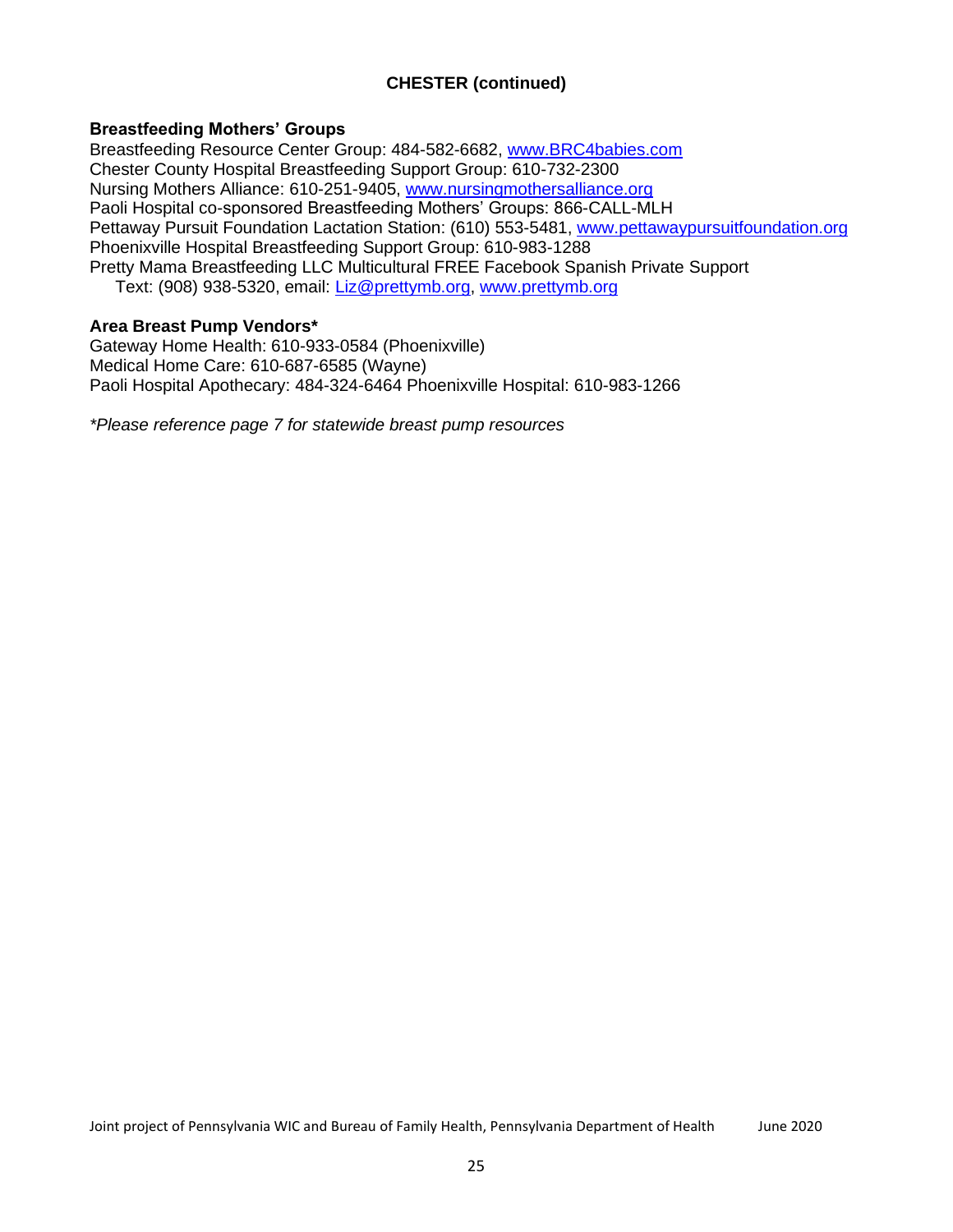# **CLARION**

(Includes Forest and Venango)

# <span id="page-25-0"></span>**Lactation Consultants/Counselors (hospital and birth centers)**

\*Clarion Hospital: (814)-226-3454

*\*Breastfeeding classes and weekly support groups available*

# **Lactation Consultants/Counselors in the Community**

Clarion Hospital: (814)-226-3454

# **WIC Breastfeeding Support/Counseling/Breast Pumps (for WIC participants only)**

Dawn Venman, RD, LDN, Breastfeeding Coordinator: 814-726-1093; [dvenman@mmchs.org](mailto:dvenman@mmchs.org) Morgan Pence Peer Counselor (Clarion): 814-226-8130 or 814-319-4590 Sarah Irwin, Peer Counselor (Venango/Forest): 814-432-9892

#### **Lactation Consultants**

Cradle Breastfeeding Support (fees charged for services, breastfeeding classes offered): [info@cradlebreastfeedingsupport.com,](mailto:info@cradlebreastfeedingsupport.com) [www.cradlebreastfeedingsupport.com](http://www.cradlebreastfeedingsupport.com/)

#### **Area Breast Pump Vendors\***

Health Complex Pharmacy, Clarion Hospital: 814-226-7970 UPMC Northwest Auxiliary Gift Shop: 814-676-7600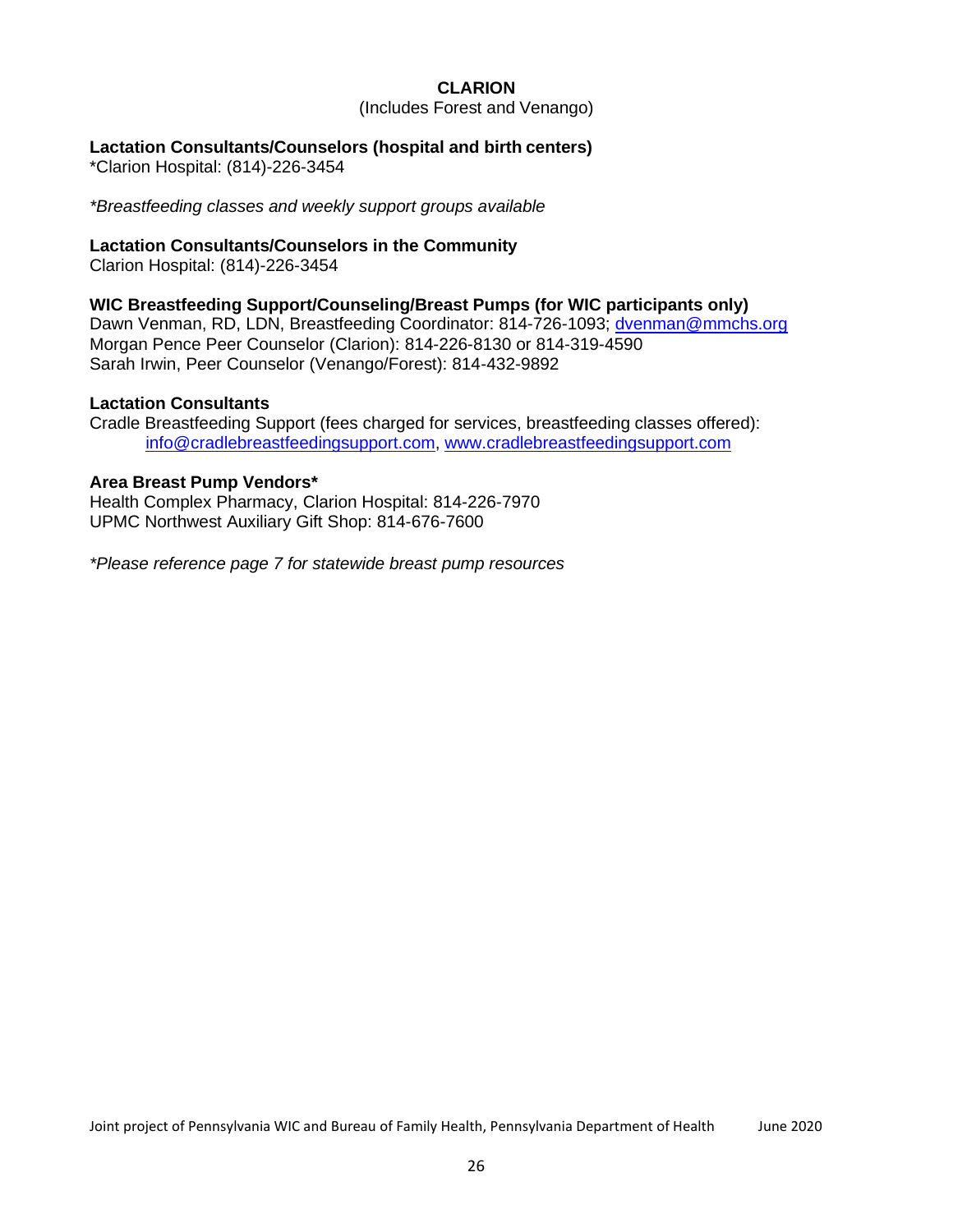# **CLEARFIELD**

# <span id="page-26-0"></span>**Lactation Consultants/Counselors (hospital and birth centers)**

\*Penn Highlands Clearfield: 814-765-5341 \*Penn Highlands Dubois: Maternity: 814-375-2229; NICU, 814-375-6428

\*B*reastfeeding classes available*

# **WIC Breastfeeding Support/Breast Pumps (for WIC participants only)**

North Central PA Regional Planning and Development Comm. Ridgway: 814-776-1106 Julie Kasmierski, RN, BSN, CLC, Breastfeeding Coordinator: 814-773-3162 ext. 3029; [jkasmierski@ncentral.com](mailto:jkasmierski@ncentral.com)

WIC Breastfeeding Peer Counselors: Christina Dilts: 814-594-3855 Angela Martin: 814-594-2951

#### **Breastfeeding Classes**

Peritech Home Health Associates: 800-634-5670, [www.peritech.com](http://www.peritech.com/)

# **Breastfeeding Mothers' Group**

Penn Highlands Dubois: 814-375-2229

#### **Area Breast Pump Vendors\***

St. Mary's Pharmacy Home Medical: 800-876-3442 or 814-371-2780 St. Mary's, DuBois, Clearfield, Kane , and Brookville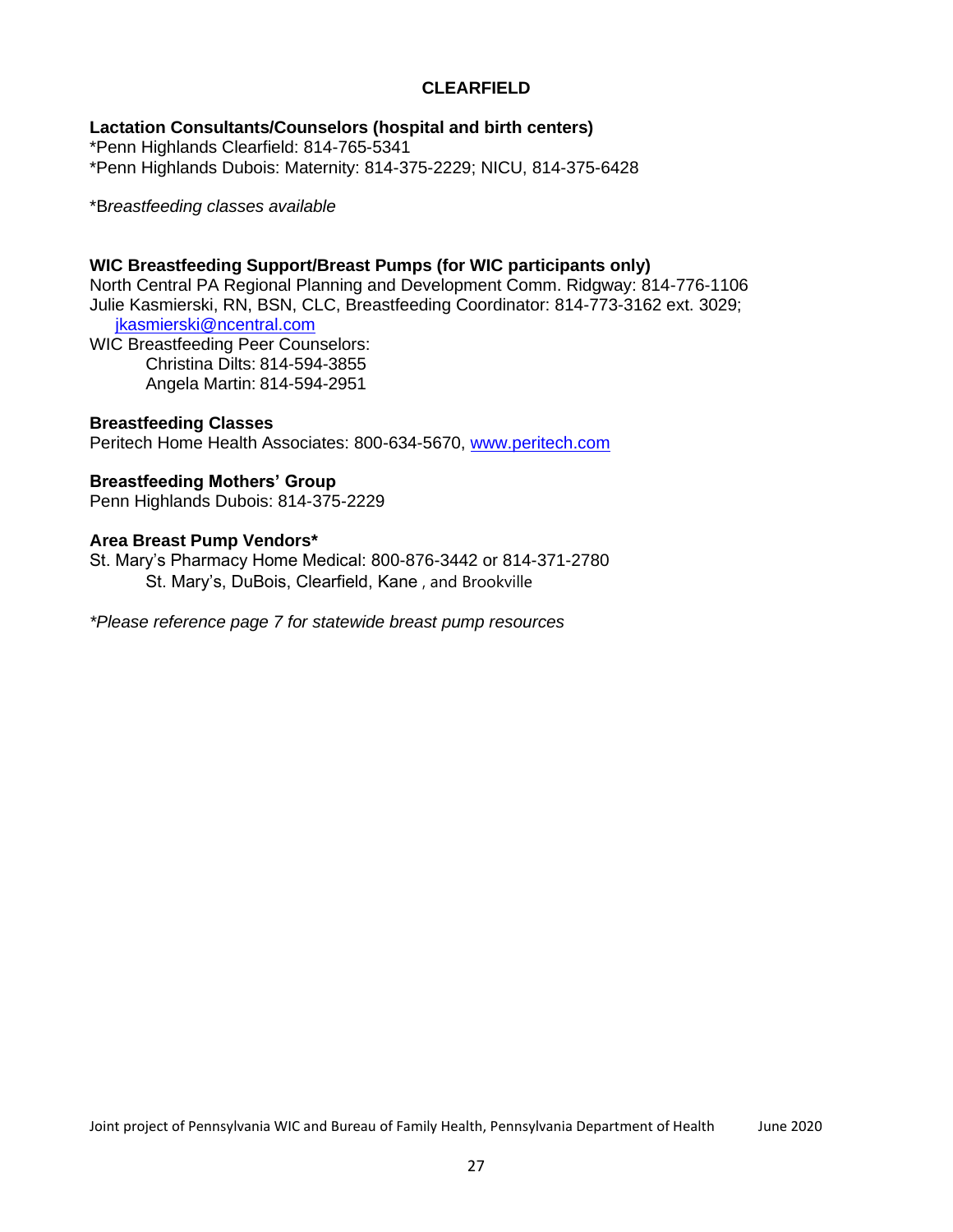# **CLINTON**

(Includes Lycoming)

## <span id="page-27-0"></span>**Lactation Consultants/Counselors (hospital and birth centers)**

\*The Birthplace UPMC Susquehanna Williamsport 570-321-2092 Natalie McCullen RN, BSN, IBCLC mccullennk@upmc.edu Audrey Gabriel RN, BSN, IBCLC gabrielas@upmc.edu \*Breastfeeding Classes available 570-321-2069

\*B*reastfeeding classes available*

#### **WIC Lactation Consultants/Breast Pumps (for WIC participants only)**

WIC Breastfeeding Helpline: 570-447-4928 Betsy Huff, IBCLC, Breastfeeding Coordinator: 570-322-7656

# **Lycoming/Clinton Breastfeeding Coalition**

Betsy Huff from WIC, Chairperson: 570-322-7656 Family Health Nursing Services Consultant-Maternal Child/Health Northcentral District PA Department of Health, 1000 Commerce Park Dr., Suite 109, Williamsport, PA 17701 Pamela Klotz RN, BSN, secretary: 570-327-3400, [pklotz@state.pa.us](mailto:pklotz@state.pa.us)

#### **Breastfeeding Mothers' Group**

Milky Way group: Contact Carrie at 570-692-2024 (First Thursday of the month)

#### **Area Breast Pump Vendors\***

Dice Surgical, Williamsport: 570-322-0656 HUBS Home Oxygen and Medical Supplies: 570-893-7550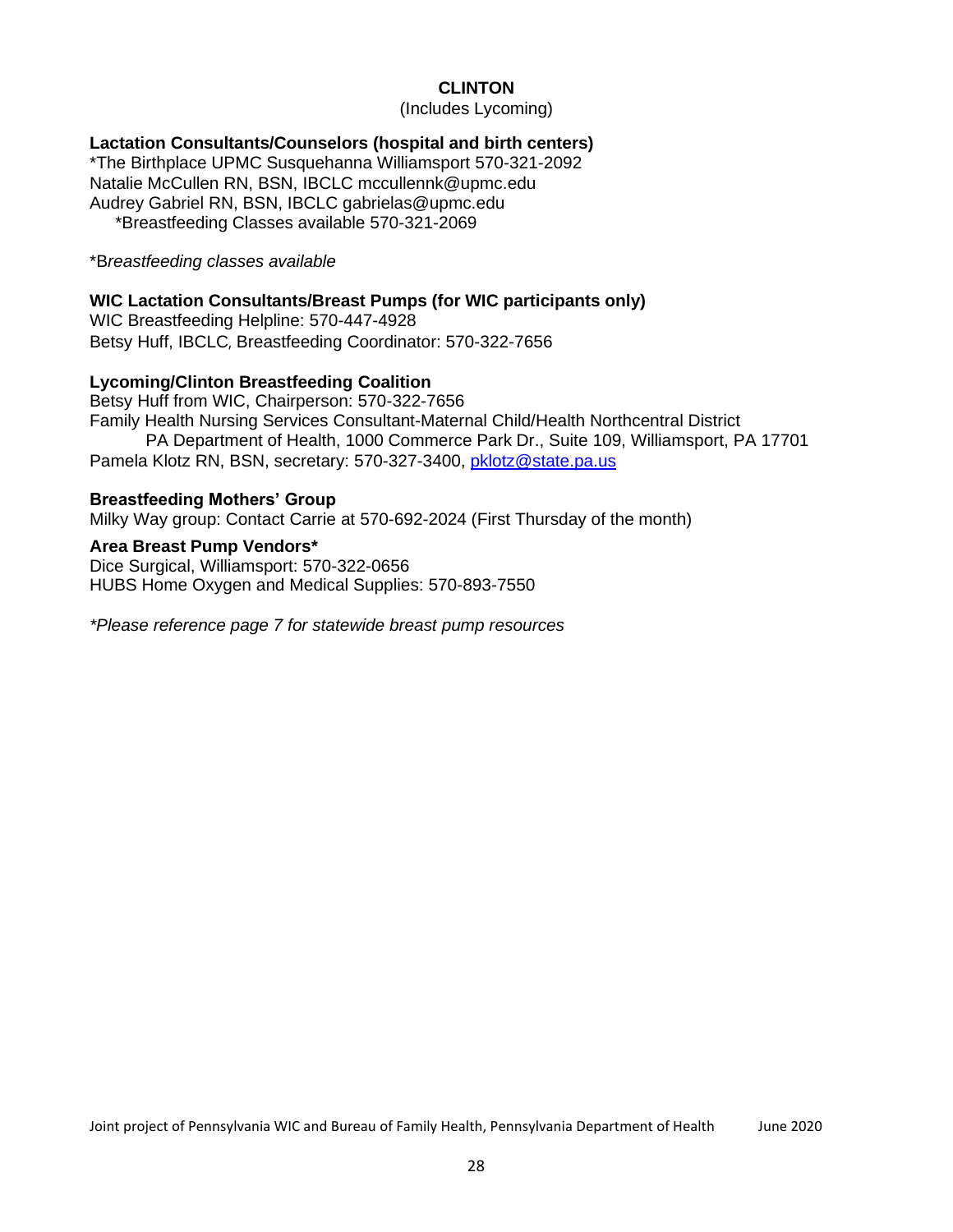# **COLUMBIA**

(Includes Montour)

## <span id="page-28-0"></span>**Lactation Consultants/Counselors (hospital and birth centers)**

Berwick Hospital: 570-759-5180 Geisinger Bloomsburg Hospital: 570-387-2474

# **Lactation Consultants/Counselors in the Community**

Geisinger Medical Center Lactation Support Team: 570-271-6560 Breastfeeding classes and outpatient hours available

# **WIC Breastfeeding Support/Breast Pumps (for WIC participants only)**

Columbia Montour WIC Program: 570-245-0090 or 877-743-1372 Marcia Ball, Breastfeeding Peer Counselor: 570-336-9941, marcia.ball@fhccp.org

# **La Leche League**

<http://www.lllofeasternpa.org/Pennsylvania.html> Allison: 570-317-6064, [shepard.ab@gmail.com](mailto:shepard.ab@gmail.com) Elyse: 941-737-9598, [Elyse.gilbert@yahoo.com](mailto:Elyse.gilbert@yahoo.com) Liz: [e.m.shotwell@outlook.com](mailto:e.m.shotwell@outlook.com)

#### **Breastfeeding Support**

Nurse Family Partnership: 1-800-349-4702, [www.nursefamilypartnership.org](http://www.nursefamilypartnership.org/)

#### **Area Breast Pump Vendors\***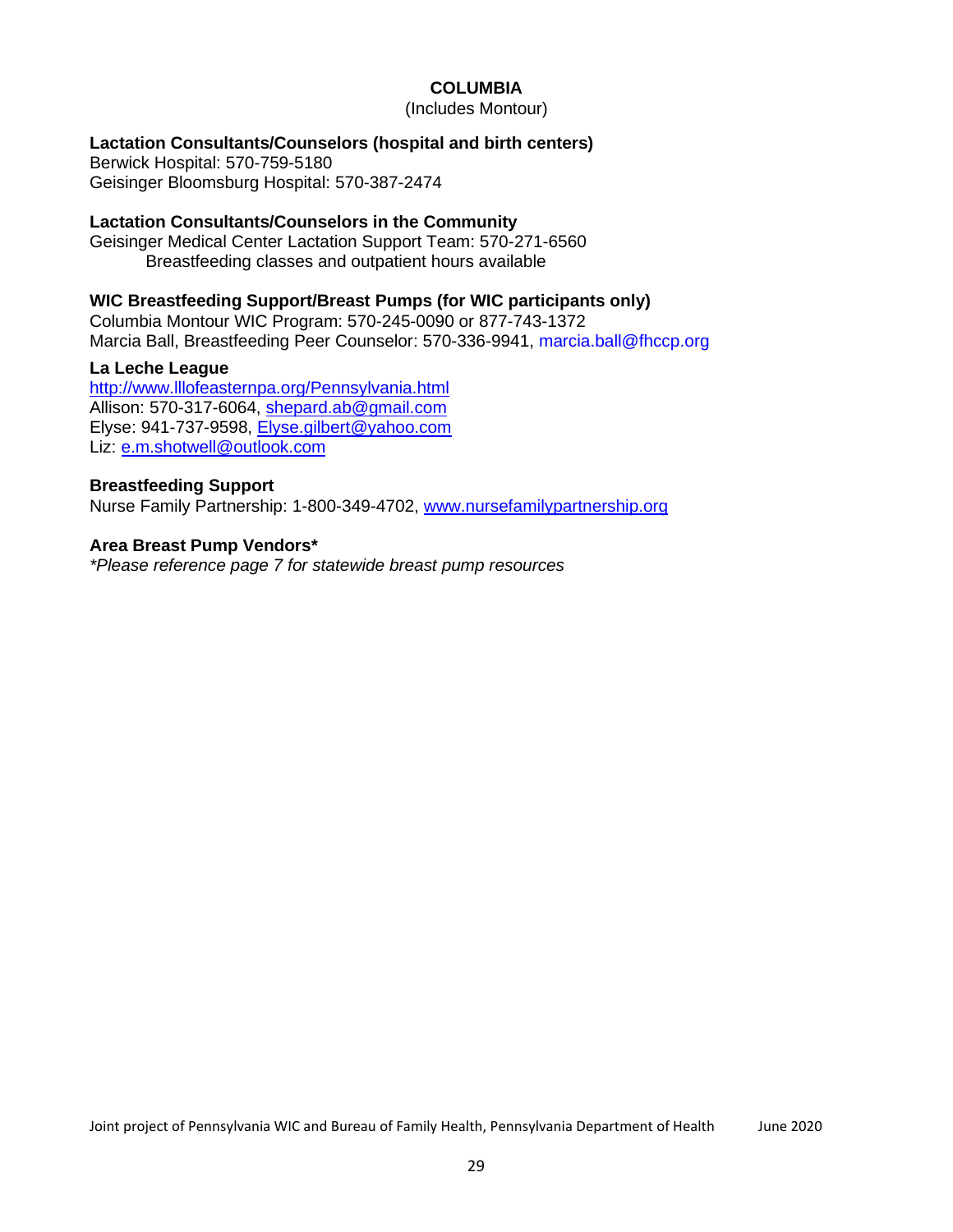# **CRAWFORD**

#### <span id="page-29-0"></span>**Lactation Consultants/Counselors (hospital and birth centers)**

Meadville Medical Center: 814-333-5313

**Lactation Consultants/Counselors in the Community**

Meadville Medical Center: 814-333-5313

## **WIC Breastfeeding Support/Breast Pumps (for WIC participants only)**

Dawn Venman, RD, LDN, CLC, Breastfeeding Coordinator: 814-726-1093; [dvenman@mmchs.org](mailto:dvenman@mmchs.org) WIC Breastfeeding Peer Counselors: Harmony Motter, BFPC: 814-330-7080 Lori Gallagher,CLC, BFPC: 814-333-7080

#### **Area Breast Pump Vendors\***

UPMC (need Rx order from physician): 800-425-7800 Vantage Home Healthcare: 814-333-9449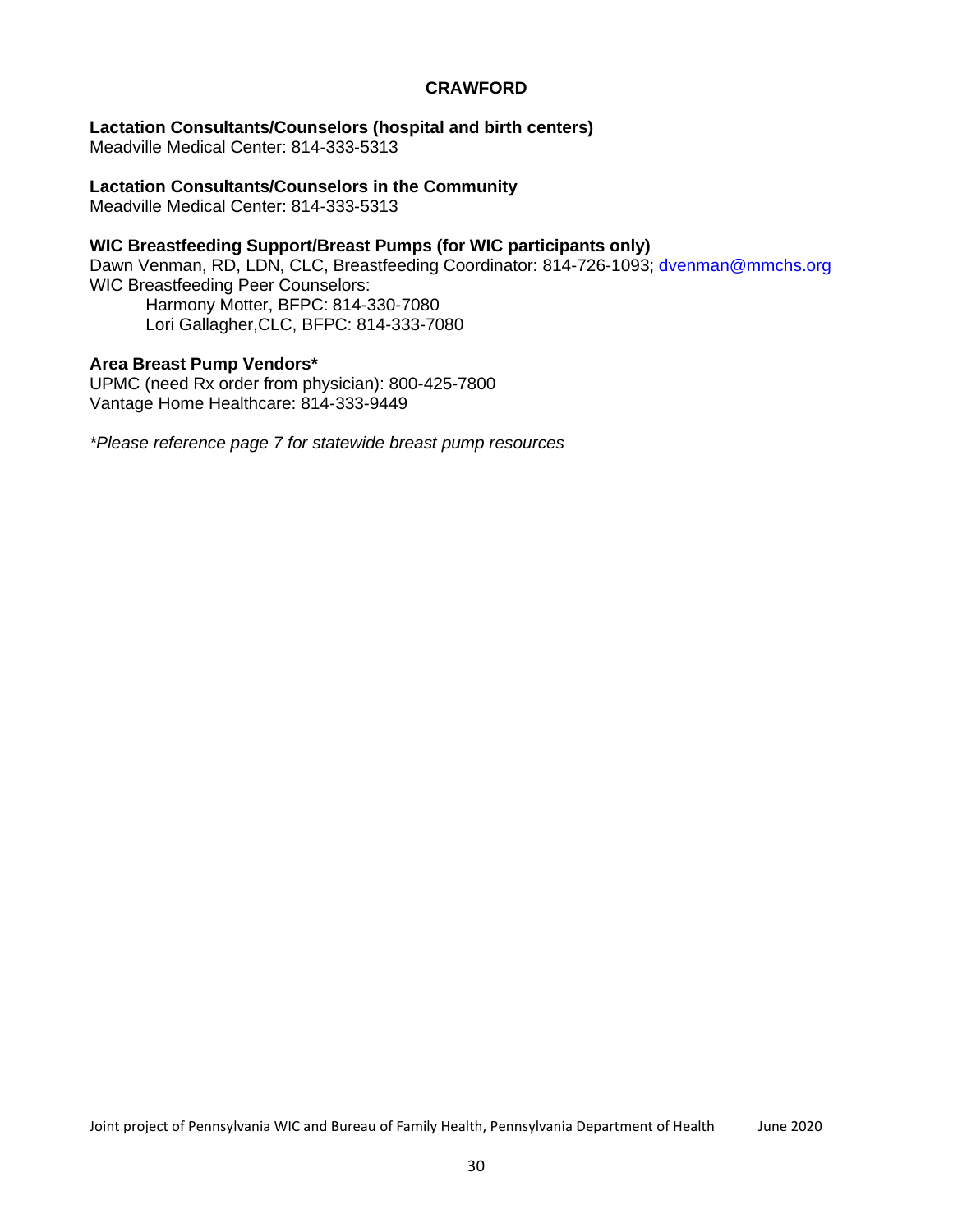# **CUMBERLAND**

<span id="page-30-0"></span>**Lactation Consultants/Counselors (hospital and birth centers)**

\*Holy Spirit Hospital: 717-972-4500 Breastfeeding classes: 717-763-BABY UPMC Pinnacle of Carlisle: 717-960-3409 \* Harrisburg Hospital, UPMC Pinnacle: 717-782-5372 Phone Line: 717-231-8900 (Free breastfeeding classes for Harrisburg Hospital births) \**Breastfeeding classes available*

# **Lactation Consultants/Counselors in the Community**

Blue Ridge Breastfeeding (Tri-State area MD, PA, WV): 301-744-9566 [www.blueridgebreastfeeding.com](http://www.blueridgebreastfeeding.com/)

Genevieve Whitehaus RN, BSN, RCCE (home visit): [genwh3@verizon.net](mailto:genwh3@verizon.net) Harrisburg Hospital, UPMC Pinnacle outpatient lactation consultations (patients only): 717-782-5372 Holy Spirit Hospital (Camp Hill): 717-972-4500 Leslie Cree, IBCLC (home visit, Mechanicsburg): 717-514-7850, [lactationleslie@gmail.com](mailto:lactationleslie@gmail.com) Liz Chang, BSc, CLC (908) 938-5320, [Liz@prettymb.org](mailto:Liz@prettymb.org)

Pretty Mama Breastfeeding LLC: [www.prettymb.org](http://www.prettymb.org/)

(Prenatal and Postnatal Multicultural Bilingual Spanish Lactation Counseling) Marah Sollenberger (Shippensburg/Chambersburg/Waynesboro): 717-658-0779

Melanie Myers (home visits, virtual consults): 717-292-8656, [hello@melaniemyersibclc.com,](mailto:hello@melaniemyersibclc.com) www.melaniemyersibclc.com

Shannon Lilienthal, IBCLC (home visit, Mechanicsburg): 717-712-6822

[www.harrisburgbreastfeeding.com](http://www.harrisburgbreastfeeding.com/)

South Central Pennsylvania Lactation Consultant Association Genny Whitehaus: 717-533-7308, [genwh3@verizon.net](mailto:genwh3@verizon.net)

Suzy Wilkinson, RN, IBCLC (home visit, Chambersburg): 717-264-2520, [mrs.solly4@gmail.com](mailto:mrs.solly4@gmail.com) UPMC Pinnacle of Carlisle: 717-960-3409

# **WIC Breastfeeding Support/Breast Pumps (for WIC participants only)**

Cumberland Perry WIC Program: 717-243-0523 Courtney Womack, CLC, BFPC Coordinator: 717-686-4233, [courtney.womack@fhccp.org](mailto:courtney.womack@fhccp.org) Ashley Davis, Breastfeeding Peer Counselor (Carlisle & New Bloomfield): 717-448-1295

Mouna Elmandili, Breastfeeding Peer Counselor (Camp Hill): 717-585-1227

# **La Leche League**

Carlisle: 717-385-6338

Harrisburg Area: harrisburgareaLLL@gmail.com, https://hbglll.wixsite.com/mysite Amanda: 717-467-1668, [LLLamandaY@gmail.com](mailto:LLLamandaY@gmail.com) Liz: 717-991-3408, [LLLLiz@hotmail.com](mailto:LLLLiz@hotmail.com) Mary: 717-385-6338, [bmtramirez@gmail.com](mailto:bmtramirez@gmail.com)

# **Breastfeeding Mothers' Groups**

Om Baby, Camp Hill: 717-761-4975 The Women's Center at UPMC Pinnacle Carlisle: 717-960-3409 (UPMC patients only) Pretty Mama Breastfeeding LLC Multicultural FREE Facebook Spanish Private Support Text: (908) 938-5320, email: [Liz@prettymb.org,](mailto:Liz@prettymb.org) [www.prettymb.org](http://www.prettymb.org/)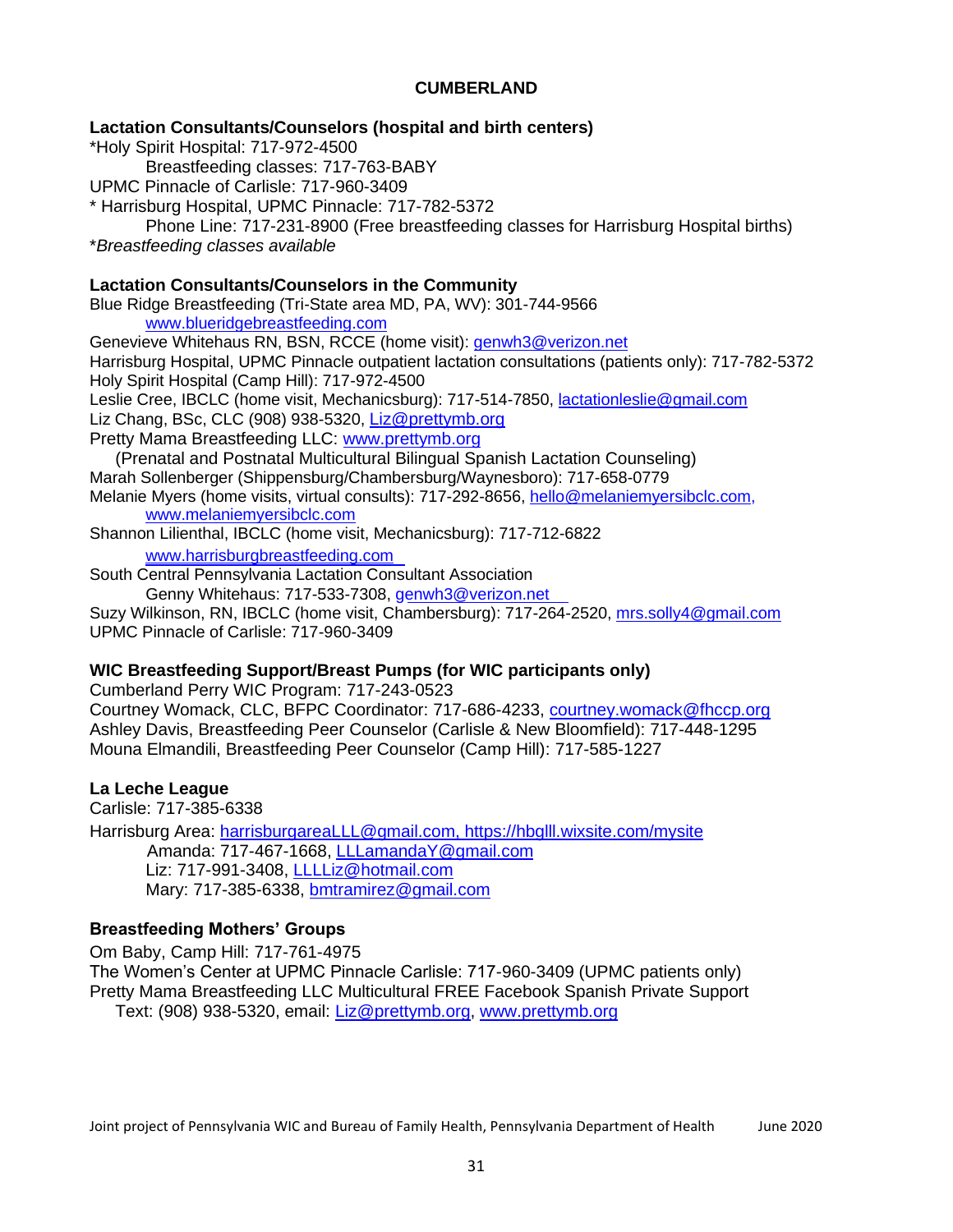# **CUMBERLAND (continued)**

#### **Area Breast Pump Vendors\***

Clear Care Corporation (Clearfield): 800-464-2273 GSH Home Medical Care, Inc (Palmyra): 717-838-7511 Suzy Wilkinson, RN, IBCLC (Chambersburg): 717-264-2520 York Health Boutique for Women at York Hospital: 717-851-2953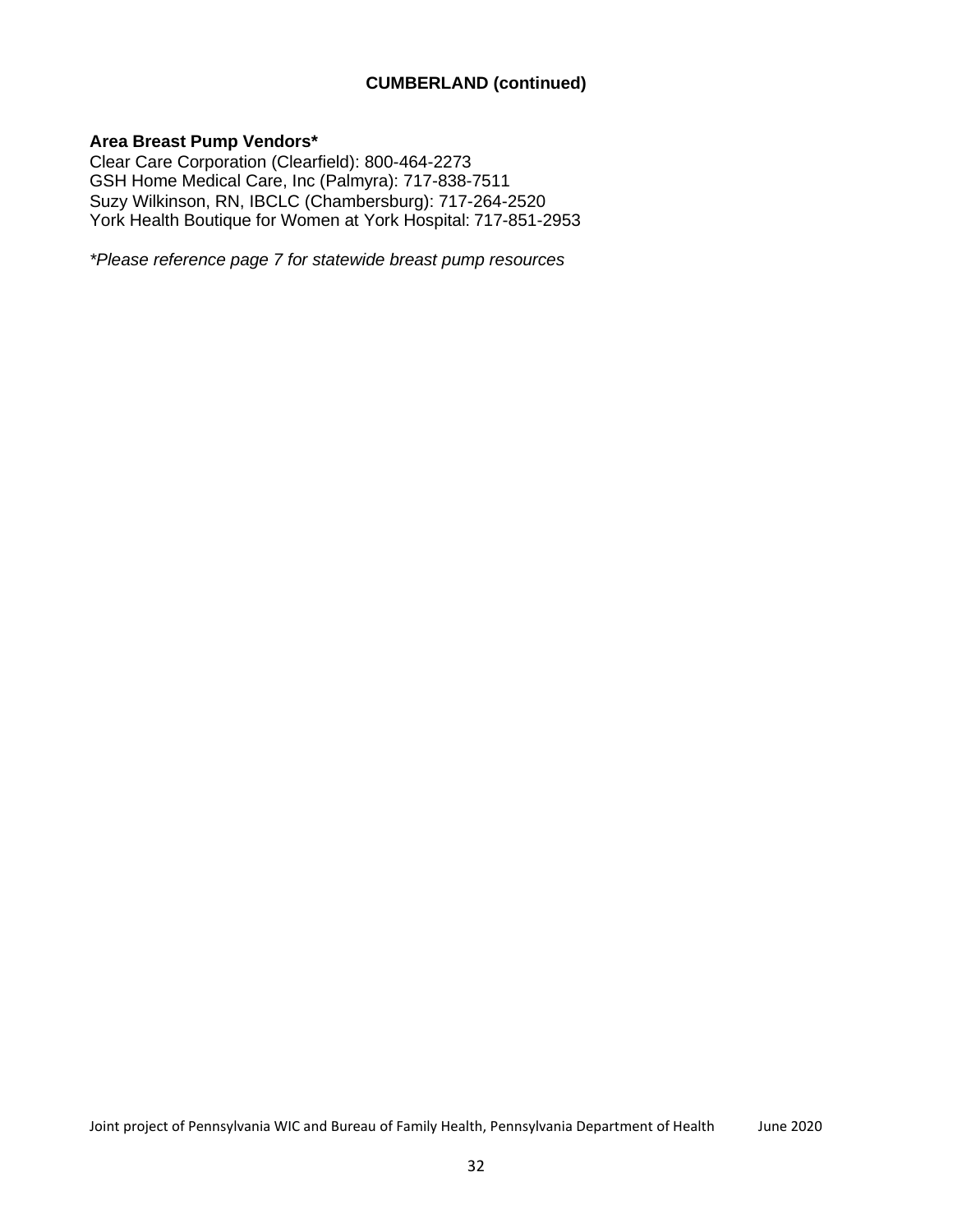# **DAUPHIN**

#### <span id="page-32-0"></span>**Lactation Consultants/Counselors (hospital and birth centers)**

\*Geisinger Holy Spirit: 717-972-6221; Voicemail: 717-972-4500 Childbirth and breastfeeding tutorial classes available \*Harrisburg Hospital, UPMC Pinnacle: 717-782-5372 Free breastfeeding classes for those giving birth at hospital: 717-231-8900 Penn State Health Milton S. Hershey Medical Center Breastfeeding Resource Line: 717-531-3754

24-hour toll-free CareLine: 800-243-1455 WarmLine Triage with RN referral to LC: 717-531-MILK (6455) Out-patient consults on a fee for service basis: 717-531-3754

\**Breastfeeding classes available*

## **Lactation Consultants/Counselors in the Community**

Diane Hertzog, BSN, CLC (visiting nurse): 570-648-8989 Genevieve Whitehaus, RN, BSN, CCE, IBCLC (home visit): 717-533-7308, [genwh3@verizon.net](mailto:genwh3@verizon.net) Harrisburg Hospital, UPMC Pinnacle outpatient lactation consultations (patients only): 717-782-5372 Jody Segrave-Daly, RN, MS, IBCLC: 717-371-3303, [jodysd@comcast.net](mailto:jodysd@comcast.net)

[www.BreastfeedingBabiesHarrisburg.com](http://www.breastfeedingbabiesharrisburg.com/) Leslie Cree, IBCLC (home visit): 717-514-7850, [zippy1017@gmail.com](mailto:zippy1017@gmail.com)

Penn State Hershey Medical Center/Penn State Pediatrics: 717-531-3754 Shannon Lilienthal, IBCLC (home visit): 717-712-6822, [www.HarrisburgBreastfeeding.com](http://www.harrisburgbreastfeeding.com/)

#### **WIC Breastfeeding Support/Breast Pumps (for WIC participants only)**

Breastfeeding Peer Counselor: Beth Keeney, CLC, 717-228-7051 (cell) Lebanon Family Health Services WIC Program: 717-273-6940

#### **Dauphin County HHC/WIC Program:**

Trisha Emerick, CLC, WIC Director: 717-230-3995 Amber Roach, CLC: 717-230-3975 Cassandra Colwell, CLC: 717-230-3989 Gabrielle Kaufman, CLC: 717-362-6760 Pyrnie Calloway, CLC: 717-230-3954 Rachel Turner, CLC: 717-230-3966 Velkis Ramirez-Dougherty, CLC: 717-230-3976 Whitney Martin, CLC: 717-230-3985

#### **La Leche League**

Carlisle: 717-385-6338, [bmtramirez@gmail.com](mailto:bmtramirez@gmail.com) Harrisburg Area: harrisburgareaLLL@gmail.com, https://hbglll.wixsite.com/mvsite Amanda: 717-467-1668, [LLLamandaY@gmail.com](mailto:LLLamandaY@gmail.com) Liz: 717-991-3408, [LLLLiz@hotmail.com](mailto:LLLLiz@hotmail.com) Mary: 717-385-6338, [bmtramirez@gmail.com](mailto:bmtramirez@gmail.com) Lebanon: 717-867-4103, [lalechelebanonpa@gmail.com](mailto:lalechelebanonpa@gmail.com)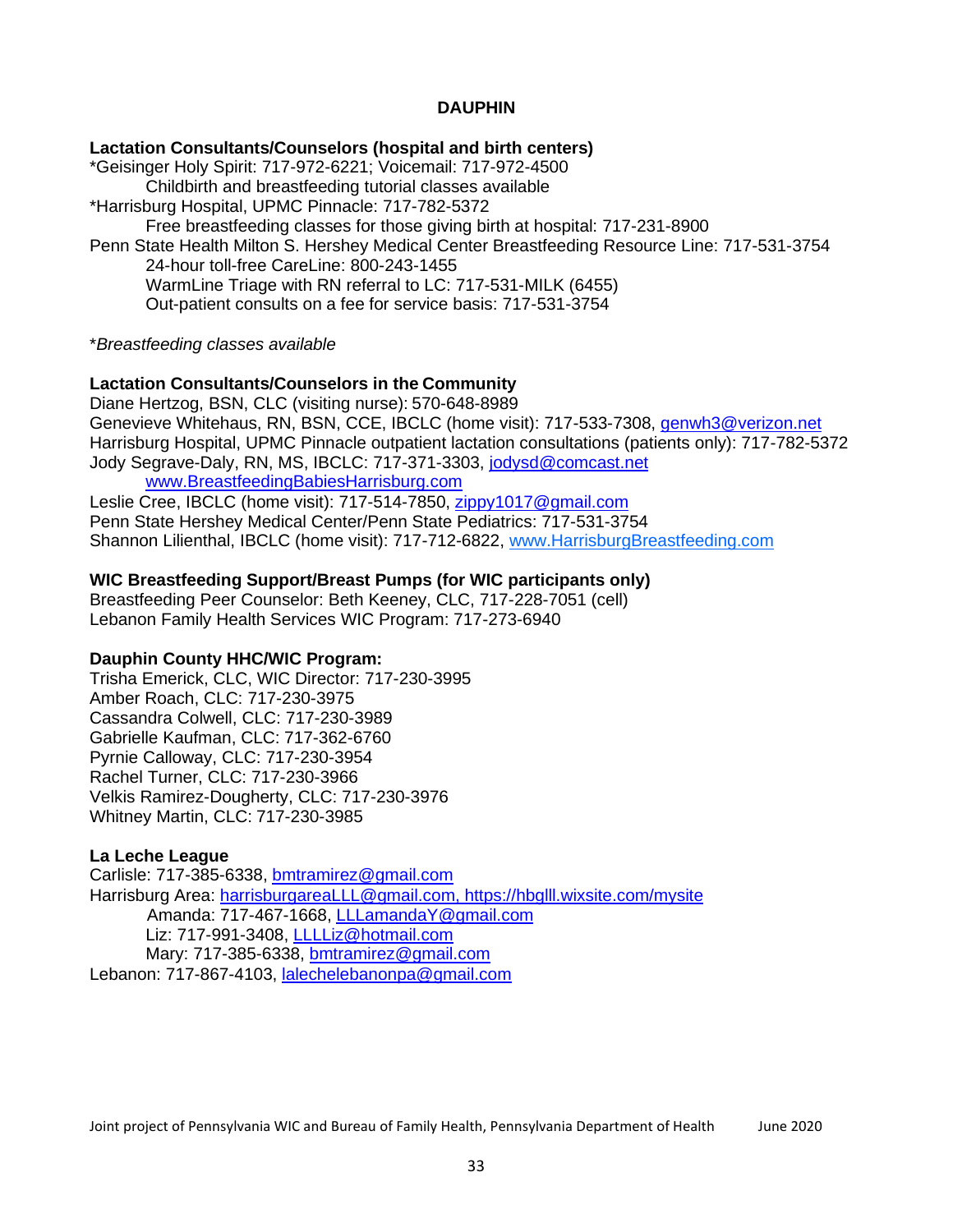# **DAUPHIN (continued)**

# **Breastfeeding Mothers' Groups**

Hershey Mothers and Babies Together, Breastfeeding Group of Hershey Medical Center's Women's Health: 717-531-1298 Lebanon Family Health: 717-273-6940 UPMC Pinnacle New Mom Support Groups: 717-782-5372

# **South Central Pennsylvania Lactation Consultant Association**

Genny Whitehaus: 717-533-7308, [genwh3@verizon.net](mailto:genwh3@verizon.net)

# **Dauphin County Breastfeeding Coalition**

Shannon Lilienthal: 717-712-6822

#### **Area Breast Pump Vendors\***

Clear Care Corporation (Clearfield): 1-800-464-2273 GSH Home Med Care (Lebanon): 717-272-2057 GSH Home Medical Care, Inc (Palmyra): 717-838-7511 Quality Care Pharmacy (Carlisle): 717-249-5691 Suzy Wilkinson, RN, IBCLC (Chambersburg): 717-264-2520 Harrisburg Hospital, UPMC Pinnacle: 717-782-5372 White Rose OB-GYN & Associates (York): 717-845-9639, [www.whiteroseobgyn.com](http://www.whiteroseobgyn.com/) York Health Boutique for Women at York Hospital: 717-851-2953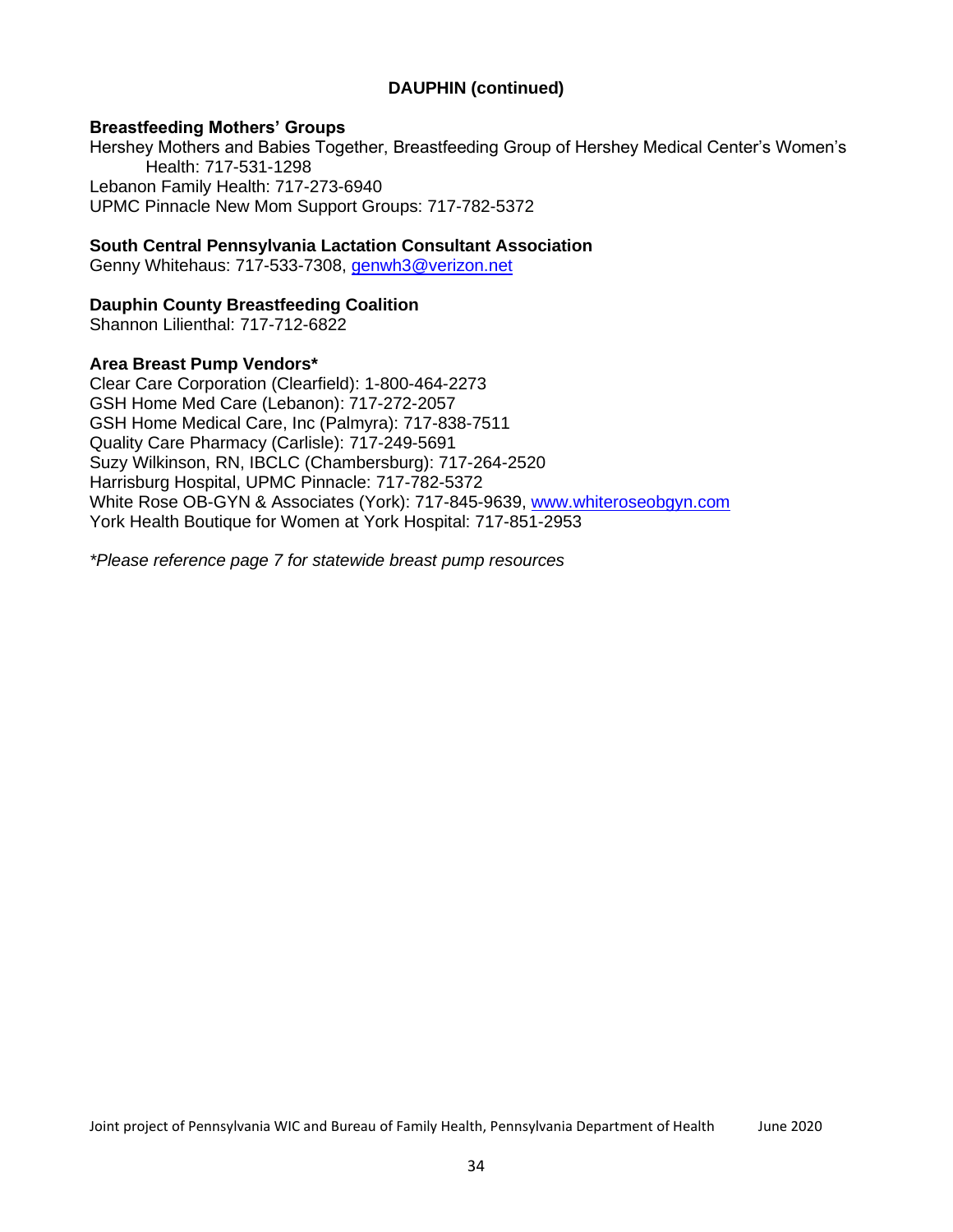# **DELAWARE**

# <span id="page-34-0"></span>**Lactation Consultants/Counselors (hospital and birth centers)**

\*Crozer Chester Medical Center: 610-447-2152 \*Lifecycle Womancare: 610-525-6086 \*Riddle Hospital: 484-227-3254

#### *\*Breastfeeding classes available*

#### **Lactation Consultants/Counselors in the Community**

Alison Neuhaus, MA, IBCLC (Media): 610-761-4974, [asneuhaus@verizon.net](mailto:asneuhaus@verizon.net) Amy Siegrist, BS, IBCLC: 484-919-1027, [amyibclc@gmail.com,](mailto:amyibclc@gmail.com) [www.breastfeedingbond.com](http://www.breastfeedingbond.com/) Amy Hnetinka, BSN, RN, IBCLC: 484-999-7729, [www.amyhbreastfeedinghelp.com](http://www.amyhbreastfeedinghelp.com/) Breastfeeding Resource Center (Wayne): 484-582-6682, [www.BRC4babies.com](http://www.brc4babies.com/) Brooke Azevedo (Havertown): 805-709-1133, [brookeknowsbreast@gmail.com](mailto:brookeknowsbreast@gmail.com) Christine Sweeney, RN, BSN, IBCLC: 610-996-1543, [lactationaide@yahoo.com](mailto:lactationaide@yahoo.com) Dana Ehman, BA, IBCLC (West Chester): 610-299-1038, [dana@motherborn.com](mailto:dana@motherborn.com) [www.MotherBorn.com](http://www.motherborn.com/)

Elizabeth Larkin, IBCLC: 610-551-9398, [Elizabeth@wellbornbaby.com,](mailto:Elizabeth@wellbornbaby.com) [www.wellbornbaby.com](http://www.wellbornbaby.com/) Karen Peterson, BSED, CPD CAPPA, CLC, (610) 809-1487, [kpeterson@theppf.org](mailto:kpeterson@theppf.org) Ileana Berrios, BHS, IBCLC: 267-800-8090, [ileana@BreastfeedingLatinas.com,](mailto:ileana@BreastfeedingLatinas.com)

[www.BreastfeedingLatinas.com](http://www.breastfeedinglatinas.com/)

LifeCycle WomenCare (Bryn Mawr): 610-525-6086

Linda Derbyshire, BS, IBCLC (Havertown): 610-316-9157, [lindaderbyshire@gmail.com](mailto:lindaderbyshire@gmail.com)

Lisa Mandell, MBA, IBCLC (Villanova, Media, Philadelphia): 610-517-9552, [lisa@lisamandell.com](mailto:lisa@lisamandell.com) Lindsay Parson-Watson: [Lindsay.parson@crozer.org](mailto:Lindsay.parson@crozer.org)

Liz Chang, BSc, CLC: (908) 938-5320, [Liz@prettymb.org](mailto:Liz@prettymb.org)

Pettaway Pursuit Foundation Onsite Certified Lactation Counselors: (610) 553-5481, [www.pettawaypursuitfoundation.org/on-site-services](http://www.pettawaypursuitfoundation.org/on-site-services)

Pretty Mama Breastfeeding LLC: [www.prettymb.org](http://www.prettymb.org/)

(Prenatal and Postnatal Multicultural Bilingual Spanish Lactation Counseling) Marlene Gawarkiewicz, IBCLC (Philadelphia): 267-226-4884, [marleneglc@gmail.com](mailto:marleneglc@gmail.com) Molly Zangrilli (Paoli): 215-205-2210, [mazangrilli@gmail.com](mailto:mazangrilli@gmail.com)

#### **WIC Breastfeeding Support/Breast Pumps (for WIC participants only)**

Kathleen Tyrrell, RD, LDN, CLC, Breastfeeding Coordinator: 484-472-7022; [ktyrrell@delcofoundation.org](mailto:ktyrrell@delcofoundation.org)

#### **La Leche League**

Barbara (Media): 610-892-9787 Stephanie: 610-357-5376

#### **Other Organizations with Breastfeeding Support**

Delaware County Pregnancy Center: 610-872-2229 Lifecycle Womancare: 610-525-6086 Pettaway Pursuit Foundation: 610-553-5479 Riddle Hospital: 484-227-3254

#### **Breastfeeding Mothers' Groups**

Pettaway Pursuit Foundation Lactation Station: (610) 553-5481, [www.pettawaypursuitfoundation.org](http://www.pettawaypursuitfoundation.org/) Pretty Mama Breastfeeding LLC Multicultural FREE Facebook Spanish Private Support Text: (908) 938-5320, email: [Liz@prettymb.org,](mailto:Liz@prettymb.org) [www.prettymb.org](http://www.prettymb.org/)

Joint project of Pennsylvania WIC and Bureau of Family Health, Pennsylvania Department of Health June 2020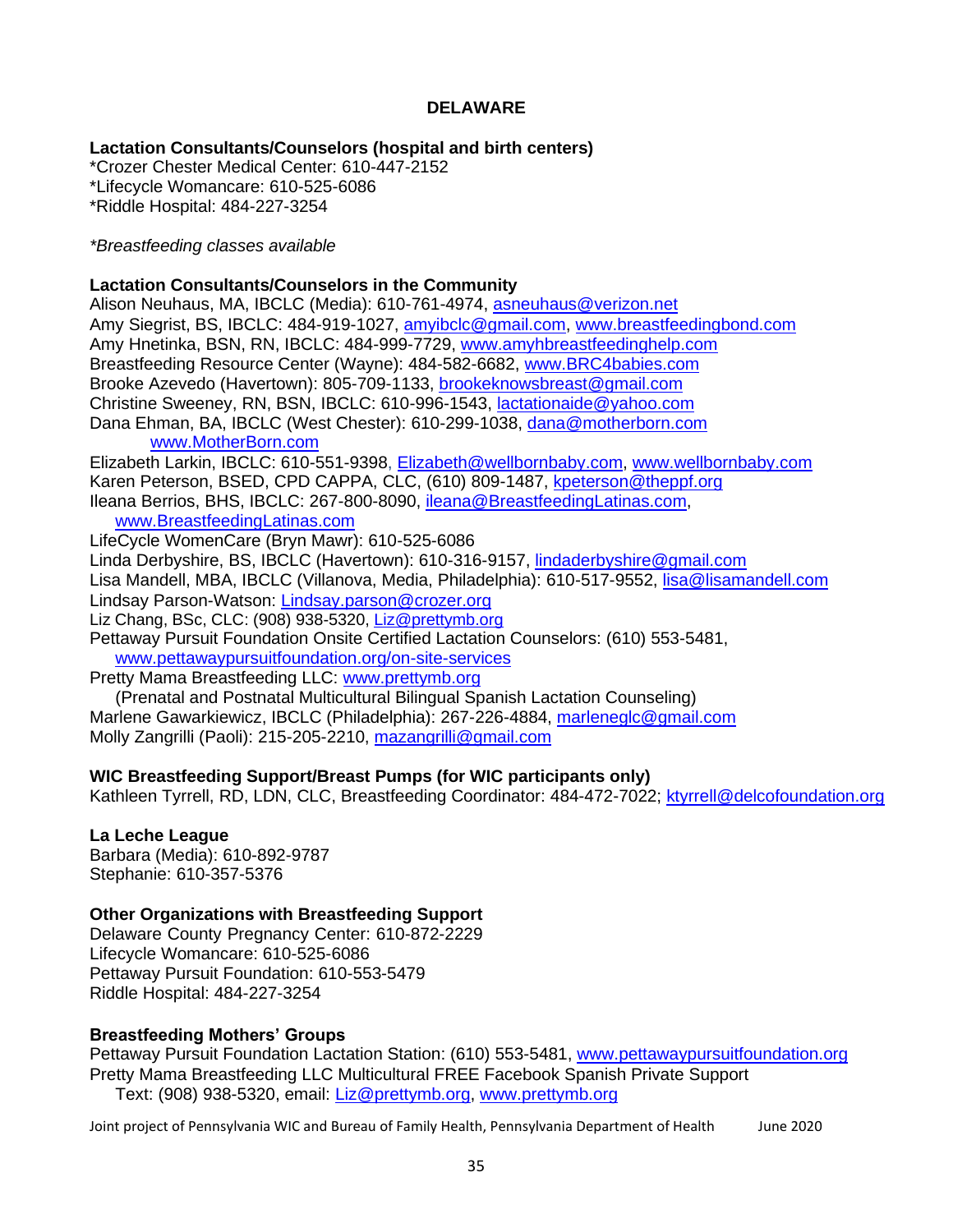# **DELAWARE (continued)**

# **Area Breast Pump Vendors\***

Breastfeeding Resource Center (Wayne): 484-582-6682 Joanne Siciliano (Ardmore): 610-649-7769, [joanne@pumplady.com](mailto:joanne@pumplady.com) Paoli Hospital Apothecary (Paoli): 610-251-2295 Springfield Pharmacy (Springfield): 610-544-4645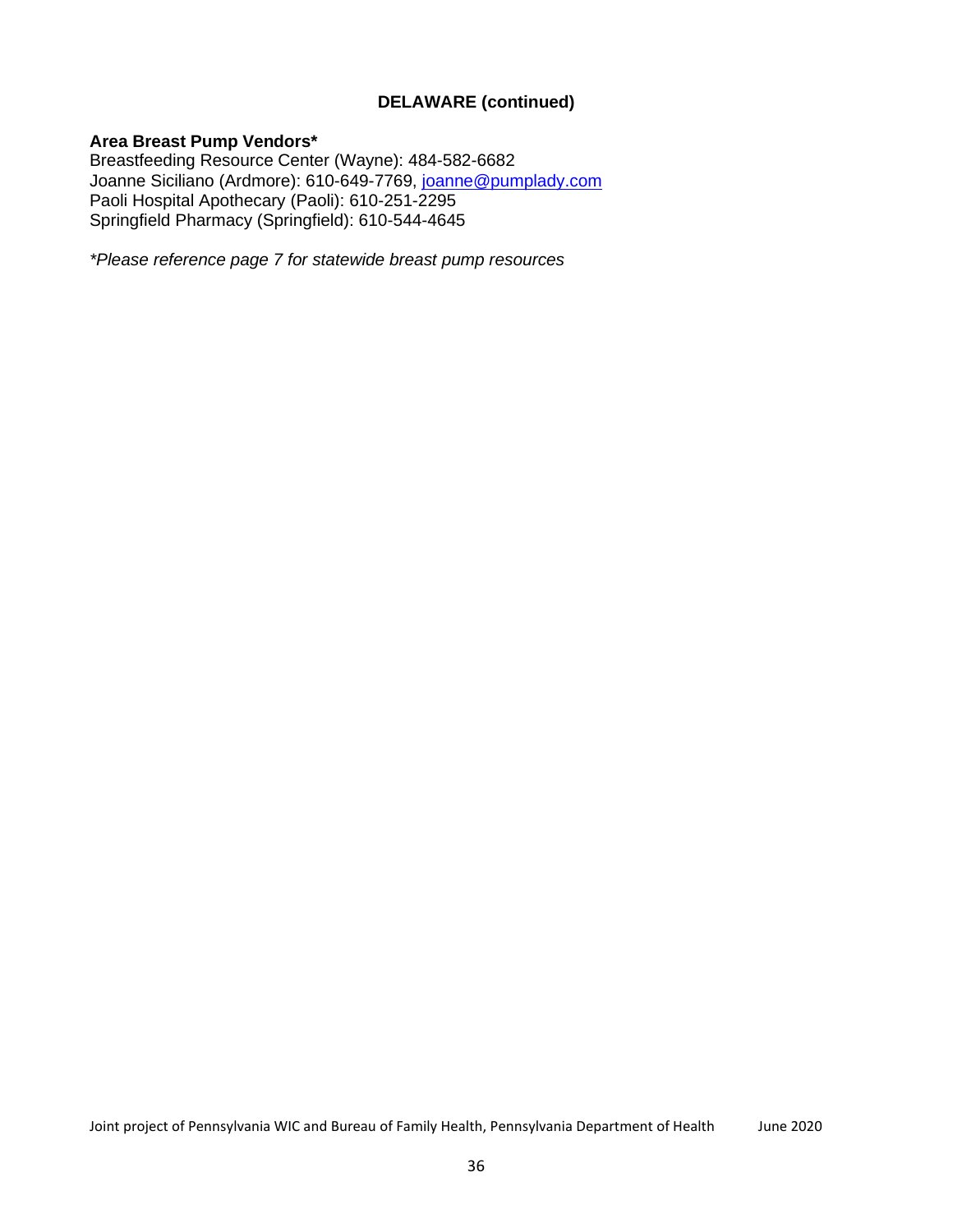## **ELK**

## **Lactation Consultants/Counselors (hospital and birth centers)**

\*Penn Highlands Elk: 814-788-8558

*\*Breastfeeding classes available*

## **WIC Breastfeeding Support/Breast Pumps (for WIC participants only)**

Angela Martin, Peer Counselor: 814-594-2951 Christina Dilts, Peer Counselor: 814-594-3855 North Central PA Regional Planning and Development Comm. Ridgway: 814-776-1106

## **Area Breast Pump Vendors\***

St. Mary's Pharmacy Home Medical (St. Mary's, DuBois Mall, Clearfield, Kane, and Brookville): 800-876-3442 or 814- 834-3017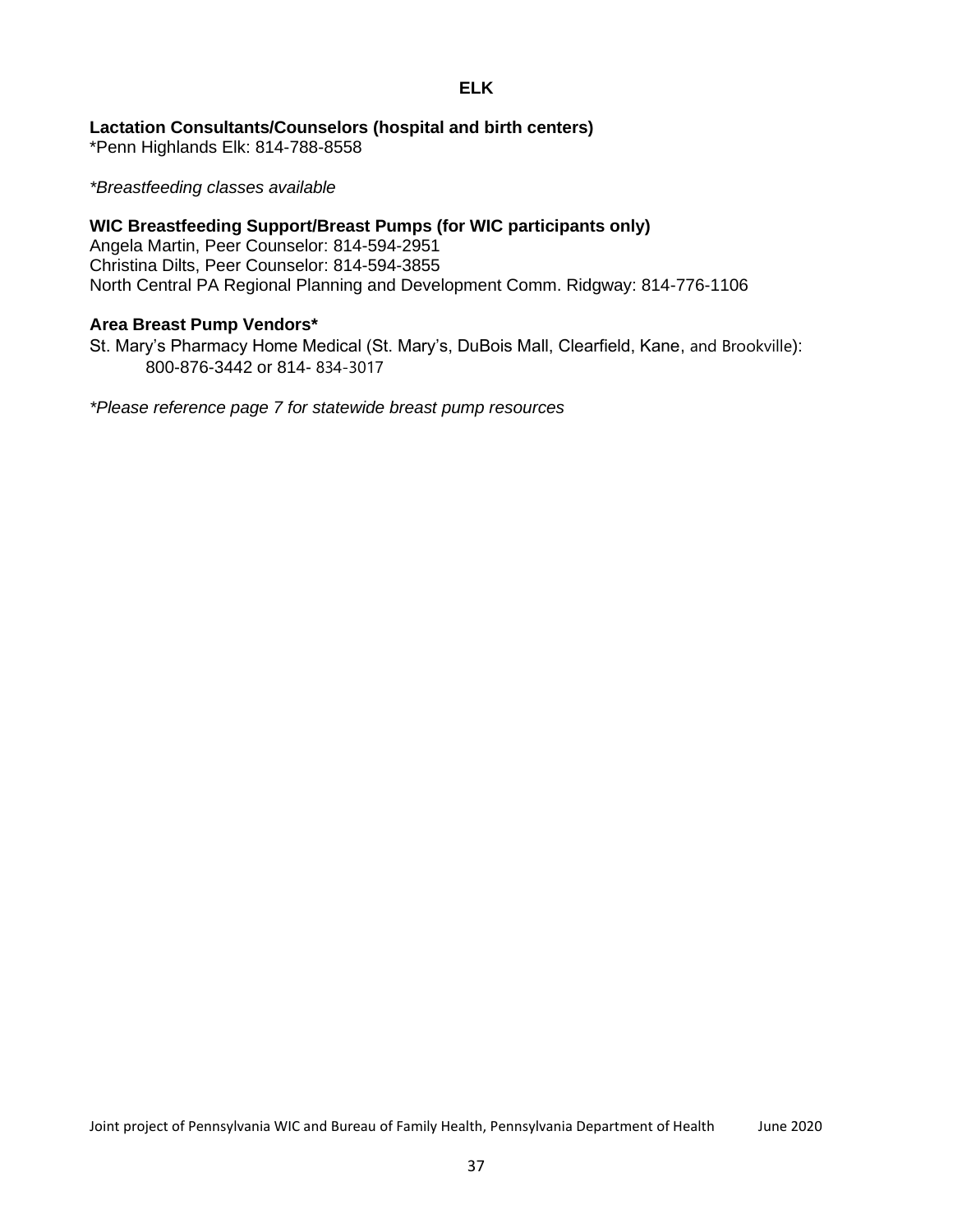## **ERIE**

## **Lactation Consultants/Counselors (hospital and birth centers)**

\*St. Vincent Hospital: 814-452-7732 \*UPMC Hamot Women's Hospital: 814-877-6722

*\*Out-patient lactation consults available – fee for service*

## **Lactation Consultants/Counselors in the Community**

Ashley M. Lauria, MA, RD, LDN, IBCLC (VA Medical Center, VISN 4): 814-860-2146, [Ashley.lauria@va.gov](mailto:Ashley.lauria@va.gov) Children's Community Pediatrics: 814-877-7907

## **WIC Breastfeeding Support/Breast Pumps (for WIC participants only)** Laura Corwin, RDN, CLC,

Breastfeeding Coordinator (Girard): 814-774-8787 ext. 222; [lcorwin@unfhcc.org](mailto:lcorwin@unfhcc.org) Janelle Kerr, CLC (Booker T. Washington Center): 814-453-5747 ext. 245 Lisa Scully, RD, LDN, CLC (J. F. Kennedy Center): 814-899-1734 ext. 25

### **La Leche League**

Cassandra: 814-240-9809, [Cassandra.LaLecheLeague@gmail.com](mailto:Cassandra.LaLecheLeague@gmail.com) Gretchen: 814-440-1502, [Gretchen.LaLecheLeague@gmail.com](mailto:Gretchen.LaLecheLeague@gmail.com)

**Breastfeeding Mothers' Groups** UPMC Hamot Women's Hospital: 814-877-6722

### **Breastfeeding Help Lines** Saint Vincent Lactation Center: 814-452-7732

## **Lake Erie Breastfeeding Coalition**

[lakeeriebreastfeedingcoalition@gmail.com](mailto:lakeeriebreastfeedingcoalition@gmail.com)

## **Area Breast Pump Vendors\***

MedCare Equipment Company: 814-877-6121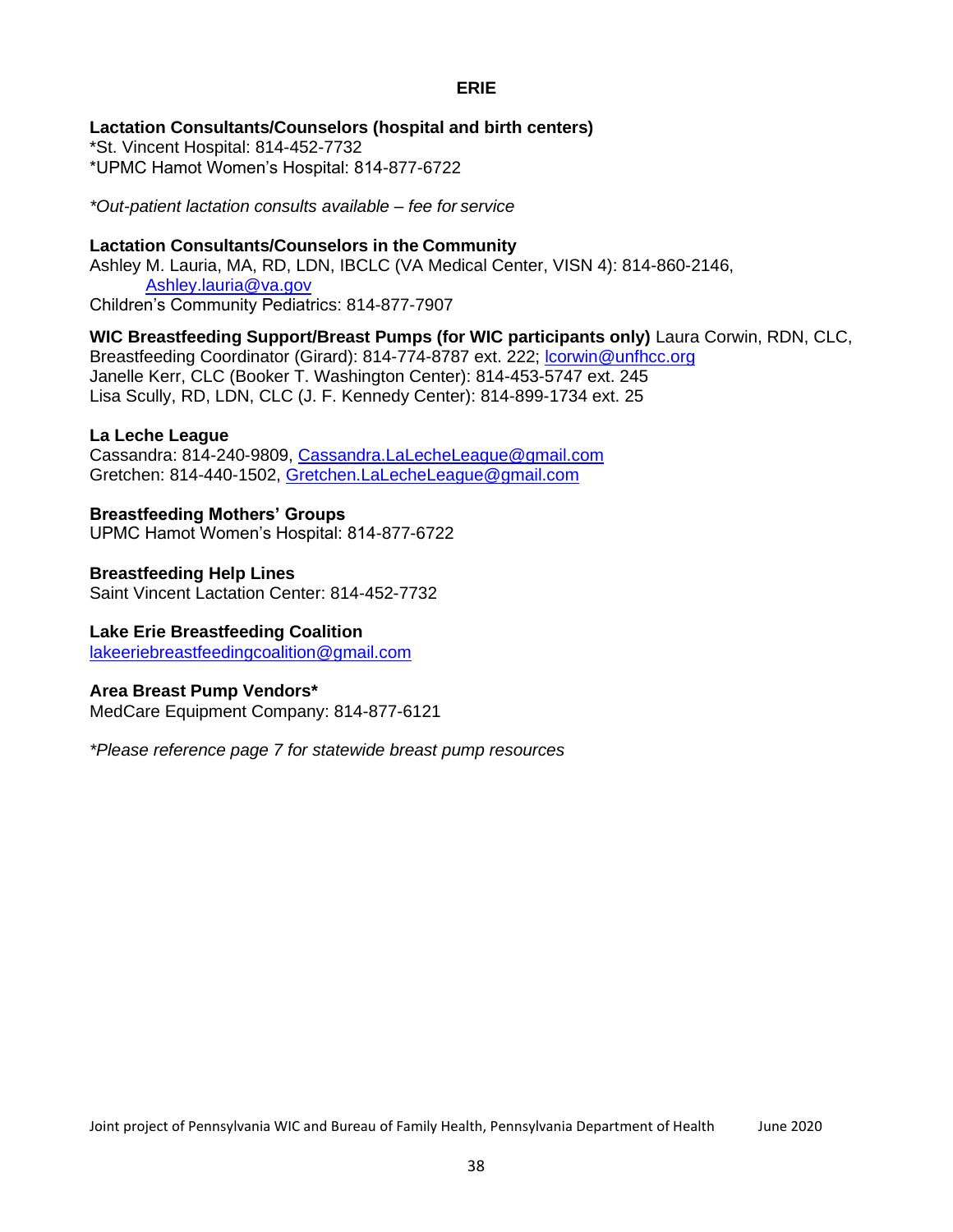## **FAYETTE**

**Lactation Consultants/Counselors (hospital and birth centers)** \*Uniontown Hospital Lactation Center: 724-430-5607 or 724-430-5573

*\*Breastfeeding parent support group available*

#### **WIC Breastfeeding Support/Breast Pumps (for WIC participants only)** Roberta Conner, CLC, Breastfeeding Coordinator: 724-437-6050, ext. 3217, [rconner@fccaa.org](mailto:rconner@fccaa.org) Peer Counselors: 724-437-6050

**La Leche League** Tina: 724-628-8919

**Breastfeeding Mothers' Groups** Mom's Café Support Group (Uniontown WIC office): 724-437-6050, ext. 3211

# **Southwestern Pennsylvania Breastfeeding Coalition**

Michelle Kasmer, IBCLC: 724-244-9135 Judy Gutowski, IBCLC: 724-832-2507

# **Area Breast Pump Vendors\***

MedCare Equipment Company: 888-694-4564 Mommy Gear: 888-624-GEAR Somerset Medical Supplies: 814-443-1496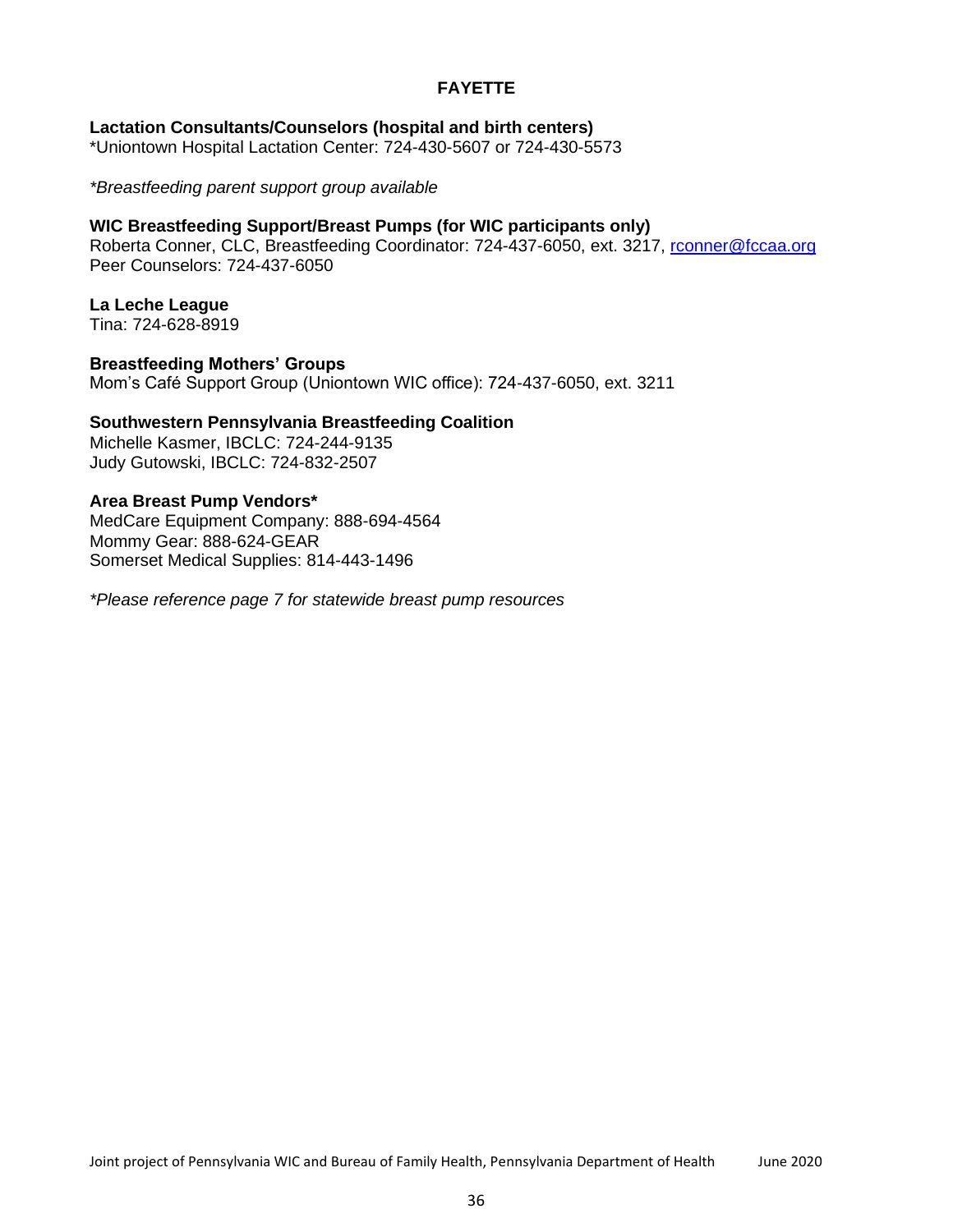## **FOREST**

## **WIC Breastfeeding Support/Counseling/Breast Pumps (for WIC participants only)**

Venango/Forest:

Emily Campbell, Breastfeeding Coordinator: 814-432-9892, [clinic729managers@gmail.com](mailto:clinic729managers@gmail.com)

Clarion:

Dawn Venman, RD, LDN, CLC, Breastfeeding Coordinator: 814-726-1093 [dvenman@mmchs.org](mailto:dvenman@mmchs.org) Morgan Pence, Peer Counselor:: 814-226-8130

## **La Leche League**

Venango:

Susan Carlson: 814-677-3651 or 814-758-3756, [carlson\\_susan@hotmail.com](mailto:carlson_susan@hotmail.com) Clarion:

Sarah Kersey: 814-745-3358, [sakersey01@windstream.net](mailto:sakersey01@windstream.net)

## **Area Breast Pump Vendors\***

Health Complex Pharmacy, Clarion Hospital: 814-226-7970 North West UPMC Auxiliary: 814-676-7600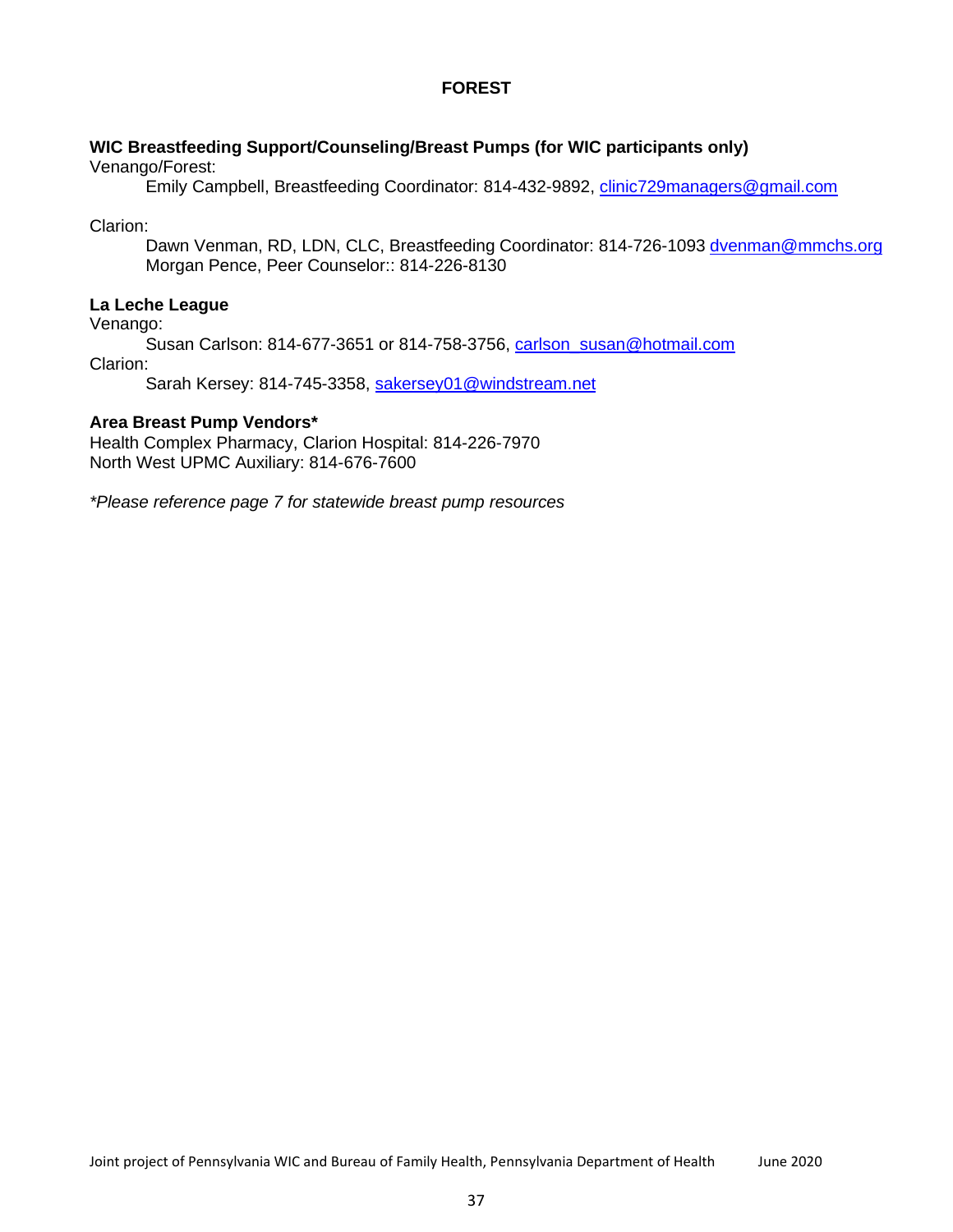## **FRANKLIN**

**Lactation Consultants/Counselors (hospital and birth centers)**

\*Chambersburg Hospital: 717-267-7781 \*Waynesboro Hospital: 717-765-3417

*\*Breastfeeding classes available*

## **Lactation Consultants/Counselors in the Community**

- Blue Ridge Breastfeeding (Tri-State area MD, PA, WV): 301-744-9566, [www.blueridgebreastfeeding.com](http://www.blueridgebreastfeeding.com/)
- Marah Sollenberger (Shippensburg/Chambersburg/Waynesboro): 717-658-0779, [mrs.solly4@gmail.com](mailto:mrs.solly4@gmail.com)
- Melanie Myers (home visits, virtual consults): 717-292-8656, [hello@melaniemyersibclc.com](mailto:hello@melaniemyersibclc.com) [www.melaniemyersibclc.com](http://www.melaniemyersibclc.com/)

Suzy Wilkinson, RN, IBCLC (Chambersburg): 717-264-2520 or 717-860-0177

## **WIC Breastfeeding Support/Breast Pumps (for WIC participants only)**

Breastfeeding Peer Counselor Mother's Lounge: 717-263-0802, ext. 327 or 328 Susan Davis, DTR, IBCLC, Breastfeeding Coordinator (Chambersburg): 717-263-0802, ext. 329; [sdavis@sccap.org](mailto:sdavis@sccap.org)

## **La Leche League**

Lorraine (Greencastle): 717-762-9094, [nmishler9107@comcast.net](mailto:nmishler9107@comcast.net) Marah: 717-658-0779

## **Area Breast Pump Vendors\***

Breast Expressions (Chambersburg): 717-264-2520

*\*Please reference page 7 for statewide breast pump resources*

## **Breast Pumps through Insurance**

Chambers Apothecary (Chambersburg): 717-263-0747 Dick's Homecare: 717-264-1799 (Chambersburg) or 717-987-4007 (McConnellsburg) East Berlin Pharmacy (East Berlin): 717-259-0421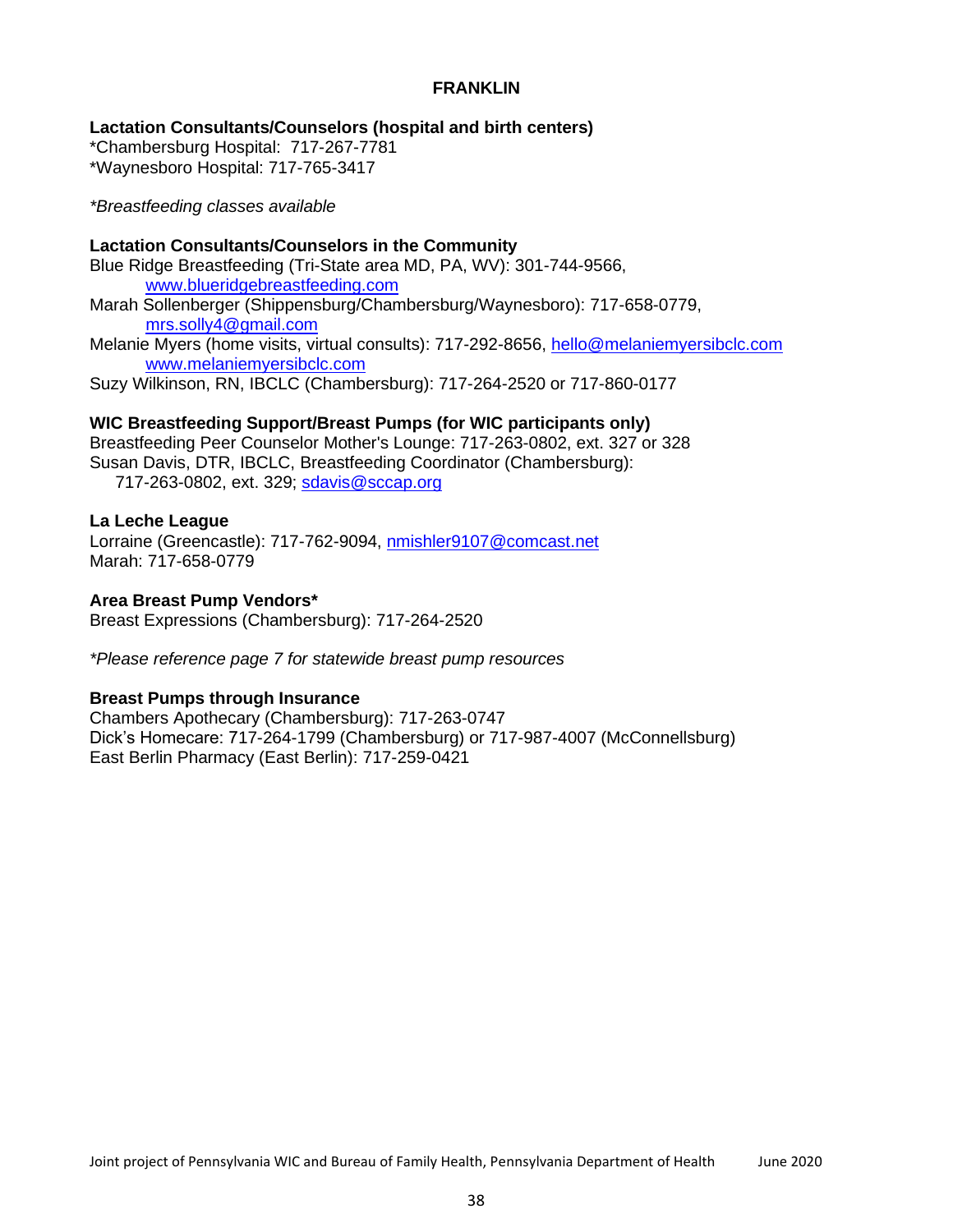## **FULTON**

**Lactation Nurses (hospital)**

\*UPMC Bedford Memorial: 814-623-3516

*\*Breastfeeding classes available*

## **WIC Breastfeeding Support/Breast Pumps (for WIC participants only)**

Melissa Cruz, IBCLC, Breastfeeding Coordinator: 814-643-4491; [mcruz@broadtopmedical.com](mailto:mcruz@broadtopmedical.com) Julie Kuhne, CLC: 717-485-9484

### **Area Breast Pump Vendors\***

Suzy Wilkinson, RN, IBCLC (Chambersburg): 717-264-2520 or 717-860-0177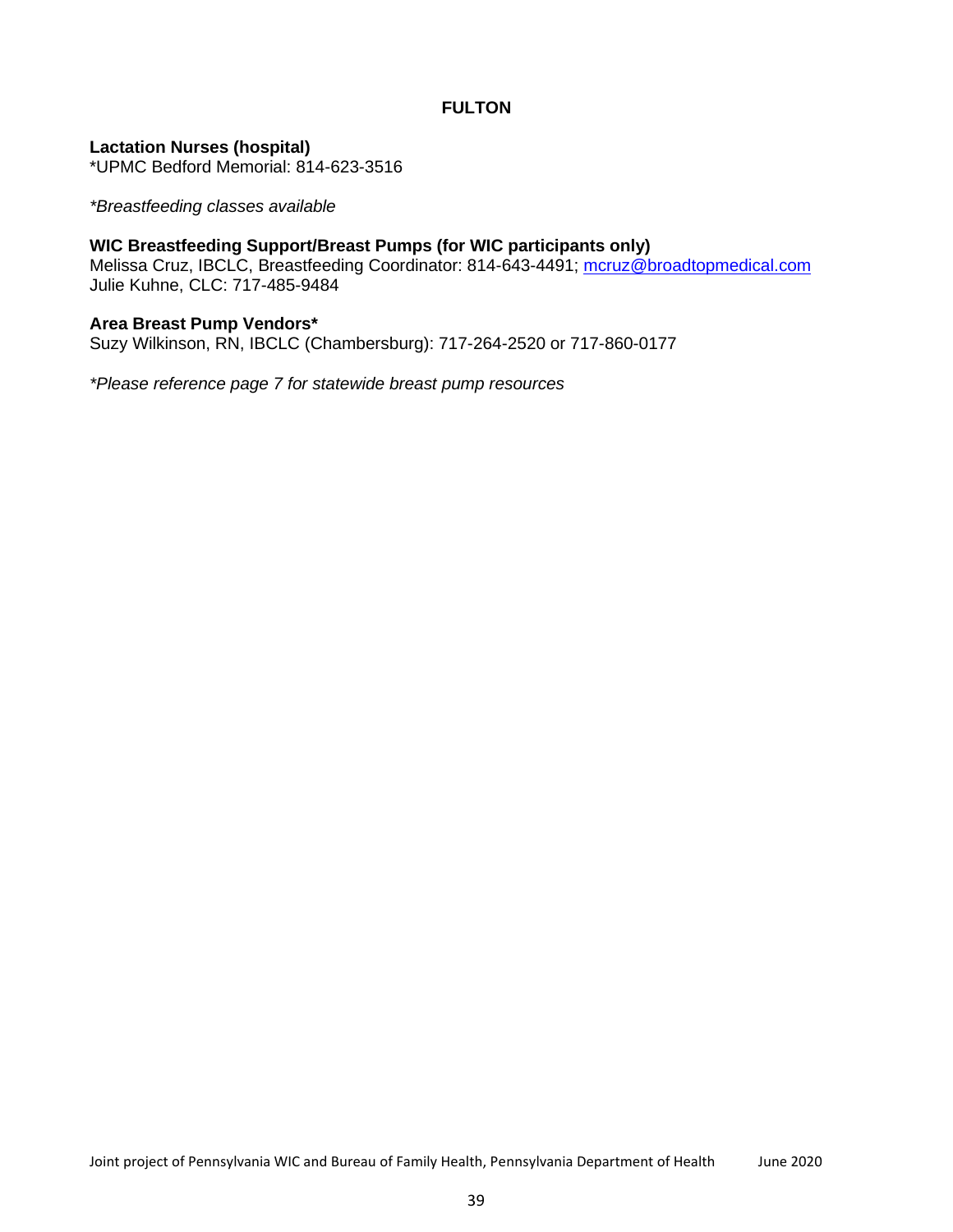### **GREENE**

(includes Washington County)

### **Lactation Consultants/Counselors (hospital and birth centers)**

The Washington Hospital: 724-250-4476

## **WIC Lactation Consultants/Breast Pumps (for WIC participants only)**

Chandra Dyne, CLC, Breastfeeding Coordinator: 724-225-9550 ext. 441; [cdyne@myblueprints.org](mailto:cdyne@myblueprints.org) Peer Counselors: 877-814-0788, ext. 449

### **La Leche League**

LaLecheLeagueofPeters.wordpress.com, [lllofpeters@gmail.com](mailto:lllofpeters@gmail.com)

Cindy: 724-746-2188 Jackie: 412-398-5505 Heidi: 724-916-4817 Janet: 412-854-4814 Kate: 724-941-2370 Madeline: 724-941-2248

## **Breastfeeding Help Lines**

Allegheny County Breastfeeding Hotline: 412-247-1000

## **Southwestern Pennsylvania Breastfeeding Coalition**

Michelle Kasmer, IBCLC: 724-244-9135 Judy Gutowski, IBCLC: 724-832-2507

### **Area Breast Pump Vendors\***

MedCare Equipment Company: 888-694-4564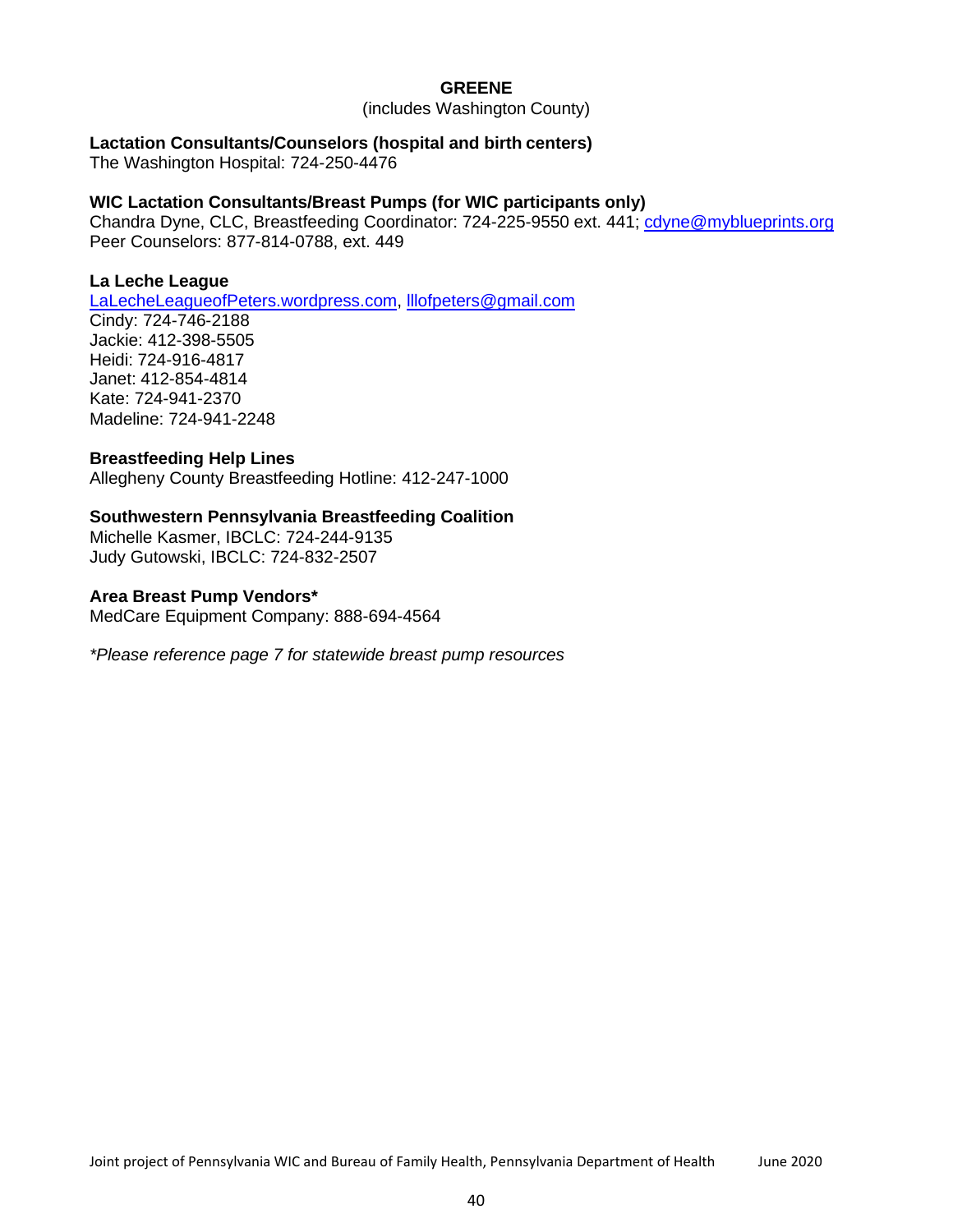### **HUNTINGDON**

### **Lactation Consultants/Counselors (hospital and birth centers)**

\*Nason Hospital: 814-224-6237

\* UPMC Altoona: 814-889-2557

*\*Breastfeeding classes available*

### **Lactation Consultants/Counselors in the Community**

Nason Hospital: 814-224-6237 UPMC Altoona: 814-889-2557

**WIC Breastfeeding Support/Breast Pumps (for WIC participants only)**

Blair:

Tracy Kelley, CLC: 814-943-0481 Susan Lamertina, CLC: 814-943-0481 Kathy Hart, CLC: 814-943-0481 Amy Lowe, CLC: 814-943-0481 Amy Brumbaugh, CLC: 814-943-0481

Huntington:

Stephanie Shuey, BS, IBCLC, RLC: 814-643-4491 (work), 814-883-6090 (cell) Melissa Mobley, BS, CLC: 814-643-4491 Melissa Cruz, BS, IBCLC: 814-643-4491

## **La Leche League**

Alison: 814-934-0466, [alisonk2299@gmail.com](mailto:alisonk2299@gmail.com) Jenn: 814-515-9404, [llleaderjenn@gmail.com](mailto:llleaderjenn@gmail.com)

## **Other Breastfeeding Mother Groups**

Nason Hospital: 814-224-6221 UPMC Altoona: 814-889-2557

### **Area Breast Pump Vendors\***

Home Health Resource: 800-514-4474 MedCare Equipment Company: 888-694-4564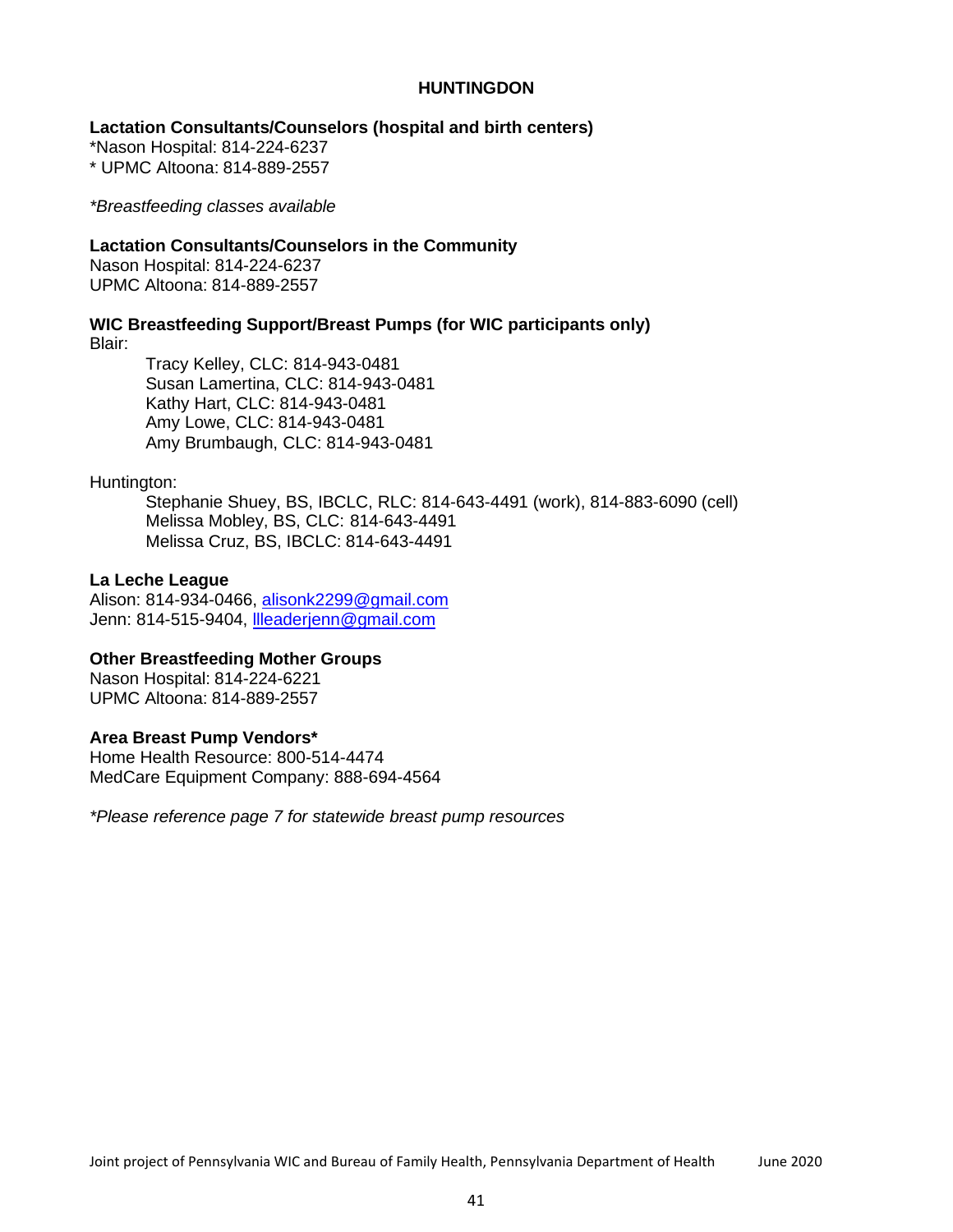### **INDIANA**

## **Lactation Consultants/Counselors (hospital and birth centers)**

\*Indiana Regional Medical Center Laura Dunne: 724-422-2709 Amy LaBant, IBCLC: 724-357-8187

*\*Breastfeeding classes available*

## **Lactation Consultants/Counselors**

Children's Community Pediatrics: 724-459-6560

## **WIC Breastfeeding Support/Breast Pumps (for WIC participants only)**

Indiana County: 866-942-2778 Samantha Elms, RD, LDN, CLC, Breastfeeding Coordinator: 412-253-8181, [selms@adagiohealth.org](mailto:selms@adagiohealth.org) Marilyn Billie, Breastfeeding Peer Counselor: 866-942-2778

## **La Leche League**

Kelly (Indiana County): 724-459-0714 (First Wednesday morning)

## **Area Breast Pump Vendors\***

Diamond Medical Supply: 1-888-520-2500 or 724-349-2830 Adapt Health (formerly McKesson): 844-727-6667, <https://mpcs.mckesson.com/web/mpcs/products/breast-pumps>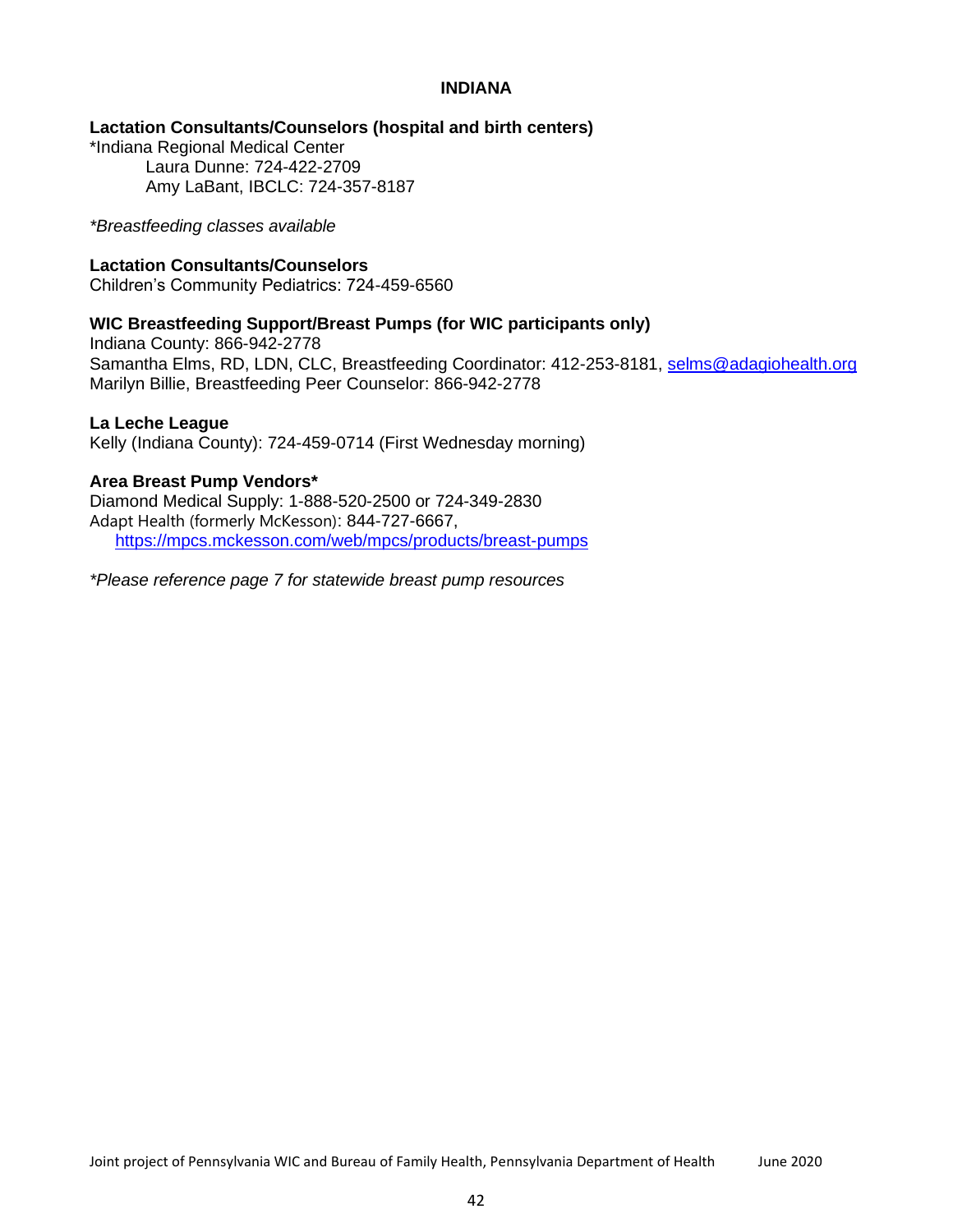## **JEFFERSON**

**Lactation Consultants/Counselors (hospital and birth centers)** \*Penn Highlands Clearfield: 814-765-5341 \*Penn Highlands Dubois Maternity: 814-375-2229 NICU: 1-814-375-6428 \*Punxsutawney Area Hospital, Maternity: 814-938-1895

\**Also provide breastfeeding classes*

### **WIC Breastfeeding Support/Breast Pumps (for WIC participants only)**

North Central PA Regional Planning and Development Comm. WIC Ridgway: 814-776-1106 Angela Martin, Peer Counselor: 814-594-2951 Christina Dilts, Peer Counselor: 814-594-3855

#### **Breastfeeding Classes**

Peritech Home Health Associates: 800-634-5670

## **Breastfeeding Mothers' Groups**

Penn Highlands DuBois: 814-375-2229

#### **Area Breast Pump Vendors\***

St. Marys Pharmacy Home Medical (St. Marys, DuBois, Clearfield, Kane, and Brookville): 800-876-3442 or 814- 849-8278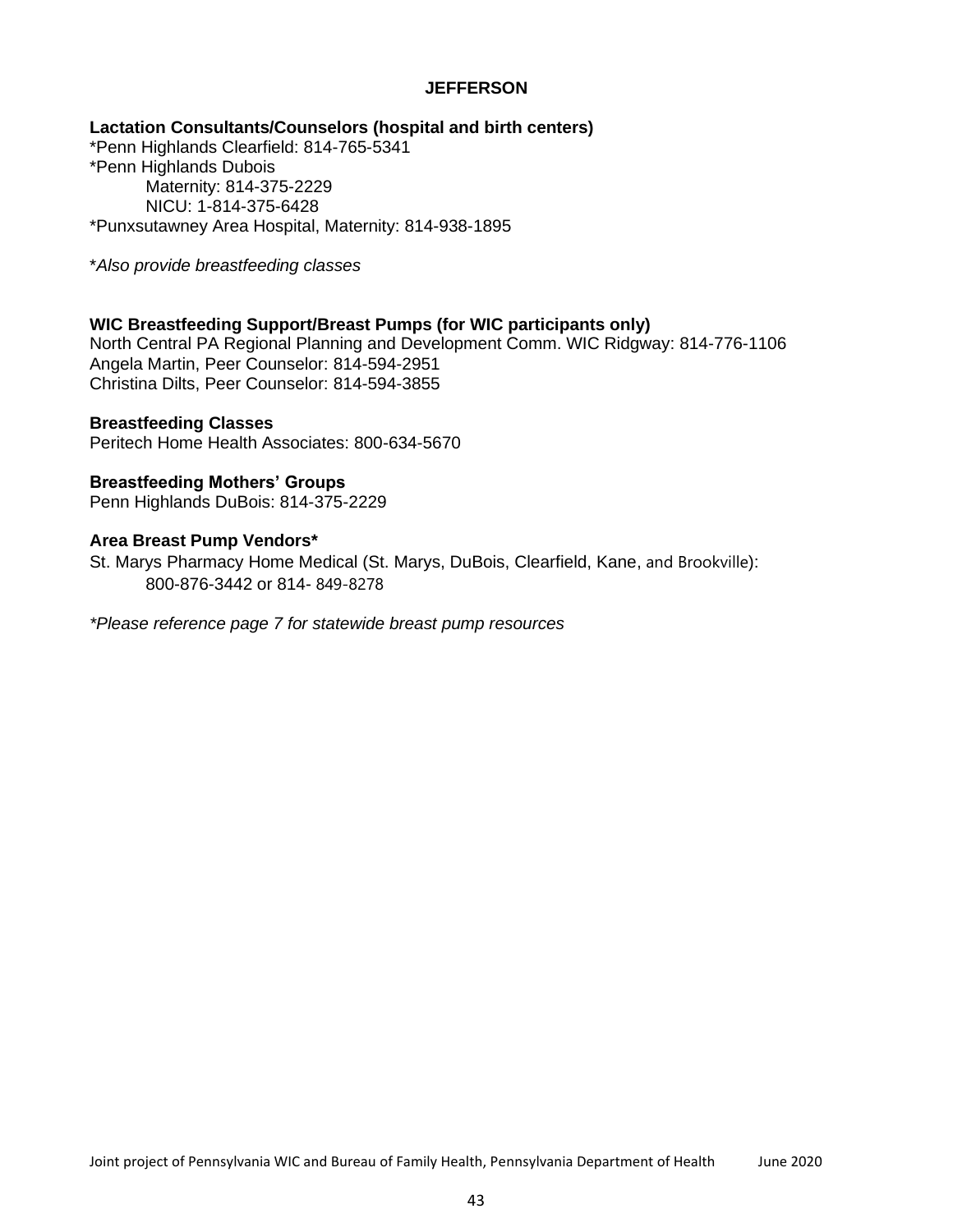## **JUNIATA**

**(**Includes Mifflin**)**

## **Lactation Consultants/Counselors (hospital and birth centers)**

Geisinger Lewistown Hospital: 717-242-7754, [GLHLactationTeam@geisinger.edu](mailto:GLHLactationTeam@geisinger.edu)

## **Lactation Consultants/Counselors in the Community**

Geisinger Pediatrics: 814-272-7710 Karen Foard, BA, IBCLC (State College): 814-237-1506, [KAREN@KARENFOARD.COM](mailto:KAREN@KARENFOARD.COM) Mount Nittany Physician Group Pediatrics: 814-466-7921 Nature to Nurture (State College): 814-876-0217, [www.naturetonurture.net](http://www.naturetonurture.net/)

## **WIC Breastfeeding Support/Breast Pumps (for WIC participants only)**

Lewistown WIC: 717-248-5339 or 877-743-1372 Briana Roberts, Breastfeeding Peer Counselor: 717-756-5056, briana.roberts@fhccp.org

## **Breastfeeding Mothers' Group**

Juniata/Mifflin/Perry County Breastfeeding Group:

https:/[/www.facebook.com/groups/CentralPABreastfeedingSupport/](http://www.facebook.com/groups/CentralPABreastfeedingSupport/) Amanda Yohn: 717-467-7668, [LLLamandaY@gmail.com](mailto:LLLamandaY@gmail.com) Veronica Roberts: 717-594-8721, [Mrsmommyw@gmail.com](mailto:Mrsmommyw@gmail.com)

## **Area Breast Pump Vendors\***

Acelleron: [www.Acelleron.com](http://www.acelleron.com/) Baird Medical: 866-395-7028 Karen Foard, BA, IBCLC (State College): 814-237-1506, [KAREN@KARENFOARD.COM](mailto:KAREN@KARENFOARD.COM) Nature to Nurture: 814-876-0217 The Breastfeeding Shop: 866-255-6779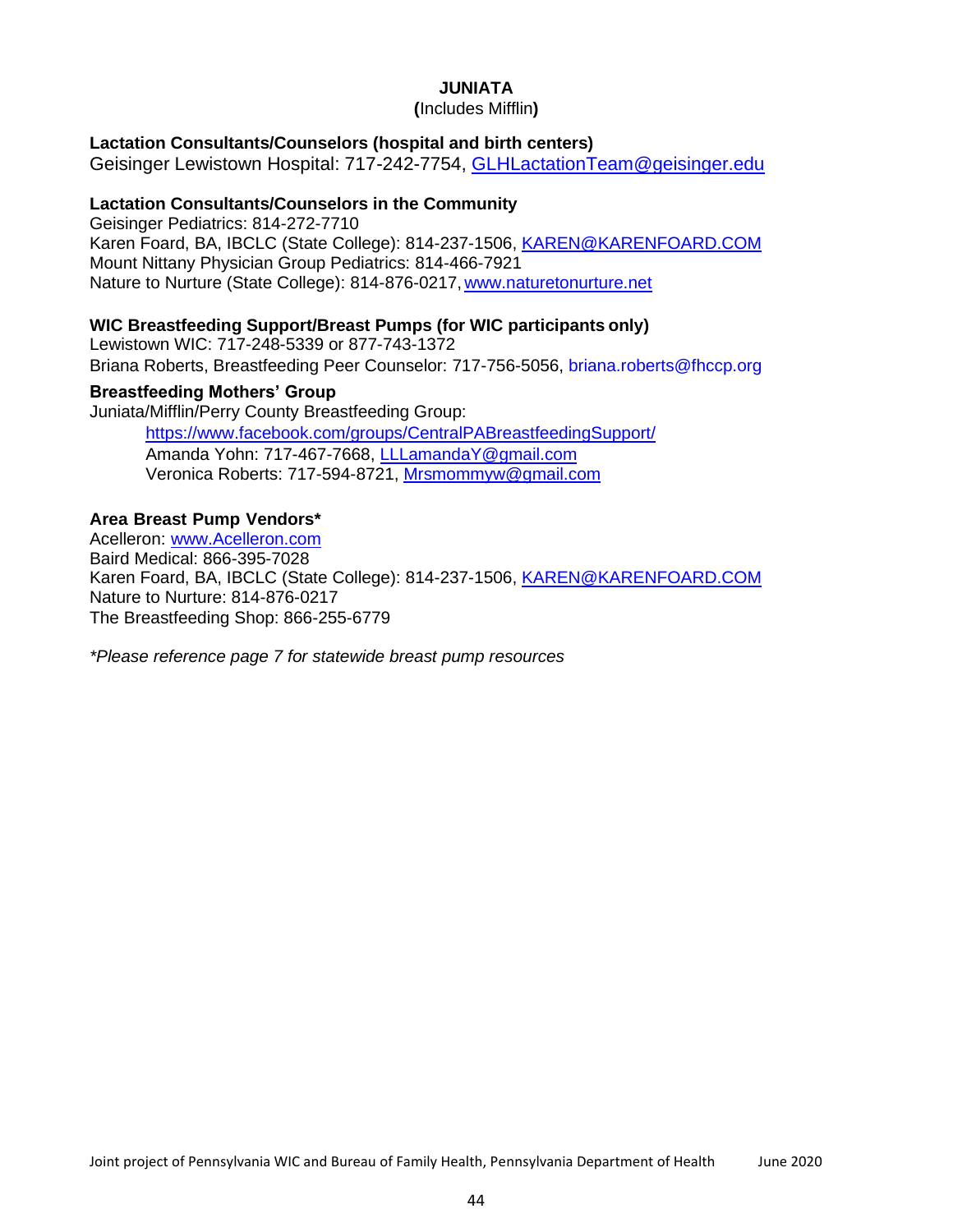## **LACKAWANNA**

**Lactation Consultants/Counselors (hospital and birth centers)**

\*Moses Taylor Hospital: 570-770-5518

\**Breastfeeding classes available*

**Lactation Consultants/Counselors in the Community** Sarah Glenn, CCE, CD, IBCLC: 570-350-7327, [Sarahg68@yahoo.com](mailto:Sarahg68@yahoo.com) Moses Taylor Hospital: 570-770-5518

**WIC Breastfeeding Support/Breast Pumps (for WIC participants)** WIC Breastfeeding Peer Counselor (Scranton WIC Center): 570-346-8493 Sandy Kalish, CLC, WIC Breastfeeding Coordinator: 800-367-6347, [skalish@mfhs.org](mailto:skalish@mfhs.org) Jillian Meyer, CLC: 610-377-6097

**La Leche League** Georgeanne: 570-348-0890 Meira: 419-973-3313

**Support Groups** Moses Taylor Hospital: 570-770-5985

**Area Breast Pump Vendors\*** Lactation Station & More: 570-350-7327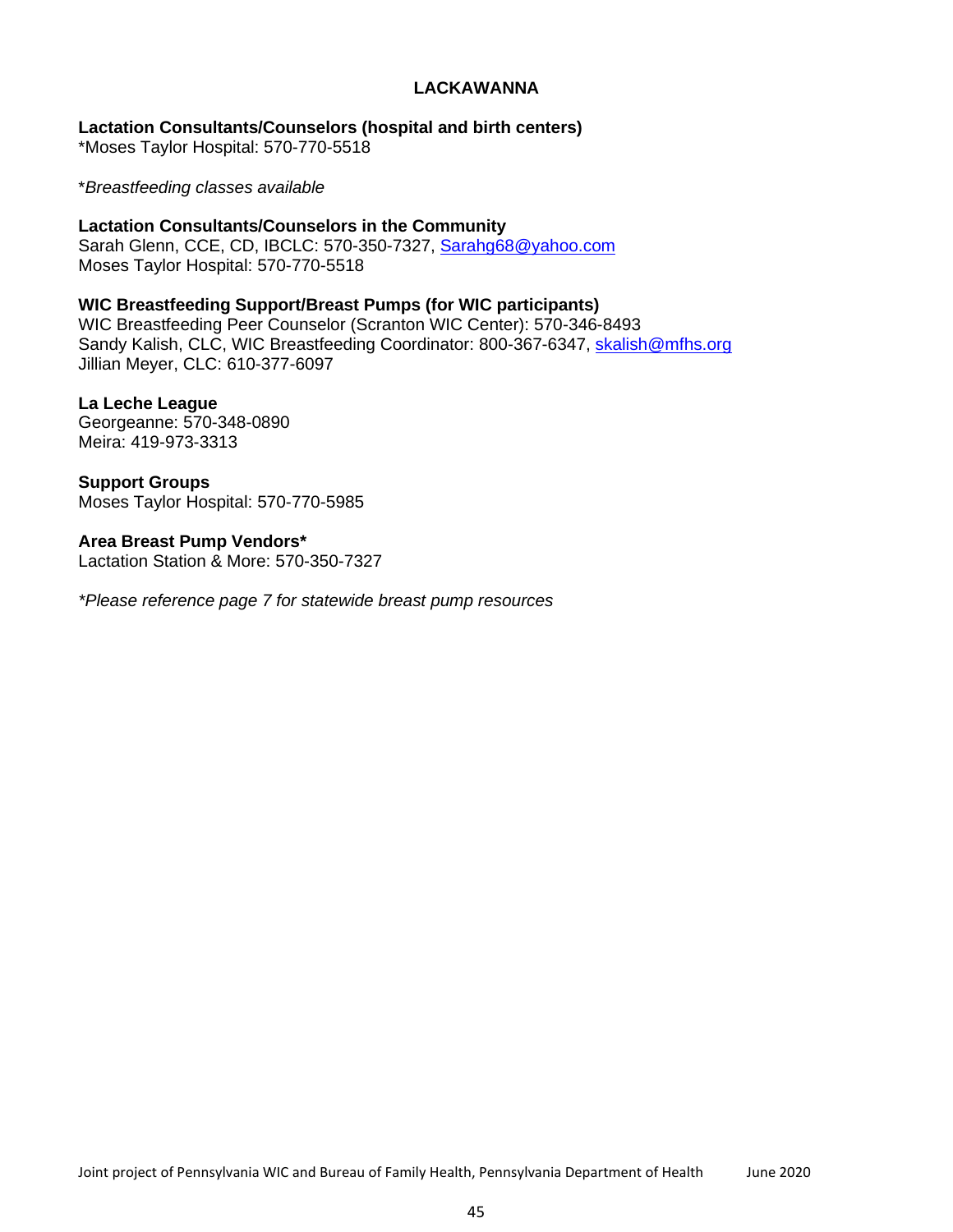# **LANCASTER**

## **Lactation Consultants/Counselors (hospital and birth centers)**

\*Penn Medicine Lancaster General Women and Babies Hospital: 717-544-3335 \*UPMC Lititz: 717-625-5337 \*Wellspan Ephrata Community Hospital: 717-738-6308

## *\*Breastfeeding classes available*

## **Lactation Consultants/Counselors in the Community**

Bethany Landgraff, RNC, IBCLC: 717-471-2019, [bethany@BabyFusion.org](mailto:bethany@BabyFusion.org) https://babyfuzion.wordpress.com/about/ Emily Walker, RN, IBCLC: 717-340-2249, <http://www.emilywalkeribclc.net/> Mother's Harvest: 610-517-6857, [ellyshabaker@hotmail.com](mailto:ellyshabaker@hotmail.com) Penn Medicine Lancaster General Women and Babies Hospital: 717-544-3335 The Lactation Center of Lancaster County at Eden Park Pediatrics: 717-344-0579 UPMC Lititz: 717-625-5337 Wellspan Ephrata Community Hospital: 717-738-6308

## **WIC Breastfeeding Support/Breast Pumps (for WIC participants only)**

Breastfeeding Peer Counseling Program: 717-509-3686 Judy Fulginiti, CLC, Breastfeeding Coordinator: 717-509-3686 ext. 3091, [jfulginiti@caplanc.org](mailto:jfulginiti@caplanc.org) Lindsay McClure, RD, LDN, CLC: 717-509-3686, ext.3327, [lmcclure@caplanc.org](mailto:lmcclure@caplanc.org)

## **La Leche League**

Breastfeeding group meeting schedule:<http://www.lllofeasternpa.org/web/LancasterCountyPA.html> Greater Ephrata:

Kelly 717-435-3480, [scanloncassidy@yahoo.com](mailto:scanloncassidy@yahoo.com)

Lancaster East:

Bobbie 717-569-5556, [north5@verizon.net](mailto:north5@verizon.net)

Lititz:

Bobbie: 717-569-5556, [north5@verizon.net](mailto:north5@verizon.net)

Red Rose:

Kait 717-669-1649;

Devon: 717-701-3558, devonkmiller@gmail.com;

Kelly: 717-435-3480, [scanloncassidy@yahoo.com](mailto:scanloncassidy@yahoo.com)

Susquehanna:

Tania: pianosingin2@yahoo.com;

Holly: 717-826-7748, [holly4jean4@yahoo.com](mailto:holly4jean4@yahoo.com) Vicki: 717-917-0393

## **Breastfeeding Help Lines**

Breastfeeding USA, Susquehanna Valley Chapter: https://breastfeedingusa.org/content/susquehanna-valley-chapter

### **Lancaster County Breastfeeding Coalition**

Beth Russell, RN, IBCLC: 717-544-5310, [brussell2@LGHealth.org](mailto:brussell2@LGHealth.org) https:/[/www.facebook.com/LancBFC](http://www.facebook.com/LancBFC)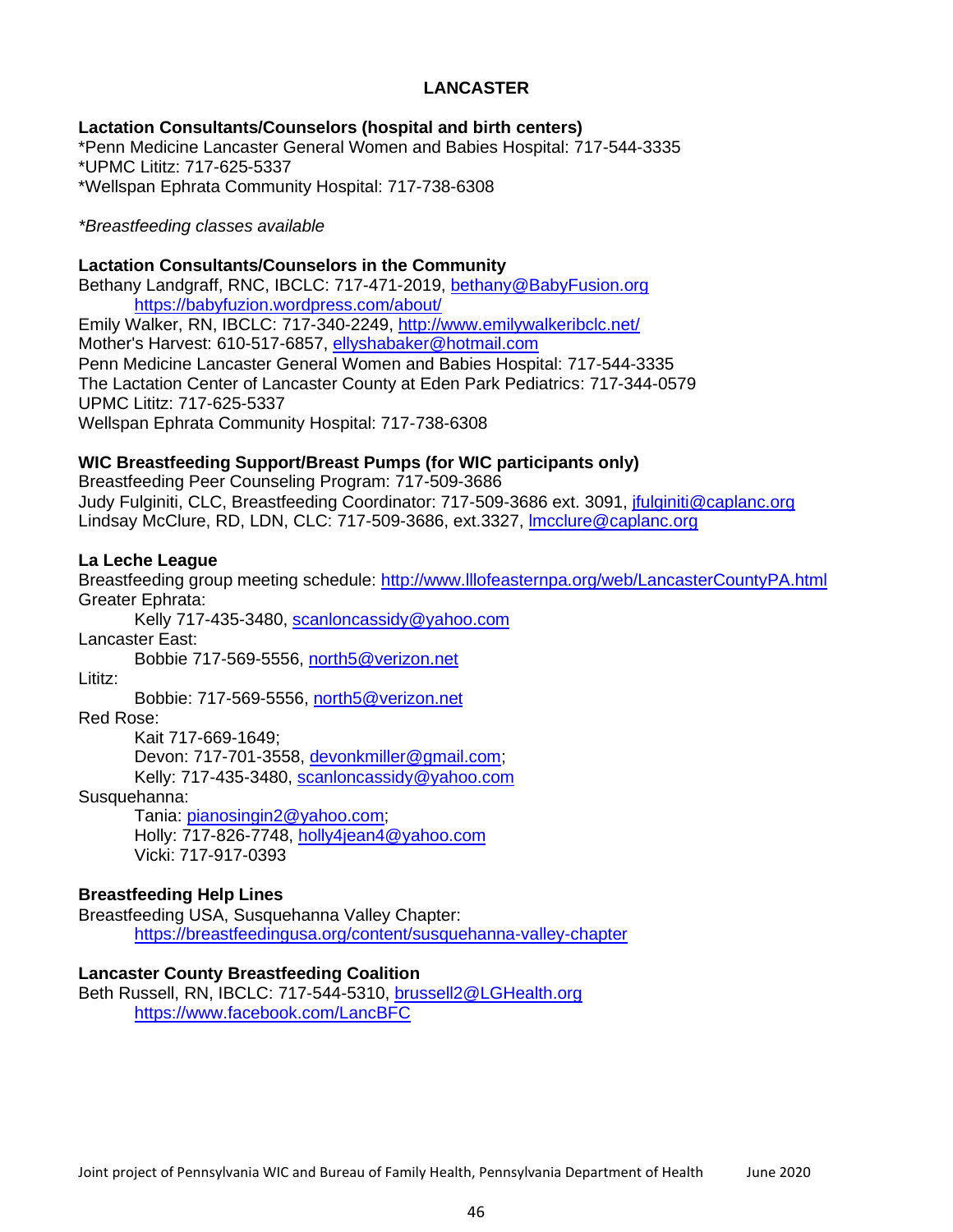# **LANCASTER (continued)**

## **Area Breast Pump Vendors\***

Eden Park Pediatrics: 717-344-0579 UPMC Pinnacle Lititz: 717-625-5337 Penn Medicine Lancaster General Women and Babies Hospital: 717-544-3335 Superior Oxygen: 717-509-0202 Wellspan Medical Equipment (Ephrata location): 717-733-0405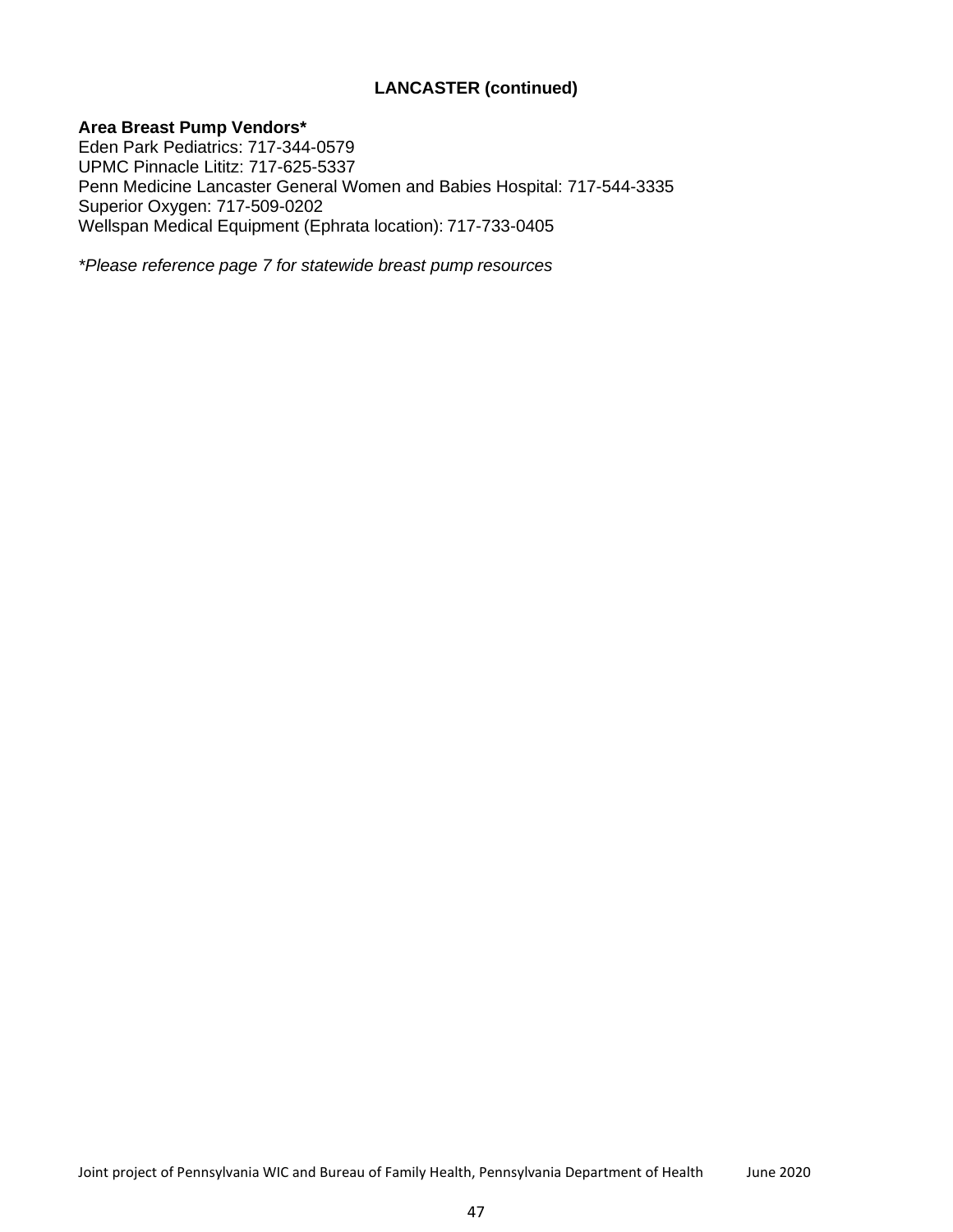## **LAWRENCE**

**Lactation Consultants/Counselors (hospital and birth centers)**

\*Butler Health System: 724-284-4696 Heritage Valley Hospital Beaver: 724-773-4797 UPMC Horizon Shenango: 724-981-3500

*\*Breastfeeding classes available*

## **WIC Breastfeeding Support/Breast Pumps (for WIC participants only)**

Samantha Elms, RD, LDN, CLC, Breastfeeding Coordinator: 412-253-8181, [selms@adagiohealth.org](mailto:selms@adagiohealth.org) Hope Walker, Breastfeeding Peer Counselor: 866-942-2778 or 724-496-8056

## **Lawrence County Breastfeeding Coalition:**

[www.pabreastfeeding.org](http://www.pabreastfeeding.org/)

**La Leche League** Jeannie: 724-287-8660 Mollie: 724-256-8569 Annette: 267-625-1723

## **Area Breast Pump Vendors\***

Baird Medical Equipment: 215-884-2990, [Klamont@bairdrespiratory.com](mailto:Klamont@bairdrespiratory.com) Medcare: 724-256-5110 (contact Julia for Butler area or 800-503-5554) UPMC Jameson: 724-656-4023 (ask to speak with *home medical equipment* or *the pharmacy*)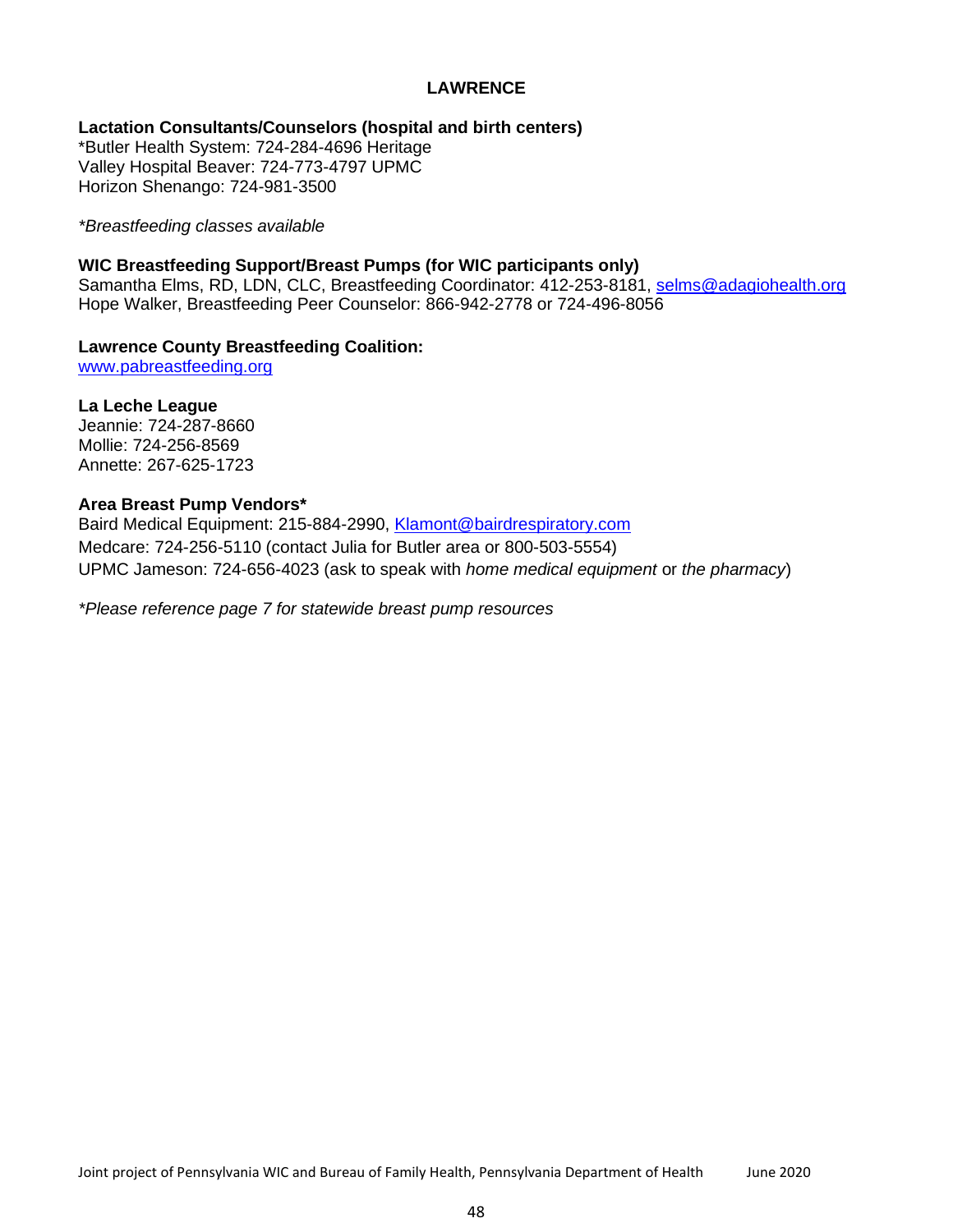## **LEBANON**

## **Lactation Consultants/Counselors (hospital and birth centers)**

\*Good Samaritan Health System: 717-270-2290 Breastfeeding classes: 270-2316 Penn State Health Hershey Medical Center Breastfeeding Resource Line: 717-531- 3754 Breastfeeding classes: 717-531-6981 \* Harrisburg Hospital, UPMC Pinnacle: 717-782-5372: 717-782-5372 Breastfeeding classes: 717-221-6255 \*Lebanon Valley Birth Center: 717-933-9743

*\*Breastfeeding classes available*

## **Lactation Consultants/Counselors in the Community**

Ashley M. Lauria, MA, RD, LDN, IBCLC (VA Medical Center, VISN 4): 814-860-2146, [Ashley.lauria@va.gov](mailto:Ashley.lauria@va.gov) Comprehensive Birth Support (home visit): 717-533-7308, [genw3@verizon.net](mailto:genw3@verizon.net) Diane Hertzog, BSN, CLC (visiting nurse): 570-648-8989 Good Samaritan Health System: 717-270-2290 Penn State Health Hershey Medical Center: 717-531-3754 Jody Segrave-Daly, RN, MS, IBCLC: 717-371-3303, [jodysd@comcast.net](mailto:jodysd@comcast.net) [www.BreastfeedingBabiesHarrisburg.com](http://www.breastfeedingbabiesharrisburg.com/) Leslie Cree, IBCLC (home visit, Mechanicsburg): 717-514-7850, [lactationleslie@gmail.com](mailto:lactationleslie@gmail.com) Shannon Lilienthal, IBCLC (home visit, Mechanicsburg): 717-712-6822, [www.HarrisburgBreastfeeding.com](http://www.harrisburgbreastfeeding.com/)

Harrisburg Hospital, UPMC Pinnacle: 717-782-5372

## **Doula Breastfeeding Helpers:**

Pat Anderson, CLC, PCD (DONA): 717-682-4516

## **WIC Breastfeeding Support/Breast Pumps (for WIC participants only)**

Lebanon WIC Program: 717-273-6940 Beth Keeney CLC or Luz Leibold, Breastfeeding Peer Counselor: 717-228-7051

## **La Leche League**

Lebanon: [www.lllofeasternpa.org](http://www.lllofeasternpa.org/) Audrey: 717-389-3281 Bobbie: 717-569-5556 Harrisburg/Mechanicsburg: Cynthia: 717-884-3520 Elizabeth: 717-939-2799 Kathleen: 717-761-8165, [savages@paonline.com](mailto:savages@paonline.com) Maureen: 717-540-7700, [feesvam7@aol.com](mailto:feesvam7@aol.com)

## **Breastfeeding Mothers' Groups**

Lebanon Valley Birth Center: 717-933-9743 Meetings for Breastfeeding Moms (Harrisburg): 717-732-6485 Mothers and Babies Together Peer Counselor Program of Hershey Medical Center: 531-6981 New Mom Network (Infants 0 - 9 Months Old): 717-782-2727. Pinnacle Health Nurse Family Partnership: Judy Bostdorf, BSN, RN, 717-782-2326, [www.nursefamilypartnership.org](http://www.nursefamilypartnership.org/)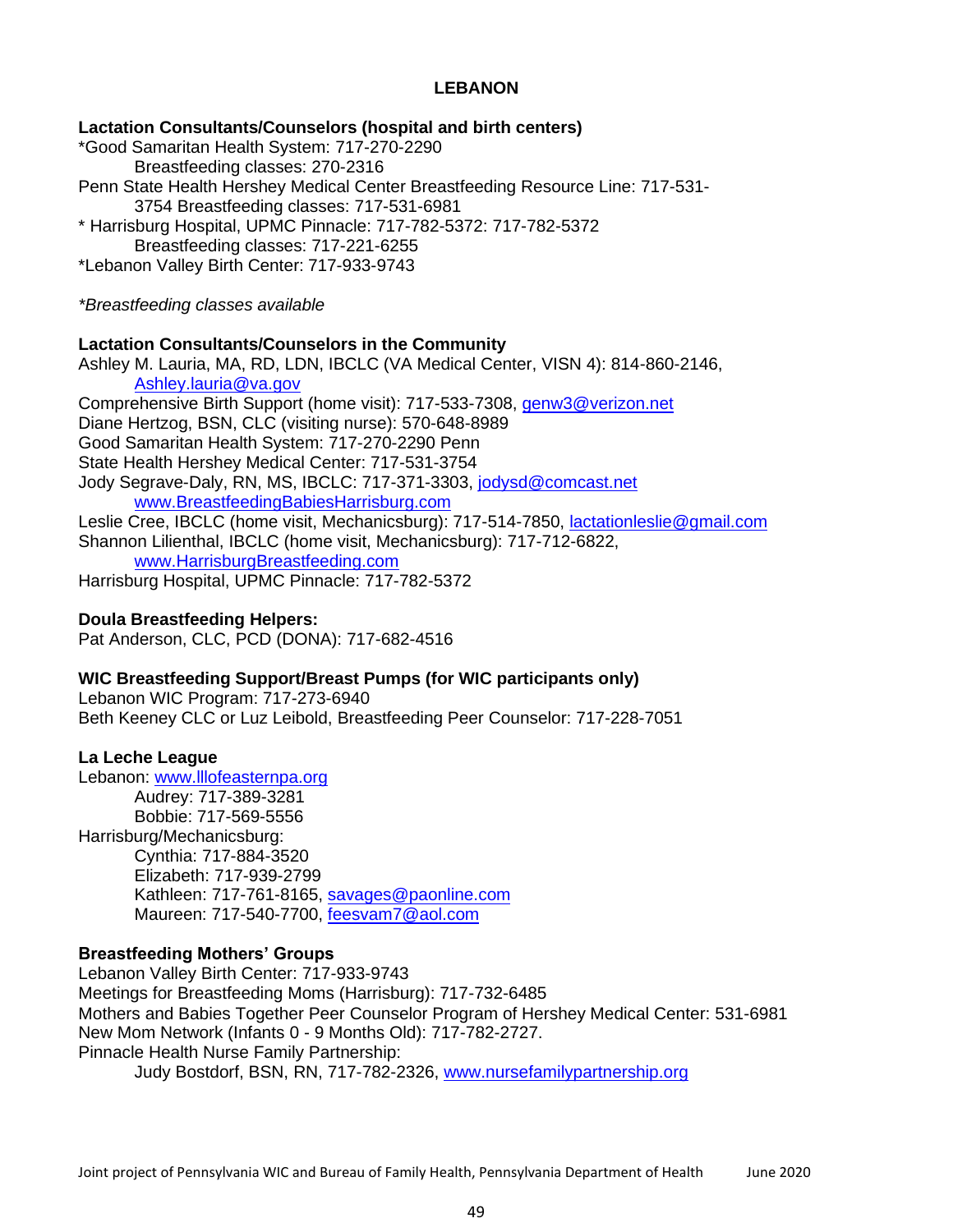## **LEBANON (continued)**

## **Lebanon Valley Breastfeeding Coalition**

Leslie Cree, [lactationleslie@gmail.com](mailto:lactationleslie@gmail.com)

## **South Central Pennsylvania Lactation Consultant Association**

Genny Whitehaus: 717-533-7308, [genwh3@verizon.net](mailto:genwh3@verizon.net)

## **Area Breast Pump Vendors\***

Comprehensive Birth Support (Hummelstown): 717-533-7308 Good Samaritan Hospital Home Med Care (Lebanon): 717-272-2057 Hershey Medical Center (Hershey): 717-531-3754 Lactation Center Pinnacle Health System (Harrisburg): 717-782-5372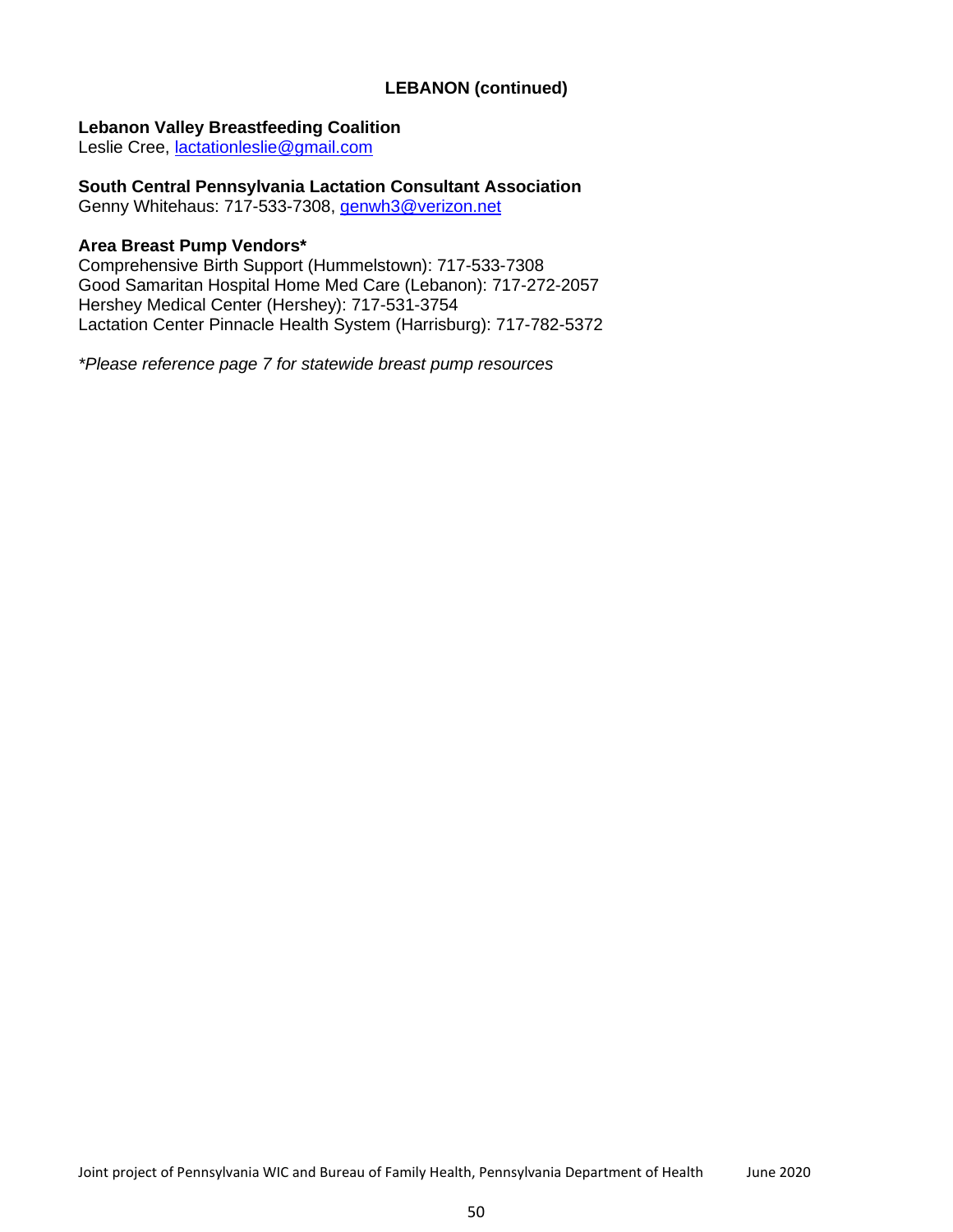# **LEHIGH**

## **Lactation Consultants/Counselors (hospital and birth centers)**

\*Lehigh Valley Hospital: 610-402-7264 \*Sacred Heart Hospital: 610-776-4756 \*St. Luke's Baby & Me Support Center (for all lactation referrals): 484-526-2229 \*St. Luke's Sacred Heart Hospital: 484-526-2229 (St. Luke's Baby & Me Support Center) \*St. Luke's Hospital Allentown: 484-526-2229, NICU Lactation Consultant: 484-526-2229 \*St Luke's Hospital Bethlehem: 484-526-2229, NICU Lactation Consultant: 484-256-2229

### *\*Breastfeeding classes available*

## **Lactation Consultants/Counselors in the Community**

ABC Family Pediatrics: [Leila.Nassar@lvhn.org](mailto:Leila.Nassar@lvhn.org) Allentown Health Bureau (Allentown residents only): 610-437-7760 Heidi Koch: 484-526-2229, [Heidi.koch@sluhn.org](mailto:Heidi.koch@sluhn.org) Leila Nassar, MA, IBCLC: 610-821-8033 Liz Chang, CLC (home visit, English and Spanish): 908-210-3608, [Liz@prettymb.com](mailto:Liz@prettymb.com) Neighborhood Health Centers of Lehigh Valley (English/Spanish): 610-841-8400 Mahala Lactation & Perinatal Services, LLC (home visit): 484-858-0483 Mother to Mother Matters (home visit): [www.Mother2MotherMatters.com,](http://www.mother2mothermatters.com/) [Mother2MotherMatters@gmail.com,](mailto:Mother2MotherMatters@gmail.com) [www.facebook.com/Mother2MotherMatters](http://www.facebook.com/Mother2MotherMatters) Sacred Heart Hospital: 610-776-4756

St Luke's Hospital, Bethlehem: 484-526-1355, [victoria.geiger@sluhn.org](mailto:victoria.geiger@sluhn.org) St. Luke's Hospital: 610-628-8698

## **WIC Breastfeeding Support/Breast Pumps (for WIC participants only)**

WIC Breastfeeding Peer Counselor: 610-432-3455 Sandy Kalish, CLC, WIC Breastfeeding Coordinator: 800-367-6347, [skalish@mfhs.org](mailto:skalish@mfhs.org) Jillian Meyer, CLC: 610-377-6097

### **La Leche League**

Christine: 484-695-6191 Samina: 610-769-0622

## **Breastfeeding mothers' groups**

Monday Morning Moms: 610-402-2273 Lehigh Valley Breastfeeding Mothers' Group: 610-366-7676, [www.lvbreastfeeding.com/](http://www.lvbreastfeeding.com/) Neighborhood Health Centers of Lehigh Valley, Postpartum Support (English/Spanish): 610-841-8400 St. Luke's Baby & Me Support Center, Moms Helping Moms: 484-526-2229

### **Breastfeeding Help Lines**

St. Luke's Baby & Me Support Center – St. Luke's University Health Network – 484-526-2229

## **Lehigh/Northampton/Carbon Breastfeeding Coalition**

Jennifer Abdul-Rahman, [consultant@latchedeternallactation.com](mailto:consultant@latchedeternallactation.com)

### **Area Breast Pump Vendors\***

Hartzells Pharmacy (Catasauqua): 610-264-5471 Mahala Pump Rentals of the Lehigh Valley: 484-858-0483, mahalamom.com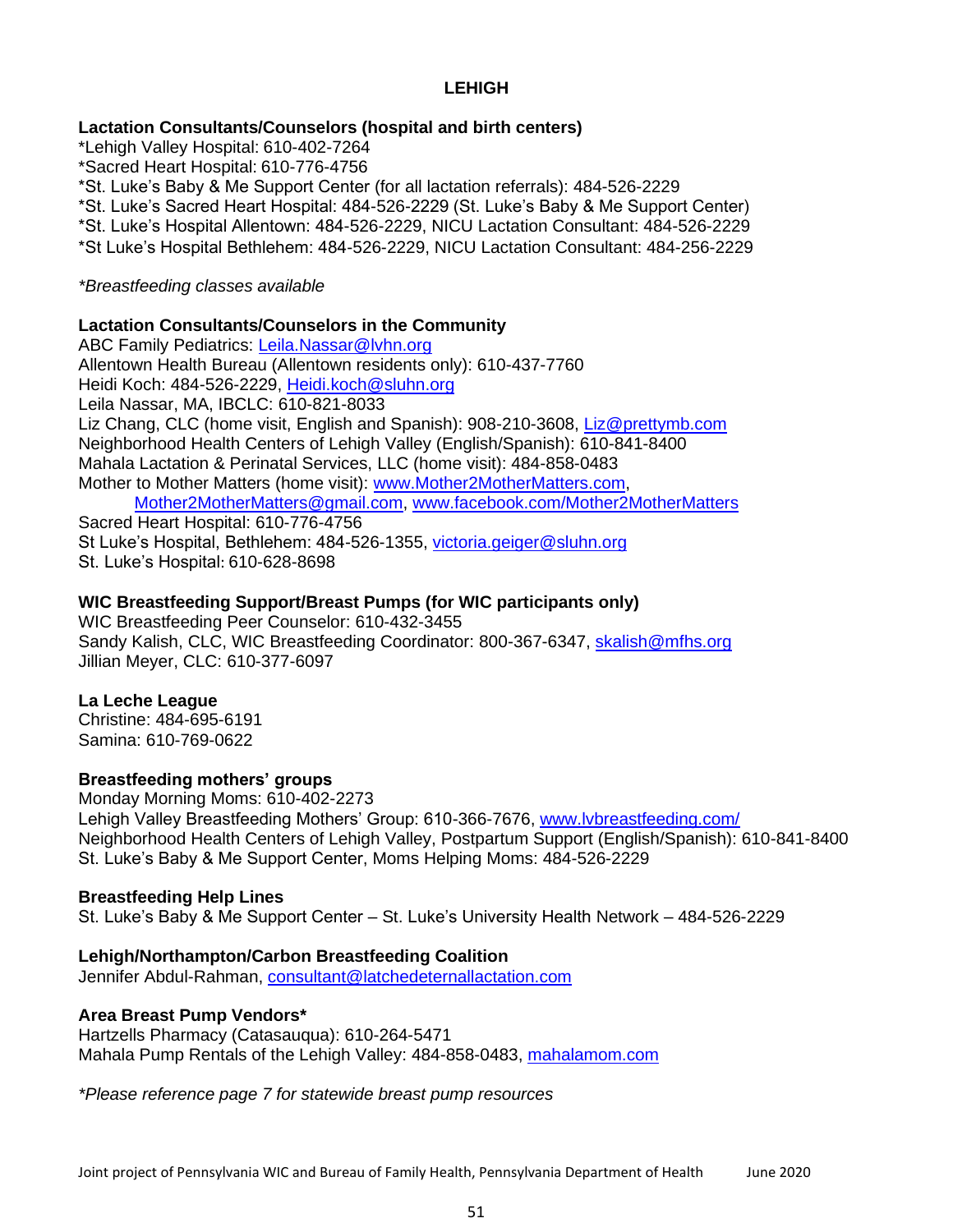## **LUZERNE**

### **Lactation Consultants/Nurses (in-hospital)**

\*Geisinger Wyoming Valley Medical Center: 570-808-5534 \*Lehigh Valley Hazleton Hospital: 570-501-4200 \*Wilkes-Barre General: 570-552-3418

#### *\*Breastfeeding classes available*

#### **Lactation Consultants/Counselors in the Community**

Ashley M. Lauria, MA, RD, LDN, IBCLC (VA Medical Center, VISN 4): 814-860-2146, [Ashley.lauria@va.gov](mailto:Ashley.lauria@va.gov) Geisinger Wyoming Valley Medical Center: 570-808-5534 NEPA Breastfeeding Center: 570-718-6667, [www.NEPAbreastfeeding.com](http://www.nepabreastfeeding.com/) Sarah Glenn, CCE, CD, IBCLC: 570-350-7327, [Sarahg68@yahoo.com](mailto:Sarahg68@yahoo.com)

#### **WIC Breastfeeding Support/Breast Pumps (for WIC participants only)**

Sandy Kalish, CLC, WIC Breastfeeding Coordinator: 800-367-6347, [skalish@mfhs.org](mailto:skalish@mfhs.org) Jillian Meyer, CLC: 610-432-3455 WIC Breastfeeding Peer Counselor, Hazleton WIC Center: 570-459-1805 Breastfeeding Peer Counselor, Wilkes-Barre WIC Center: 570-823-1516

#### **La Leche League**

Angel: [trilliun17814@yahoo.com](mailto:trilliun17814@yahoo.com) Karen: 570-388-2664 Victoria: 570-836-3013

#### **Pennsylvania Department of Health Northeast District**

Maternal and Child Health Consultant: 570-826-2062

#### **Luzerne County Breastfeeding Coalition:**

Jill Martin, BSN, RN, IBCLC: 570-808-5534, [jrmartin@geisinger.edu](mailto:jrmartin@geisinger.edu)

### **Area Breast Pump Vendors\***

Lactation Station & More: 570-350-7327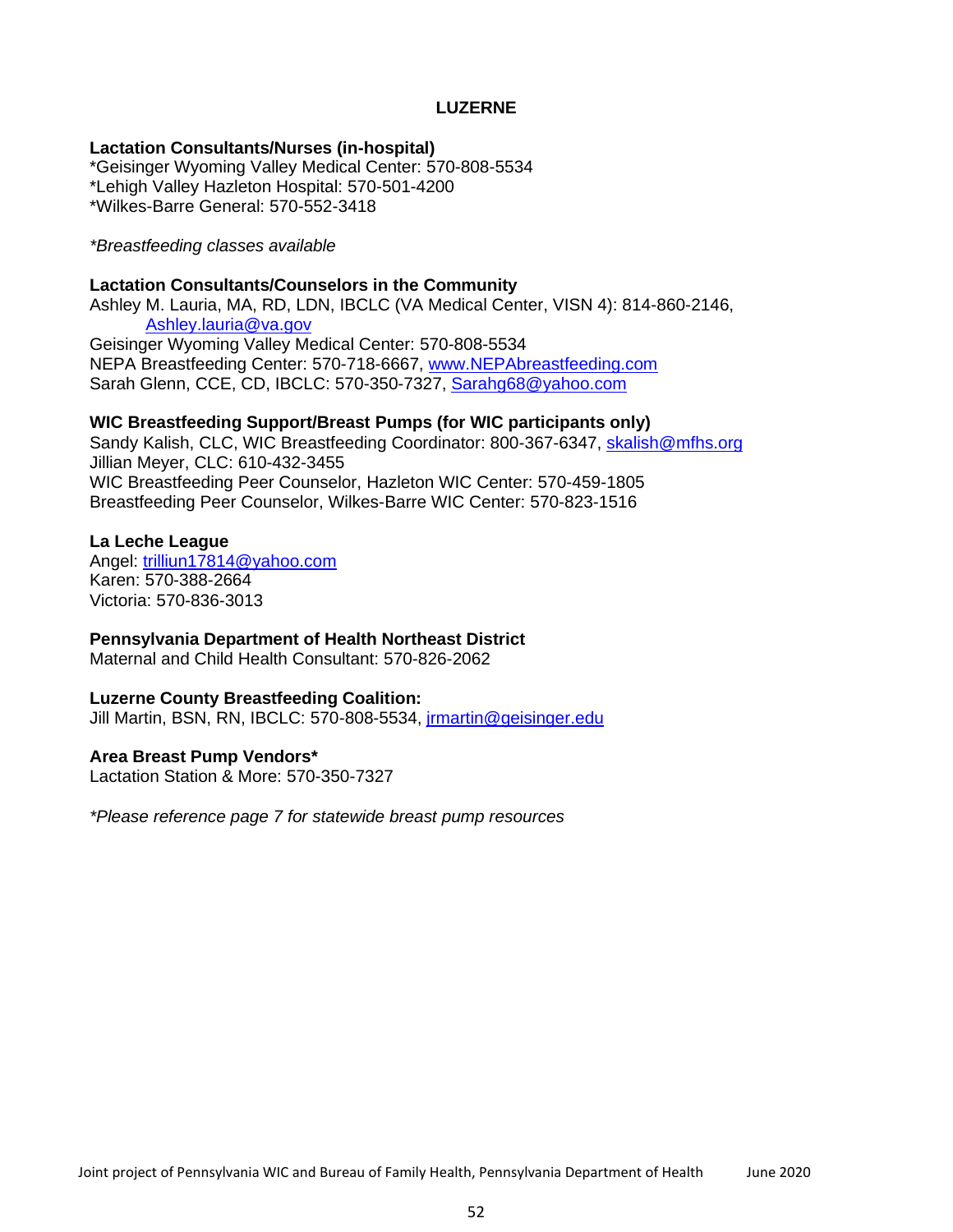# **LYCOMING**

### **Lactation Consultants/Counselors (hospital and birth centers)**

\*Williamsport Regional Medical Center, Susquehanna Health: 570-321-2092; 570-321-2069 (Breastfeeding classes) \*The Birthplace UPMC Susquehanna Williamsport: 570-321-2092; 570-321-2069 (Breastfeeding classes)

#### *\*Breastfeeding classes available*

### **Lactation Consultants/Counselors in the Community**

Lisa McCloskey, RN, BSN, IBCLC: 570-772-2403, [mccloskeylj@gmail.com](mailto:mccloskeylj@gmail.com)

## **WIC Lactation Consultants/Breast Pumps (for WIC participants only)**

Betsy Huff, IBCLC: 570-322-7656 WIC Breastfeeding Helpline: 570-447-4928

### **Lycoming/Clinton Breastfeeding Coalition**

Betsy Huff, IBCLC: 570-322-7656 Pamela Klotz RN, BSN: 570-327-3400, [pklotz@state.pa.us](mailto:pklotz@state.pa.us)

### **Breastfeeding Mothers' Groups**

Baby Café Group at James V. Brown Library: 570-326-0536 ext. 145; 570-321-2092; [www.upmcsusquehanna.org/events](http://www.upmcsusquehanna.org/events)

Greater Hope Care Center: Support, Supplies, Classes, and Peer Counseling: 570-865-6205 or 570-772-0337 (24/7); [www.greaterhopecarecenter.org](http://www.greaterhopecarecenter.org/)

### **Area Breast Pump Vendors\***

Dice Surgical: 570-322-0656 (Williamsport) HUBS Home and Oxygen: 570-326-6521 (Williamsport)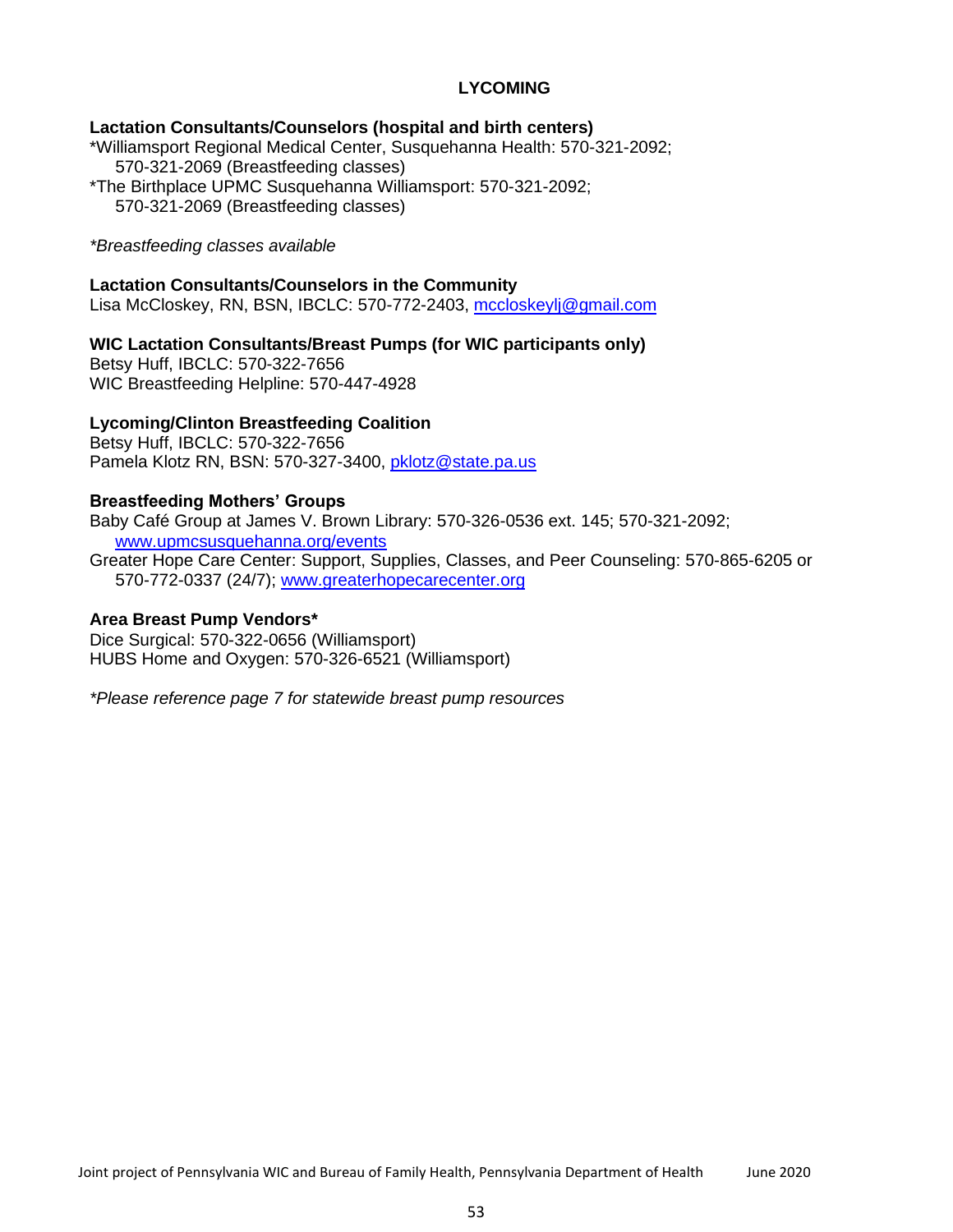## **McKEAN**

(Includes Warren)

### **Lactation Consultants/Counselors (hospital and birth centers)**

Bradford Regional Medical Center: 814-362-8240 Warren General Hospital: 814-723-3300, ext. 1681

# **WIC Breastfeeding Support/Breast Pumps (for WIC participants only)**

McKean:

Debbie Souchik, RN, IBCLC, Breastfeeding Coordinator: 814-362-4346, [dsouchik@brmc.com](mailto:dsouchik@brmc.com) Jean Stratton, Nutritionist, CLC: 814-362-4346

#### Warren:

Dawn Venman, RD, LDN, CLC: 814-726-1093, [dvenman@mmchs.org](mailto:dvenman@mmchs.org) Nicole Johnson, BFPC: 814-726-1093 or 814-547-6279

### **Breastfeeding Support**

Bradford Regional Medical Center: 814-362-8240 or 814-362-4346

### **Area Breast Pump Vendors\***

Seneca Home Health: 814-723-1155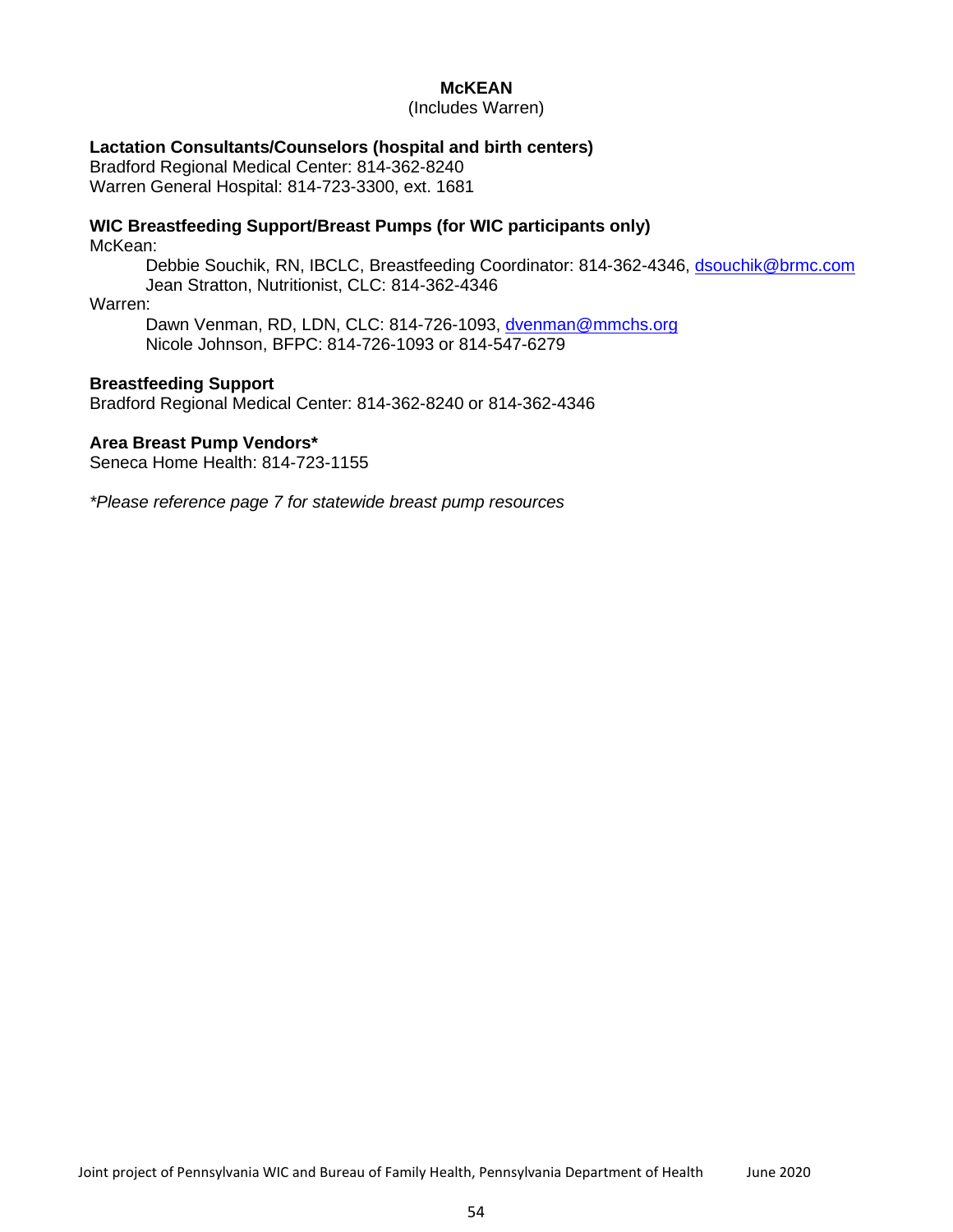## **MERCER**

## **Lactation Consultants/Counselors (hospital and birth centers)**

\*UPMC Horizon Shenango: Lynn McGahan, Lactation Consultant/Child Birth Educator: 724-983-7962 \*Sharon Regional Health System: 724-983-5560 OB: 724-983-3868

*\*Breastfeeding classes available*

### **Lactation Consultants/Counselors in the Community**

Children's Community Pediatrics: 724-589-0290 Sharon Regional Health System: 724-983-5560 UPMC Horizon Shenango: 724-983-7962

#### **WIC Breastfeeding Support/Breast Pumps (for WIC participants only)**

Emily Campbell, Breastfeeding Coordinator: 814-432-9892, [clinic729managers@gmail.com](mailto:clinic729managers@gmail.com) Lori Kocholek, Peer Counselor: 724-981-6154 ext. 29

#### **Area Breast Pump Vendors\***

Womencare Center of UPMC: 724-347-4780 (Hermitage)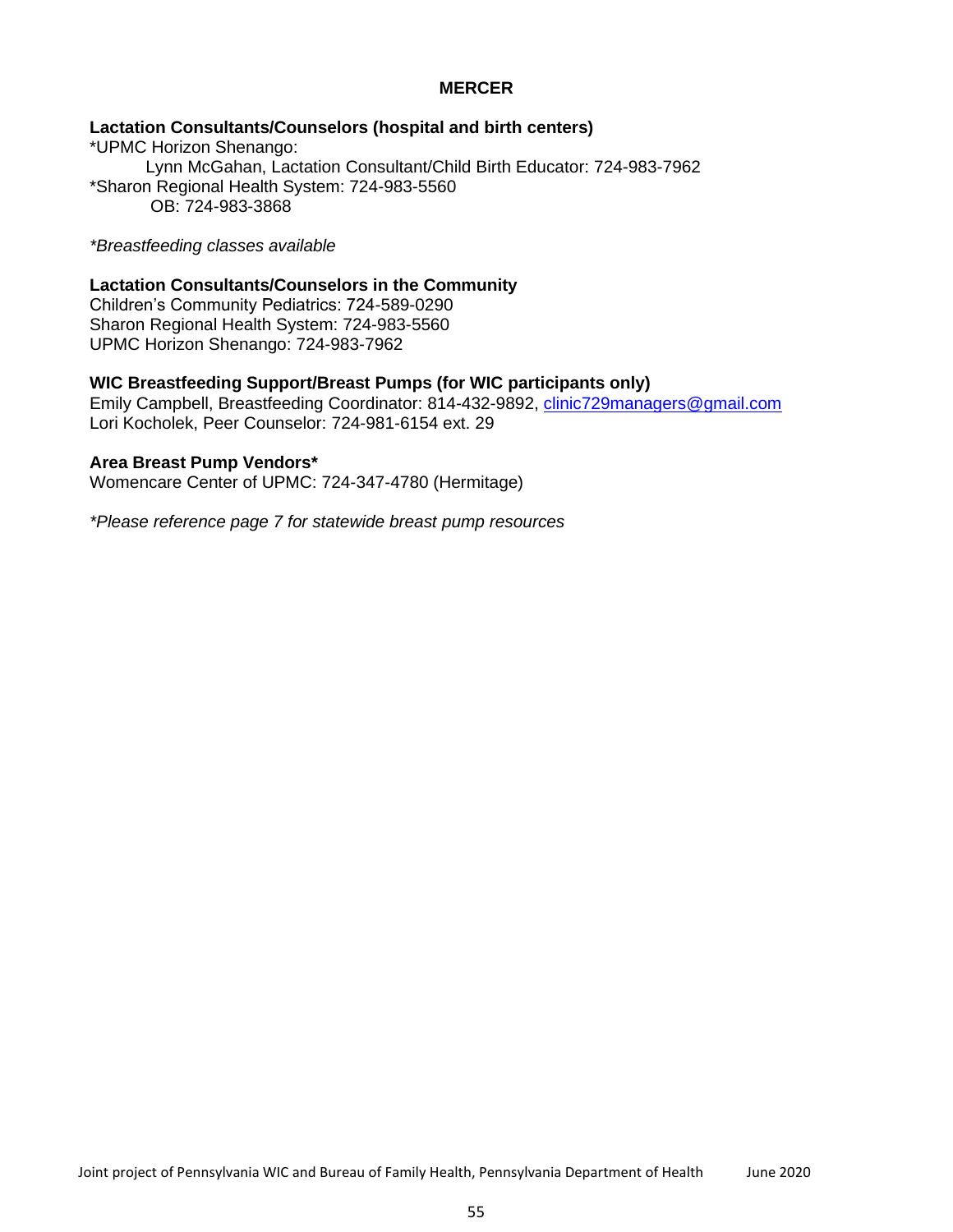## **MIFFLIN**

## **Lactation Consultants/Counselors (hospital and birth centers)**

Geisinger Lewistown Hospital: 717-242-7754, **GLHLactationTeam@geisinger.edu** 

### **Lactation Consultants/Counselors in the Community**

Geisinger Pediatrics: 814-272-7710 Karen Foard, BA, IBCLC (State College): 814-237-1506, [KAREN@KARENFOARD.COM](mailto:KAREN@KARENFOARD.COM) Mount Nittany Physician Group Pediatrics: 814-466-7921 Nature to Nurture (State College): 814-876-0217[,www.naturetonurture.net](http://www.naturetonurture.net/)

## **WIC Breastfeeding Support/Breast Pumps (for WIC participants only)**

Lewistown WIC: 717-248-5339 or 877-743-1372 Briana Roberts, Breastfeeding Peer Counselor: 717-756-5056, [briana.roberts@fhccp.org](mailto:briana.roberts@fhccp.org)

## **Breastfeeding Mothers' Group**

Juniata/Mifflin/Perry County Breastfeeding Group:

https:/[/www.facebook.com/groups/CentralPABreastfeedingSupport/](http://www.facebook.com/groups/CentralPABreastfeedingSupport/) Amanda Yohn: 717-467-7668, [LLLamandaY@gmail.com](mailto:LLLamandaY@gmail.com) Veronica Roberts: 717-594-8721, [Mrsmommyw@gmail.com](mailto:Mrsmommyw@gmail.com)

## **Area Breast Pump Vendors\***

Acelleron: [www.Acelleron.com](http://www.acelleron.com/) Baird Medical: 866-395-7028 Karen Foard, BA, IBCLC (State College): 814-237-1506, [KAREN@KARENFOARD.COM](mailto:KAREN@KARENFOARD.COM) Nature to Nurture: 814-876-0217 The Breastfeeding Shop: 866-255-6779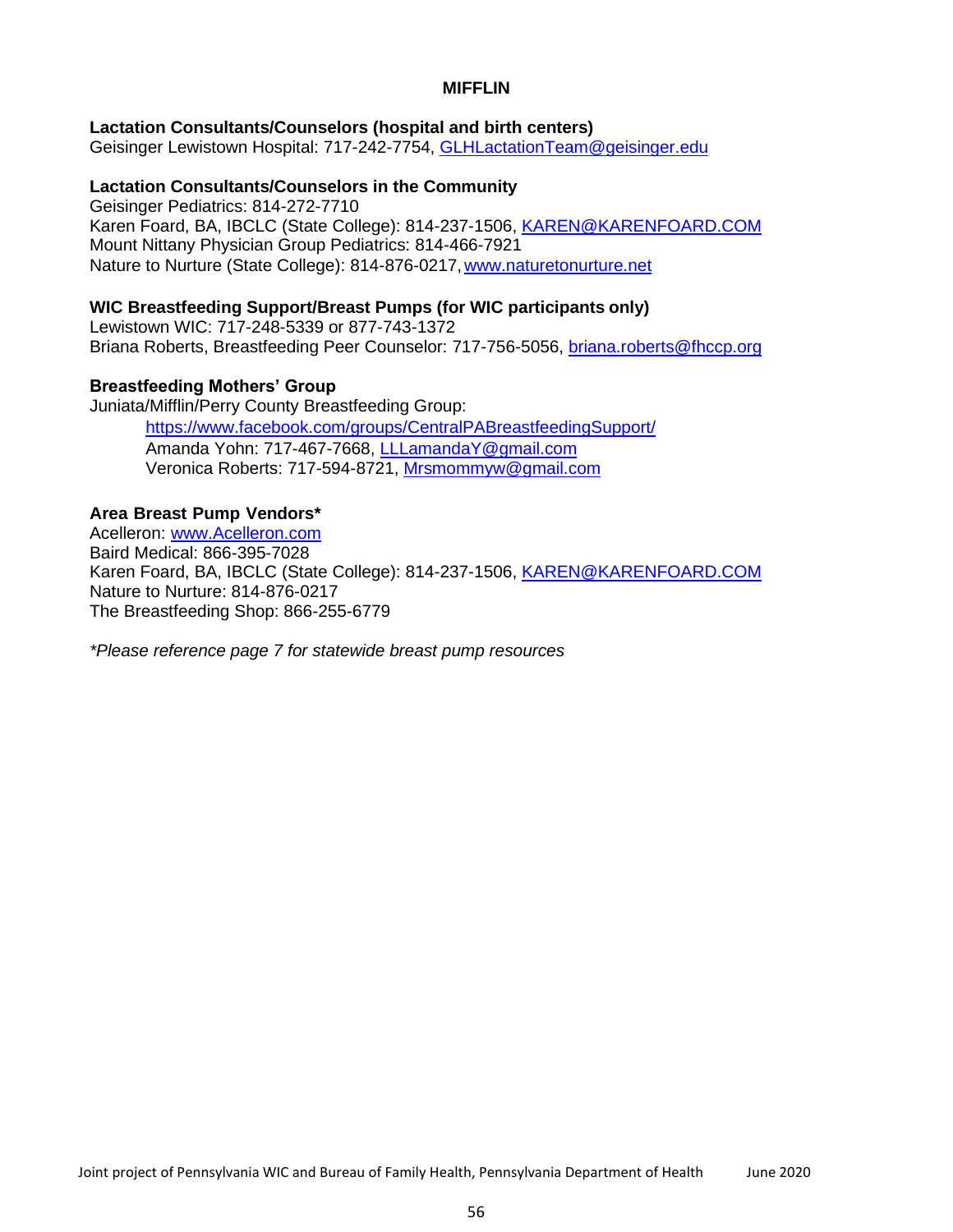## **MONROE**

(Includes Pike)

## **Lactation Consultants/Counselors (hospital and birth centers)**

\*Lehigh Valley Health Pocono: 570-476-3584

### *\*Breastfeeding classes available*

## **Lactation Consultants/Counselors in the Community**

Blossom Baby Lactation Services: 484-602-5420 Melissa Yetter, RN, IBCLC: 570-871-0406 Sarah Glenn, CCE, CD, IBCLC: 570-350-7327, [Sarahg68@yahoo.com](mailto:Sarahg68@yahoo.com)

## **WIC Breastfeeding Support/Breast Pumps**

Sandy Kalish, CLC, WIC Breastfeeding Coordinator: 800-367-6347, [skalish@mfhs.org](mailto:skalish@mfhs.org) Jillian Meyer, CLC: 610-377-6097

## **La Leche League**

Sarah: 570-350-7327, [Sarahg68@yahoo.com](mailto:Sarahg68@yahoo.com)

## **Area Breast Pump Vendors\***

Lactation Station & More: 570-350-7327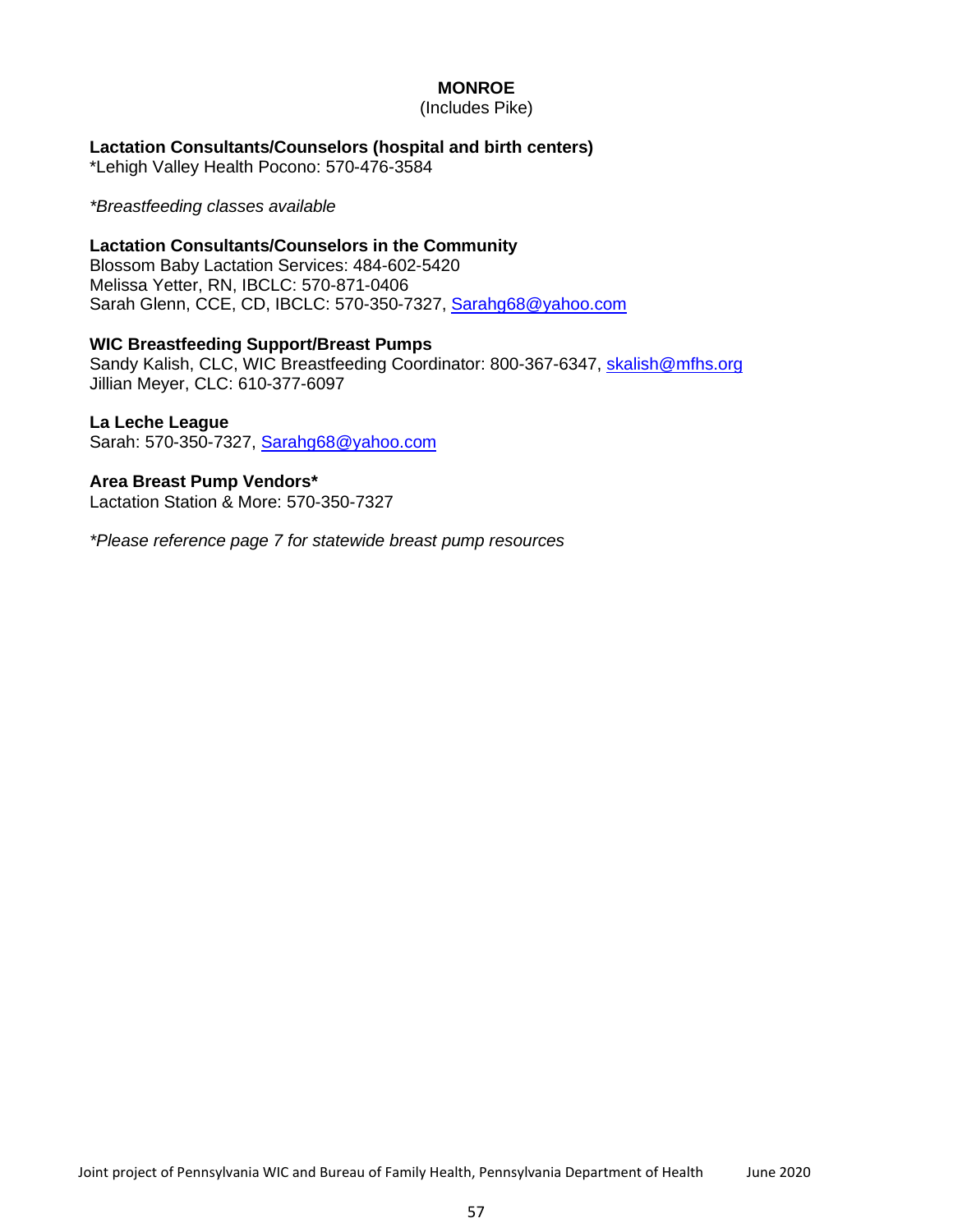## **MONTGOMERY**

## **Lactation Consultants/Counselors (hospital and birth centers)**

\*Abington Memorial Hospital: 215-481-6104

\*Bryn Mawr Hospital: 484-337

**\***Einstein Medical Center Montgomery: 484-622-2226

\*Holy Redeemer Hospital: 215-938-2923

\*Lankenau Medical Center: 866-CALL-MLH

\*Lifecycle WomanCare: 610-525-6086

\*Pottstown Memorial Medical Center: 610-327-7213

*\*Breastfeeding classes available*

## **Lactation Consultants/Counselors in the Community**

Amy Hnetinka, BSN, RN, IBCLC: 484-999-7729, [www.amyhbreastfeedinghelp.com](http://www.amyhbreastfeedinghelp.com/) Amy Siegrist, BS, IBCLC: 484-919-1027, [amyibclc@gmail.com,](mailto:amyibclc@gmail.com) [www.breastfeedingbond.com](http://www.breastfeedingbond.com/) April Rosenblum, IBCLC: 267-888-6455, [westphillylactation@gmail.com,](mailto:westphillylactation@gmail.com) [www.westphillylactation.com](http://www.westphillylactation.com/) Breastfeeding Resource Center: 215-886-2433 Carol Tenneriello, RN, IBCLC: 215-248-0197, [milkyway4@verizon.net](mailto:milkyway4@verizon.net) Carrie Kimball, RN, IBCLC: 267-456-2129, [ckmidwife@gmail.com](mailto:ckmidwife@gmail.com) Dana Ehman, BA, IBCLC: 610-299-1038, [dana@motherborn.com,](mailto:dana@motherborn.com) [www.MotherBorn.com](http://www.motherborn.com/) Diane DiSandro, BA, IBCLC: 610-539-4476 Donna Eirich, ALC, CLC, CD(DONA), PCD(DONA): 610-409-5634 or 610-613-6034 (cell) Eliza Magland, IBCLC: 267-218-4938 Gordana Chelsvig, RD, IBCLC: 610-667-1588 Grand View Hospital: 215-453-4594, [pyoung@gvh.org,](mailto:pyoung@gvh.org) [www.gvh.org](http://www.gvh.org/) Ileana Berrios, BHS, IBCLC: 267-800-8090, [ileana@BreastfeedingLatinas.com,](mailto:ileana@BreastfeedingLatinas.com) [www.BreastfeedingLatinas.com](http://www.breastfeedinglatinas.com/) Karen Peterson, BSED, CPD CAPPA, CLC: (610) 809-1487, [kpeterson@theppf.org](mailto:kpeterson@theppf.org) Linda Doherty, IBCLC (Perkasie): 267-664-0759 Linda Ivker, RN, BSN, IBCLC: 215-512-0075 Lisa Mandell, MBA, IBCLC: 610-517-9552, [www.best4both.com](http://www.best4both.com/) Liz Brooks, JD, IBCLC: 215-836-9088, [liz.brooks@yahoo.com](mailto:liz.brooks@yahoo.com) Liz Chang, BSc, CLC (908) 938-5320, [Liz@prettymb.org](mailto:Liz@prettymb.org) Pettaway Pursuit Foundation Onsite Certified Lactation Counselors: (610) 553-5481, [www.pettawaypursuitfoundation.org/on-site-services](http://www.pettawaypursuitfoundation.org/on-site-services) Pretty Mama Breastfeeding LLC: [www.prettymb.org](http://www.prettymb.org/) (Prenatal and Postnatal Multicultural Bilingual Spanish Lactation Counseling) Janet Graczyk, BS, IBCLC: 610-804-7998 Jillian Nemeth, IBCLC: 215-528-8759 [Mother2MotherMatters@gmail.com,](mailto:Mother2MotherMatters@gmail.com) [www.Mother2MotherMatters.com,](http://www.mother2mothermatters.com/) https:/[/www.facebook.com/Mother2MotherMatters](http://www.facebook.com/Mother2MotherMatters) Judy Crouthamel, RNC, BSN, IBCLC: 610-584-6111, [info@amazingnewborn.com,](mailto:info@amazingnewborn.com) [www.amazingnewborn.com](http://www.amazingnewborn.com/)

Newborn Concepts: 610-644-1379, [www.NewbornConcepts.com](http://www.newbornconcepts.com/) Nikki Lee, RN, MS, IBCLC: 215-635-6477, [nleeguitar@aol.com,](mailto:nleeguitar@aol.com) [www.breastfeedingalwaysbest.com](http://www.breastfeedingalwaysbest.com/)

## **WIC Breastfeeding Support/Breast Pumps**

WIC Breastfeeding Peer Counselor, Norristown WIC Center: 610-272-4042 Sandy Kalish, CLC, WIC Breastfeeding Coordinator: 800-367-6347, [skalish@mfhs.org](mailto:skalish@mfhs.org) Jillian Meyer, CLC: 610-377-6097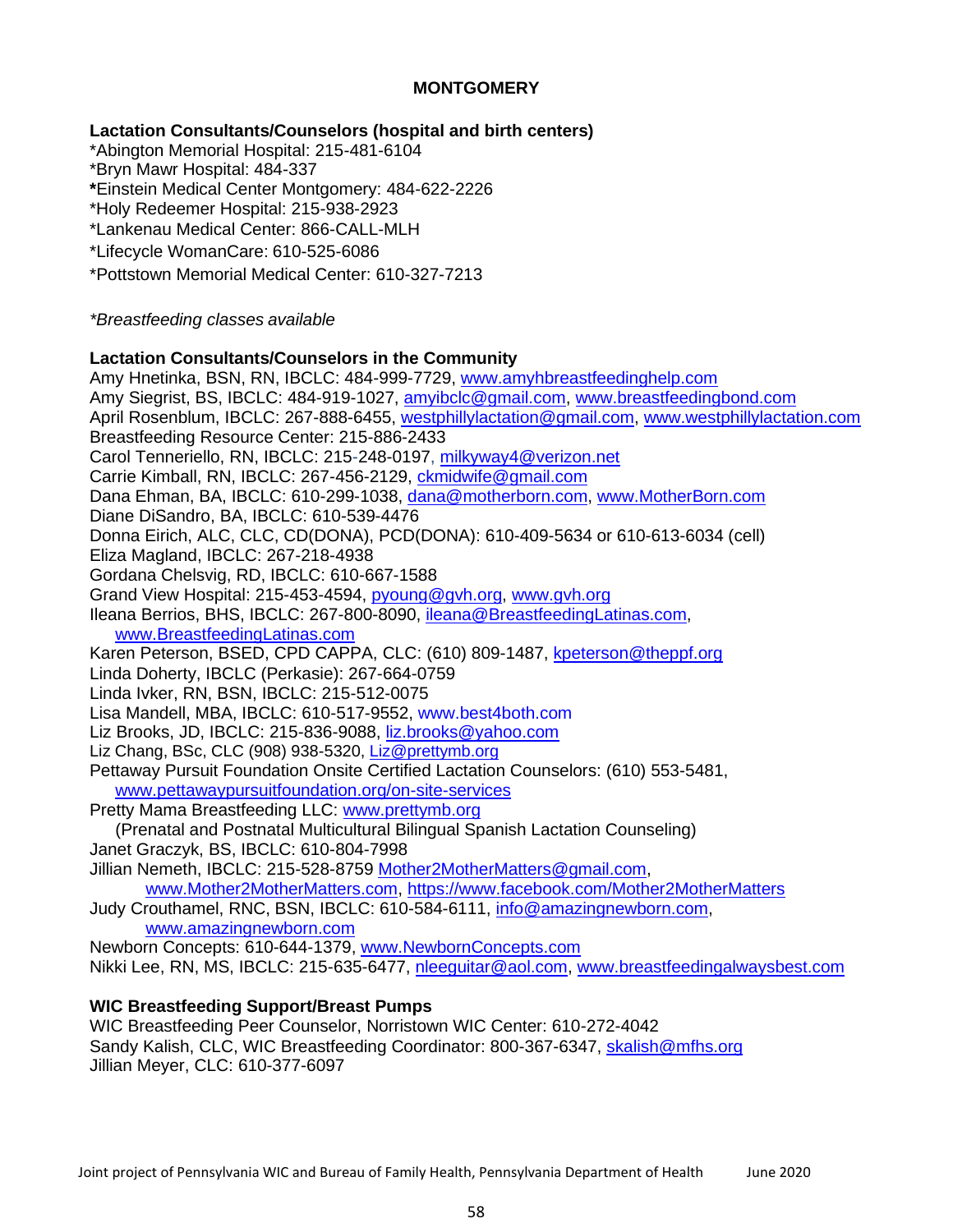## **MONTGOMERY (continued)**

**La Leche League** Montgomery County Central: Eliza: 215-412-4162 Leah: 215-380-0861 Montgomery County East: Mary Ann: 215-886-1693 Andrea: 215-822-3964 Ellen 215-828-6483 Marjorie: 215-287-5819 Cathy: 267-977-3599 Theresa: 617-650-4436 Montgomery County: Ginny Wilkinson: 610-287-8190, [ginnywilkinson00@gmail.com](mailto:ginnywilkinson00@gmail.com) **Breastfeeding Mothers' Groups** Abington Area Nursing Mothers: [www.nursingmoms@yahoo.com](mailto:www.nursingmoms@yahoo.com) Kinu Nardini: 610-564-0938, [Kinu.nardini@gmail.com](mailto:Kinu.nardini@gmail.com) Nicole Deming: 267-243-4939, [Netoohey13@gmail.com](mailto:Netoohey13@gmail.com) Ambler Nursing Mothers: Marla: 215-646-7276, [mkepniss@hotmail.com](mailto:mkepniss@hotmail.com) Nikki: 215-542-1154 Breastfeeding Resource Center: [www.BreastfeedingResourceCenter.org](http://www.breastfeedingresourcecenter.org/) Bryn Mawr Hospital: 1-866-CALL- MLH Einstein Medical Center Montgomery: 484-622-2226 Family Breastfeeding: Annie: [amp@sta2ned.com](mailto:amp@sta2ned.com) Heidi: [familybreastfeeding@gmail.com](mailto:familybreastfeeding@gmail.com) Harleysville Nursing Mothers: Marilynn: 610-584-4013, [dutch@nni.com](mailto:dutch@nni.com) Lankenau Medical Center: 1-866-CALL-MLH Pettaway Pursuit Foundation Lactation Station: (610) 553-5481, [www.pettawaypursuitfoundation.org](http://www.pettawaypursuitfoundation.org/) Pretty Mama Breastfeeding LLC Multicultural FREE Facebook Spanish Private Support Text: (908) 938-5320, email: [Liz@prettymb.org,](mailto:Liz@prettymb.org) [www.prettymb.org](http://www.prettymb.org/) North Penn Nursing Mothers: [www.northpennursingmothers.org](http://www.northpennursingmothers.org/) Jeneen (Harleysville): 215-513-1969 Holly (Lansdale): 215-997-2706 Nursing Mother's Advisory Council: 215-572-8044, [www.nursingmoms.net](http://www.nursingmoms.net/) Nursing Mothers Alliance: 610-251-9405, [www.nursingmothersalliance.org,](http://www.nursingmothersalliance.org/) [nmapasub@yahoo.com](mailto:nmapasub@yahoo.com) Lifecycle WomanCare: 610-525-6086, [www.lifecyclewomancare.org](http://www.lifecyclewomancare.org/)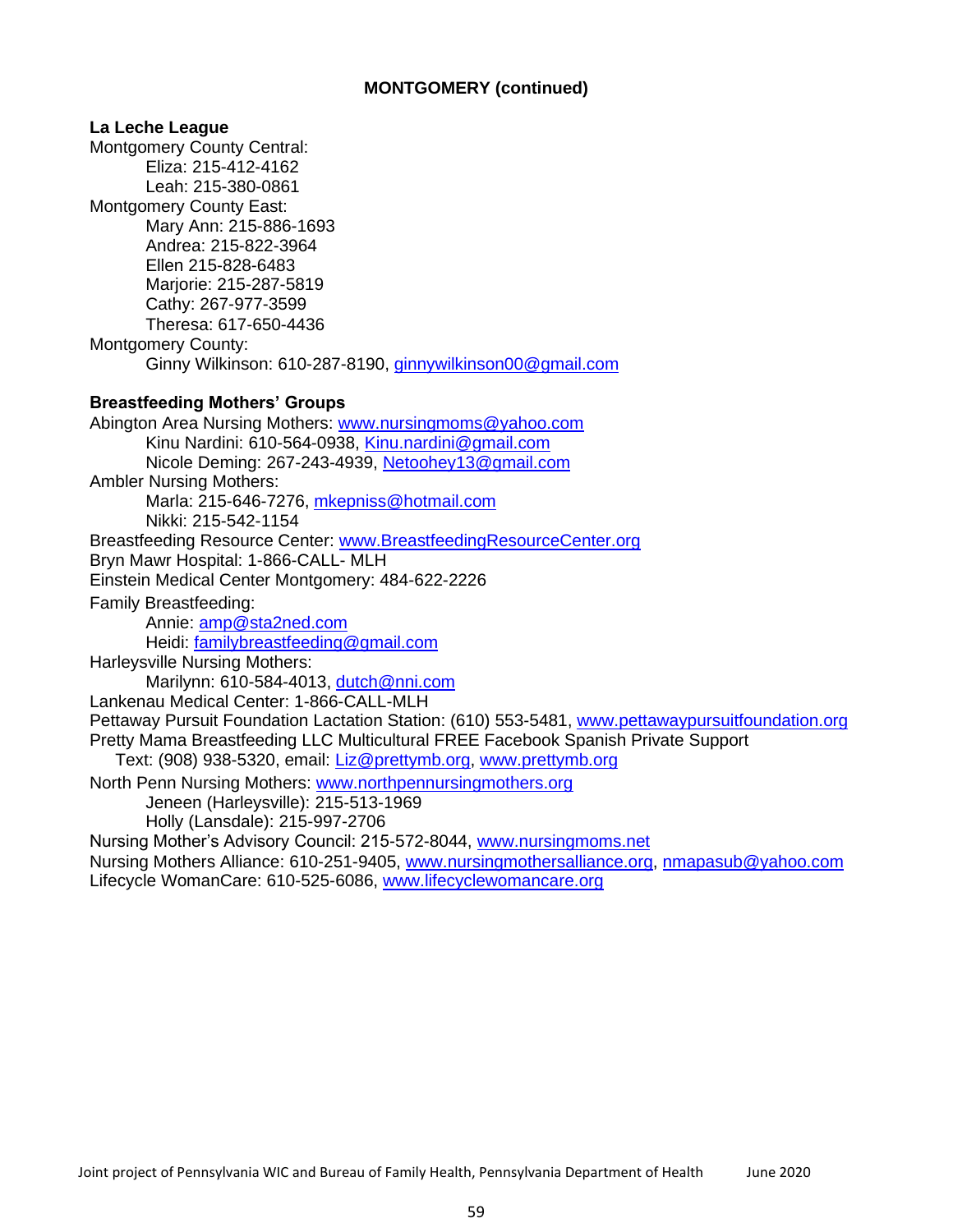## **MONTGOMERY (continued)**

## **Area Breast Pump Vendors\***

Abington Memorial Hospital: 215-481-6106 Baird Respiratory: 267-975-8289 Baird Respiratory (Glenside): 215-884-2990, ext. 135 Breastfeeding Resource Center: 215-886-2433 (Abington) Bridget Welsh: 215-855-3944, [bridgetwelsh@gmail.com](mailto:bridgetwelsh@gmail.com) Carolyn for Diane's Pumps (Pottstown): 484-949-9121 Diane Di Sandro (Audubon): 610-539-4476 Donna Eirich, ALC, CLC, CD(DONA), PCD(DONA): 610-409-5634 or 610-613-6034 (cell) Joanne Siciliano (Ardmore): 610-649-7769, [joanne@pumplady.com.](mailto:joanne@pumplady.com) Judy Crouthamel: 610-584-6111 Lab Medical: 855-347-8677 Omega Medical (Pottstown): 610-327-2829 Phoenixville Hospital 610-983-1250 Professional Pharmacy (Pottstown): 610-327-4900 Wayne Home Care: 610-687-6585 or 888-687-0687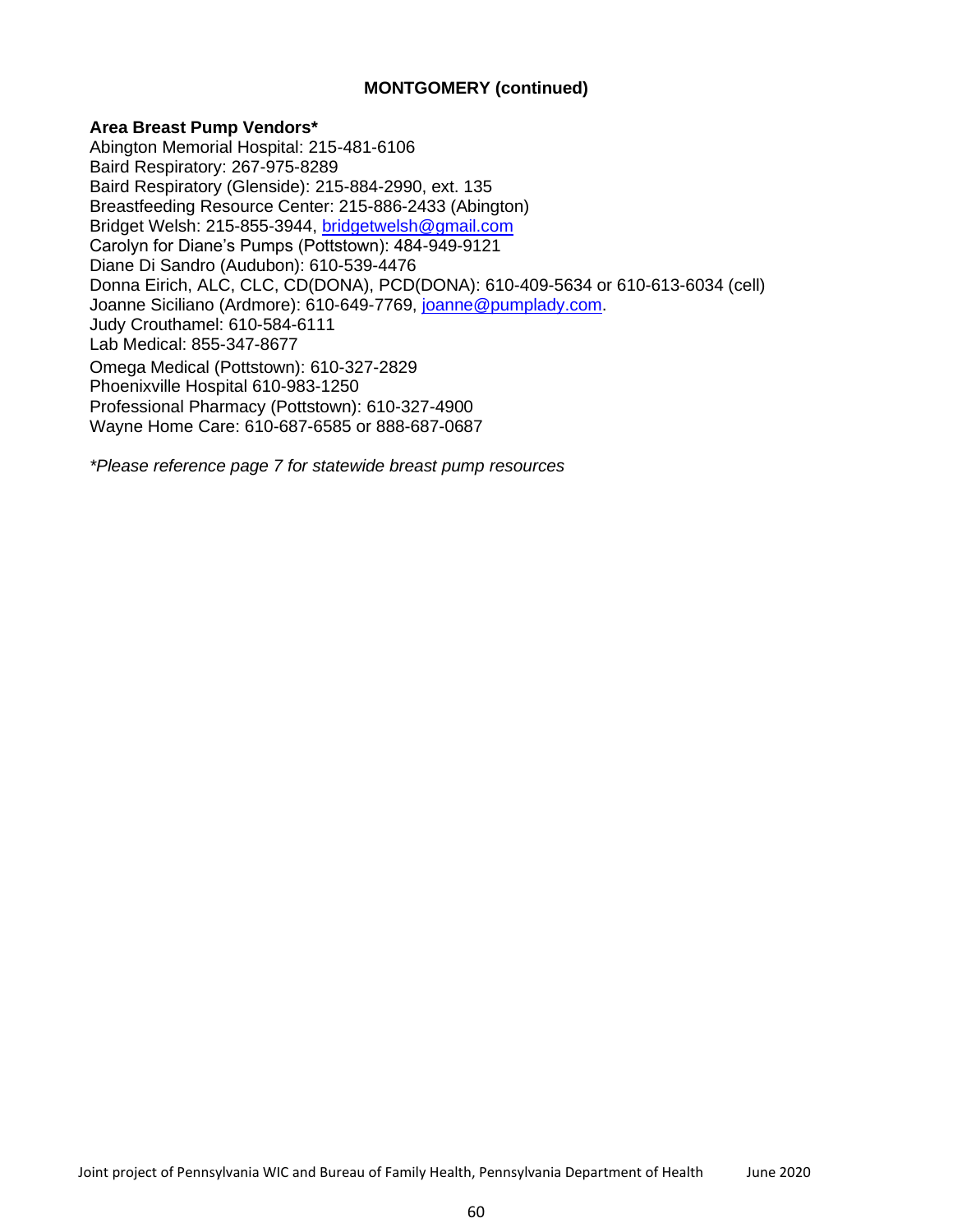## **MONTOUR**

# **Lactation Consultants/Counselors (hospital and birth centers)**

Geisinger Medical Center Lactation Support Team: 570-271-6560

## **Lactation Consultants/Counselors in the Community**

Diane Hertzog, BSN, CLC (visiting nurse): 570-648-8989 Knapper Clinic at Geisinger Medical Center: 570-271-6560

# **WIC Breastfeeding Support/Breast Pumps (for WIC participants only)**

Columbia Montour WIC Program: 570-245-0090 or 877-743-1372 Marcia Ball, Breastfeeding Peer Counselor: 570-336-9941, marcia.ball@fhccp.org

## **La Leche League**

<http://www.lllofeasternpa.org/web/DanvillePA.html> Becky (Danville): [fraur.anderson@gmail.com](mailto:fraur.anderson@gmail.com) Lisa (Danville): [lemaelpumphouse@gmail.com](mailto:lemaelpumphouse@gmail.com) Heather: [heather@ButterflyDoula.com](mailto:heather@ButterflyDoula.com)

## **Area Breast Pump Vendors\***

Baird Respiratory: 267-975-8289, [klamont@bairdrespiratory.com](mailto:klamont@bairdrespiratory.com)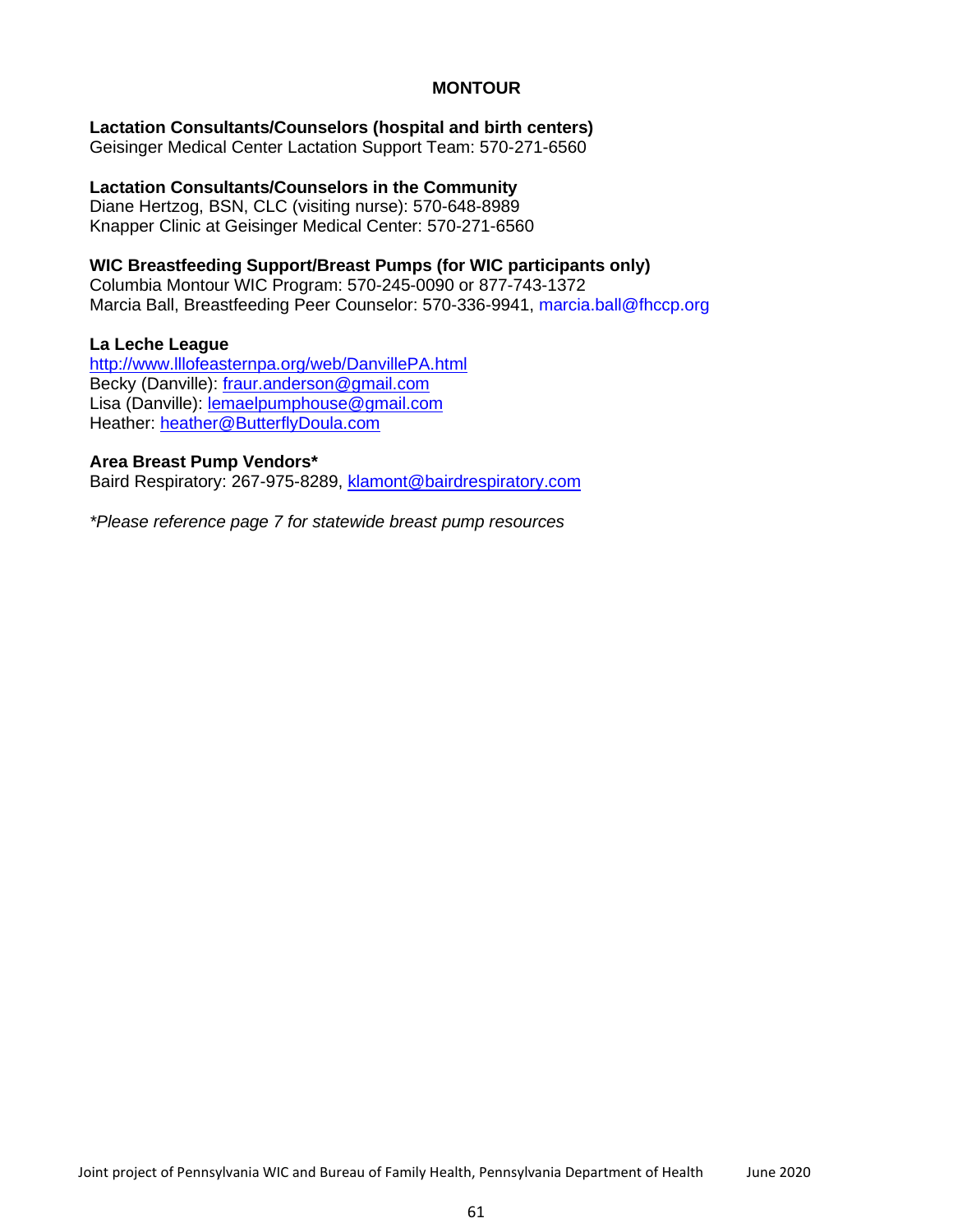## **NORTHAMPTON**

## **Lactation Consultants/Counselors (hospital and birth centers)**

\*Easton Hospital: 610-250-4332 or 610-250-4329

\*St. Luke's Baby & Me Support Center (for all lactation referrals): 484-526-2229

\*St. Luke's Sacred Heart Hospital: 484-526-2229 (St. Luke's Baby & Me Support Center)

\*St. Luke's Hospital Allentown: 484-526-2229, NICU Lactation Consultant: 484-526-2229

\*St Luke's Hospital Bethlehem: 484-526-2229, NICU Lactation Consultant: 484-256-2229

*\*Breastfeeding classes/support groups available*

## **Lactation Consultants/Counselors in the Community**

ABC Family Pediatrics: 610-821-8033, [Leila.Nassar@lvhn.org](mailto:Leila.Nassar@lvhn.org) Heidi Koch: 484-526-2229, [Heidi.koch@sluhn.org](mailto:Heidi.koch@sluhn.org) Liz Chang, BSc, CLC: (908) 938-5320, [Liz@prettymb.org](mailto:Liz@prettymb.org) Pretty Mama Breastfeeding LLC: [www.prettymb.org](http://www.prettymb.org/)

(Prenatal and Postnatal Multicultural Bilingual Spanish Lactation Counseling) Mahala Lactation & Perinatal Services, LLC: 484-858-0483

mahalamom.com, https:/[/www.facebook.com/Mother2MotherMatters](http://www.facebook.com/Mother2MotherMatters)

St. Luke's Hospital Allentown: 610-628-8698 St Luke's Hospital Bethlehem: 484-526-1355

## **WIC Breastfeeding Support/Breast Pumps (for WIC participants)**

Sandy Kalish, CLC, WIC Breastfeeding Coordinator: 800-367-6347, [skalish@mfhs.org](mailto:skalish@mfhs.org) Jillian Meyer, CLC: 610-377-6097

## **La Leche League**

Bethlehem Group:<http://www.lllusa.org/web/BethlehemPA.html> Christy: 610-974-9095, [christyhume@zoho.com](mailto:christyhume@zoho.com) Jessica: 484-894-7961 Kathy: 908-675-3215

## **Breastfeeding Mothers' Groups**

Lehigh Valley Breastfeeding Mothers' Group (English and Spanish): 610-366-7676 [www.lvbreastfeeding.com/](http://www.lvbreastfeeding.com/)

Moms Helping Moms (St. Luke's Baby & Me Support Center): 484-526-2229 Pretty Mama Breastfeeding LLC Multicultural FREE Facebook Spanish Private Support Text: (908) 938-5320, email: [Liz@prettymb.org,](mailto:Liz@prettymb.org) [www.prettymb.org](http://www.prettymb.org/)

## **Lehigh/Northampton/Carbon Breastfeeding Coalition**

Jennifer Abdul-Rahman: [consultant@latchedeternallactation.com](mailto:consultant@latchedeternallactation.com)

## **Bethlehem Health Bureau**

Sue Madeja: 610-865-7087, [smadeja@bethlehem-pa.gov](mailto:smadeja@bethlehem-pa.gov) Free breastfeeding support/home visits for mothers living in Bethlehem

### **Breastfeeding Help Lines:**

St. Luke's Baby & Me Support Center, St. Luke's University Health Network: 484-526-2229

## **Area Breast Pump Vendors\***

Homestar Medical (Bethlehem): 610-882-2300 Mahala Pump Rentals of the Lehigh Valley: 484-858-0483, mahalamom.com

\*Please reference page 7 for statewide breast pump resources

Joint project of Pennsylvania WIC and Bureau of Family Health, Pennsylvania Department of Health June 2020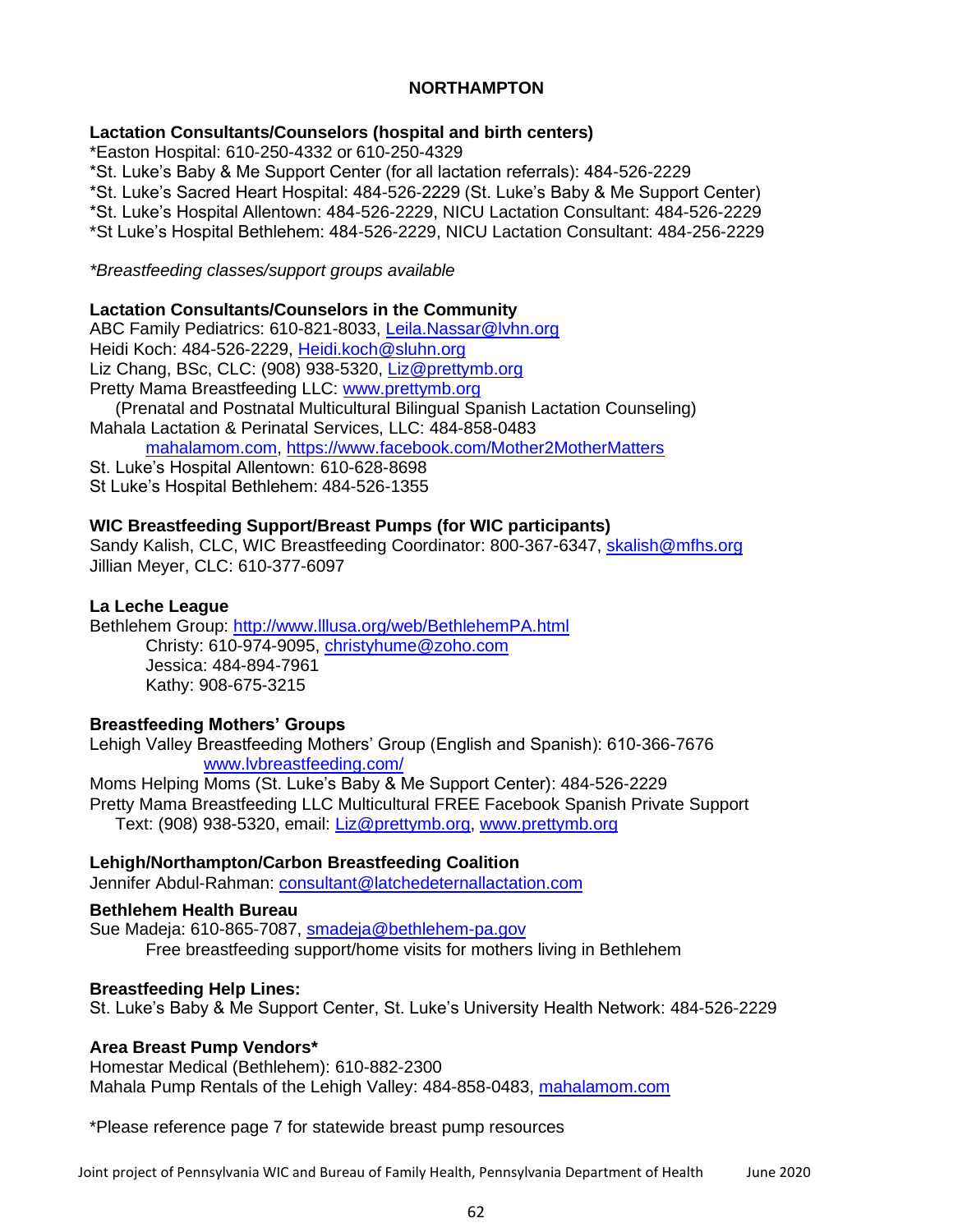## **NORTHUMBERLAND (Includes Snyder and Union)**

## **Lactation Consultants/Counselors (hospital and birth centers)**

Evangelical Community Hospital: 570-522-2612 \*Geisinger Medical Center Lactation Support Team: 570-271-6560 (Breastfeeding classes and outpatient hours available.)

*\*Breastfeeding classes/support groups available*

### **Lactation Consultants/Counselors in the Community**

Diane Hertzog, BSN, CLC (visiting nurse): 570-648-8989 Geisinger Medical Center Lactation Support Team: 570-271-6560

## **WIC Breastfeeding Support/Breast Pumps (for WIC participants only)**

Shamokin WIC, 570-648-1521 or 877-743-1372

## **La Leche League**

<http://www.lllofeasternpa.org/web/DanvillePA.html> Becky: [fraur.anderson@gmail.com](mailto:fraur.anderson@gmail.com) Lisa: [lemaelpumphouse@gmail.com](mailto:lemaelpumphouse@gmail.com) Heather: [heather@ButterflyDoula.com](mailto:heather@ButterflyDoula.com)

## **Area Breast Pump Vendors\***

Hub Surgical: 570-326-6521 McWilliams Pharmacy: 570-275-1140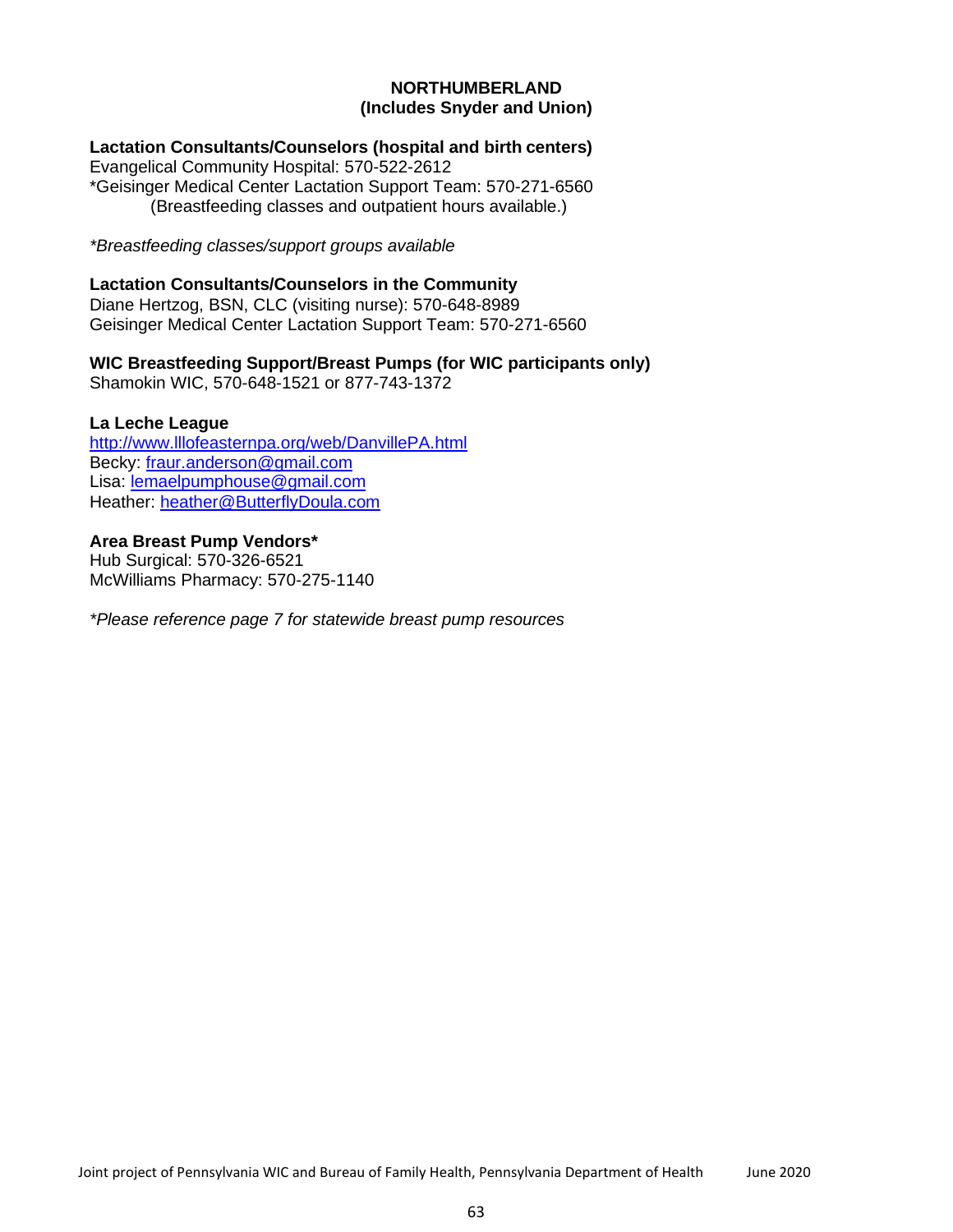## **PERRY**

## **Lactation Consultants/Counselors (hospital and birth centers)**

\*Chambersburg Hospital: 717-267-7781

\*Holy Spirit Hospital: 717-972-4500

\*UPMC Pinnacle of Carlisle: 717-960-3409

\* Harrisburg Hospital, UPMC Pinnacle: 717-782-5372: 717-782-5372

Free breastfeeding classes: 717-221-6255

Outpatient lactation consultations (patients only): 717-782-5372

*\*Breastfeeding classes/support groups available*

# **Lactation Consultants/Counselors in the Community**

Leslie Cree, IBCLC (Mechanicsburg): 717-795-1712, [lactationleslie@gmail.com](mailto:lactationleslie@gmail.com) Shannon Lilienthal, IBCLC (Mechanicsburg): 717-712-6822, [www.harrisburgbreastfeeding.com](http://www.harrisburgbreastfeeding.com/) Suzy Wilkinson, RN, IBCLC (Chambersburg): 717-264-2520

# **WIC Breastfeeding Support/Breast Pumps (for WIC participants only)**

Cumberland Perry WIC Program: 717-243-0523 or 877-743-1372 Courtney Womack, CLC, BFPC Coordinator: 717-686-4233 or 717-612-0861, [courtney.womack@fhccp.org](mailto:courtney.womack@fhccp.org) Ashley Davis, Breastfeeding Peer Counselor, 717-448-1295, ashley.davis@fhccp.org

## **La Leche League**

Carlisle: Molli: 717-258-9608, [mviora11@earthlink.net](mailto:mviora11@earthlink.net) Chambersburg: Marah Sollenberger: 717-658-0779, [mrs.solly4@gmail.com](mailto:mrs.solly4@gmail.com) Harrisburg/Mechanicsburg: Kathleen: 717-761-8165, [savages@paonline.com](mailto:savages@paonline.com) Maureen: 717-540-7700 Elizabeth: 717-939-2799 Ruth: 717-238-0223

# **Breastfeeding Mothers' Groups**

Juniata/Mifflin/Perry County Breastfeeding Group: https:/[/www.facebook.com/groups/CentralPABreastfeedingSupport/](http://www.facebook.com/groups/CentralPABreastfeedingSupport/) Amanda Yohn: 717-554-4152, [LLLamandaY@gmail.com](mailto:LLLamandaY@gmail.com) Shalee Ellis: 717-649-8441, [shaleedrake@gmail.com](mailto:shaleedrake@gmail.com) Veronica Wheatley: 410-330-5598, [blondegurl\\_23@yahoo.com](mailto:blondegurl_23@yahoo.com)

Nursing Mother's Counselors of Harrisburg PA: Shelly Silber: 717-422-3200

Beth Lewis: 937-474-9783

OM Baby, Camp Hill: 717-761-4975, [www.ombabycenter.com](http://www.ombabycenter.com/)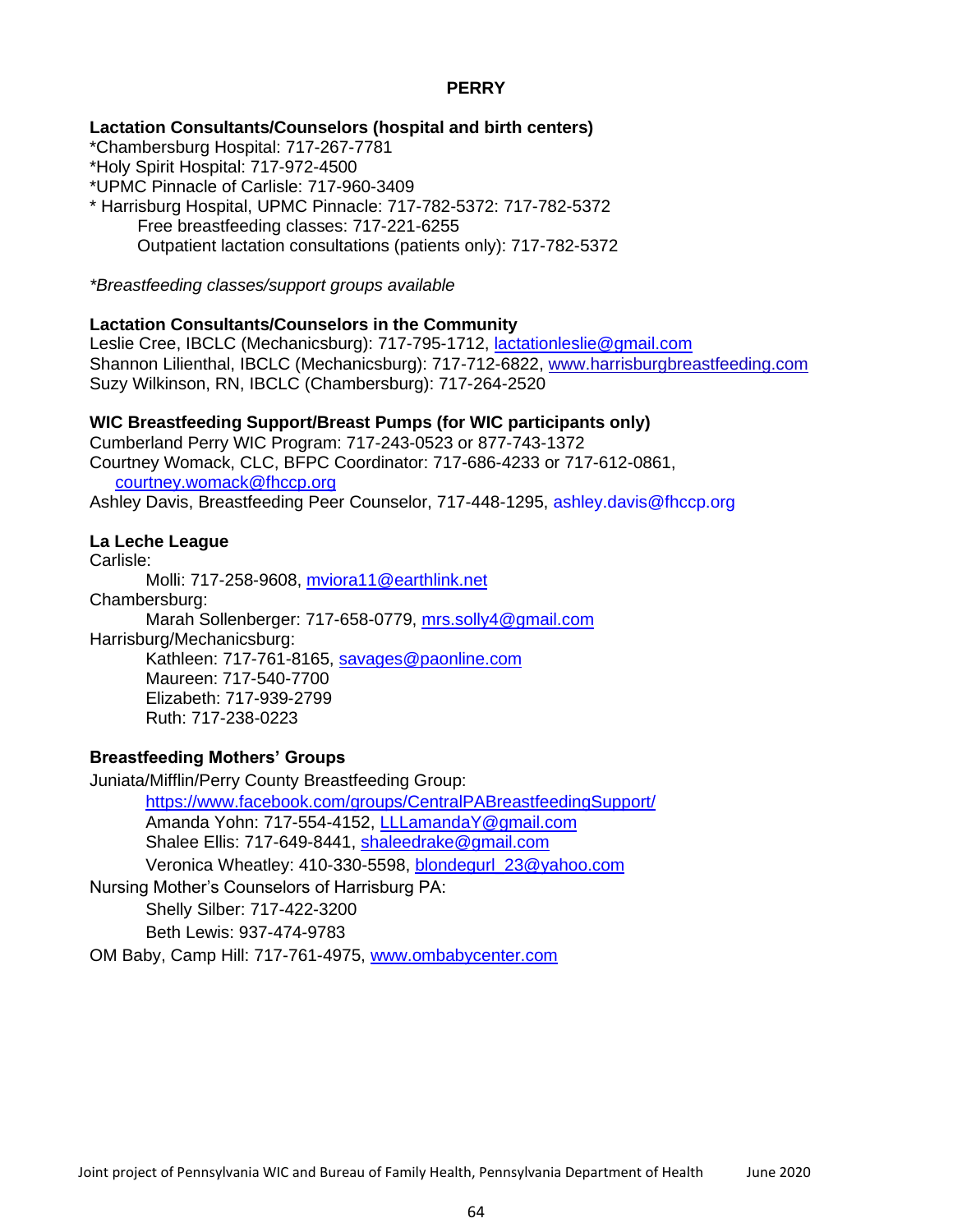# **PERRY (continued)**

## **Area Breast Pump Vendors\***

Clear Care Corporation (Clearfield): 800-464-2273 Comprehensive Birth Support (Hummelstown): 717-533-7308 GSH Home Med Care (Lebanon): 717-272-2057 GSH Home Medical Care, Inc. (Palmyra): 717-838-7511 Hershey Medical Center (Hershey): 717-531-3754 Quality Care Pharmacy (Carlisle): 717-249-5691 Suzy Wilkinson, RN, IBCLC (Chambersburg): 717-264-2520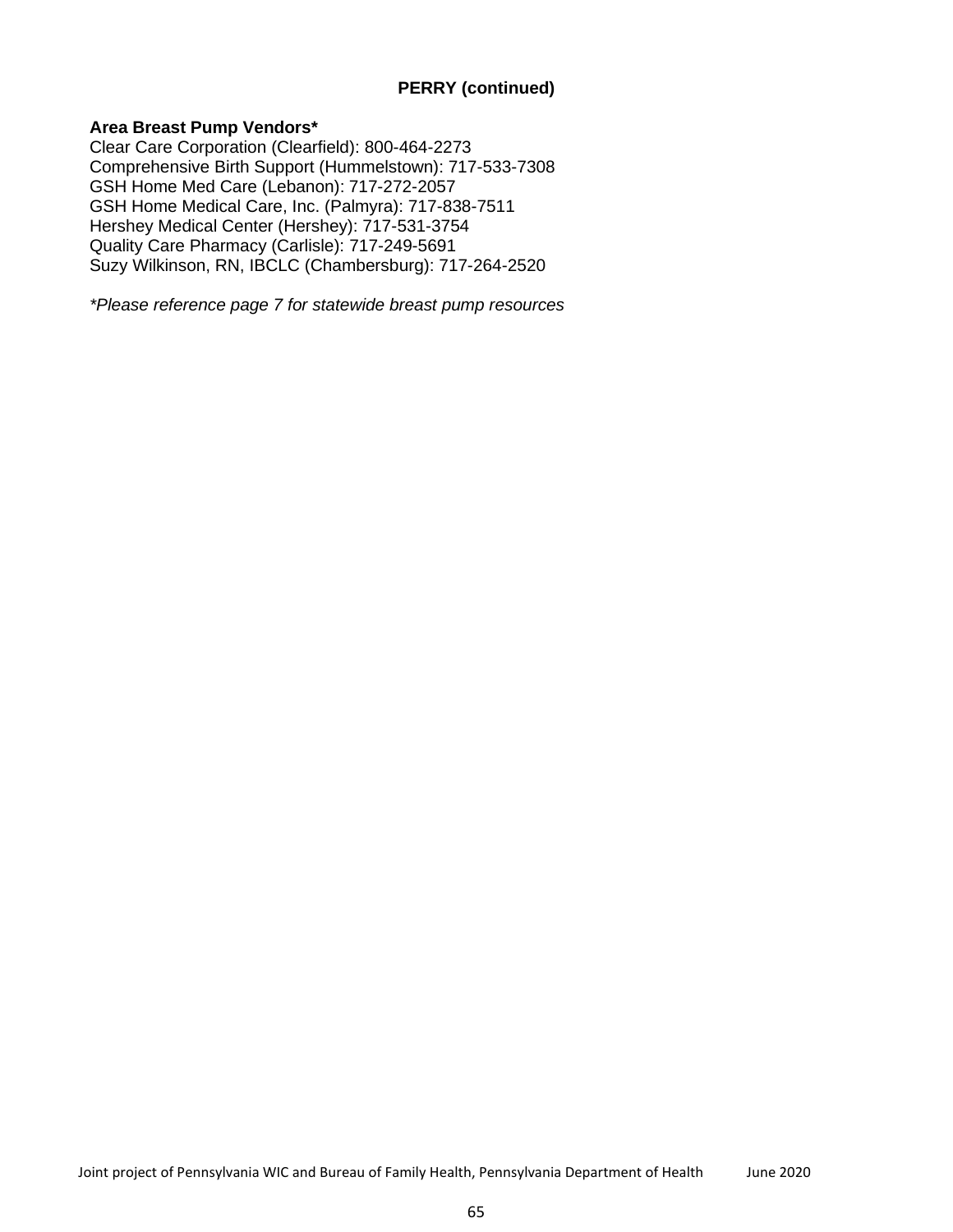## **PHILADELPHIA**

## **Lactation Consultants/Counselors (hospital and birth centers)**

Albert Einstein Medical Center (Einstein Lactation Line): 215-456-5751 Children's Hospital of Philadelphia: 215-590-1089 Hospital of the University of Pennsylvania Warm Line: 215-662-2361 Lifecycle WomanCare: 610-525-6086, [www.lifecyclewomancare.org](http://www.lifecyclewomancare.org/) Pennsylvania Hospital Warm Line: 215-829-3644 Solutions for Women at Pennsylvania Hospital: 215-829-5046 Thomas Jefferson University Hospital: 215-955-6665

## **Lactation Consultants/Counselors in the Community**

Amy Siegrist, BS, IBCLC: 484-919-1027, [amy@breastfeedingbond.com,](mailto:amy@breastfeedingbond.com) [www.breastfeedingbond.com](http://www.breastfeedingbond.com/) April Rosenblum, IBCLC: 267-888-6455, [westphillylactation@gmail.com,](mailto:westphillylactation@gmail.com) [www.westphillylactation.com](http://www.westphillylactation.com/) Ashley M. Lauria, MA, RD, LDN, IBCLC (VA Medical Center, VISN 4): 814-860-2146, [Ashley.lauria@va.gov](mailto:Ashley.lauria@va.gov)

Breastfeeding Resource Center: 215-886-2433, [www.BreastfeedingResourceCenter.org](http://www.breastfeedingresourcecenter.org/) Colette M. Acker, IBCLC, Executive Director: 215-886-2422 [www.BRC4Babies.com](http://www.brc4babies.com/) Carol Tenneriello, RN, IBCLC: 215-248-0197, [milkyway4@verizon.net](mailto:milkyway4@verizon.net) Center City Pediatrics: 215-735-5600, [www.centercitypediatrics.com](http://www.centercitypediatrics.com/) Linda Derbyshire, BS, IBCLC: 610-316-9157, [lindaderby@verizon.net](mailto:lindaderby@verizon.net) Children's Hospital of Philadelphia: 215-590-4442, [lessenr@email.chop.edu](mailto:lessenr@email.chop.edu) Gordana Chelsvig, RD, IBCLC: 610-667-1588 Judy Crouthamel, RNC, BSN, IBCLC: 610-584-6111, [www.amazingnewborn.com](http://www.amazingnewborn.com/) Karen Peterson, BSED, CPD CAPPA, CLC: (610) 809-1487, [kpeterson@theppf.org](mailto:kpeterson@theppf.org) Ileana Berrios, BHS, IBCLC: 267-800-8090, [ileana@BreastfeedingLatinas.com,](mailto:ileana@BreastfeedingLatinas.com) [www.BreastfeedingLatinas.com](http://www.breastfeedinglatinas.com/) Linda Ivker, RN, BSN, IBCLC: 215-512-0075 Lisa Mandell, MBA, IBCLC (Villanova): 610-517-9552, [milkyway4@verizon.net,](mailto:milkyway4@verizon.net) [www.lisamandell.com](http://www.lisamandell.com/) Lisa Broderick-Cohen, BA, IBCLC: 215-407-1422, [lisa@blissedoutmamas.com,](mailto:lisa@blissedoutmamas.com) [www.blissedoutmamas.com](http://www.blissedoutmamas.com/) Liz Brooks, JD, IBCLC: 215-836-9088, [liz.brooks@yahoo.com](mailto:liz.brooks@yahoo.com) Liz Chang, BSc, CLC: (908) 938-5320, [Liz@prettymb.org](mailto:Liz@prettymb.org)  Pettaway Pursuit Foundation Onsite Certified Lactation Counselors: (610) 553-5481, [www.pettawaypursuitfoundation.org/on-site-services](http://www.pettawaypursuitfoundation.org/on-site-services) Pretty Mama Breastfeeding LLC: [www.prettymb.org](http://www.prettymb.org/) (Prenatal and Postnatal Multicultural Bilingual Spanish Lactation Counseling) Nikki Lee, RN, MS, IBCLC: 215-635-6477, [nleeguitar@aol.com,](mailto:nleeguitar@aol.com) [www.nikkileehealth.com](http://www.nikkileehealth.com/) Rachel Gazda, BSW, IBCLC: 267-225-2382, [rkrgazda@gmail.com](mailto:rkrgazda@gmail.com) or [freedom2feed@gmail.com](mailto:freedom2feed@gmail.com) Rosalie Kmiec RN, IBCLC, CBE: 610-322-4932, [rosaliek2@gmail.com](mailto:rosaliek2@gmail.com) Solutions for Women at Pennsylvania Hospital: 215-829-5046

Thomas Jefferson University Hospital: 215-955-6665

## **WIC Breastfeeding Support/Breast Pumps (for WIC participants only)**

Breastfeeding counseling available to WIC participants at every Philadelphia WIC office Denise Sobolewski, Breastfeeding Coordinator: 215-978-6100, ext. 11, [dsobolewski@northwic.org](mailto:dsobolewski@northwic.org) Lisa Volpe: 215-978-6100, ext. 22 (For pump rental information, call cell phone 215-913-9199)

### **La Leche League**

Philadelphia: 610-666-0359, [www.lllofeasternpa.org](http://www.lllofeasternpa.org/) Lisa: 856-727-5042, [Thebreastfeedinglady@gmail.com](mailto:Thebreastfeedinglady@gmail.com) Marlene: 215-226-4884, [MJGawark@gmail.com](mailto:MJGawark@gmail.com)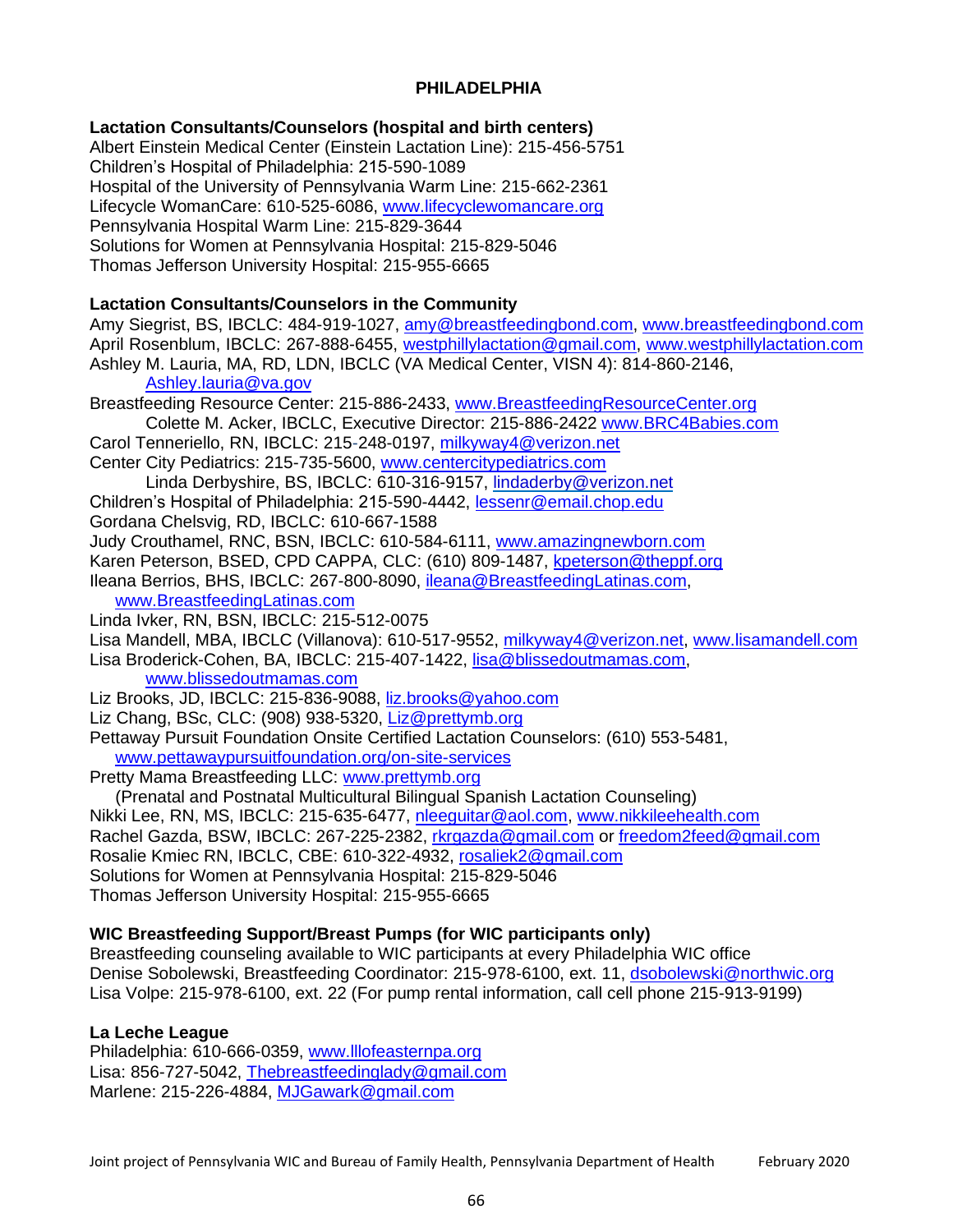# **PHILADELPHIA (continued)**

### **Breastfeeding Mothers' Groups:**

Center City Pediatrics: 215-735-5600, [www.centercitypediatrics.com](http://www.centercitypediatrics.com/) Children's Hospital of Philadelphia, Karabots Pediatric Center: 267-425-9800 Congreso: 215-763-8870 Hahneman Hospital (patients only): 215-762-3908 Hospital of the University of Pennsylvania: 215-662-2361 Lifecycle WomanCare: 610-525-6086, [www.lifecyclewomancare.org](http://www.lifecyclewomancare.org/) Maternity Care Coalition North Philadelphia Breastfeeding & Community Doula Program: Naima Black, Program Manager: 215-386-3804, [nblack@maternitycarecoalition.org](mailto:nblack@maternitycarecoalition.org) Jenn Calix, Bi-Lingual Breastfeeding Coordinator: 215-495-8929, [calix@maternitycarecoalition.org](mailto:calix@maternitycarecoalition.org) Iris Kimbrough, Program Assistant: 610-382-5739, [ikimbrough@maternitycarecoalition.org](mailto:ikimbrough@maternitycarecoalition.org) Northeast MOMobile Classic (free home-based support): Arnetta Stewart, CLC: 215-713-3714, [AStewart@maternitycarecoalition.org](mailto:AStewart@maternitycarecoalition.org) Philadelphia Health Center: 215-685-0602 Pennsylvania Hospital: 215-829-3644 Pettaway Pursuit Foundation Lactation Station: (610) 553-5481, [www.pettawaypursuitfoundation.org](http://www.pettawaypursuitfoundation.org/) Pretty Mama Breastfeeding LLC Multicultural FREE Facebook Spanish Private Support

Text: (908) 938-5320, email: [Liz@prettymb.org,](mailto:Liz@prettymb.org) [www.prettymb.org](http://www.prettymb.org/) Thomas Jefferson University Hospital, Mothers' Breastfeeding and Pumping Group: 215-955-6665

### **Breastfeeding Help Lines**

Albert Einstein Medical Center Warm Line: 215-456-5751 Hospital of the University of Pennsylvania Warm Line: 215-662-2361 Mt. Airy/Chestnut Hill Nursing Mothers Advisory Council Breastfeeding Helpline: 215-572-8044 Pennsylvania Hospital Warm Line: 215-829-3644

### **Area Breast Pump Vendors\***

Children's Hospital: 267-426-5325 Breastfeeding Resource Center: 215-886-2433 Bridget Welsh: 215-855-3944, [bridgetwelsh@gmail.com](mailto:bridgetwelsh@gmail.com) Joanne Siciliano (Ardmore): 610-649-7769, [thepumplady@gmail.com](mailto:thepumplady@gmail.com) Judy Crouthamel (Skippack): 610-584-6111 Pennsylvania Hospital: 215-829-5046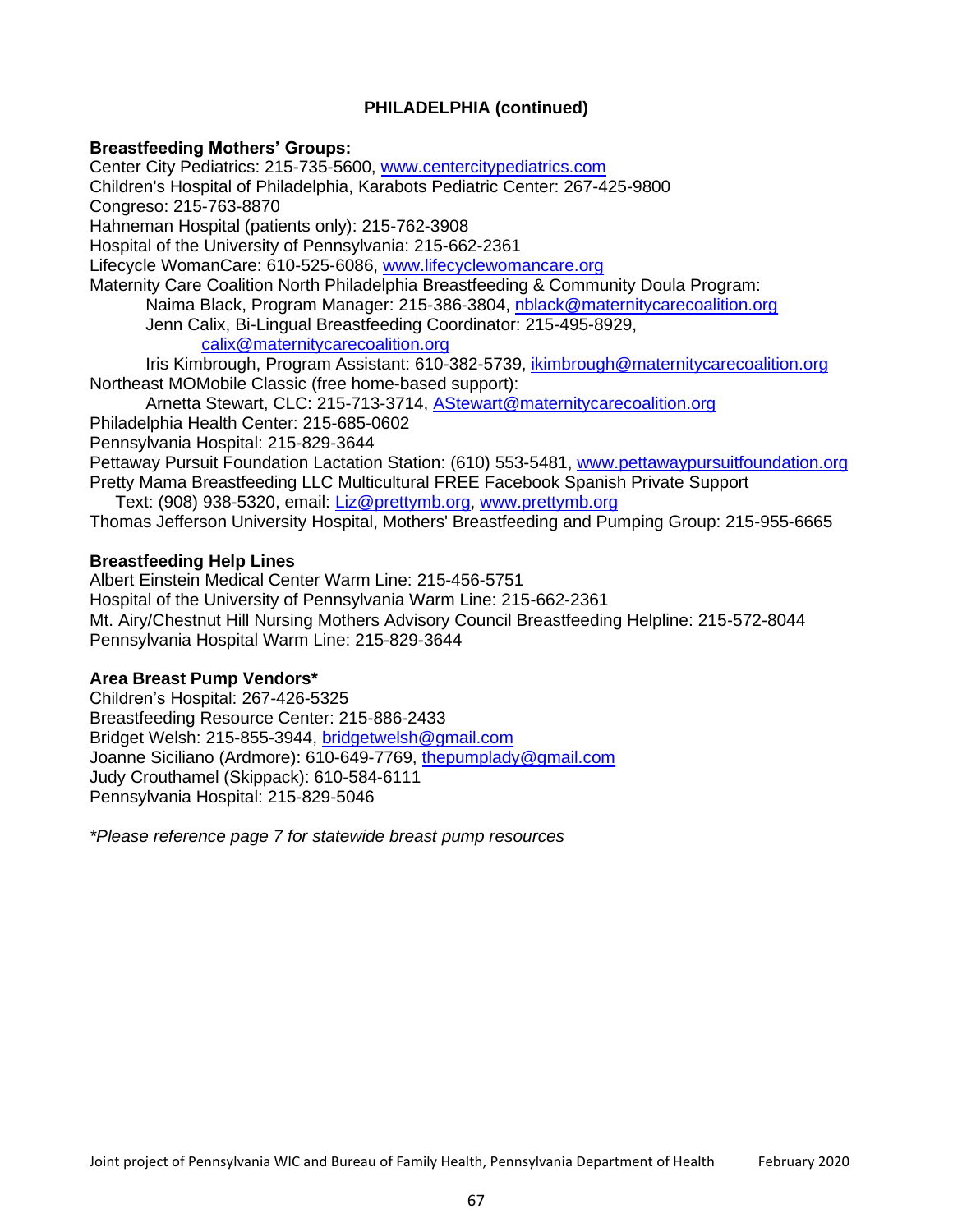## **PIKE**

**Lactation Consultants/Counselors (hospital and birth centers)** \*Lehigh Valley Health - Pocono: 570-476-3584

\*Wayne Memorial Hospital: 570-253-3005

## *\*Breastfeeding classes available*

## **WIC Breastfeeding Support/Breast Pumps**

Sandy Kalish, CLC, WIC Breastfeeding Coordinator: 800-367-6347, [skalish@mfhs.org](mailto:skalish@mfhs.org) Jillian Meyer, CLC: 610-377-6097

## **La Leche League**

Sarah: 570-350-7327 Theresa: 570-688-0858

## **Area Breast Pump Vendors\***

Lactation Station & More: 570-350-7327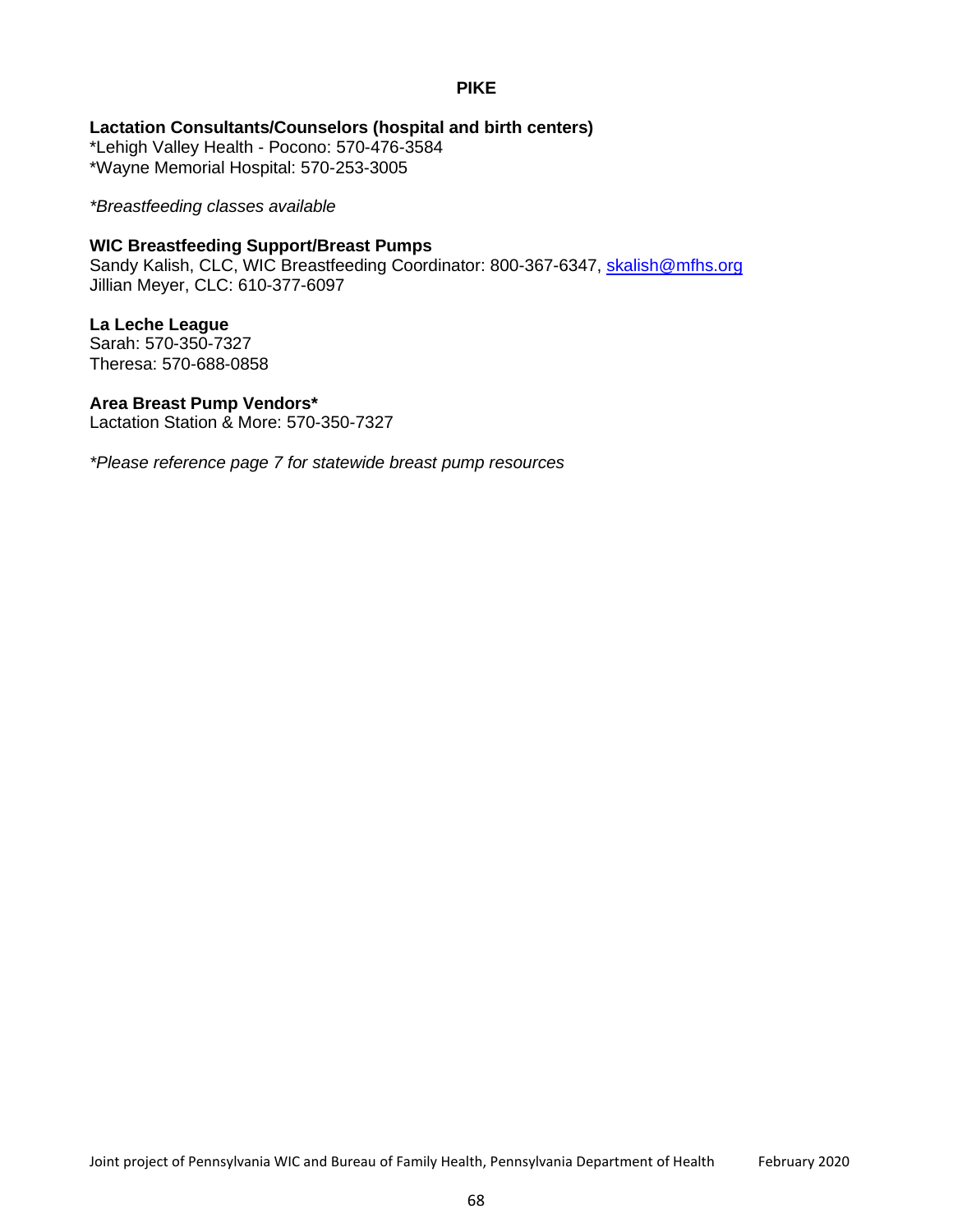## **POTTER**

## **WIC Breastfeeding Support/Breast Pumps (for WIC participants only)**

North Central PA Regional Planning and Development Comm. WIC Ridgway: 814-776-1106 Julie Kasmierski, RN, BSN, CLC, Breastfeeding Coordinator: 814-773-3162 ext. 3029, [jkasmierski@ncentral.com](mailto:jkasmierski@ncentral.com) Angela Martin Breastfeeding Peer Counselor: 814-594-2951

Christina Dilts, Breastfeeding Peer Counselor: 814-594-3855

### **Potter County Breastfeeding Coalition**

Dr. Mary Ann Rigas: 814-274-9198

## **Area Breast Pump Vendors\* and Purchase\* (general public)**

Cole Care: 814-274-9301, ext. 1243 St. Mary's Pharmacy Home Medical (St. Mary's, Clearfield, Kane, Brookville, and DuBois): 800-876-3442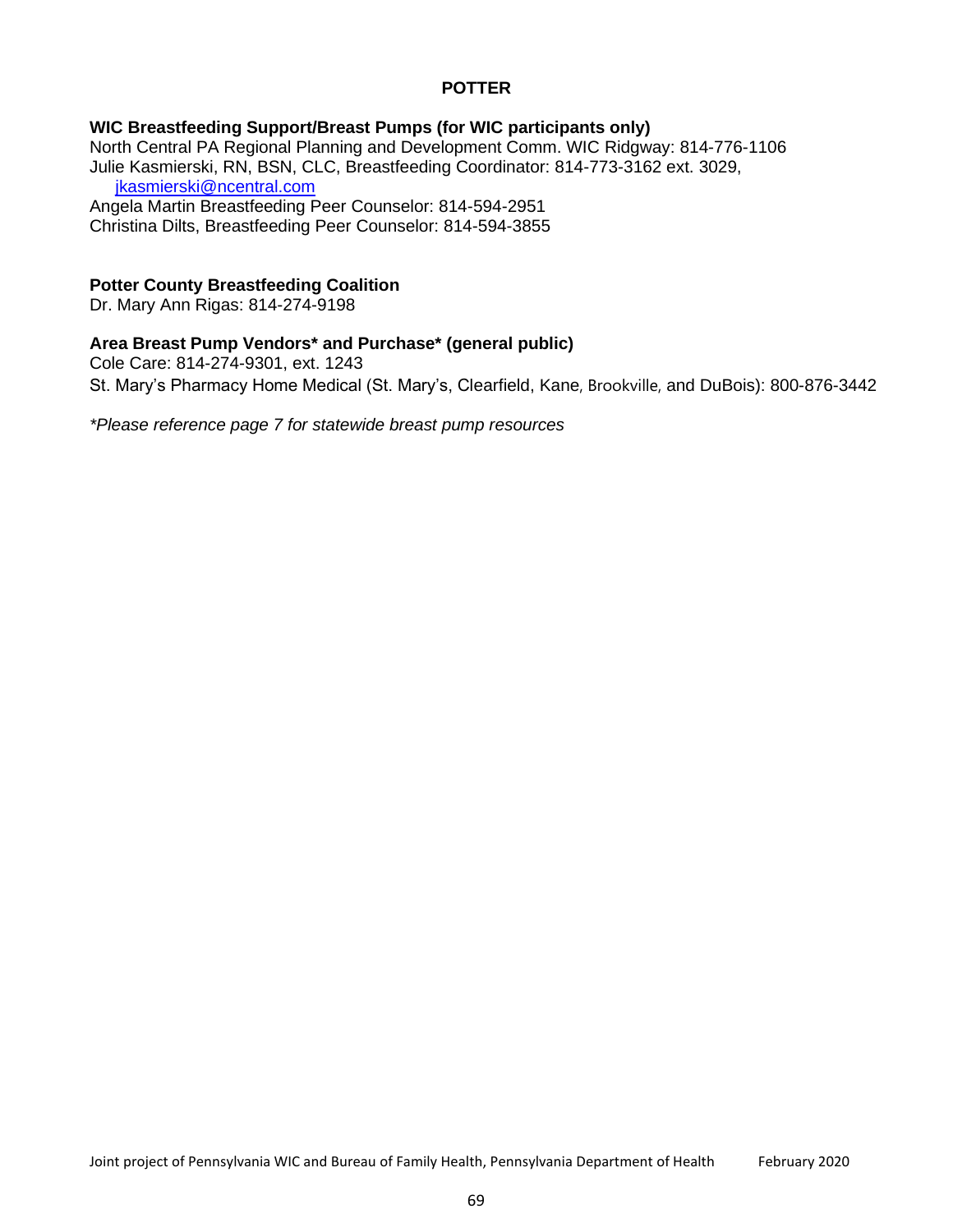## **SCHUYLKILL**

### **Lactation Consultants/Counselors (hospital and birth centers)**

\*Schuylkill Health Medical Center: 570-621-5234 Breastfeeding classes: 570-621-5239

#### *\*Breastfeeding classes available*

## **Lactation Consultants/Counselors in the Community**

Diane Hertzog, BSN, CLC (visiting nurse): 570-648-8989

## **WIC Breastfeeding Support/Breast Pumps (for WIC participants only)**

Sandy Kalish, CLC, WIC Breastfeeding Coordinator: 800-367-6347, [skalish@mfhs.org](mailto:skalish@mfhs.org) Jillian Meyer, CLC: 610-377-6097

## **Area Breast Pump Vendors\***

Apria Healthcare: 570-622-6320 Keystone medical Equipment: 570-688-2568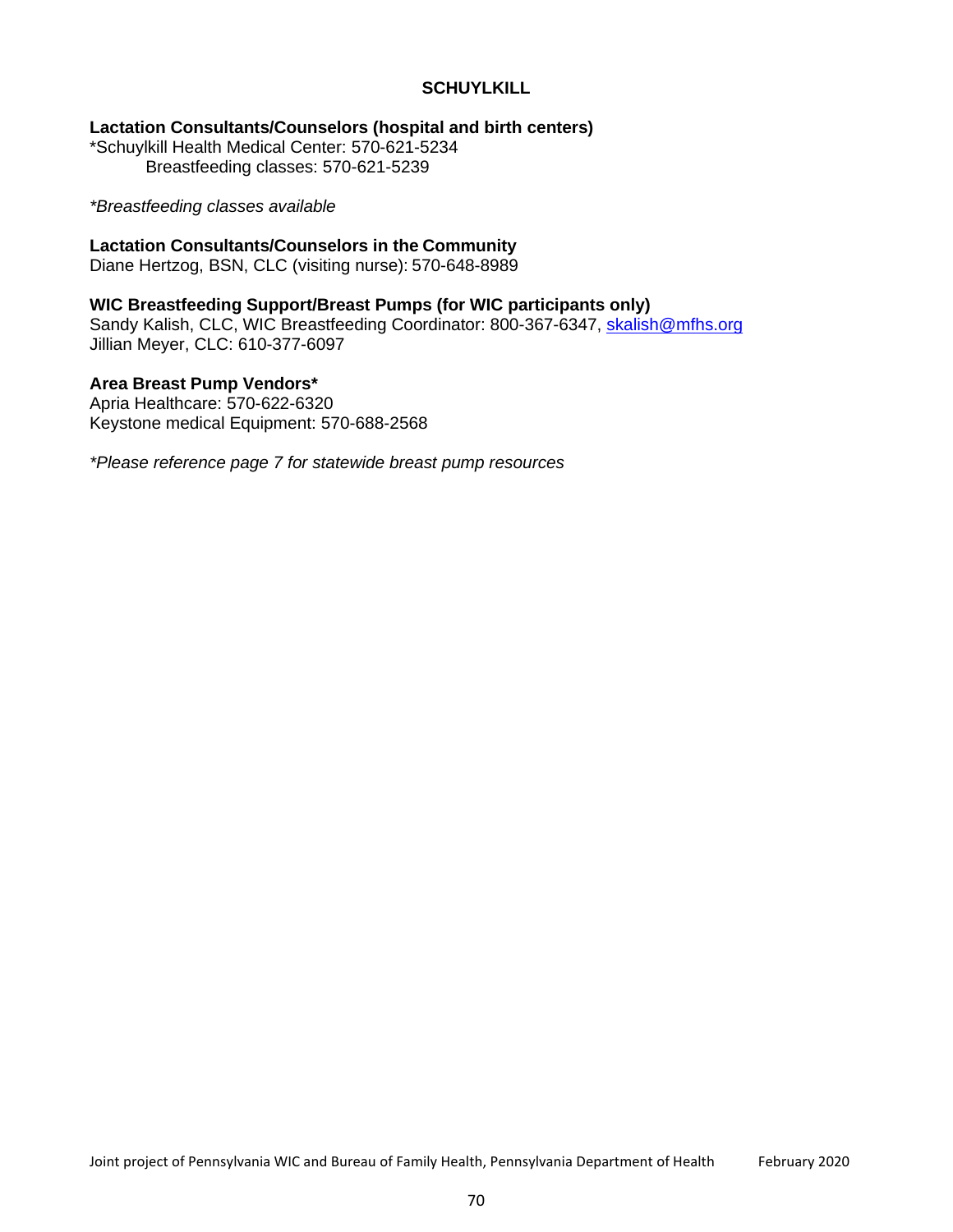### **SNYDER**

## **Lactation Consultants/Counselors (hospital and birth centers)**

Evangelical Community Hospital: 570-522-2612 Geisinger Medical Center Lactation Support Team: 570-271-6560

## **Lactation Consultants/Counselors in the Community**

Diane Hertzog, BSN, CLC (visiting nurse): 570-648-8989 Geisinger Medical Center Lactation Support Team: 570-271-6560

## **WIC Breastfeeding Support/Breast Pumps (for WIC participants only)**

Shamokin Dam WIC Program, 570-374-8261 or 877-743-1372

#### **La Leche League**

<http://www.lllofeasternpa.org/web/DanvillePA.html> Becky: [fraur.anderson@gmail.com](mailto:fraur.anderson@gmail.com) Lisa: [lemaelpumphouse@gmail.com](mailto:lemaelpumphouse@gmail.com) Heather: [heather@ButterflyDoula.com](mailto:heather@ButterflyDoula.com)

#### **Area Breast Pump Vendors\***

Hub Surgical: 570-326-6521 McWilliams Pharmacy: 570-275-1140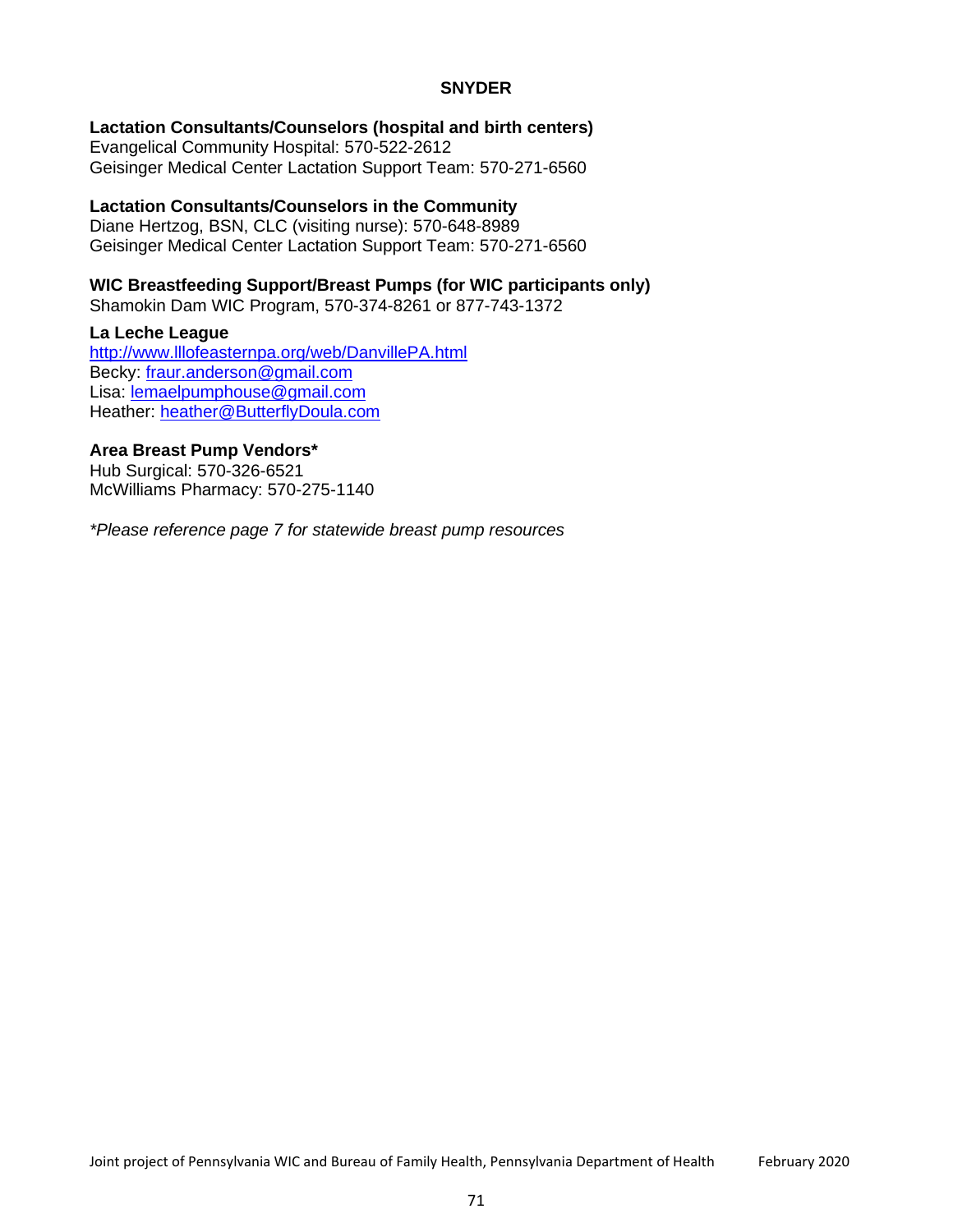## **SOMERSET**

## **Lactation Consultants/Counselors (hospital and birth centers)**

\*Conemaugh Memorial Medical Center: 814-534-3144

*\*Breastfeeding classes available*

### **Lactation Consultants/Counselors in the Community**

Somerset OB/GYN Associates: 814-445-3535 Whitney Orlandi, Community Breastfeeding Counselor: 223-800-8703

### **WIC Breastfeeding Support/Breast Pumps (for WIC participants only)**

Somerset WIC Program: 814-443-1901 or 877-743-1372 Marcia Ball, Breastfeeding Peer Counselor: 570-336-9941, [marcia.ball@fhccp.org](mailto:marcia.ball@fhccp.org) Heidi Koppenhofer, LPN, IBCLC: 800-352-3532, ext.1103

#### **Area Breast Pump Vendors\***

MedCare Equipment Company: 888-694-4564 Mommy Gear: 888-624-GEAR Somerset Medical Supplies: 814-443-1496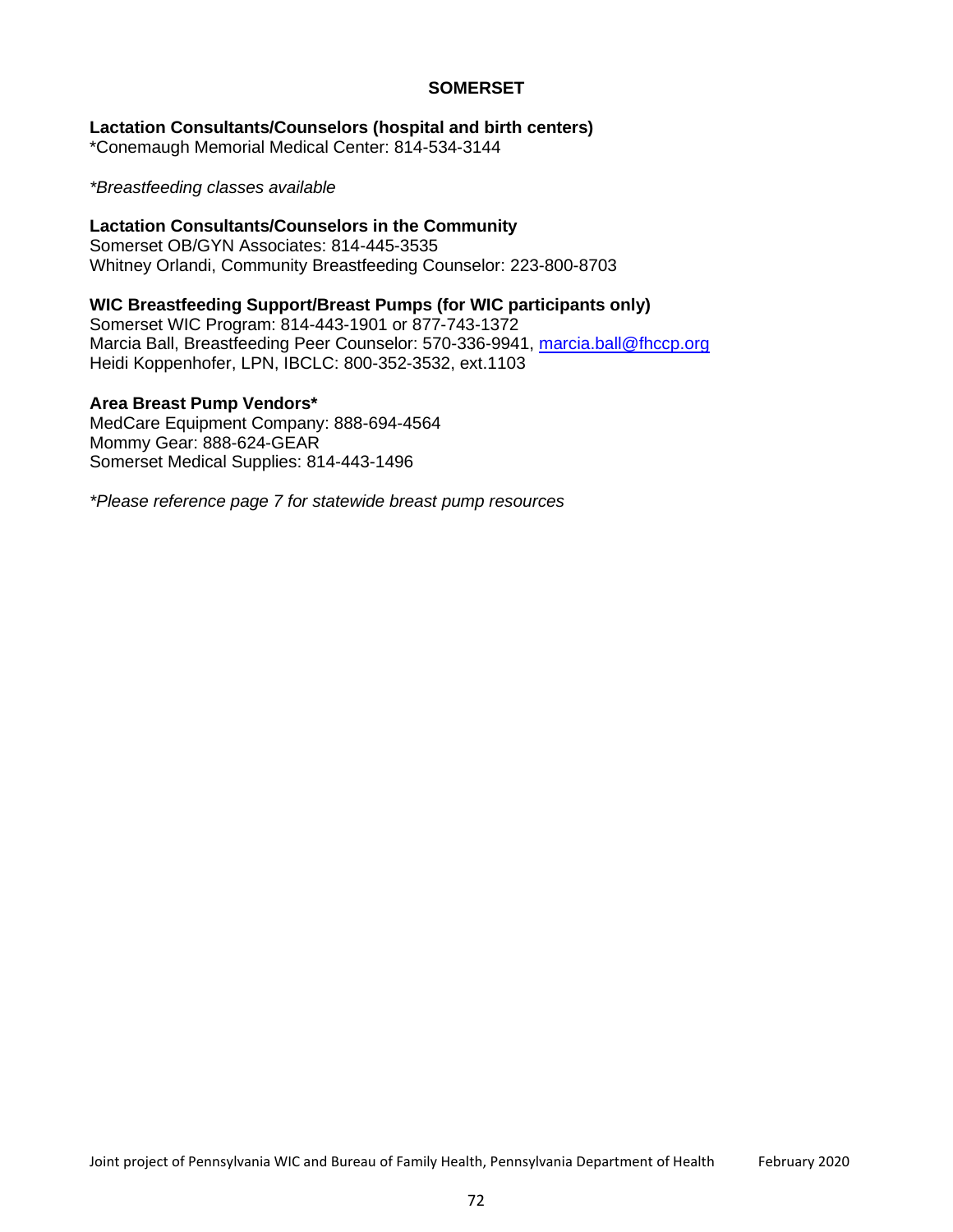#### **SULLIVAN**

**Lactation Consultants/Counselors (hospital and birth centers)** \*Moses-Taylor Hospital: 570-340-3011

\**Breastfeeding classes available*

**WIC Breastfeeding Support/Breast Pumps (for WIC participants)** Sandy Kalish, CLC, WIC Breastfeeding Coordinator: 800-367-6347, [skalish@mfhs.org](mailto:skalish@mfhs.org) Jillian Meyer, CLC: 610-377-6097

### **La Leche League**

Georgeanne (Scranton): 570-348-0890 Meira: 419-973-3313

#### **Area Breast Pump Vendors\***

Moses Taylor Hospital (Scranton): 570-770-5518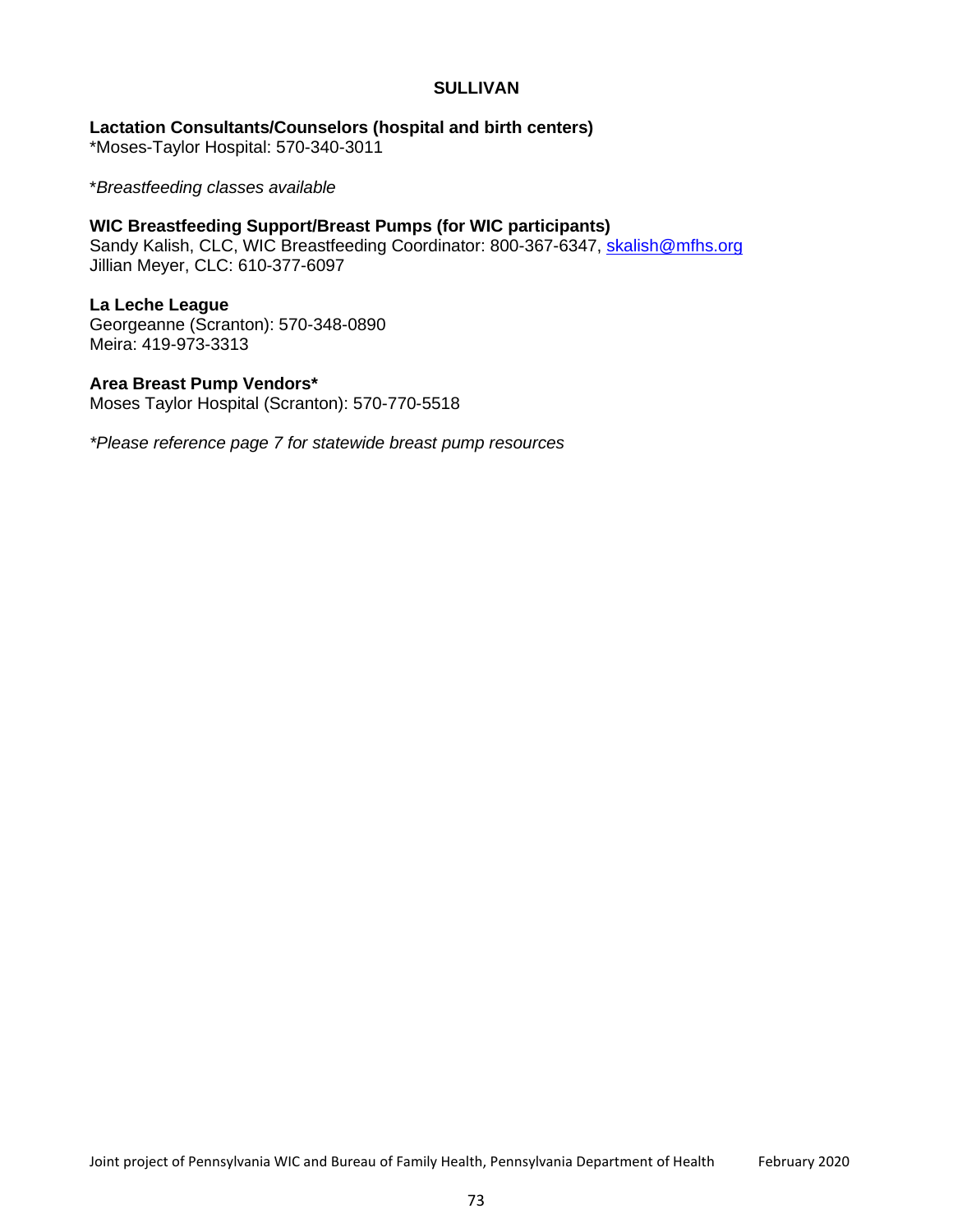#### **SUSQUEHANNA**

# **Lactation Consultants/Counselors (hospital and birth centers)**

\*Moses-Taylor Hospital: 570-340-3011

*\*Breastfeeding classes available*

**Lactation Consultants/Counselors in the Community** Sarah Glenn, CCE, CD, IBCLC: 570-350-7327, [Sarahg68@yahoo.com](mailto:Sarahg68@yahoo.com)

### **WIC Breastfeeding Support/Breast Pumps (for WIC participants)**

Sandy Kalish, CLC, WIC Breastfeeding Coordinator: 800-367-6347, [skalish@mfhs.org](mailto:skalish@mfhs.org) Jillian Meyer, CLC: 610-377-6097

**La Leche League** Holly: 717-826-7748 Tania: 570-492-0541

**Area Breast Pump Vendors\*** Lactation Station & More: 570-350-7327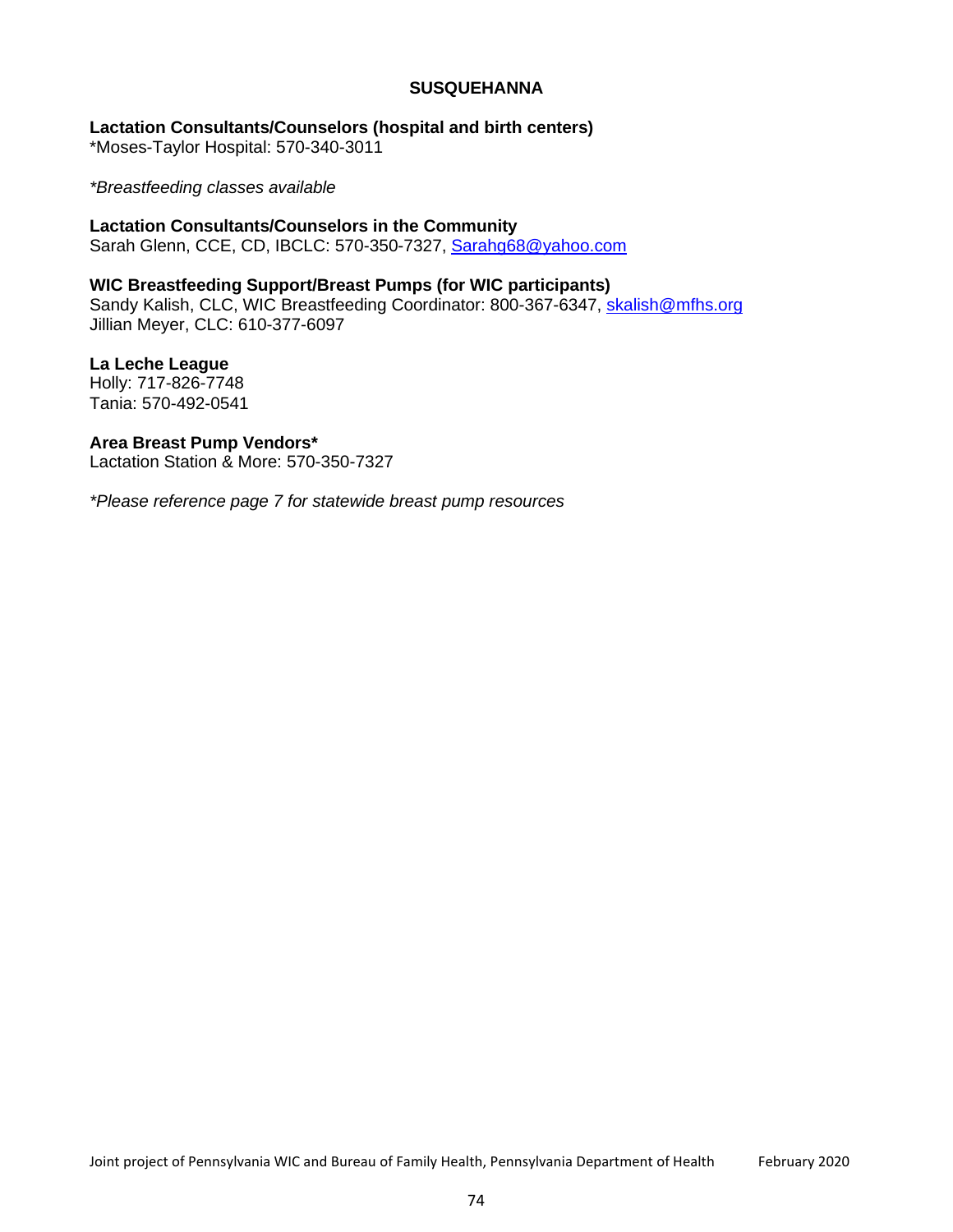## **TIOGA**

### **Lactation Consultants/Counselors (hospital and birth centers)**

\*Memorial Hospital: 570-268-2252 \*Robert Packer Hospital: 570-882-5034 Soldiers and Sailors Memorial Hospital: 570-723-7764

*\*Breastfeeding classes available*

## **WIC Breastfeeding Support/Breast Pumps (for WIC participants only)**

Sandy Kalish, CLC, WIC Breastfeeding Coordinator: 800-367-6347, [skalish@mfhs.org](mailto:skalish@mfhs.org) Jillian Meyer, CLC: 610-377-6097

## **Area Breast Pump Vendors\***

Towanda Memorial Hospital (Towanda): 570-268-2252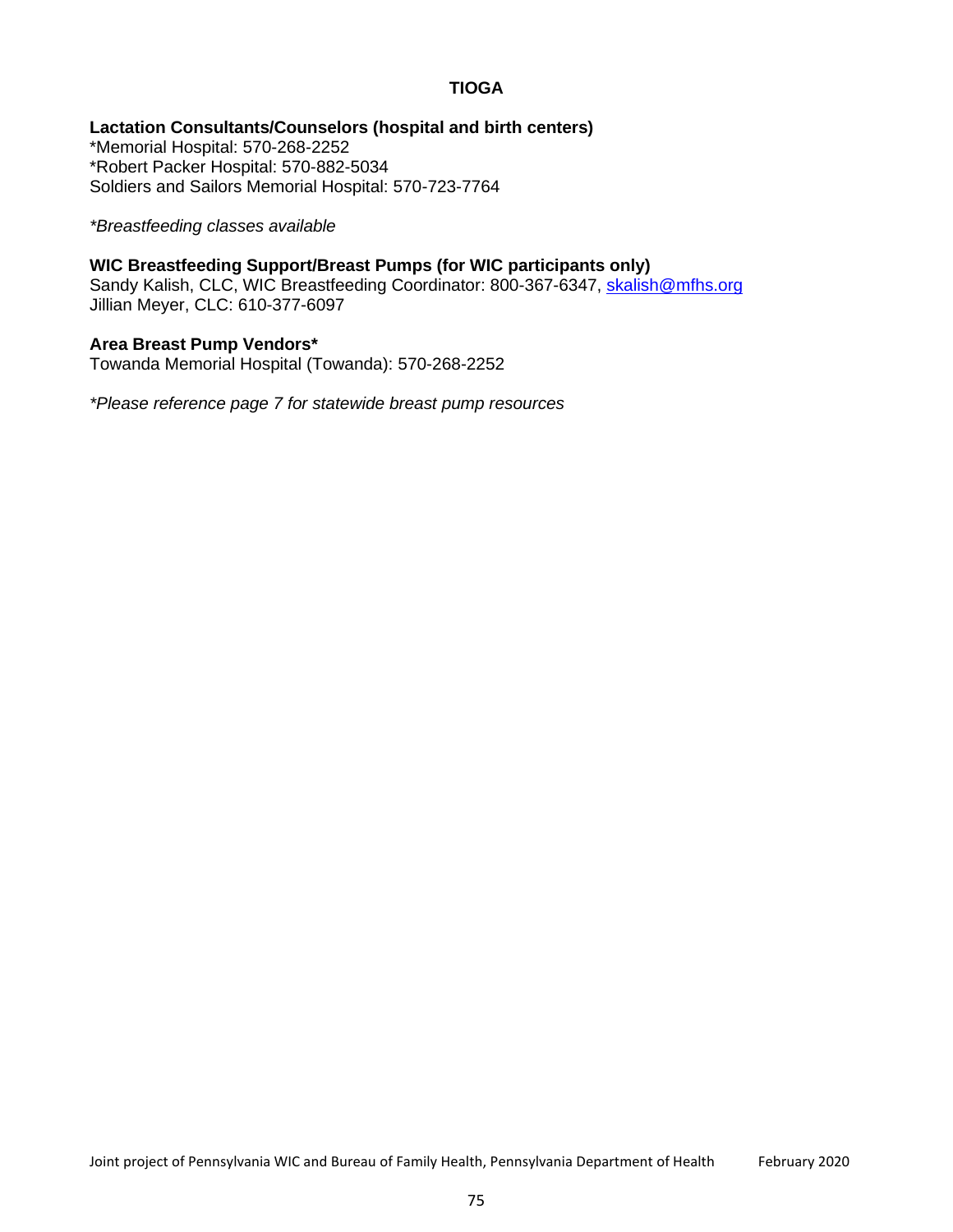## **UNION**

### **Lactation Consultants/Counselors (hospital and birth centers)**

Evangelical Community Hospital: 570-522-2612 Geisinger Medical Center Lactation Support Team: 570-271-6560 Breastfeeding classes and outpatient hours available

#### **Lactation Consultants/Counselors in the Community**

Diane Hertzog, BSN, CLC (visiting nurse): 570-648-8989 Geisinger Medical Center Lactation Support Team: 570-271-6560

#### **WIC Breastfeeding Support/Breast Pumps (for WIC participants only)**

Shamokin Dam WIC Program, 570-374-8261 or 877-743-1372

#### **La Leche League**

<http://www.lllofeasternpa.org/web/DanvillePA.html> Becky: [fraur.anderson@gmail.com](mailto:fraur.anderson@gmail.com) Lisa: [lemaelpumphouse@gmail.com](mailto:lemaelpumphouse@gmail.com) Heather: [heather@ButterflyDoula.com](mailto:heather@ButterflyDoula.com)

#### **Area Breast Pump Vendors\***

Hub Surgical: 570-326-6521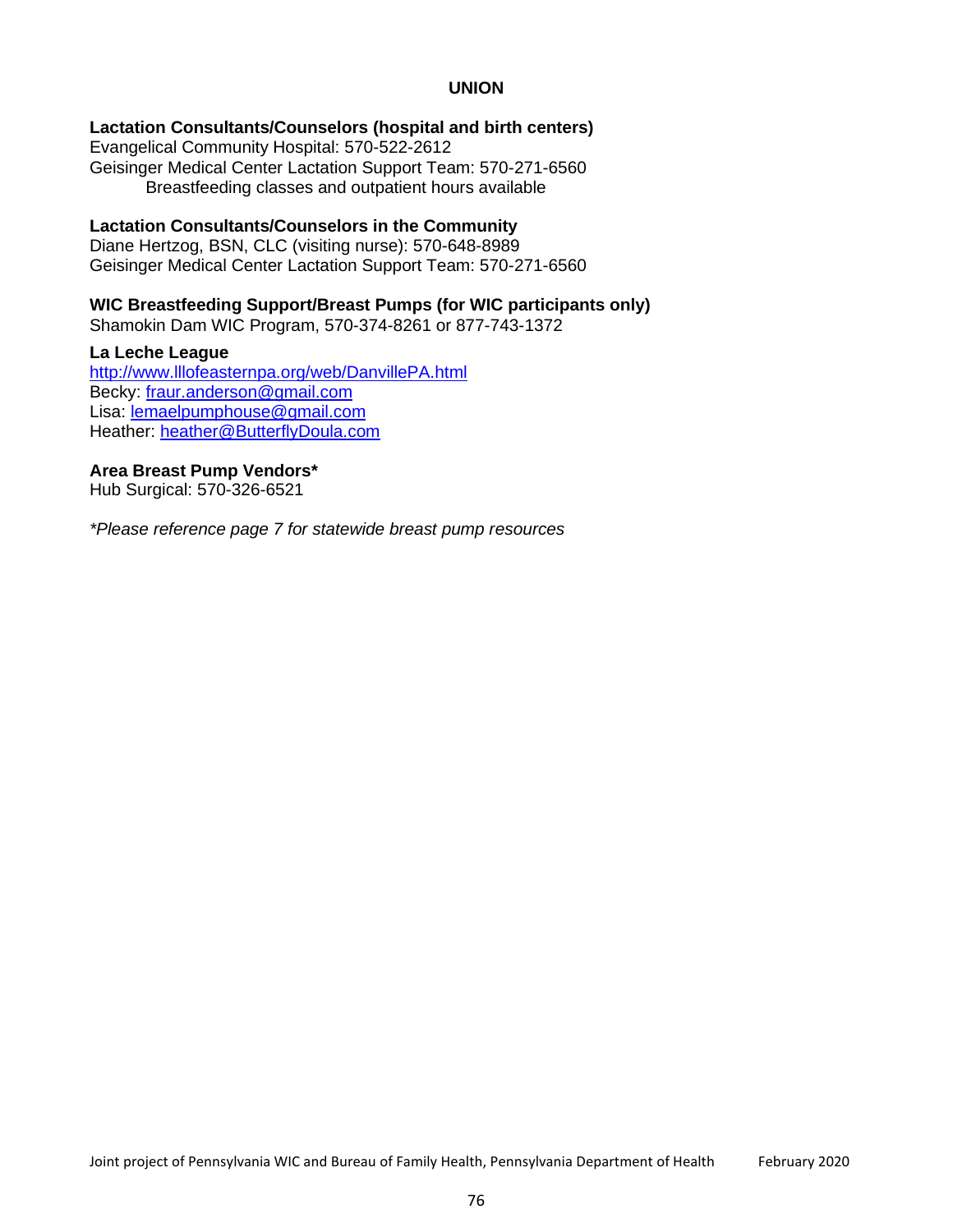## **VENANGO**

#### **Lactation Consultants/Counselors (hospital and birth centers)**

\*UPMC Northwest: 814-676-7845

*\*Breastfeeding classes and weekly support groups available*

# **WIC Breastfeeding Support/Counseling/Breast Pumps (for WIC participants only)**

Venango/Forest:

Emily Campbell, Breastfeeding Coordinator: 814-432-9892, [clinic729managers@gmail.com](mailto:clinic729managers@gmail.com) Sarah Irwin, Peer Counselor: 814-432-9892

Clarion:

Dawn Venman, RD, LDN, CLC, Breastfeeding Coordinator: 814-726-1093; [dvenman@mmchs.org](mailto:dvenman@mmchs.org) Morgan Pence, Peer Counselor: 814-226-8130

#### **La Leche League**

Sarah Kersey (Clarion): 814-745-3358 or email, [sakersey01@windstream.net](mailto:sakersey01@windstream.net)

#### **Area Breast Pump Vendors\***

Health Complex Pharmacy, Clarion Hospital: 814-226-7970 North West UPMC auxiliary: 814-676-7600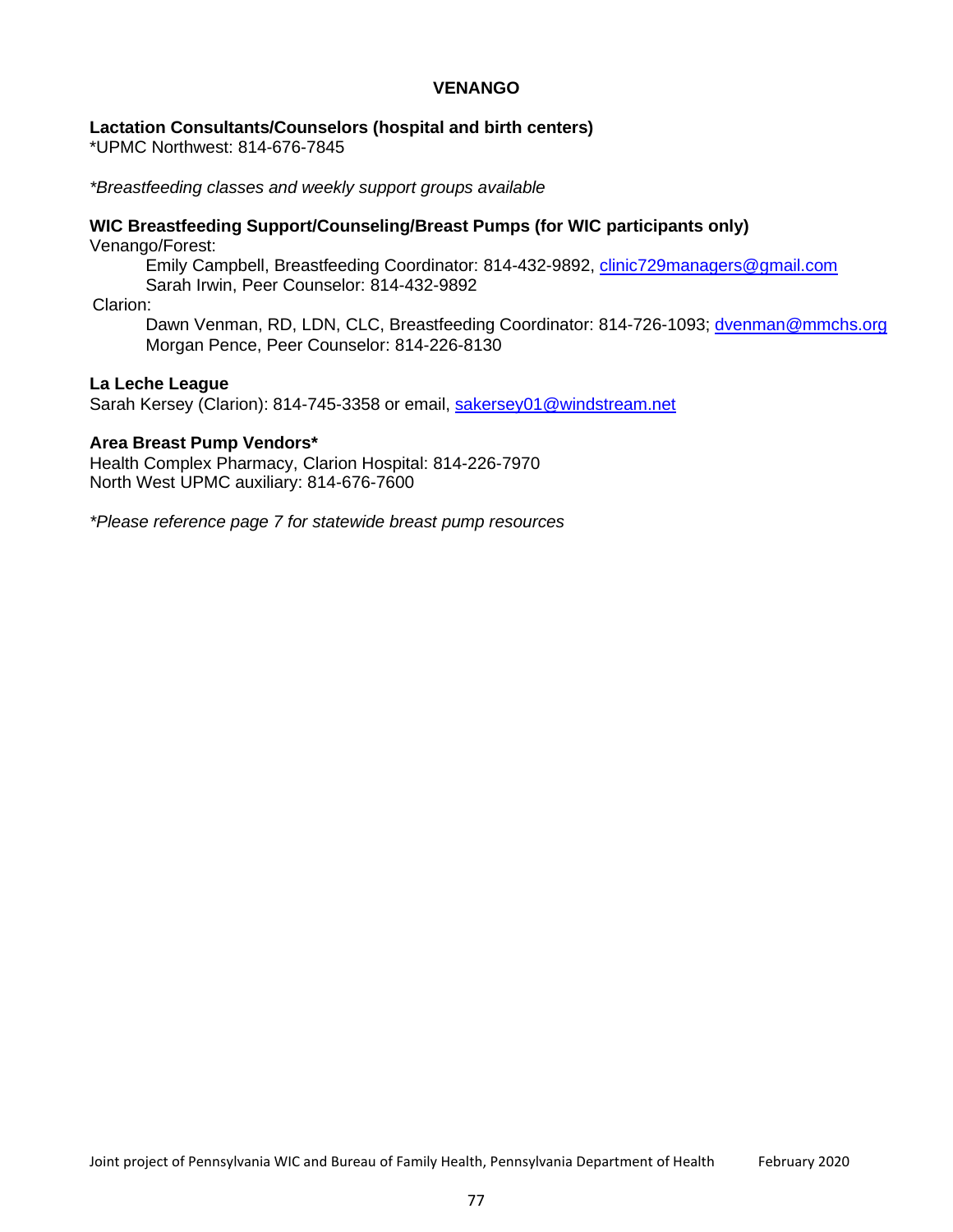#### **WARREN**

## **Lactation Consultants/Counselors (hospital and birth centers)**

Bradford Regional Medical Center: 814-362-8240 Warren General Hospital: 814-723-3300, ext. 1681

## **WIC Breastfeeding Support/Breast Pumps (for WIC participants only)**

Dawn Venman, RD, LDN, CLC; Breastfeeding Coordinator: 814-726-1093 or 814-706-2337, [dvenman@mmchs.org](mailto:dvenman@mmchs.org) Nicole Johnson, BFPC: 814-726-1093 or 814-547-6279

### **Breastfeeding Mothers' Group**

Bradford Regional Medical Center: 814-362-8240

#### **Area Breast Pump Vendors\* /Purchase\***

Apria Healthcare: 814-726-7000 Gaughn's Drug Store: 814-723-2840 Med Care Equipment Co. Warren County/Jamestown, NY: 716-664-5092 or 800-503-5554 Seneca Home Health: 814-723-1155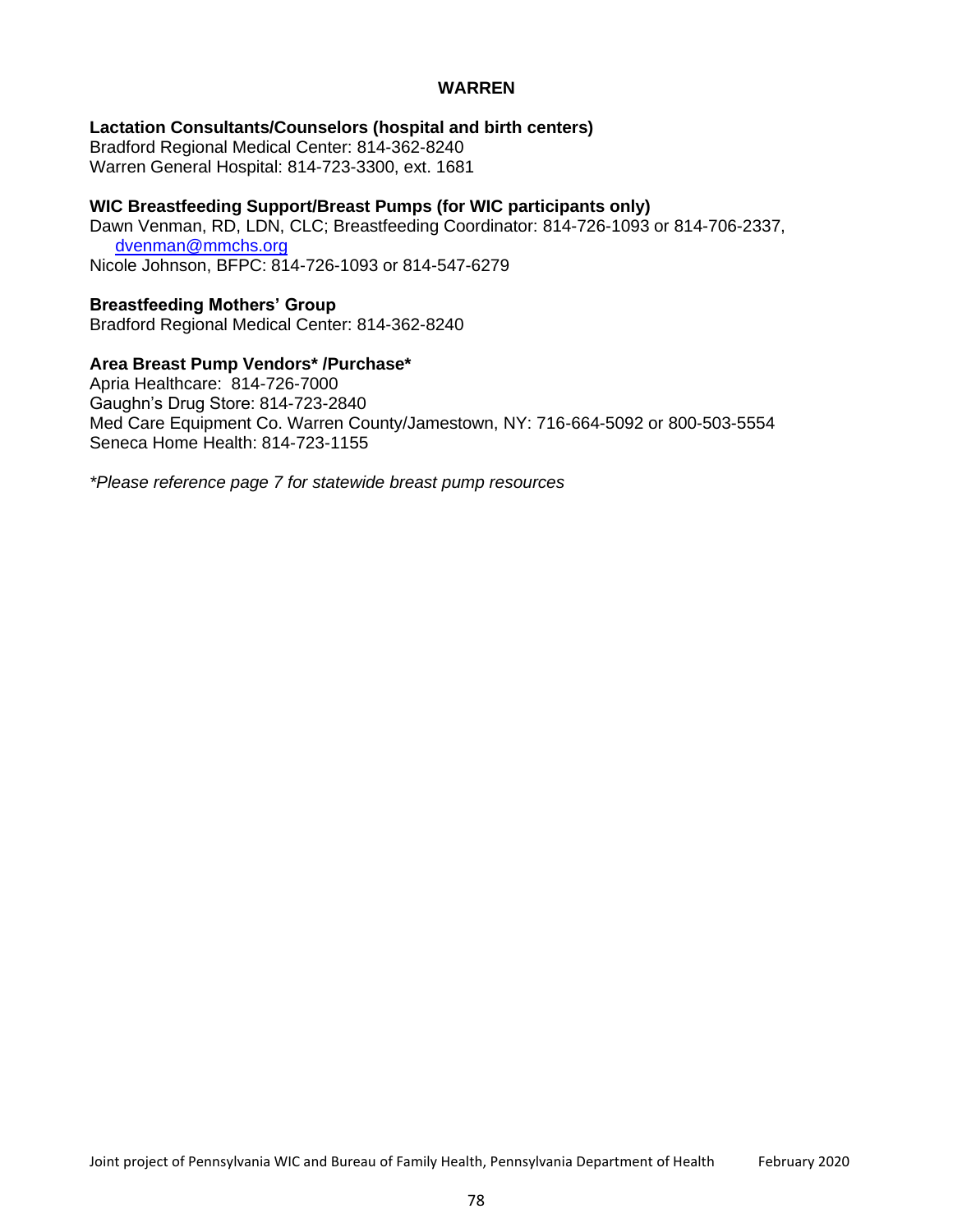## **WASHINGTON**

(Includes Greene)

## **Lactation Consultants/Counselors (hospital and birth centers)**

\*The Washington Hospital: 724-250-4476

*\*Breastfeeding classes and out-patient lactation consults (fee for service) available*

### **Lactation Consultants/Counselors**

Children's Community Pediatrics: 724-483-2040

## **WIC Lactation Consultants/Breast Pumps (for WIC participants only)**

WIC Peer Counselors: 877-814-0788, ext. 449

## **La Leche League**

[lllofwashco@gmail.com, h](mailto:lllofwashco@gmail.com)ttps://lalecheleagueofpeters.wordpress.com/ Cindy: 724-746-2188 Jackie: 412-398-5505 Janet (Peters Township): 412-854-4814 Kate: 724-941-2370 Madeline: 724-941-2248 Heidi: 724-916-4817

#### **Breastfeeding Mothers' Group**

The Washington Hospital, Breastfeeding Support Group: 724-250-4476

# **Southwestern Pennsylvania Breastfeeding Coalition**

Cindy Garrison, IBCLC: 724-746-2188 Judy Gutowski, IBCLC: 724-832-2507 Michelle Kasmer, IBCLC: 724-244-9135

## **Area Breast Pump Vendors\***

Magee Womens Hospital: 412-641-1121 St Clair Memorial Hospital (Upper Saint Clair): 412-942-5875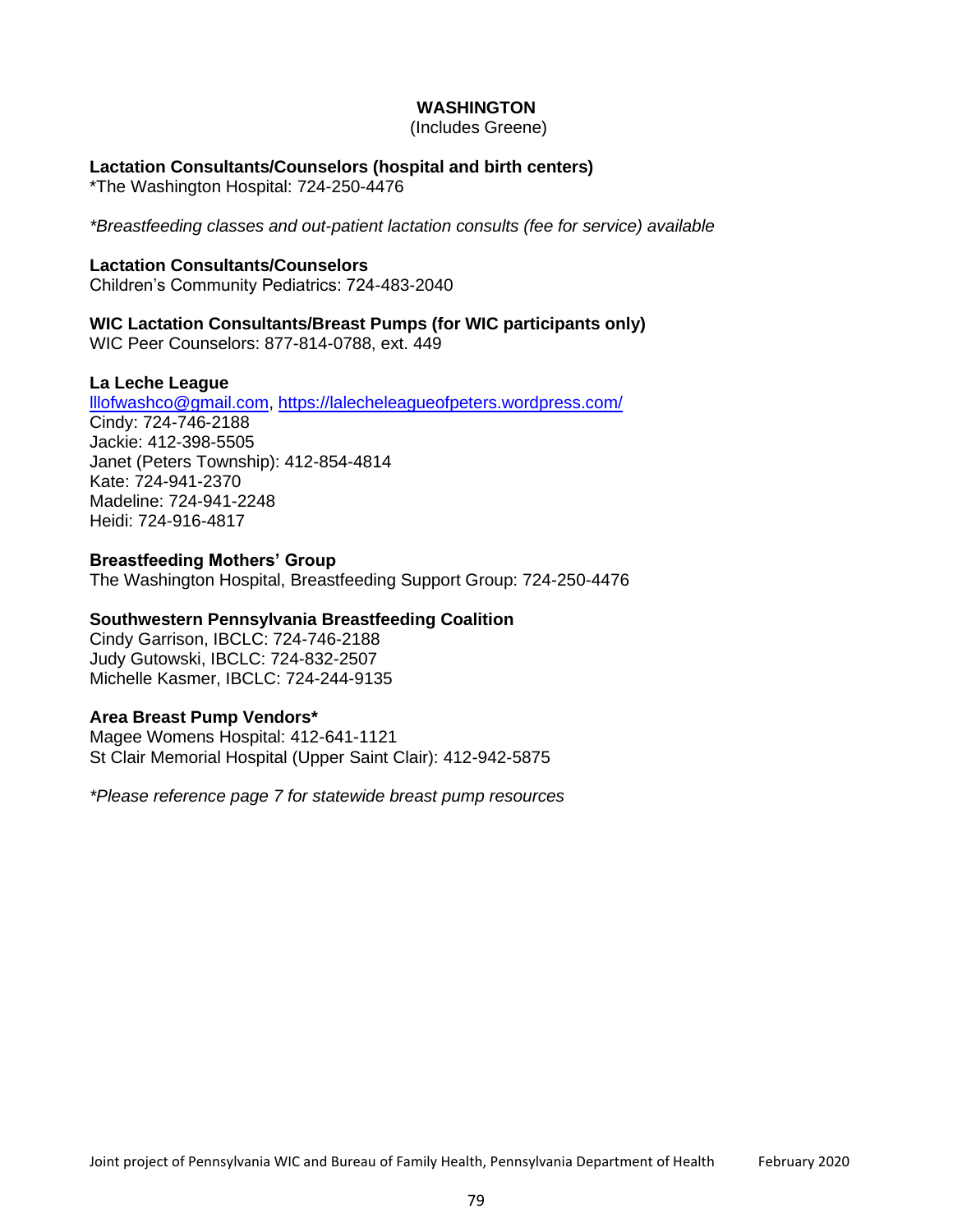## **WAYNE**

**Lactation Consultants/Counselors (hospital and birth centers)**

\*Wayne Memorial Hospital: 570-253-3005

*\*Breastfeeding classes available*

#### **Lactation Consultants/Counselors in the Community**

Sarah Glenn, CCE, CD, IBCLC: 570-350-7327, [Sarahg68@yahoo.com](mailto:Sarahg68@yahoo.com)

## **WIC Breastfeeding Support/Breast Pumps (for WIC participants only)**

Sandy Kalish, CLC, WIC Breastfeeding Coordinator: 800-367-6347, [skalish@mfhs.org](mailto:skalish@mfhs.org) Jillian Meyer, CLC: 610-377-6097

#### **Area Breast Pump Vendors\***

Lactation Station & More: 570-350-7327 Northeast Medical Equipment: 570-253-7700 Brundage's Waymart Pharmacy:570-488-7979, www.[brindagesrx.com](http://www.brindagesrx.com/)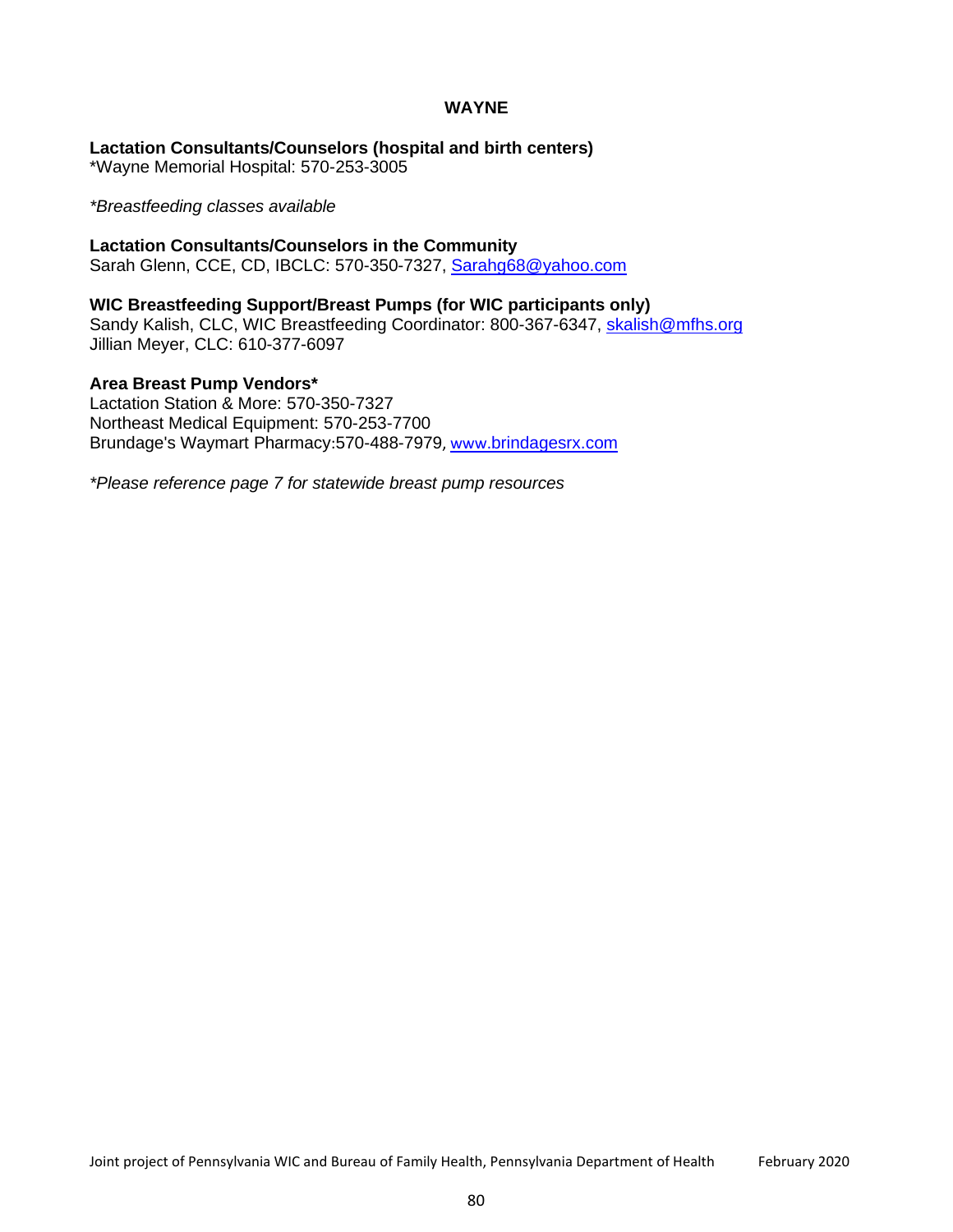### **WESTMORELAND**

#### **Lactation Consultants/Counselors (hospital and birth centers)**

Excela Westmoreland Hospital: 724-832-4166

#### **Lactation Consultants/Counselors in the Community**

Children's Community Pediatrics: 724-832-0850 (Greensburg), 724-547-5103 (Mount Pleasant), Lactation Consultant Services, LLC: 412-212-0377, [www.breastfeedinghelps.com](http://www.breastfeedinghelps.com/) Latrobe Prenatal Clinic: 724-537-1597

## **WIC Breastfeeding Support/Breast Pumps (for WIC participants only)**

Michelle Kasmer, IBCLC, Breastfeeding Coordinator: 724-244-9135, [mkasmer@sphs.org](mailto:mkasmer@sphs.org) Shaina Huff, Breastfeeding Peer Counselor: 724-244-8952 (cell)

#### **La Leche League**

Dawn (Ligonier): 724-238-5796 Sara (Ligonier): 724-953-4848

#### **Breastfeeding Classes**

Excela Health, Call Center: 877-771-1234, [www.excelahealth.org](http://www.excelahealth.org/)

#### **Area Breast Pump Vendors\***

Lactation Consultant Services, LLC: 412-212-0377, [www.breastfeedinghelps.com](http://www.breastfeedinghelps.com/) Mommy Gear: 888-624-4327 or 724-238-9633, [www.mommygear.com](http://www.mommygear.com/)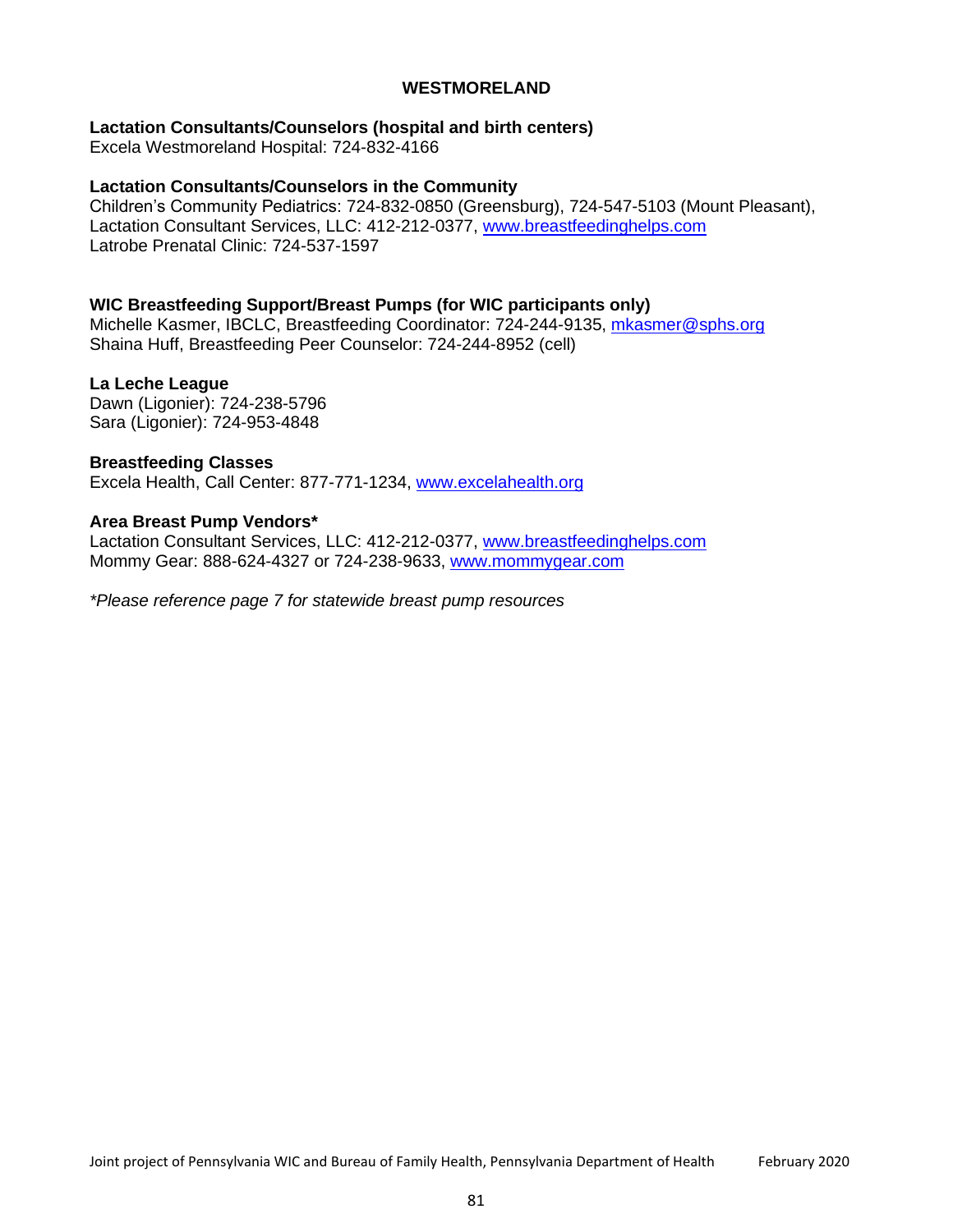#### **WYOMING**

#### **Lactation Consultants/Nurses (in-hospital)**

\*Geisinger Wyoming Valley Medical Center: 570-808-5534 \*Moses-Taylor Hospital: 570-340-3011

### *\*Also provide breastfeeding classes*

## **Lactation Consultants/Counselors in the Community**

Sarah Glenn, CCE, CD, IBCLC: 570-350-7327, [Sarahg68@yahoo.com](mailto:Sarahg68@yahoo.com)

## **WIC Breastfeeding Support/Breast Pumps (for WIC participants only)**

Sandy Kalish, CLC, WIC Breastfeeding Coordinator: 800-367-6347, [skalish@mfhs.org](mailto:skalish@mfhs.org) Jillian Meyer, CLC: 610-377-6097

#### **Breastfeeding Support**

NEPA Breastfeeding Center: 570-288-6543, [www.NEPAbreastfeeding.com](http://www.nepabreastfeeding.com/) (accepts all insurance)

#### **La Leche League**

Victoria: 570-836-3013 Karen: 570-388-2664

#### **Area Breast Pump Vendors\***

Lactation Station & More: 570-350-7327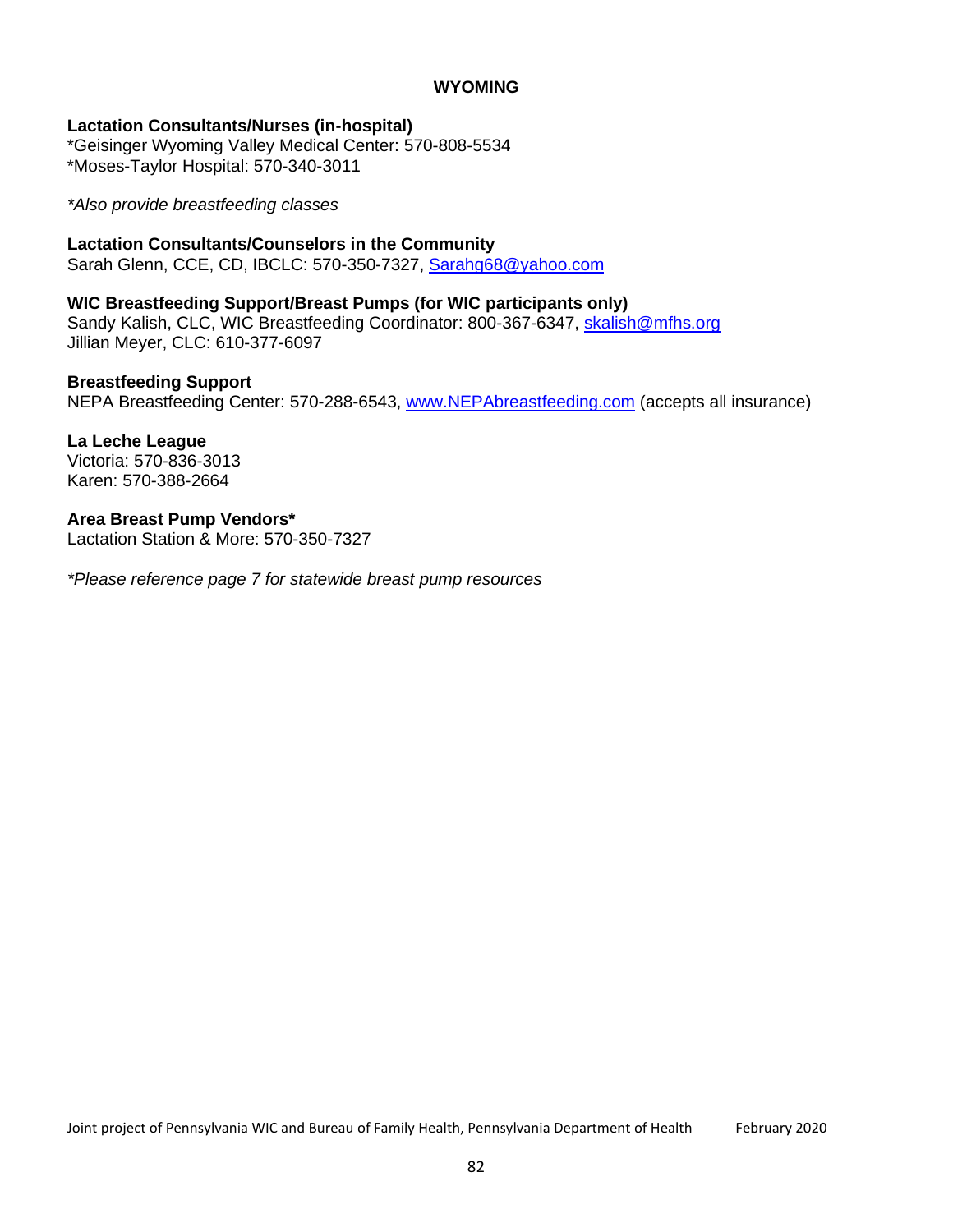## **YORK**

## **Lactation Consultants/Counselors (hospital and birth centers)**

UPMC Hanover Hospital: 717-316-2262 UPMC Memorial Hospital: 717-849-5594 York Hospital: 717-851-2953 NICU: 717-851-4490

### **Lactation Consultants/Counselors in the Community**

Hanover Pediatric Associates Patients: 717-632-8944 Kay Slothour, RN, BSN, IBCLC: 717-316-2262 Lorna Deibert, RN, IBCLC: 717-849-5594 Melanie Myers (home visits, virtual consults): 717-292-8656, [hello@melaniemyersibclc.com](mailto:hello@melaniemyersibclc.com) [www.melaniemyersibclc.com](http://www.melaniemyersibclc.com/) Wellspan Breastfeeding Services: 717-851-7560

York Hospital: 717-851-2953

## **WIC Breastfeeding Support/Breast Pumps (for WIC participants only)**

Charlotte Dorsey, Breastfeeding Coordinator: 717-843-7942, ext. 113, [cdorsey@yorkcpc.org](mailto:cdorsey@yorkcpc.org)

#### **La Leche League**

York: 717-814-8221, [lllofyorkco@gmail.com](mailto:lllofyorkco@gmail.com)

#### **Susquehanna Valley Breastfeeding `**

Ruthann Lanosz-Harris, CLC: 717-600-6552, [harrissrmlh@aol.com](mailto:harrissrmlh@aol.com)

#### **Breastfeeding Mothers' Group**

UPMC Hanover Maternity Support Groups: 717-316-2262 Mason Dixon Library in Stewartstown: 443-388-4229 UPMC Memorial Hospital Breastfeeding Mothers' Group: 717-849-5594 Susquehanna Valley Breastfeeding Mothers' Group: Ruthann Lanosz-Harriss, CLC: 717-600-6552, [harrissrmlh@aol.com](mailto:harrissrmlh@aol.com) York Hospital: 717-851-2241, [www.wellspan.org/parenteducation](http://www.wellspan.org/parenteducation) (breastfeeding classes)

#### **Area Breast Pump Vendors\***

York Hospital: 717-851-2953 (and other lactation supplies)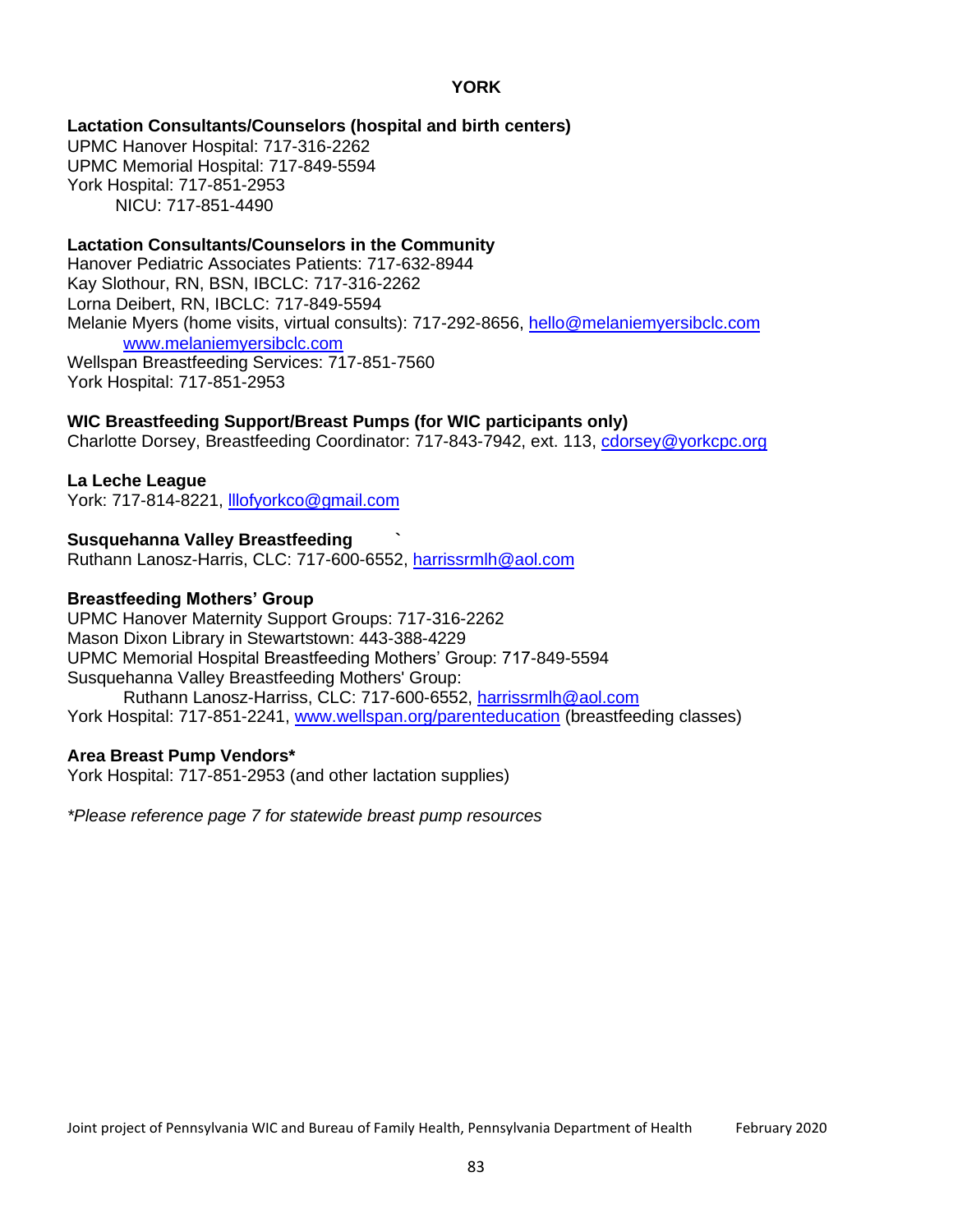# **BREASTFEEDING INFORMATION FOR PARENTS**

## **Breastfeeding Organizations and Advocacy Groups**

- Pennsylvania Organizations
	- o Pennsylvania Breastfeeding Awareness and Support Program: https:/[/www.health.pa.gov/topics/programs/Breastfeeding/Pages/Breastfeeding.aspx](http://www.health.pa.gov/topics/programs/Breastfeeding/Pages/Breastfeeding.aspx)
	- o Pennsylvania Breastfeeding Coalition: [www.pabreastfeeding.org](http://www.pabreastfeeding.org/)
	- o Pennsylvania Resource Organization for Lactation Consultants: [www.prolc.org](http://www.prolc.org/)
	- o Pennsylvania Mid-State Lactation Coalition: https:/[/www.facebook.com/PAMILC](http://www.facebook.com/PAMILC)
	- o Western Pennsylvania Lactation Consultant Association: [http://wplca.net](http://wplca.net/)
	- o Healthy Baby Helpline: 800-986-BABY (2229)
	- o Pennsylvania WIC (Women's, Infants and Children) Program: [www.pawic.com](http://www.pawic.com/)
- National Organizations
	- o Baby-Friendly Hospital Initiative, USA: [www.babyfriendlyusa.org](http://www.babyfriendlyusa.org/)
	- o Centers for Disease Control and Prevention (CDC): [www.cdc.gov/breastfeeding](http://www.cdc.gov/breastfeeding)
	- o U.S. Department of Health and Human Services: [www.womenshealth.gov/breastfeeding](http://www.womenshealth.gov/breastfeeding)
	- o March of Dimes (information about preterm babies): [www.marchofdimes.com](http://www.marchofdimes.com/)
	- o National Association of Pediatric Nurse Practitioners: <http://www.napnap.org/index.aspx>
	- o United States Breastfeeding Committee: [www.usbreastfeeding.org](http://www.usbreastfeeding.org/)
	- o National Breastfeeding Center: https:/[/www.nbfcenter.com/](http://www.nbfcenter.com/)
	- o United States Lactation Consultant Association: [www.uslca.org](http://www.uslca.org/)
- International Organizations
	- o UNICEF: [www.unicef.org](http://www.unicef.org/)
	- o World Health Organization (WHO): [www.who.int/topics/breastfeeding/en](http://www.who.int/topics/breastfeeding/en)
	- o Healthy Children: [www.healthychildren.cc](http://www.healthychildren.cc/)
	- o International Lactation Consultant Association: [www.ilca.org](http://www.ilca.org/)
	- o La Leche League International (LLLI): [www.llli.org](http://www.llli.org/)
	- o World Alliance for Breastfeeding Action: [www.waba.org.my/](http://www.waba.org.my/)
	- o Bright Future Lactation Resource Center: https://bflrc.org/
	- o Best for Babes: [www.bestforbabes.org](http://www.bestforbabes.org/)
	- o World Alliance for Breastfeeding Action: [www.waba.org.my](http://www.waba.org.my/)

# **Workplace Breastfeeding Information**

- Break Time for Nursing Mothers under the Fair Labor Standards Act (FLSA) <http://www.dol.gov/whd/regs/compliance/whdfs73.pdf> How to file a complaint when an employer does not provide accommodations for nursing employees.
- Workplace Flexibility 2010: [www.workplaceflexibility2010.org](http://www.workplaceflexibility2010.org/)
- Work and Pump: [www.workandpump.com](http://www.workandpump.com/) Internet home for information about breastfeeding for working moms.
- Parenting in the Workplace Institute: [www.babiesatwork.org](http://www.babiesatwork.org/) Offers "resources and assistance for the successful, sustainable implementation of business programs in which parents can bring their children to work and care for them while doing their jobs."
- Pregnant at Work: https:/[/www.pregnantatwork.org/](http://www.pregnantatwork.org/) Provides information for pregnant/parenting women, healthcare professionals, employers, and attorneys through their FREE legal hotline 415-703-8276.

# **Workplace Breastfeeding Support Legislation**

• Patient Protection and Affordable Care Act**:** [www.dol.gov/whd/regs/compliance/whdfs73.htm](http://www.dol.gov/whd/regs/compliance/whdfs73.htm) (Department of Labor fact sheet that explains the accommodations businesses are required by law to provide to breastfeeding employees.)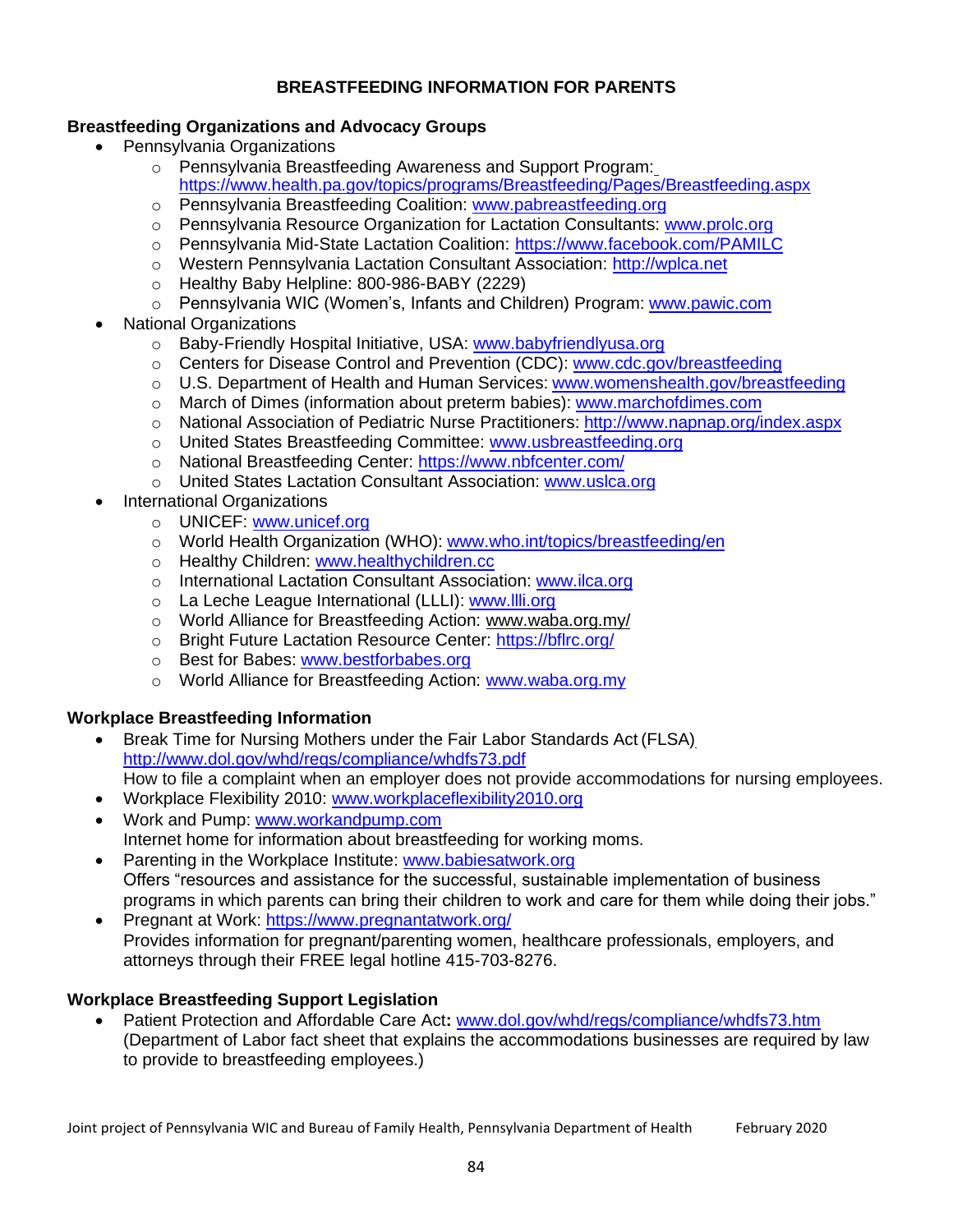- Health Resources and Services Administration Business Case for Breastfeeding webpage: https:/[/www.womenshealth.gov/breastfeeding/breastfeeding-home-work-and-public/breastfeeding](http://www.womenshealth.gov/breastfeeding/breastfeeding-home-work-and-public/breastfeeding-)and-going-back-work/business-case This page provides numerous resources in support of breastfeeding-friendly worksites.
- Pregnant at Work: https:/[/www.pregnantatwork.org/](http://www.pregnantatwork.org/) Provides information for pregnant/parenting women, healthcare professionals, employers, and attorneys through their FREE legal hotline 415-703-8276.

# **Finding a Lactation Consultant**

• International Lactation Consultant Association: [www.ilca.org/i4a/pages/index.cfm?pageid=3337](http://www.ilca.org/i4a/pages/index.cfm?pageid=3337) The website for the International Lactation Consultant Association has a "Find a Lactation Consultant" feature to help you find a Lactation Consultant near you.

# **Breastfeeding Multiples**

- Le Leche League: [www.llli.org](http://www.llli.org/) Use search feature to find articles about nursing twins and higher order multiples.
- Jumelle Breastfeeding Resources: [www.multiplebirthsfamilies.com/breastfeeding.html](http://www.multiplebirthsfamilies.com/breastfeeding.html) Canadian website for parents of multiples with some helpful tips for breastfeeding twins and triplets.

# **Preterm Babies**

- Le Leche League: [www.llli.org](http://www.llli.org/) Use search feature to find articles about nursing and pumping for preterm babies.
- International Breastfeeding Centre: [http://www.nbci.ca/index.php?option=com\\_content&id=70:breastfeeding-the-premature](http://www.nbci.ca/index.php?option=com_content&id=70%3Abreastfeeding-the-premature-)baby&Itemid=17 Breastfeeding at the Premature Baby by the non-profit International Breastfeeding Center (with Dr. Jack Newman, a renowned breastfeeding expert).

# **Low Milk Supply**

• Low Milk Supply: [www.lowmilksupply.org](http://www.lowmilksupply.org/) Information, as well as mother-to-mother support, for women struggling with milk supply issues.

# **Breastfeeding after Breast Reduction Surgery**

- Breastfeeding after Breast and Nipple Surgery: [www.bfar.org](http://www.bfar.org/) Information and support for mothers who wish to breastfeed after breast or nipple surgery.
- Inducing Lactation: [http://www.asklenore.info/breastfeeding/abindex.shtml:](http://www.asklenore.info/breastfeeding/abindex.shtml) A resource for those who are expanding their families by adoption, surrogacy or pregnancy, with articles on breastfeeding your "intended, premature or adopted baby." "Lenore" is Lenore Goldfarb, B. Comm, B. Sc., Dip.C., IBCLC, who is a Lactation Educator, International Board Certified Lactation Consultant, and co-author of the Newman-Goldfarb protocols for Induced Lactation: The Guide for Maximizing Milk Supply (with Dr. Jack Newman, a renowned breastfeeding expert).

# **Medications While Breastfeeding**

- Infant Risk Center: 806-352-2519, 9 a.m. to 6 p.m., [http://www.InfantRisk.org](http://www.infantrisk.org/) Breastfeeding pharmacology (Thomas Hale, R.Ph. Ph.D.)
- Hale, T. W., R.Ph, Ph.D., *Medications and Mothers' Milk*. 14th ed. Amarillo, TX: Hale Publishing, 2010. (Excellent reference, updated frequently)
- LactMed:<http://toxnet.nlm.nih.gov/cgi-bin/sis/htmlgen?LACT> (free on-line drug database)
- Mother To Baby: 866-626-6847 or Text 855-999-3525 Medications and more during pregnancy and breastfeeding. Download and print fact sheets or talk directly to an expert. Email or live chat by visiting [www.MotherToBaby.org](http://www.mothertobaby.org/)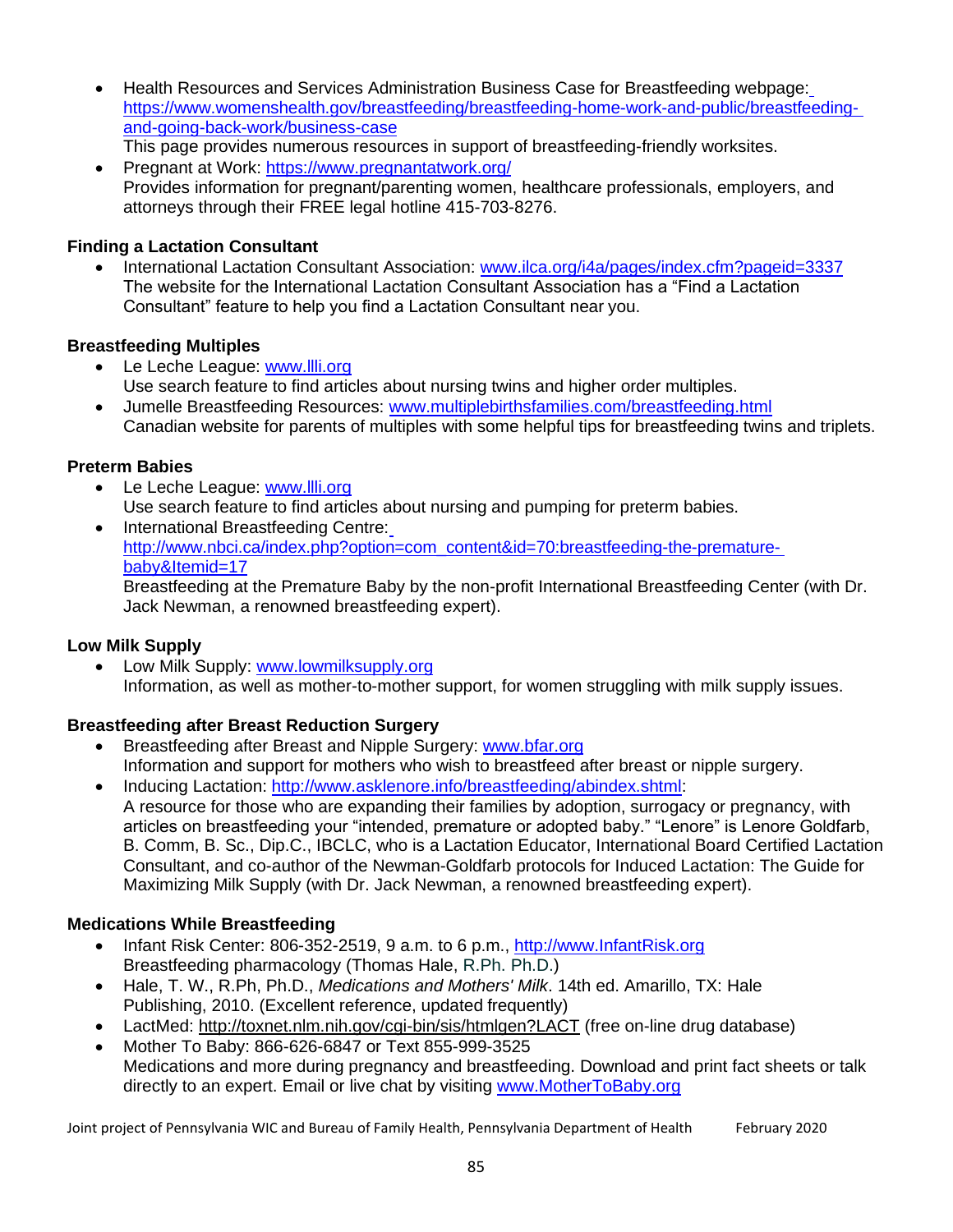# **Education Materials for Parents**

- Free downloads
	- o PA Department of Health: https:/[/www.health.pa.gov/topics/programs/Breastfeeding/Pages/Breastfeeding.aspx](http://www.health.pa.gov/topics/programs/Breastfeeding/Pages/Breastfeeding.aspx)
	- o US Department of Health and Human Services: <http://www.womenshealth.gov/breastfeeding/>
	- o Thomas Hale website: <http://www.breastfeedingonline.com/meds.shtml>
	- o Academy of Breastfeeding Medicine[:www.bfmed.org](http://www.bfmed.org/) (also offers free educational podcast on itunes)
	- o CDC: [www.cdc.gov/breastfeeding](http://www.cdc.gov/breastfeeding) (crib cards, AHRQ report)
	- o Growth Charts: <http://www.cdc.gov/growthcharts/>
		- [www.who.int/childgrowth/standards/chart\\_catalogue/en/index.html](http://www.who.int/childgrowth/standards/chart_catalogue/en/index.html)
	- $\circ$  Speak-Up: What you need to know about breastfeeding from The Joint Commission [http://www.jointcommission.org/topics/speak\\_up\\_infant\\_and\\_childrens\\_health.aspx](http://www.jointcommission.org/topics/speak_up_infant_and_childrens_health.aspx)
	- o Breastfeeding Made Simple: [www.breastfeedingmadesimple.com](http://www.breastfeedingmadesimple.com/) Lactation consultant and author of *Breastfeeding Made Simple*, Nancy Mohrbacher maintains this website full of helpful information on such as topics as nipple pain, depression, dealing with difficult birth, and common breastfeeding challenges. There are links to a five-minute video of latch (soundtrack in English and Spanish) and a video produced by UNICEF India showing a baby crawling to the breast.
	- o Kelly Mom: [www.kellymom.com](http://www.kellymom.com/) Evidence-based and user-friendly, this website is full of information from breastfeeding humor and little-known facts to breastfeeding hand-outs in many languages and such "hot topics" as West Nile virus and breastfeeding. Page of links for Dads, too!
	- For purchase (Books, AV materials, videos, brochures, etc.)
		- o [www.noodlesoup.com](http://www.noodlesoup.com/)
		- o [www.childbirthgraphics.com](http://www.childbirthgraphics.com/)
		- o [www.healthed.com](http://www.healthed.com/)
		- o [www.babygooroo.com](http://www.babygooroo.com/)
		- o [www.breastfeedingmaterials.com](http://www.breastfeedingmaterials.com/)
		- o [www.ibreastfeeding.com](http://www.ibreastfeeding.com/)
		- o [www.dshs.state.tx.us/wichd/bf/videos.shtm](http://www.dshs.state.tx.us/wichd/bf/videos.shtm) (Low-cost videos in English and Spanish)
- Materials in Other Languages
	- o Philadelphia Department of Public Health[:](http://www.phila.gov/health/MCFH/BreastfeedingPromotion.html) [www.phila.gov/health/MCFH/BreastfeedingPromotion.html](http://www.phila.gov/health/MCFH/BreastfeedingPromotion.html)
	- o Lancaster General Women and Babies Hospital: <http://www.lancastergeneralhealth.org/Healthwise/Document.aspx?id=ue5284>
	- o Baby-Friendly UK: [www.babyfriendly.org.uk/parents/byb.asp](http://www.babyfriendly.org.uk/parents/byb.asp) (Arabic, Bengali, Chinese, Gujarti, French, Hindi, Mirpuri, Portuguese, Punjabi, Somali, Spanish, Tamil, Turkish, Urdu, Vietnamese)
	- o Breastfeeding Taskforce of Greater Los Angeles (Spanish): http:/breastfeedla.org/for-parents/
	- o EthnoMed: [http://www.Ethnomed.org](http://www.ethnomed.org/)
	- o Massachusetts Breastfeeding Coalition: [http://massbfc.org](http://massbfc.org/)
- **Streaming Videos for Parents** 
	- o [http://www.peelregion.ca/health/family](http://www.peelregion.ca/health/family-)health/breastfeeding/resources/video/index.htm#prettyPhoto (in English, Chinese - Mandarin, French, Punjabi, Spanish, Urdu and Vietnamese)
	- o Postpartum Depression: Dr. Katherine-Kendall Tackett, [www.UppityScienceChick.com](http://www.uppitysciencechick.com/)
- Reference Texts and Clinical Resources
	- o Spangler, Amy, *Breastfeeding – A Parent's Guide*, 2010 by Amy Spangler
	- o Wiessinger, Diane, West, Diana and Pitman, Teresa, *The Womanly Art of Breastfeeding*, Ballantine Books, 2010.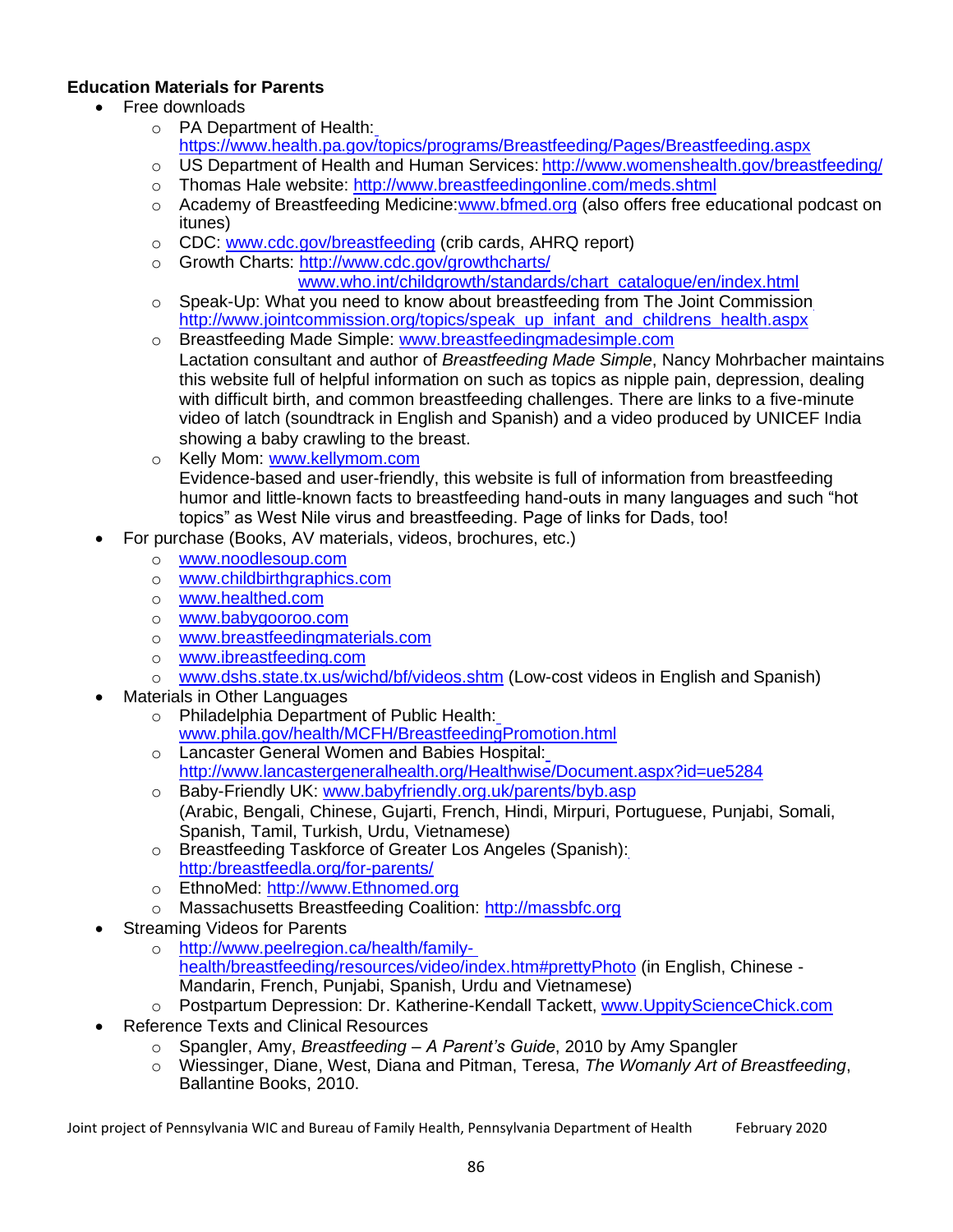# **BREASTFEEDING INFORMATION FOR HEALTHCARE PROVIDERS**

## **Clinical Protocols**

• Academy of Breastfeeding Medicine: www.bfmed.org (Website contains 24 protocols to serve as guidelines for the care of breastfeeding mothers and infants).

# **Medications While Breastfeeding**

- Lactation Study Center/University of Rochester: rlaw@neonate/pediatrics.rochester.edu
- 585-275-0088 (For physicians only): Information on lactation or medications in lactation, usually answer questions immediately.
- LactMed: https://toxnet.nlm.nih.gov/newtoxnet/lactmed.htm
- Palm and iPhone software for physicians: <http://massbfc.org/providers>

# **Reference Texts and Clinical Resources**

- AAP/ACOG physician handbook: American Academy of Pediatrics and American College of Obstetricians and Gynecologists, Breastfeeding Handbook for Physicians, 2006.
- Useful handbook for office staff: Mohrbacher Nancy, IBCLC. Breastfeeding Answers Made Simple A guide for helping mothers. Hale Publishing, 2010.
- Comprehensive medical reference: Lawrence, Ruth, A., MD and Lawrence, Robert M, MD., Breastfeeding: A Guide for the Medical Profession. 7th ed. Maryland Heights, MO: ElsevierMosby, 2011.
- Widely used parent guides: Newman, Jack, MD and Pitman, Teresa, The Ultimate Breastfeeding Book of Answers, New York: Random House, 2006.

## **Billing for Lactation Services**

- Guidance on Billing Codes and Requirements: [www.aap.org/breastfeeding/files/pdf/CODING.pdf](http://www.aap.org/breastfeeding/files/pdf/CODING.pdf)
- Medical Organizations and Billing
	- o Academy of Breastfeeding Medicine (ABM): [www.bfmed.org](http://www.bfmed.org/)
	- o American Academy of Pediatrics (AAP): [www.aap.org/breastfeeding](http://www.aap.org/breastfeeding)

# **On-line Continuing Education Credits**

- CMEs: [www.breastfeedingtraining.org/](http://www.breastfeedingtraining.org/)
- <http://www.hriainstitute.org/breastfeedingcme/>

## **Tutorials**

- AAP Breastfeeding Residency Curriculum: https:/[/www.aap.org/en-us/advocacy-and-policy/aap-health](http://www.aap.org/en-us/advocacy-and-policy/aap-health-)initiatives/Breastfeeding/Pages/default.aspx
- Wellstart International Lactation Management: [www.wellstart.org/Self-Study-Module.pdf](http://www.wellstart.org/Self-Study-Module.pdf)
- Breastfeeding Online: [www.breastfeedingonline.com](http://www.breastfeedingonline.com/)
- National Breastfeeding Center: 855-777-6232, https:/[/www.nbfcenter.com/](http://www.nbfcenter.com/)
	- o For corporations: Assistance to implement an employee breastfeeding program
	- $\circ$  For physician offices: Information to support breastfeeding mothers in your practice
- International Board of Lactation Consultant Examiners (IBCLE): [www.iblce.org/](http://www.iblce.org/)
	- o Provides information on how to become a board-certified lactation consultant
- Training in the use of the growth charts (recommended for use by the AAP): [http://www.cdc.gov/nccdphp/dnpao/growthcharts/who/index.htm?s\\_cid=govD\\_dnpao\\_153](http://www.cdc.gov/nccdphp/dnpao/growthcharts/who/index.htm?s_cid=govD_dnpao_153)

# **Research Publications and Sites**

• Childbirth Connection (formerly Maternity Center Association): [www.childbirthconnection.org](http://www.childbirthconnection.org/)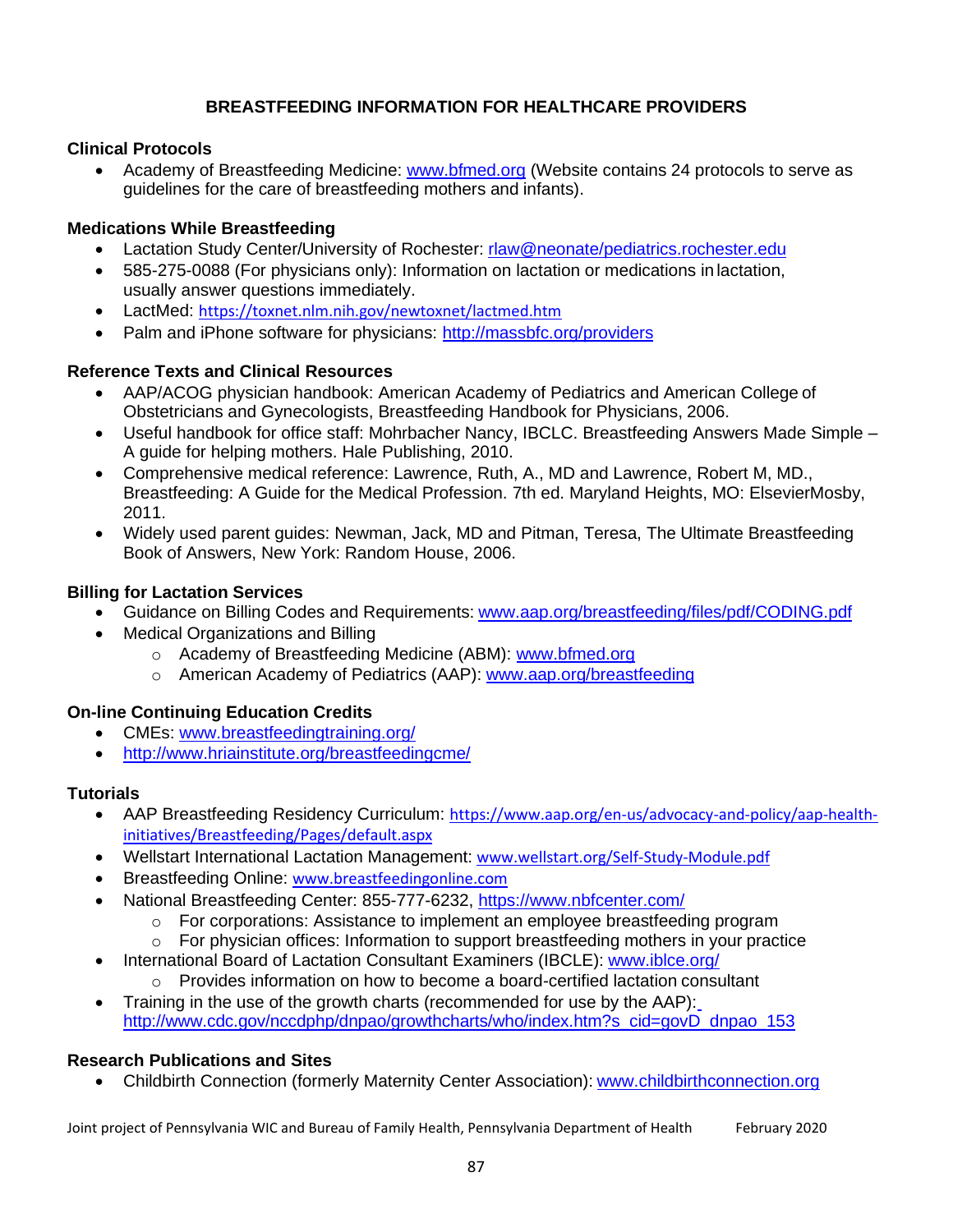Free downloads, including the Milbank Report and the Listening to Mothers survey The Cochrane Collaboration: [www.cochrane.org](http://www.cochrane.org/) (website search: breastfeeding)

- Streaming Videos for Teaching
	- o Initiation of Breastfeeding and Skin to Skin: <http://www.breastcrawl.org/> (newborn doing "breast crawl" from UNICEF India)
	- o Video clips by Jack Newman, MD https://ibconline.ca/ Clips illustrate: reverse pressure softening, vasospasm, use of lactation aides, breast compression, tongue-tie release and latching
	- o Hand Expression of Human Milk: <http://newborns.stanford.edu/Breastfeeding/HandExpression.html>
	- o Latch Trick: [www.drmomma.org/2010/08/breastfeeding-latch-trick.html](http://www.drmomma.org/2010/08/breastfeeding-latch-trick.html)
	- o Breastfeeding Made Simple: [www.breastfeedingmadesimple.com](http://www.breastfeedingmadesimple.com/) Seven natural laws for breastfeeding, the case for breastfeeding, common breastfeeding challenges, books and videos.
	- o Stanford Medicine: <http://newborns.stanford.edu/Breastfeeding/> This site features pediatrician Jane Morton, MD. Videos online including Maximizing Milk Production (excellent for mothers of ICN babies!), ABCs of Breastfeeding, Hand Expression, a screening tool for five to seven-day-old babies called "Is Breastfeeding Going Well," and more.
	- o Hand Expression, Stanford Medicine: <http://newborns.stanford.edu/Breastfeeding/HandExpression.html>
	- o Teaching paced bottle-feeding: <http://www.youtube.com/watch?v=UH4T70OSzGs>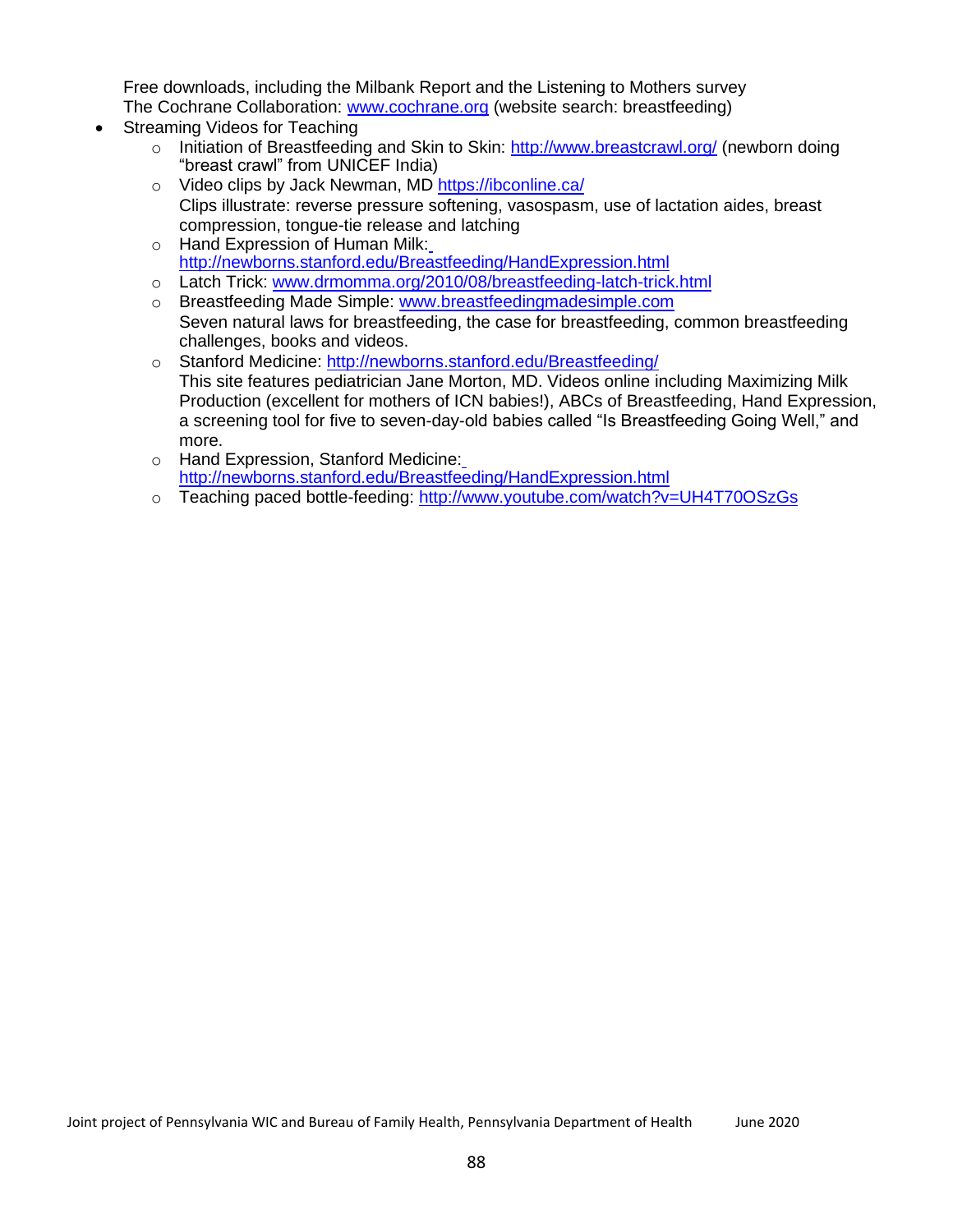# **HUMAN MILK BANKS (sources of donor human milk)**

Human Milk Banking Association of North America, [www.hmbana.org](http://www.hmbana.org/) Information about guidelines for storing breast milk and donating and requesting donor milk.

## **ALABAMA**

Mother's Milk Bank of Alabama 107 Walter Davis Drive Birmingham, AL 35209 Phone: 205-942-8911 Email: [khabchi@mmbal.org](mailto:khabchi@mmbal.org)

## **CALIFORNIA**

Mothers' Milk Bank 1887 Monterey Road, Suite 110 San Jose, CA 95112 Phone: 408-998-4550 Email: [donate@mothersmilk.org](mailto:donate@mothersmilk.org)

## **COLORADO**

Mothers' Milk Bank A program of Rocky Mountain Children's Health Foundation 5394 Marshall Street, Suite 400 Arvada, CO 80002 Phone: 303-869-1888 Email: [mothersmilkbank@rmchildren.org](mailto:mothersmilkbank@rmchildren.org) 

## **FLORIDA**

### Mothers' Milk Bank of Florida

8669 Commodity Circle Suite 490 Orlando, FL 32819 Phone: 407-248-5050 Email: [info@milkbankofflorida.org](mailto:info@milkbankofflorida.org)

## **ILLINOIS**

Mothers' Milk Bank of the Western Great Lakes 1691 Elmhurst Road Elk Grove Village, IL 60007 Phone: 847-262-5134 Email: [info@milkbankwgl.org](mailto:info@milkbankwgl.org)

## **INDIANA**

The Milk Bank 5060 E. 62nd Street, Suite 128 Indianapolis, IN 46220 Phone: 317-536-1670 Email: [info@themilkbank.org](mailto:info@themilkbank.org)

# **IOWA**

Mother's Milk Bank of Iowa

UI Hospitals and Clinics, Department of Food and Nutrition Services 119 2nd Street, Suite 400 Coralville, IA 52241 Phone: 319-384-9929 Email: [jean-drulis@uiowa.edu](mailto:jean-drulis@uiowa.edu)

## **LOUISIANA**

Mothers' Milk Bank of Louisiana 2700 Napoleon Ave. New Orleans, LA 70115 Phone: 504-703-6455 Email: [mothersmilkbank@ochsner.org](mailto:mothersmilkbank@ochsner.org)

## **MASSACHUSETTS**

Mothers' Milk Bank Northeast 377 Elliot Street Newton Upper Falls, MA 02464 Phone: 617-527-6263 Email: [info@milkbankne.org](mailto:info@milkbankne.org)

# **MICHIGAN**

Bronson Mothers' Milk Bank 601 John Street Suite N1300 Kalamazoo, MI 49007 Phone: 269-341-6146 Email: [Duffc@bronsonhg.org](mailto:Duffc@bronsonhg.org)

## **MISSISSIPPI**

Mothers' Milk Bank of Mississippi 2001 Airport Road, Suite 204 Flowood, MS 39232 Phone: 601-939-5504 Email: [director@msmilkbank.org](mailto:director@msmilkbank.org)

# **MISSOURI**

**Heart of America Mothers' Milk Bank** At Saint Luke's Hospital 4401 Wornall Road Kansas City, MO 64111 Phone: 816-932-4888 Email: [kcmilkbank@saint-lukes.org](mailto:kcmilkbank@saint-lukes.org)